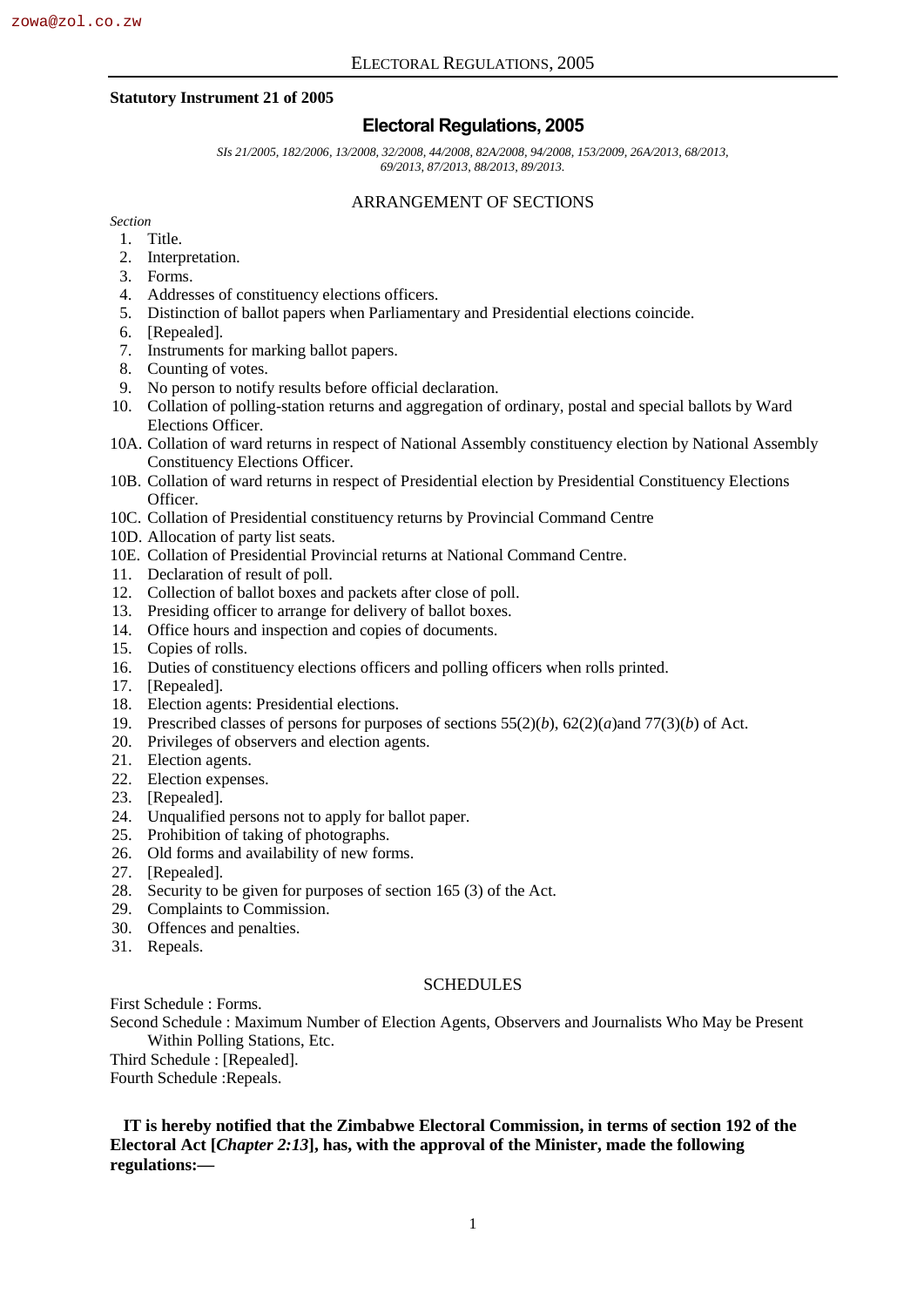### *1. Title*

These regulations may be cited as the Electoral Regulations, 2005.

### *2. Interpretation*

In these regulations—

"form" means the appropriate form set out in the First Schedule.

### *3. Forms*

- $(1)$  …  $(2)$  …
- $(3)$  …
- $(4)$  …
- $(5)$  ....
- $(6)$  …
- $(7)$  …
- $(8)$  …

[Subsections (1) to (8) repealed by s.i 69 of 2013]

 $(9)$  …

### [Subsection repealed by s.i 88 of 2013]

- (10) Subject to subsection (9), the ballot paper for election—
- (*a*) of a member of Parliament in terms of section 57 of the Act shall be in form V.9;
- (*b*) to the office of President in terms of section 110 of the Act shall be in form V.10.
- (11) In the form printed on the obverse side of form V.9 or V.10—
- (*a*) the number of horizontal segments shall equate to the number of candidates nominated for election in the constituency concerned or for election to the office of President, as the case may be;
- (*b*) there shall be printed—
	- (i) in the first of the vertical segments, the names of the candidates standing for election in the constituency concerned or to the office of President, as the case may be, in alphabetical order of surnames;
	- (ii) in the second vertical segment, opposite the name of each candidate, the name or abbreviation of the name of the party, if any, for which the candidate is standing or which is sponsoring him or her, if he or she has specified such name or abbreviation in his or her nomination paper;
	- (iii) in the third vertical segment, opposite the name of each candidate, the symbol, if any, specified by the candidate in his or her nomination paper;
	- (iv) in the fourth vertical column, opposite the name of each candidate, a passport-sized photograph of the candidate;
		- [Subparagraph amended by s.i 32 of 2008]
- (*c*) if none of the candidates has specified a symbol or an abbreviation of a party, the number of vertical segments may be reduced accordingly.

(12) The polling-station return referred to in section 64 of the Act shall be in form V.11 for Parliamentary and Presidential elections:

Provided that when Parliamentary and Presidential elections coincide, the presiding officer shall complete two separate polling station returns in form V.11.

| $(13)$ |                                         |
|--------|-----------------------------------------|
|        | [Subsection repealed by s.i 84 of 2013] |
| $(14)$ |                                         |
|        | [Subsection repealed by s.i 84 of 2013] |
| $(15)$ |                                         |
|        | [Subsection repealed by s.i 84 of 2013] |

(16) The telegram, telefacsimile or electronic mail notifying the result of an election of a constituency member in terms of section 67(1) of the Act shall be in form V.15.

(17) The telegram, telefacsimile or electronic mail notifying the result of an election of a Presidential candidate in terms of section 67(1) f the Act shall be in form V.16.

(18) The notice by the constituency elections officer confirming the telegram, telefacsimile or electronic mail of notification of the result of the poll which is referred to in section 67(2) of the Act shall be in form V.17 for Parliamentary elections and in form V.18 for Presidential elections.

(19) The declaration of secrecy required by section 82 of the Act shall be in form V.19 for Parliamentary and Presidential elections.

 $(20)$  ...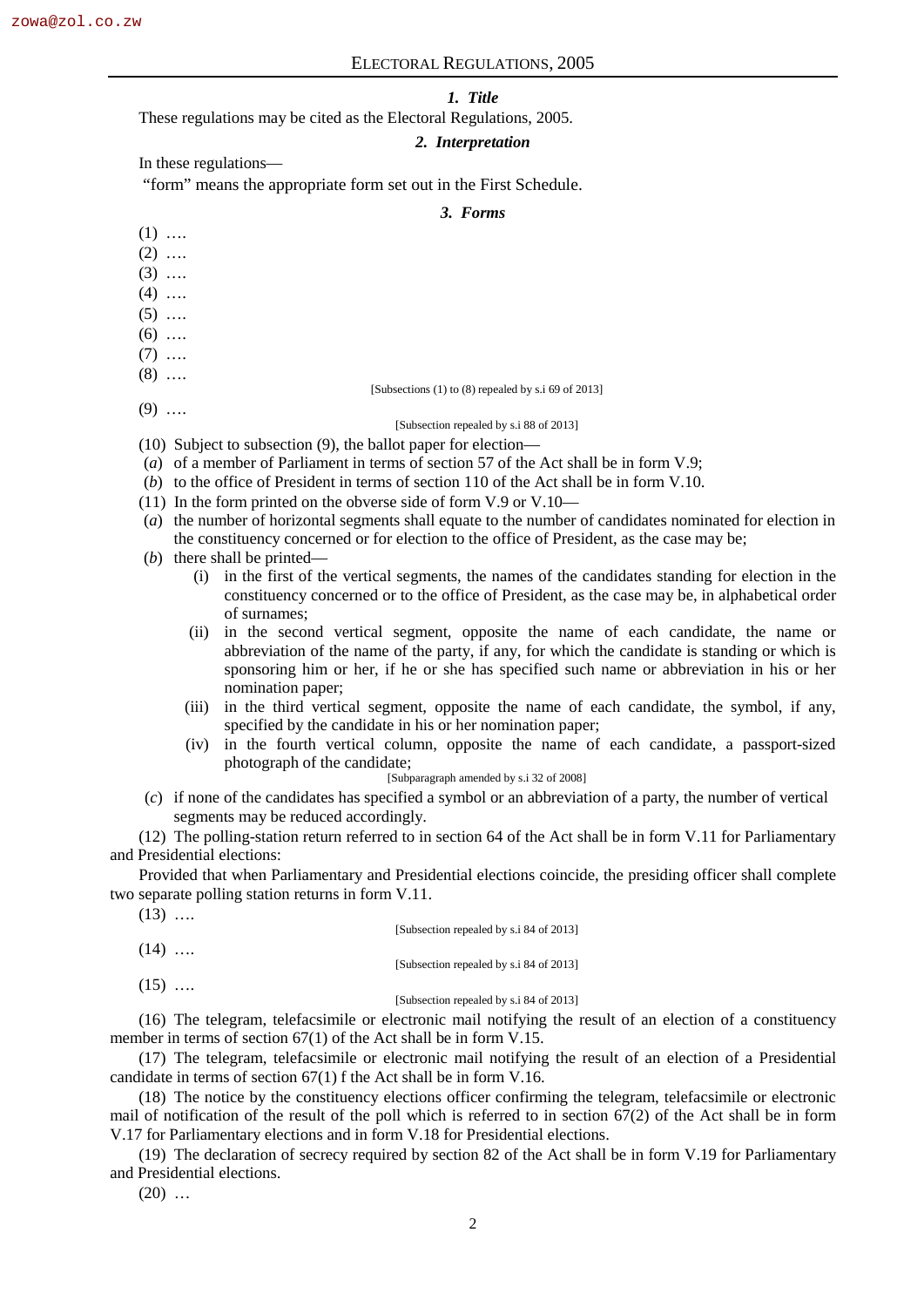#### [Form repealed by s.i 88 of 2013].

(21) The forms prescribed in respect of elections of members of Parliament shall be used, where applicable and with appropriate modifications, in respect of any election to the office of President or any elections to the governing bodies of local authority councils.

(22) The certification required to enable a member of the Public Service to be eligible for nomination as a candidate and for election as councillor in terms of section 119(5) of the Act shall be in form V.21.

 $(23)$  ...

#### [Form repealed by s.i 88 of 2013].

### *4. Addresses of constituency elections officers*

The Chief Elections Officer shall, not more than fourteen days after the day fixed by the President in terms of section  $38(2)(a)$  of the Act as the day on which the nomination court shall sit, appoint constituency elections officers for each constituency and specify by notice in the *Gazette* the constituency or constituencies involved and address of the constituency elections officer for each constituency.

### *5. Distinction of ballot papers when Parliamentary and Presidential elections coincide*

When Parliamentary and Presidential elections coincide, ballot papers issued to voters in the Parliamentary election shall be printed in a colour different from that in which ballot papers issued to voters in the Presidential election are printed.

### *6. ….*

[Section repealed by s.i 88 of 2013]

## *7. Instruments for marking ballot papers*

(1) An electoral officer shall not divulge to any person particulars of the instrument which is supplied to electoral officers for marking ballot papers with the official mark.

(2) The constituency elections officer shall place the instruments referred to in subsection (1) in sealed packets, and shall not open such sealed packets or permit them to be opened until immediately before the commencement of the poll.

### *8. Counting of votes*

(1) At the time notified by the presiding officer for the counting of votes the presiding officer shall distribute the ballot papers in each ballot box referred to in section 55(1) of the Act to counting officers in lots suitable for scrutiny and counting.

(2) The counting officers shall scrutinize the ballot papers and set aside all ballot papers which, in their opinion, are such as are described in section 63(3) of the Act for the decision of the presiding officer in terms of that subsection.

(3) The counting officers shall set aside in a separate pile or bundle those ballot papers which do not bear the official mark of a presiding officer so that the presiding officer may determine, after the number of votes cast at the election has been ascertained, whether such ballot papers should not be rejected by virtue of section  $63(5)$  of the Act.

(4) When the scrutiny of the ballot papers is completed, the presiding officer, with the assistance of the counting officers, shall then ascertain the result of the poll by counting the votes.

(5) The presiding officer shall adopt such means as to him or her seem best suited for dealing with the counting of the votes, and shall direct that every pile or bundle of ballot papers made up by any counting officer shall be handed to another counting officer or to himself or herself, but to no other person, to be checked in order to ensure that every such pile or bundle comprises no more and no less than the number of ballot papers stated to be comprised therein by the first counting officer.

(6) The presiding officer shall record the details of the counting on a polling station-return as shown on form V.11.

#### *9. No person to notify results before polling-station return has been affixed outside the polling station*

No person in attendance at the counting of the votes shall, before the result of the poll is recorded on the polling-station return and such polling-station return has been affixed outside the polling station by the presiding officer in accordance with section 64(2) of the Act, communicate to any person outside the place where the votes are being counted any information relating to the results of the count or to the number of votes given to any particular candidate at that polling station.

### *10 Collation of polling-station returns and aggregation of ordinary, postal and special ballots by Ward Elections Officer*

(1) There shall be established in every ward where an election is to take place a ward elections officer whose role will be to count the postal and special ballots, if any, received in that ward, collate the polling station returns in his or her ward and add together these figures to arrive at the final results of the ward election and incorporate these into Form V. 23A.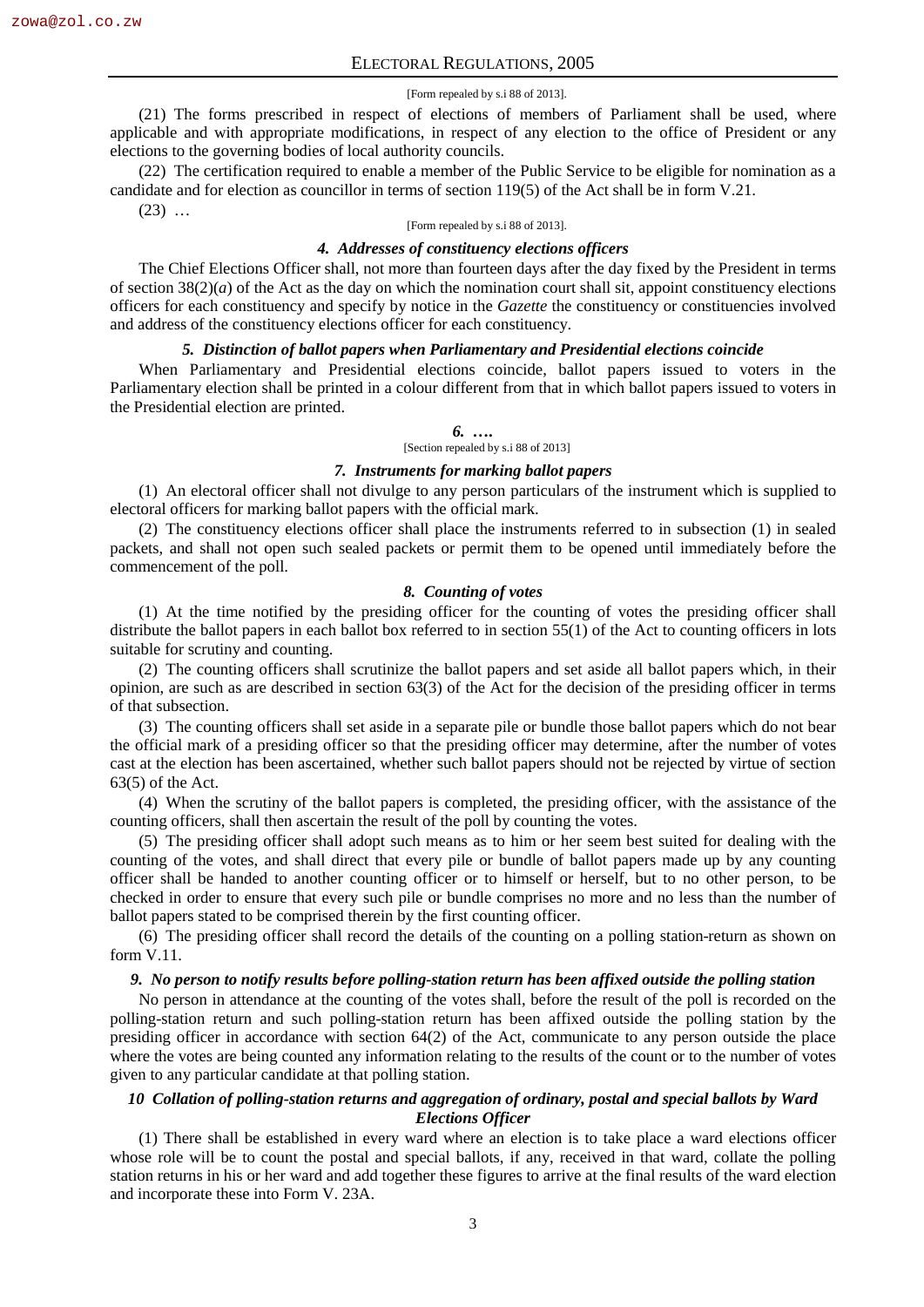(2) The ward elections officer must give reasonable notice in writing to each candidate or his or her chief election agent or election agent of the time and place where the ward elections officer will verify and collate the polling-station returns for the ward.

- (3) At the time and place notified by the ward elections officer, the ward elections officer will—
- (a) verify the postal ballots; and
- (b) verify the special ballots; and
- (c) unseal the postal ballot box, and having counted the postal ballot papers contained therein, record the result of the counting; and
- (d) unseal the special ballot box, and having counted the special ballot papers contained therein, record the result of the counting; and
- (e) verify the receipt of the polling station returns by filling in the appropriate spaces provided; and
- (f) add together the number of votes received by each candidate as shown in each polling station return by filling in the appropriate spaces provided; and
- (g) add together the number of votes received by each candidate as recorded under paragraphs (b) and (d) and fill the appropriate spaces provided.

### [Section substituted by s.i 87 of 2013]

### *10A. Collation of ward returns in respect of National Assembly constituency election by National Assembly Constituency Elections Officer*

At the time and place notified by the National Assembly constituency elections officer under section 65(1) of the Act, the constituency elections officer must verify and collate the ward returns for the National Assembly and incorporate these into Form V.23B National Assembly.

[Section substituted by s.i 87 of 2013]

### *10B. Collation of ward returns in respect of Presidential election by Presidential Constituency Elections Officer*

The Presidential Constituency Officer must collate the ward returns in respect of the Presidential elections and complete the Presidential Constituency return in Form V.23B Presidential.

[Section inserted by s.i 87 of 2013]

### *10C. Collation of Presidential constituency returns by Provincial Command Centre*

The Provincial Elections Officer must collate the ward returns in respect of the Presidential elections and complete the Provincial return in respect of the Presidential election in Form V.23C.

[Section inserted by s.i 87 of 2013]

# *10D. Allocation of party list seats*

After receiving the returns for all the National Assembly constituency elections in the Province the Provincial Elections Officer must follow the procedures set out in the Act to arrive at the results of the party list seats for the Senate, the National Assembly and the Provincial Council in that Province and incorporate those results into a Provincial return in Form V.26.

[Section inserted by s.i 87 of 2013]

### *10E. Collation of Presidential Provincial returns at National Command Centre*

The Chief Elections Officer must collate the returns for the Presidential election from the Provincial Command Centres and complete the National return in respect of the Presidential election in Form V.23D. [Section inserted by s.i 87 of 2013]

*11. Declaration of result of poll*

(1) Subject to this section, the constituency elections officer shall declare the result of the poll in terms of section 66(1) of the Act by saying, both inside and outside the constituency centre, the following—

"I, ……………….…………………………… being the constituency elections officer for the ………….…………………. constituency, do hereby declare that I have, in accordance with the Electoral Act [*Chapter 2:13*], and the regulations made thereunder, ascertained the result of the poll for the said constituency, and that there have been given to—

(*Name of candidate and party if any*)

………………………………………………….votes; …………………………………………………. votes;

…………………………………………………. votes;

and that I therefore declare the said ………………………. this day to be duly elected member of Parliament for the ………………………………………………….. constituency.".

(2) If at a poll referred to in subsection (1) two or more candidates have received an equal number of votes and such equality affects the result of the election, the constituency elections officer shall declare such result by saying, both inside and outside the place of verification and collation of polling-station returns, the following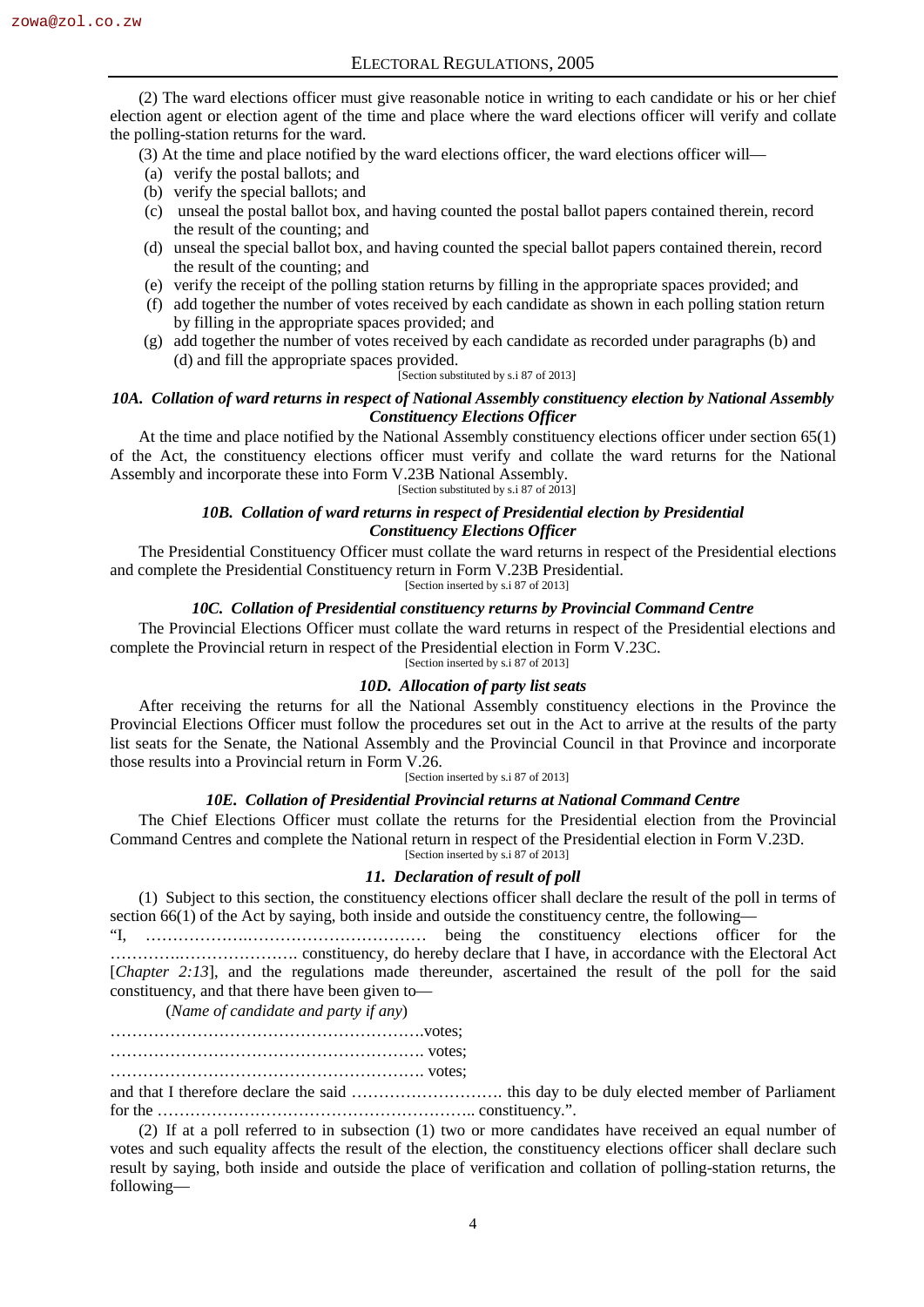"I, ……………….…………………………… being the constituency elections officer for the ………….…………………. constituency, do hereby declare that I have, in accordance with the Electoral Act [*Chapter 2:13*], and the regulations made thereunder, ascertained the result of the poll for the said constituency, and that there have been given to—

(*Name of candidate and party if any*)

…………………………………………………. votes; …………………………………………………. votes; …………………………………………………. votes;

and that, as …………………………………… and ……………………………………… have received an equal number of votes and such equality affects the result of the election, the provisions of section 66(2) of the Electoral Act [*Chapter 2:13*], do apply, and the election shall be determined by the drawing of lots by the Chief Elections Officer in the presence of a judge of the Electoral Court.":

Provided that, if such equality exists after the last count referred to in subsection (2), before making the statement in terms of this subsection, the constituency elections officer shall make a statement in terms of subsection (2) indicating the number of votes given to each candidate as determined at each counting of the votes.

### *12. Collection of ballot boxes and packets after close of poll*

(1) The constituency elections officer shall fix and notify each presiding officer of the time and place where he or she will receive the ballot boxes and sealed packets referred to in section 69(1) of the Act.

(2) At the time fixed in terms of subsection (1), the constituency elections officer shall attend at the place notified in terms of subsection (1) for the reception of the ballot boxes and sealed packets referred to in subsection  $(1)$ .

(3) The constituency elections officer shall, on the receipt of the ballot boxes and sealed packets referred to in subsection (1), examine seals on each such box and packet, and shall—

- (*a*) afford the candidates and the agents of the candidates an opportunity to examine such seals; and
- (*b*) make a record of any such seal which appears to him or her to have been tampered with.

### *13. Presiding officer to arrange for delivery of ballot boxes*

If a presiding officer is unable for any reason to deliver personally to the constituency elections officer any ballot box and sealed packets referred to in section 12(1), he or she shall—

- (*a*) inform the constituency elections officer that he or she is unable to return the box and packets and the reasons therefor; and
- (*b*) arrange with the constituency elections officer for the delivery of such ballot box and packets by a person approved by the constituency elections officer.

### *14. Office hours and inspection and copies of documents*

(1) The hours during which the office of an electoral officer shall be open to members of the public during any week-day which is not a Saturday or public holiday shall be from 8 a.m. to 1 p.m. and from 2 p.m. to 4 p.m.:

Provided that the office of an electoral officer shall be open to members of the public on such additional days and for such longer hours as the Commission may prescribe or direct.

(2) Any person wishing to inspect a document which is open to inspection in terms of the Act shall specify the document and the election to which the document refers.

(3) A person inspecting any document referred to in subsection (2) shall not make any copy or extract from such document.

(4) A copy or extract from any document referred to in subsection (2) shall be supplied by the electoral officer upon payment of such fee as may be fixed by the Commission to cover the cost of making such copy or extract.

### *15. Cost of voters' rolls*

|     |                          | US\$                                                                                         |
|-----|--------------------------|----------------------------------------------------------------------------------------------|
| (1) | Electronic voters' roll— |                                                                                              |
|     | $(a)$ Ward               | 2,00                                                                                         |
|     | $(b)$ Constituency       | 10.00                                                                                        |
|     | $(c)$                    |                                                                                              |
|     |                          | [Paragraph (c) repealed by s.i 68 of 2013. Paragraphs (a) and (b) amended by s.i 83 of 2013] |
| (2) | Printed voters' roll—    |                                                                                              |
|     | $(a)$ Ward               | 15,00                                                                                        |
|     | $(b)$ Constituency       | 15,00 x total number of wards in the constituency;                                           |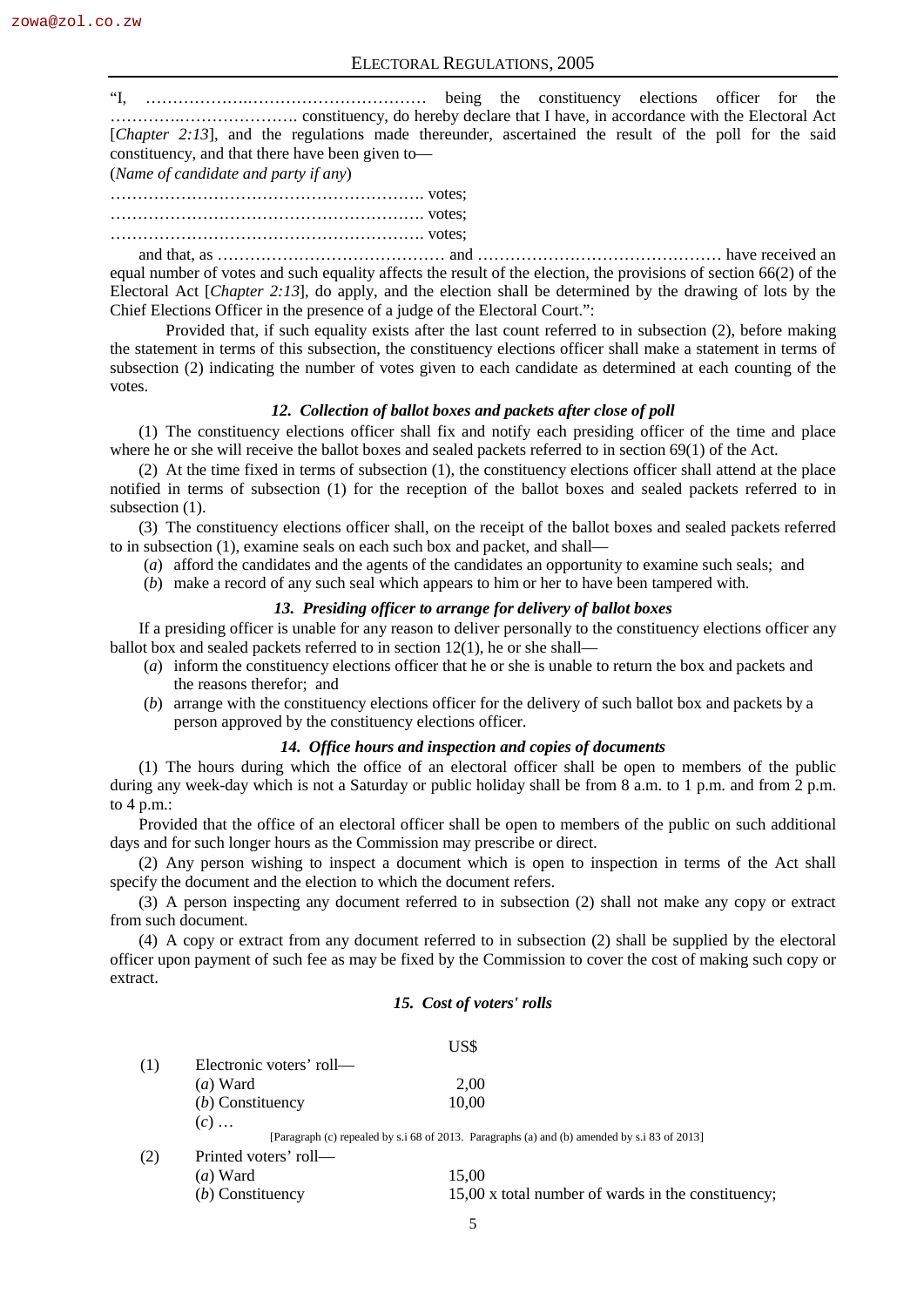### (*c*) National 15,00 x Total number of wards in the country

(3) For the avoidance of doubt, it is declared that the voters roll can only be provided as a ward voters roll or a constituency voters roll.

[Subsection inserted by s.i 68 of 2013] [Section substituted by s.i 153 of 2009]

#### *16. Duties of constituency elections officers and polling officers when rolls printed*

(1) The Commission shall arrange for every constituency elections officer and presiding officer to be furnished with a copy of the rolls for that election, and every constituency elections officer shall permit every candidate to examine, for such period as the constituency elections officer considers expedient in the circumstances, a copy of the rolls for that election

(2) At the election, the presiding officer may himself or herself, and if so required by a candidate or his or her chief election agent or election agent shall, before allowing a person to vote—

- (*a*) require the person to exhibit his or her proof of identity; and/or
- (*b*) put to him or her such questions as the presiding officer considers necessary to enable the presiding officer to be satisfied that the person is qualified to vote;

and if the person does not—

(*d*) comply with paragraph (*a*); or

(*e*) answer any question put to him or her under paragraph (*b*) to the satisfaction of the presiding officer; he or she shall not be handed a ballot-paper:

Provided that—

- (i) no voter shall be disqualified from voting solely on the grounds that his or her answer to any question put to him or her under paragraph (*b*) indicates that he or she has changed his or her name or address or both;
- (ii) in the case of a change of name, the voter may be asked to produce proof of the same in the form of an affidavit, deed poll or notice of change of name in the *Gazette*.

(4) The presiding officer at the polling-station shall ascertain, by reference to the roll for the constituency, that the person claiming to vote is a person enrolled on that roll and, having ascertained that he or she is so enrolled and his or her number on the roll, the presiding officer shall—

- (*a*) mark the ballot-paper with the official mark and hand it to the person claiming the vote; and
- (*b*) draw a line through the number and surname of the voter on the roll as evidence that the voter has received a ballot-paper.

(5) Immediately after the count, the presiding officer shall make up into a separate packet and seal in accordance with the provisions of section  $69(1)(b)$  of the Act the marked copies of the roll and shall forthwith deliver or cause it to be delivered to the constituency elections officer.

(6) In relation to postal ballot papers—

- (*a*) it shall not be necessary for the application to be accompanied by the voters registration certificate of the applicant;
- (*b*) the constituency elections officer shall draw a line through the number and surname of the voter in a copy of the roll, certified as correct by the Chief Elections Officer, as evidence that the voter has been issued with the postal ballot paper to which he or she is entitled but without showing the particular ballot paper issued to him or her.

(7) The constituency elections officer shall, if possible before the polling day, send to the presiding officer of every polling-station in the constituency a list of persons to whom postal ballot papers have been issued and the presiding officer shall write on the roll the letters "P.V." opposite the name of each such voter.

(8) Immediately after the declaration of the result of the poll the constituency elections officer shall transmit all the marked copies of the rolls to the Chief Elections Officer who shall retain them for six months and, unless otherwise directed by an order of the Electoral Court, cause them to be destroyed.

### *17. ….*

[Section repealed by s.i 88 of 2013]

### *18. Chief election agents and election agents : Presidential elections*

(1) No later than forty-eight hours before polling day or the first polling day, as the case may be, in the election concerned, a candidate for election to the office of President may appoint not more than—

- (*a*) two national chief election agents; and
- (*b*) one provincial chief election agent for each province; and
- (*c*) one constituency chief election agent for each constituency;

and shall forthwith notify in writing the full names and addresses of the persons so appointed to the Chief Elections Officer.

(2) Not later than forty-eight hours before polling day or the first polling day, as the case may be, in the election concerned, the election agents referred to in subsection (1) may appoint one or more persons, not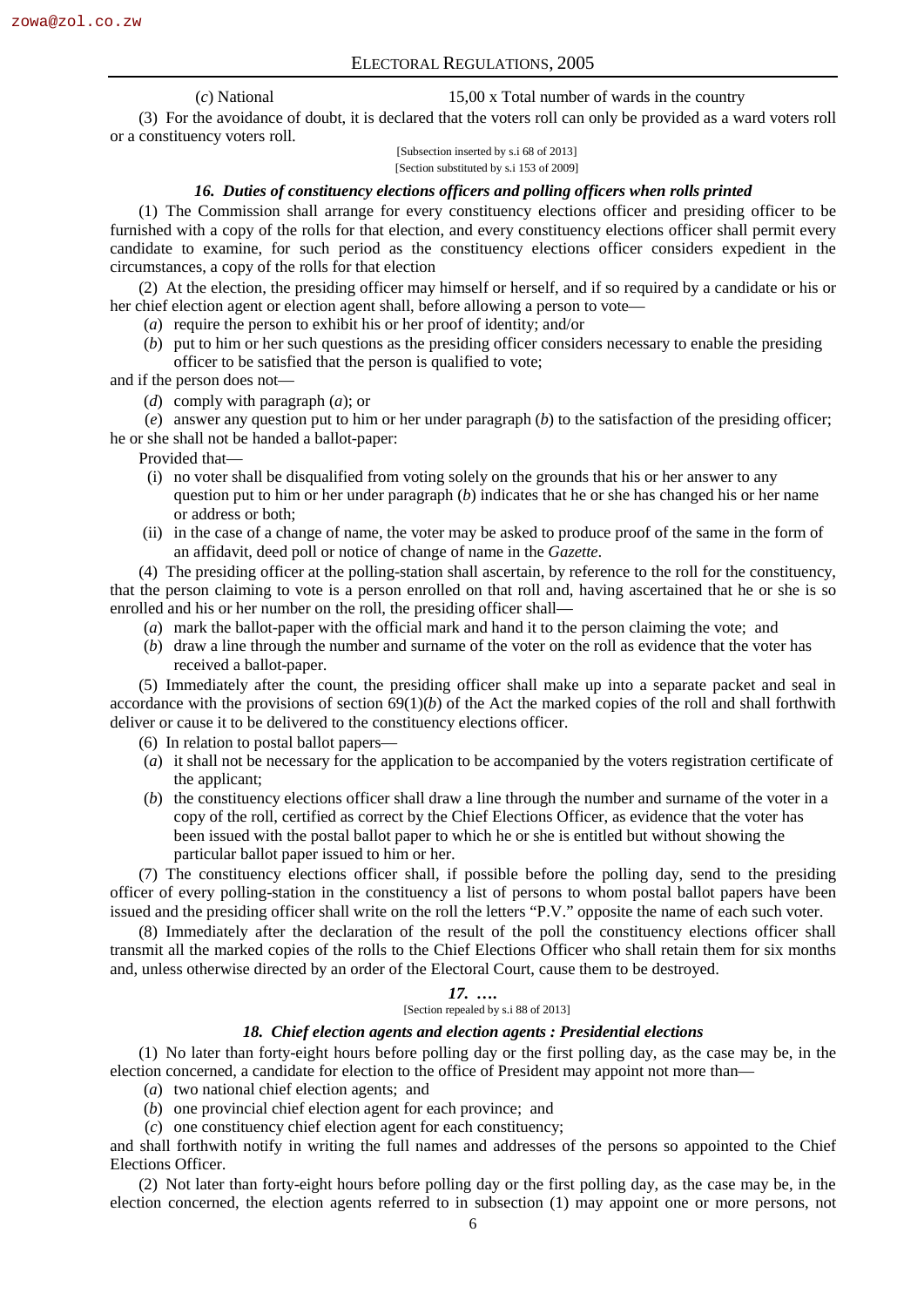exceeding in total the number prescribed in section  $21(1)$ , to be their candidate's election agents and shall forthwith notify in writing the full names and addresses of the persons so appointed to the Chief Elections Officer.

### *19. Prescribed classes of persons for purposes of sections 55 (2) (b), 62 (2) (a) and 77 (3) (b) of Act*

(1) Subject to subsection (2), the following persons are prescribed for the purposes of sections 55(2)(*b*), 62(2)(*a*) of the Act and 77(3)(*b*) of the Act as persons who may not be excluded from any polling station and who are entitled to be present at the counting of votes and the opening of postal ballot boxes—

- (*a*) members of the Zimbabwe Electoral Commission; and
- (*b*) electoral officers present for the performance of their duties; and
- (*c*) an election agent of each candidate in the election concerned; and
- (*d*) the chief election agents of each candidate in the case of an election to the office of President; and (*e*) accredited observers.

#### [Subsection substituted by s.i 32 of 2008]

(2) The maximum number of chief election agents, election agents and observers who may be present within any polling station or within one hundred metres of any polling station, and at the counting of votes and the opening of postal ballot boxes, shall be as prescribed in the Second Schedule.

(3) A constituency elections officer shall, in addition to the persons entitled in terms of this section to be present at the counting of votes, allow not more than the maximum number of journalists prescribed in the Second Schedule to be present on these occasions.

### *20. ….*

[Section repealed by s.i 32 of 2008]

### *21. Election agents*

(1) For the purposes of section 93(*f*) and section 95(1) of the Act, no candidate or his or her chief election agent shall

- (*a*) in the case of a candidate for election as a member of Parliament, appoint more than four election agents per polling station in his or her constituency;
- (*b*) in the case of a candidate for election to the office of President, appoint more than four election agents per polling station for that election:

Provided that at no time shall the number of election agents per candidate within any polling station or within three hundred metres of any polling station exceed the number specified in the Second Schedule. [Subsection amended by s.i 32 of 2008]

(2) The Chief Elections Officer shall issue each election agent with an accreditation certificate, and every election agent shall exhibit his or her accreditation certificate to any electoral officer who demands to see it.

### *22. Election expenses*

(1) For the purposes of section 93(*g*) of the Act the number of clerks and messengers that a candidate or his or her election agent shall be permitted to have shall not exceed ten.

(2) For the purposes of section 93(*h*) of the Act the miscellaneous expenses incurred by a candidate or his or her election agent shall not exceed the sum of five hundred thousand United States dollars.

[Subsection amended by s.i 87 of 2013] (3) For the purposes of section 93(*j*) of the Act the total sum expended by a candidate or his or her

election agent for obtaining fuel for the purpose of bringing voters to and returning them from the polling station shall not exceed the sum of five hundred thousand United States dollars.

### [Subsection amended by s.i 87 of 2013]

(4) A candidate at an election may pay personal expenses incurred by him or her on account of or in connection with or incidental to that election, for purposes of section 100 of the Act, to an amount not exceeding five hundred thousand United States dollars.

[Subsection amended by s.i 87 of 2013]

*23. ….*

[Section repealed by s.i 88 of 2013]

### *24. Unqualified persons not to apply for ballot paper*

A person who knowing that he or she is not entitled to vote at an election shall not apply to a presiding officer for a ballot paper.

### *25. Prohibition of taking of photographs*

No person shall—

- (*a*) within a polling-station take any photograph while polling is in progress except with the permission of the constituency elections officer; or
- (*b*) take any photograph of any person within a polling-booth.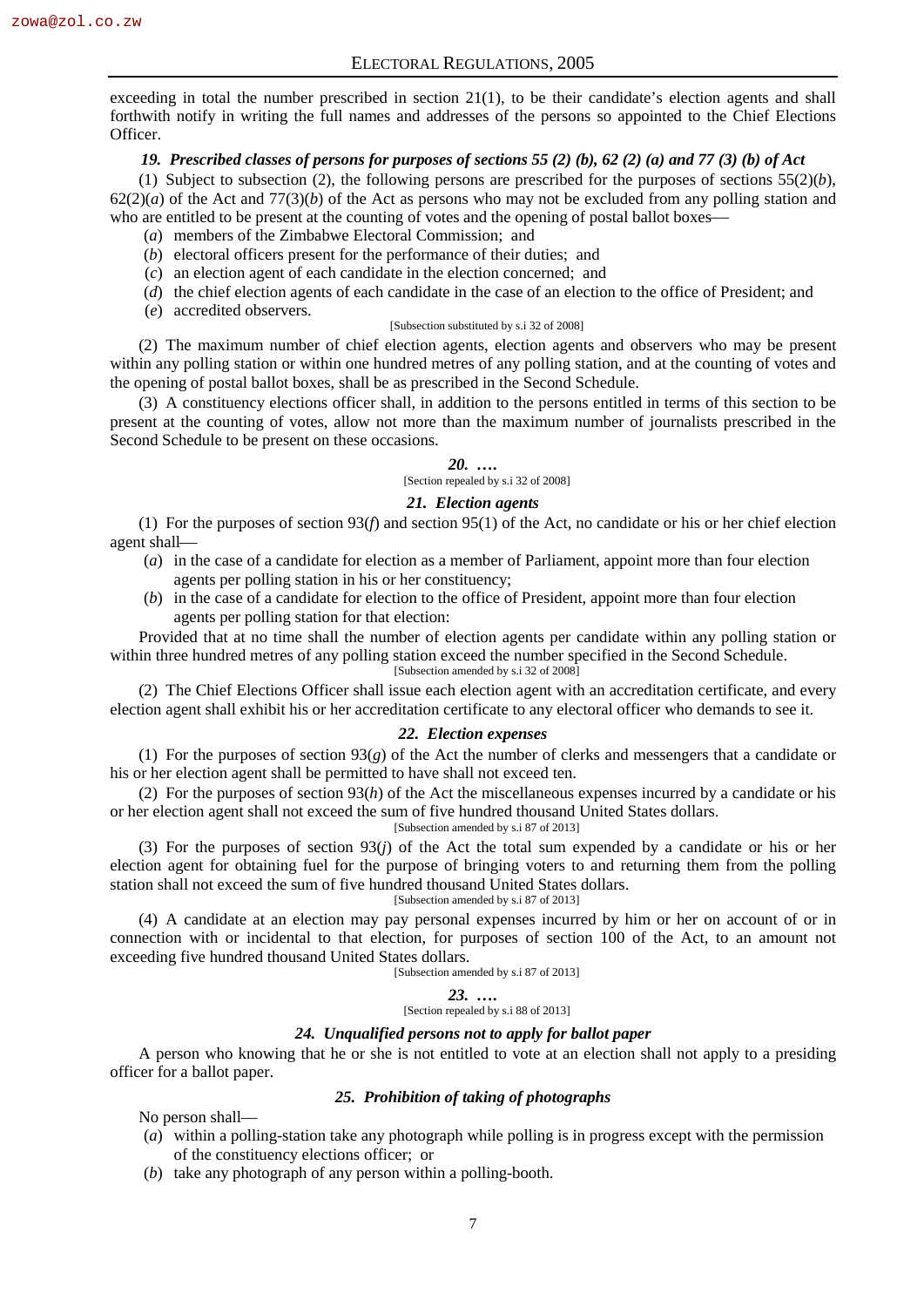### *26. Old forms and availability of new forms*

(1) In this section—

"new form" means any form set out in the First Schedule;

"old form" means any form prescribed in the repealed regulations.

(2) Notwithstanding section 3, any printed copy of an old form which is substantially similar to the corresponding new form may be used for the purposes of the Act until the existing stocks thereof have been exhausted.

(3) An old form used in terms of subsection (1) shall be accepted for all purposes as if such form were the corresponding new form.

 $(4)$  …

[Forms repealed by s.i 84 of 2013 and s.i 88 of 2013]

 $(5)$  ....

[Forms repealed by s.i 84 of 2013 and s.i 88 of 2013]

*27.*

[Section repealed by s.i 89 of 2013]

### *28. Security to be given for purposes of section 168 (3) of the Act*

The security to be given by or on behalf of a petitioner to an election petition under section 168 (3) for the payment of all costs, charges and expenses that may become payable by the petitioner shall be an amount which is not less than five hundred United States dollars payable in cash or by bank-certified cheque. [Subsection amended by s.i 87 of 2013]

### *29. Complaints to Commission*

Any complaint referred to in section 190(1) of the Act against any decision of the Registrar-General of Voters or constituency registrar referred to in that section shall be lodged with the Commission within fourteen days of that decision and shall be in form V.25.

### *30. Offences and penalties*

Any person who contravenes sections 7(1), 9, 14(3), 24 or 25, shall be guilty of an offence and liable to a fine not exceeding level ten or to imprisonment for a period not exceeding one year or to both such fine and such imprisonment;

### *31. Repeals*

The regulations specified in the Fourth Schedule are repealed.

### **FIRST SCHEDULE (***Section 2***)**

### FORMS

- V.1 [Repealed].
- V.2 [Repealed].
- V.3 [Repealed].
- V.4 [Repealed].
- V.5 [Repealed].
- V.6 [Repealed].
- V.7 [Repealed].
- V.8 [Repealed].
- V.9 Parliamentary Elections: Form of Ballot Paper.
- V.10 Presidential Elections: Form of Ballot Paper.
- V.11 Polling-Station Return.
- V.12 [Repealed].
- V.13 [Repealed].
- V.14 [Repeled].
- V.15 Parliamentary Elections: Telegram Notifying Result of Poll.
- V.16 Presidential Elections: Telegram, Telefacsimile or Electronic Mail Notifying Result of Poll.
- V.17 Parliamentary Elections: Result of Poll.
- V.18 Presidential Elections: Result of Poll.
- V.19 Declaration of Secrecy.
- V.20 [Repealed].
- V.21 [Repealed].
- V.22 [Repealed].
- V.23 Collation of Polling-Station Returns and Adding Together of Ordinary and Postal Votes.
- V.23A Collation of polling station returns and postal ballots.
- V.23B Constituency return.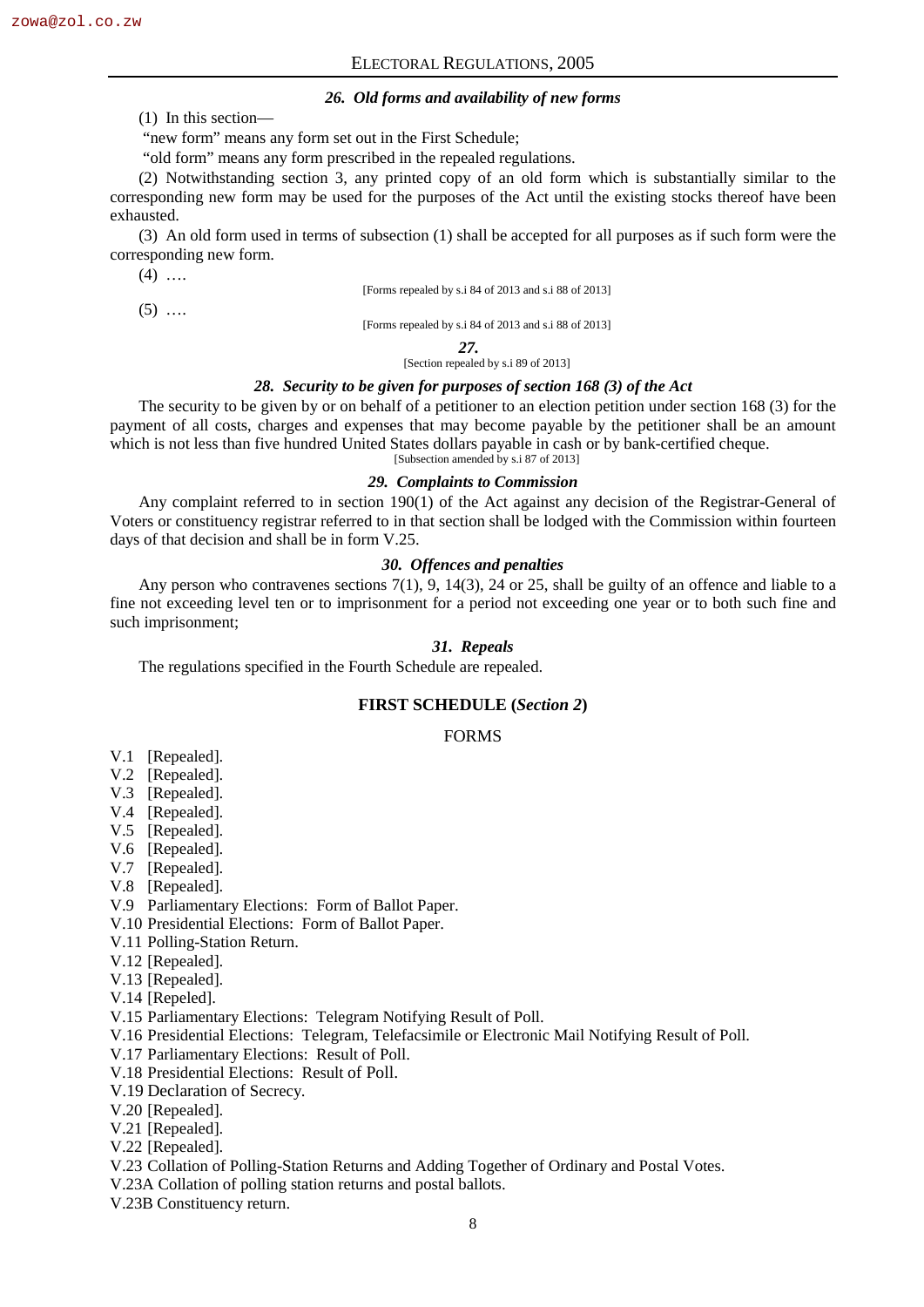V.24 Postal Ballot Results.

V.25 Complaints to Commission.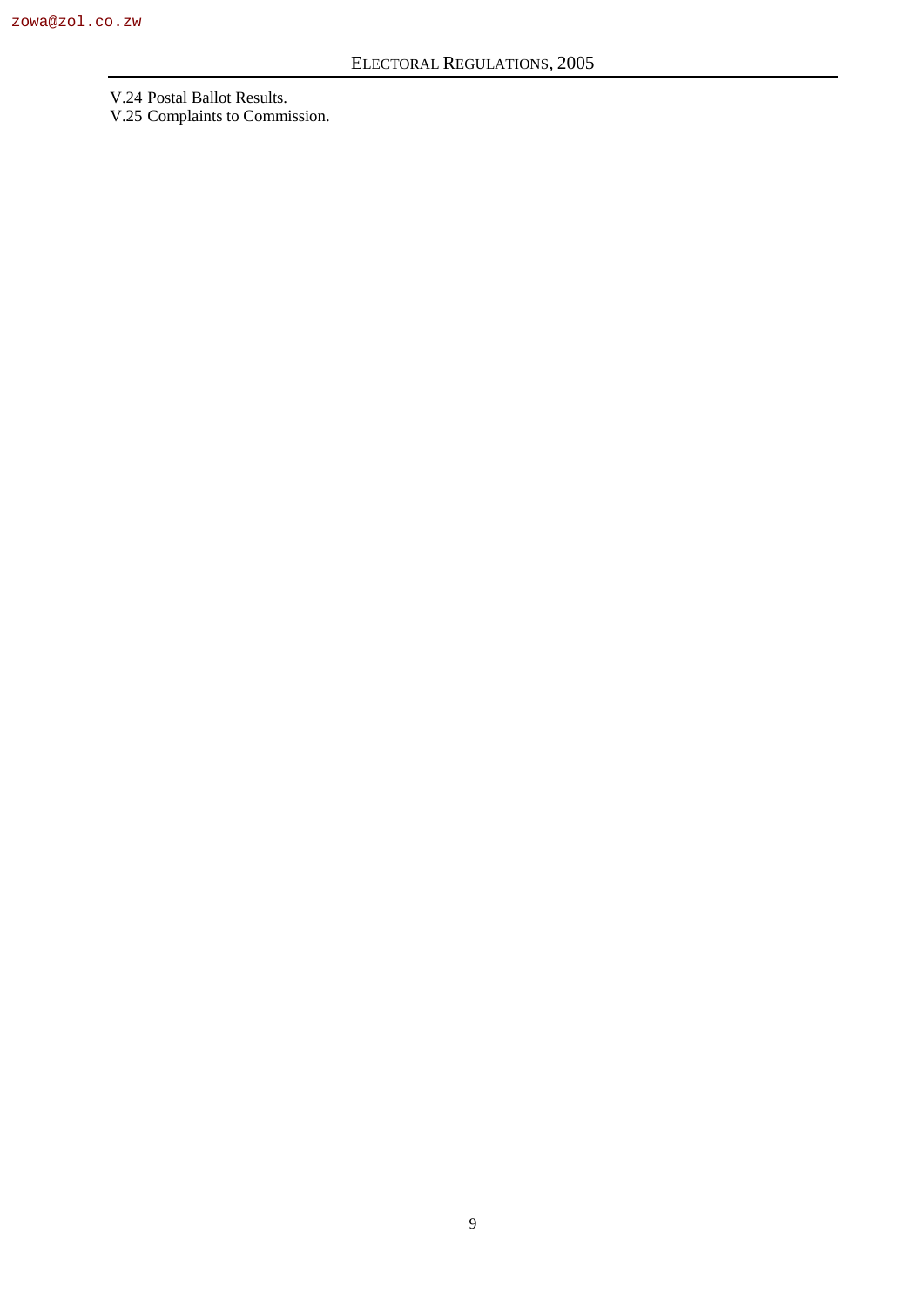# **FIRST SCHEDULE (Section 2)**

FORMS

**Forms V.1 to V.8**

[Forms V.1 to V.7 repealed by s.i 69 of 2013]

**Form V.8**

[Form V.8 repealed by s.i 88 of 2013]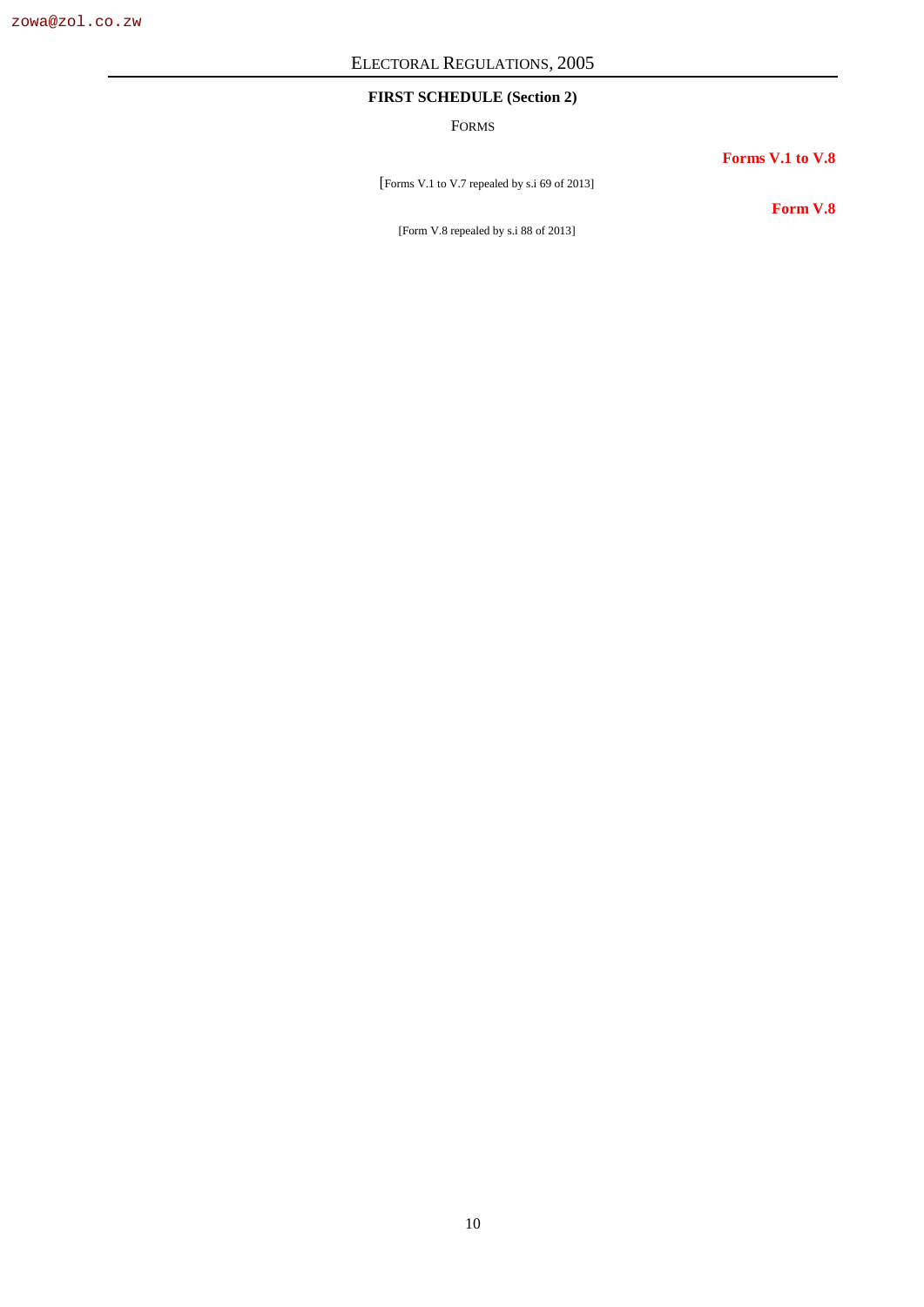*OBVERSE*

### ELECTORAL ACT [*CHAPTER 2:13*]

\_\_\_\_\_\_\_\_\_\_\_\_\_\_\_

# PARLIAMENTARY ELECTIONS: FORM OF BALLOT PAPER

*FRONT*

| NAME OF   | <b>NAME OF PARTY</b> | <b>SYMBOL</b> | PHOTOGRAPH | <b>MARKING SPACE</b> |
|-----------|----------------------|---------------|------------|----------------------|
| CANDIDATE |                      |               |            |                      |
|           |                      |               |            |                      |
|           |                      |               |            |                      |
|           |                      |               |            |                      |
|           |                      |               |            |                      |
|           |                      |               |            |                      |
|           |                      |               |            |                      |
|           |                      |               |            |                      |
|           |                      |               |            |                      |

*BACK*

| -------                      |                                    |
|------------------------------|------------------------------------|
| <b>CONSTITUENCY BY-</b>      | <b>CONSTITUENCY BY-ELECTION</b>    |
| <b>ELECTION</b>              |                                    |
|                              |                                    |
|                              |                                    |
|                              |                                    |
|                              |                                    |
|                              |                                    |
|                              |                                    |
|                              |                                    |
|                              |                                    |
|                              |                                    |
| SERIAL NO. - - - - 000001    | SERIAL NO. - - - - 000001          |
|                              |                                    |
|                              | <b>OFFICIAL MARK</b>               |
|                              |                                    |
|                              | ----------                         |
| <b>ELECTION OF MEMBER OF</b> | ELECTION OF A MEMBER OF PARLIAMENT |
| PARLIAMENT                   |                                    |

*Note.*—The numbers on the counterfoil and the ballot paper must be identical.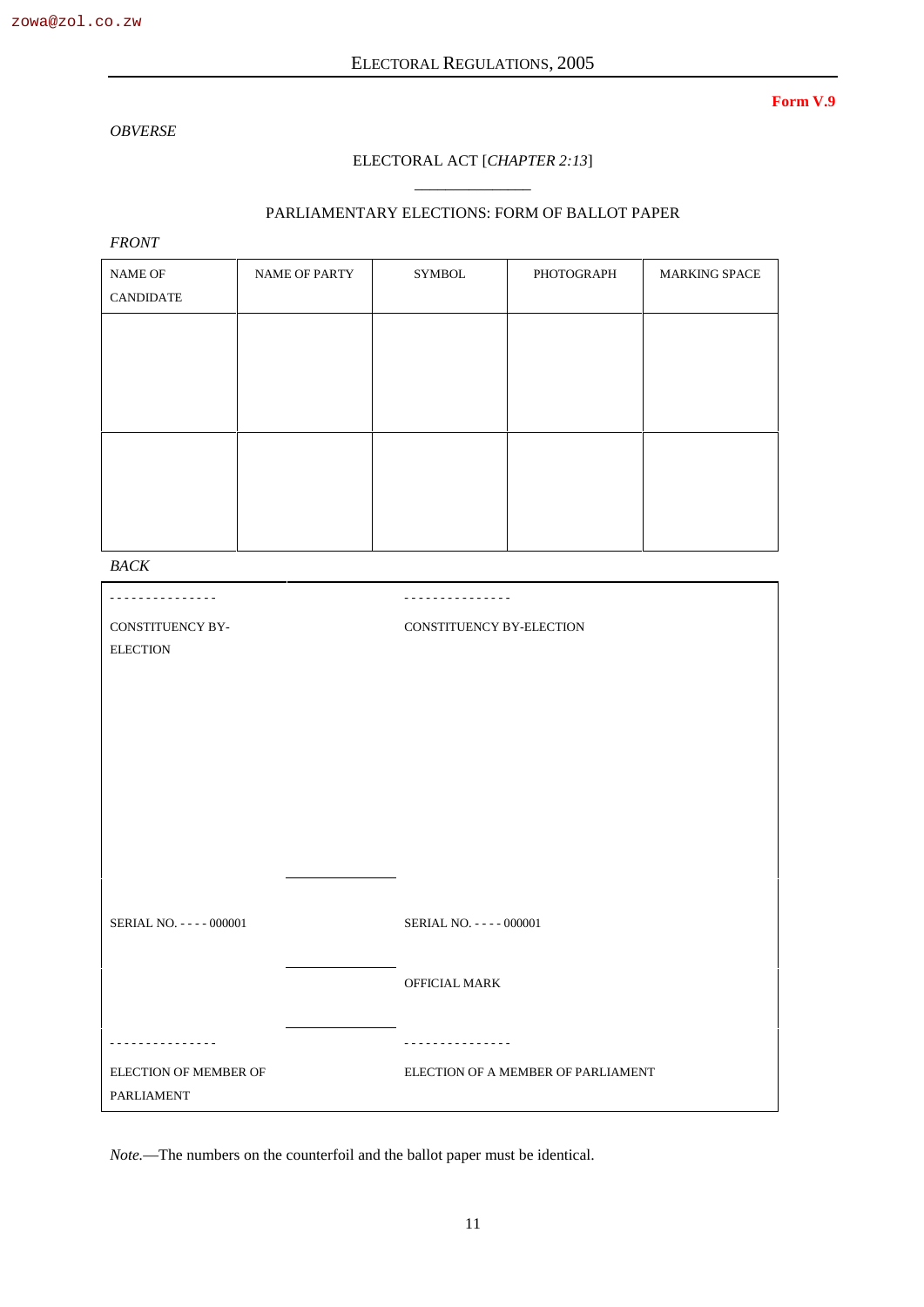*OBVERSE*

### ELECTORAL ACT [*CHAPTER 2:13*]

\_\_\_\_\_\_\_\_\_\_\_\_\_\_\_

# PRESIDENTIAL ELECTIONS: FORM OF BALLOT PAPER

*FRONT*

| NAME OF   | <b>NAME OF PARTY</b> | SYMBOL | PHOTOGRAPH | <b>MARKING SPACE</b> |
|-----------|----------------------|--------|------------|----------------------|
| CANDIDATE |                      |        |            |                      |
|           |                      |        |            |                      |
|           |                      |        |            |                      |
|           |                      |        |            |                      |
|           |                      |        |            |                      |
|           |                      |        |            |                      |
|           |                      |        |            |                      |
|           |                      |        |            |                      |
|           |                      |        |            |                      |

### *BACK*

| PRESIDENTIAL ELECTION     | PRESIDENTIAL ELECTION     |
|---------------------------|---------------------------|
|                           |                           |
|                           |                           |
|                           |                           |
|                           |                           |
|                           |                           |
|                           |                           |
|                           |                           |
|                           |                           |
|                           |                           |
| SERIAL NO. - - - - 000001 | SERIAL NO. - - - - 000001 |
|                           | <b>OFFICIAL MARK</b>      |
|                           |                           |
| ----------                | -----------               |
| PRESIDENTIAL ELECTION     | PRESIDENTIAL ELECTION     |

*Note.*—The numbers on the counterfoil and the ballot paper must be identical.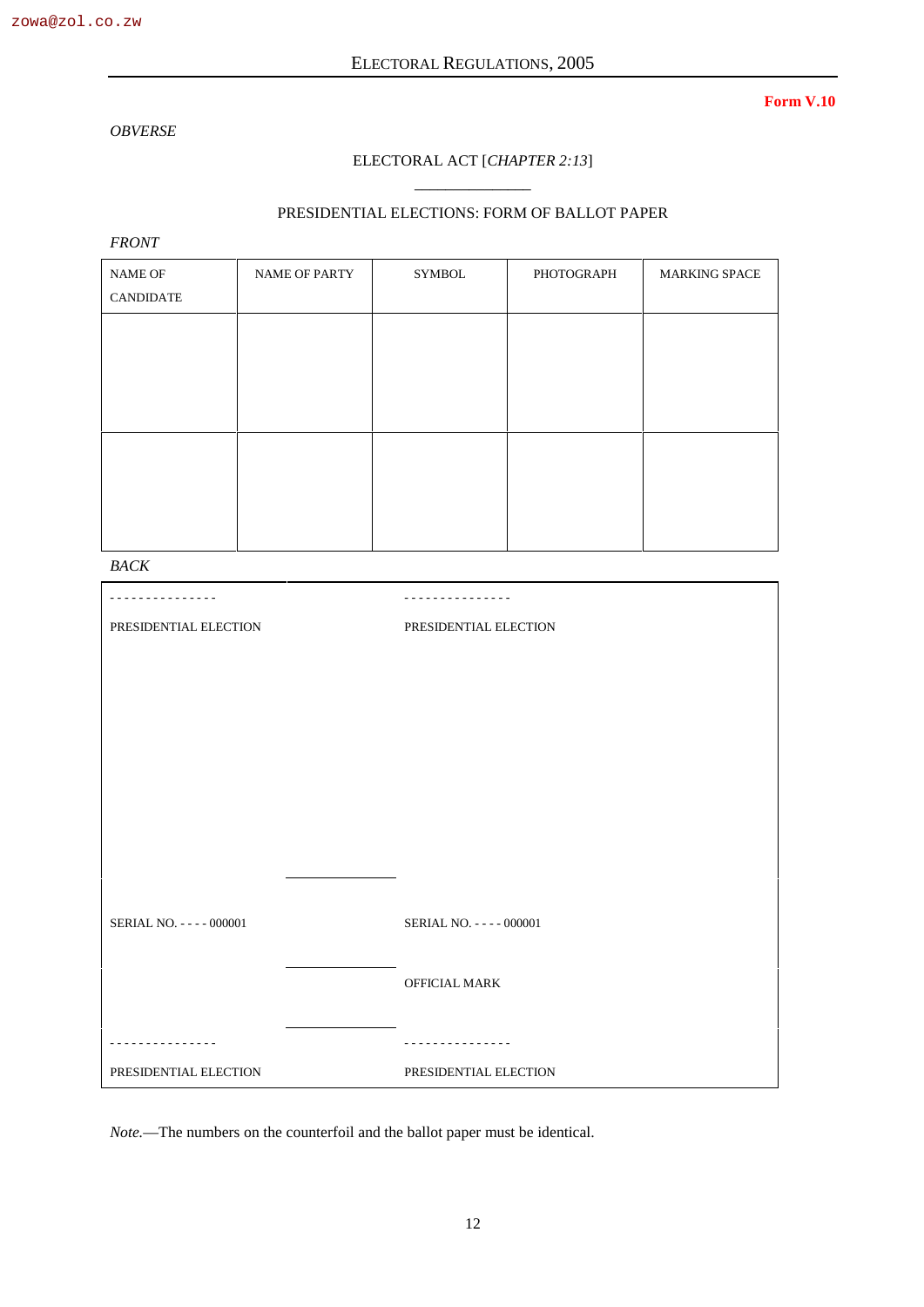# **Form V.11**

### POLLING STATION RETURN

### Section 64(1) (c) of the Electoral Act [*Chapter 2:13*]

| <b>Presidential</b>      |  |
|--------------------------|--|
| <b>National Assembly</b> |  |
| <b>Local Authority</b>   |  |
| <b>Tick applicable</b>   |  |

### **Section A Details of polling station**

| Name of Polling Station |  |
|-------------------------|--|
| Ward                    |  |
| Constituency            |  |
| District                |  |
| Province                |  |

# **Section B Ballot paper account before poll Ballot paper received**

| <b>Book</b> | <b>Serial numbers</b> |       | Number of<br><b>ballots</b> |
|-------------|-----------------------|-------|-----------------------------|
|             | From                  | To    |                             |
| Book 1      |                       |       |                             |
| Book 2      |                       |       |                             |
| Book 3      |                       |       |                             |
| Book 4      |                       |       |                             |
| Book 5      |                       |       |                             |
| Book 6      |                       |       |                             |
| Book 7      |                       |       |                             |
| Book 8      |                       |       |                             |
| Book 9      |                       |       |                             |
| Book 10     |                       |       |                             |
|             |                       | Total |                             |

### **Section C Ballot paper account after close of poll** *To be completed before unsealing of ballot boxes*

**Total number of ballot papers expected to be in ballot boxes** *To be determined before opening of ballot boxes by adding up the counterfoils for issued ballots* **Unused ballot papers after polling <b>Serial numbers Totals** From To **Unnumbered ballot papers**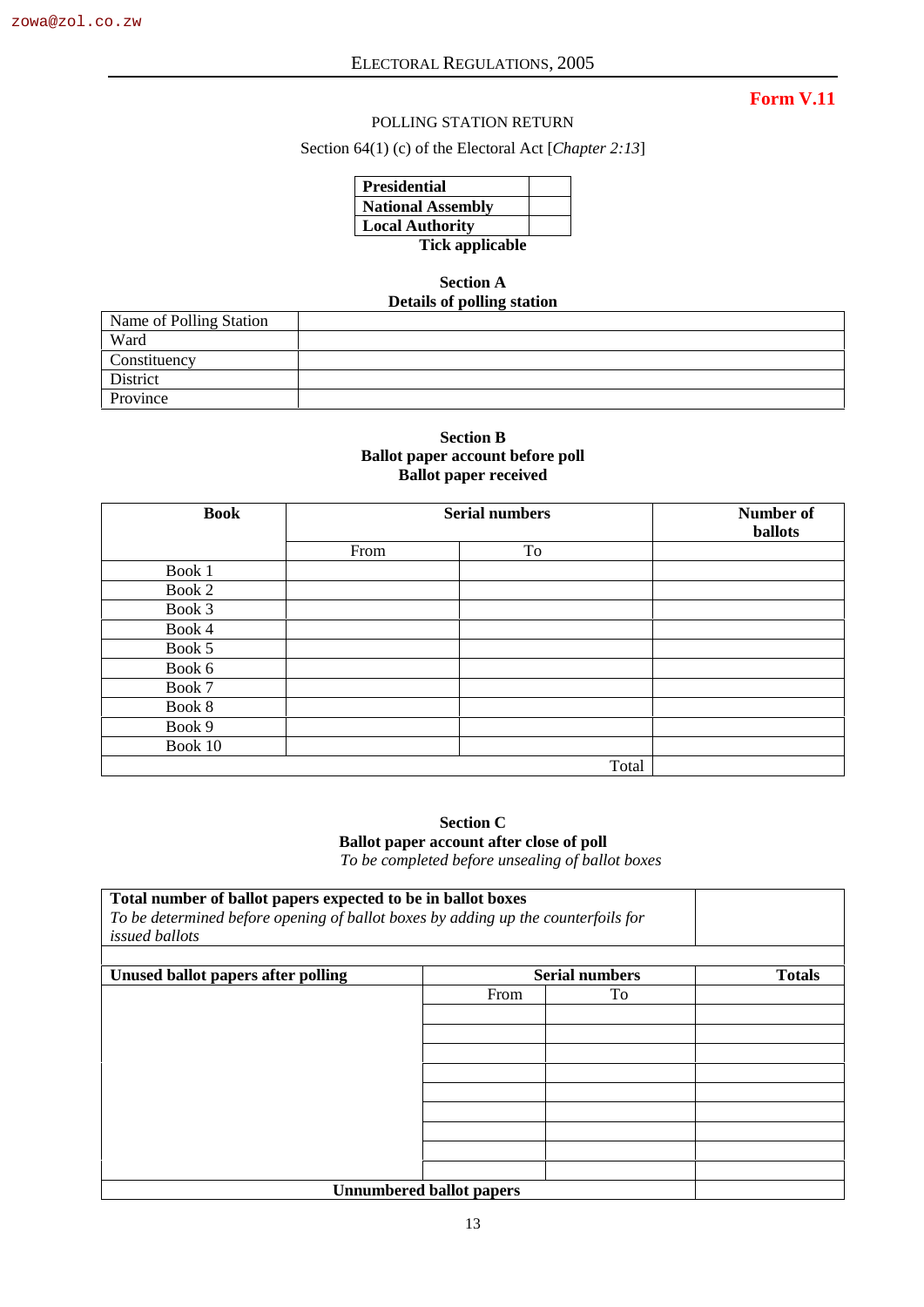| <b>Cancelled ballot papers</b>         |  |
|----------------------------------------|--|
| <b>Ballot papers not accounted for</b> |  |
| Total                                  |  |

| <b>Section D</b>                              |  |
|-----------------------------------------------|--|
| Polling station results return after counting |  |

| Name of candidate<br>(surname first in alphabetical order) | Political party or independent             | <b>Votes received</b> |  |
|------------------------------------------------------------|--------------------------------------------|-----------------------|--|
| 1.                                                         |                                            |                       |  |
| 2.                                                         |                                            |                       |  |
| 3.                                                         |                                            |                       |  |
| 4.                                                         |                                            |                       |  |
| 5.                                                         |                                            |                       |  |
| 6.                                                         |                                            |                       |  |
| 7.                                                         |                                            |                       |  |
| 8.                                                         |                                            |                       |  |
|                                                            | <b>Total Votes Received</b>                |                       |  |
| <b>Total Votes Rejected</b>                                |                                            |                       |  |
| <b>Ballot Papers Unaccounted For</b>                       |                                            |                       |  |
|                                                            | <b>Total Valid And Rejected Votes Cast</b> |                       |  |

### **Declaration by Presiding Elections Officer**

I hereby certify that the above is a correct statement of all votes cast at this polling station.

| Full names of Presiding Elections Officer |  |
|-------------------------------------------|--|
| Signature of Presiding Elections Officer  |  |
| Date                                      |  |
| Name of witness (Polling Officer)         |  |
| Signature of witness                      |  |

# **Declaration by candidates/ election agents**

I hereby declare that this return is a correct statement of all votes cast at the above mentioned polling station.

|         | <b>Name</b> | Name of political<br>party | Independent<br>candidate | <b>Designation</b> | <b>Date</b> | <b>Signature</b> |
|---------|-------------|----------------------------|--------------------------|--------------------|-------------|------------------|
| 1.      |             |                            |                          |                    |             |                  |
| ◠<br>۷. |             |                            |                          |                    |             |                  |
| 3.      |             |                            |                          |                    |             |                  |
| 4.      |             |                            |                          |                    |             |                  |
| J.      |             |                            |                          |                    |             |                  |

*Copies of this form must be produced and they must be distributed as follows:*

| <b>Presidential election</b>      | <b>National Assembly election</b>     | <b>Local authority election</b>     |
|-----------------------------------|---------------------------------------|-------------------------------------|
| Affix copy outside of polling     | Affix copy outside of polling         | Affix copy outside of polling       |
| station                           | station                               | station                             |
| Provide copy to each election     | Provide copy to each election         | Provide copy to each election       |
| agent and observer present at     | agent and observer present at         | agent and observer present at       |
| polling station                   | polling station                       | polling station                     |
| Seal copy in the ballot box.      | Seal copy in the ballot box.          | Seal copy in the ballot box.        |
| Send original return to Ward      | Send original return to Ward          | Send original return to Ward        |
| Collation Centre and copies to    | Collation Centre and copies to        | <b>Collation Centre, Provincial</b> |
| Presidential Constituency Centre, | <b>National Assembly Constituency</b> | <b>Command Centre and National</b>  |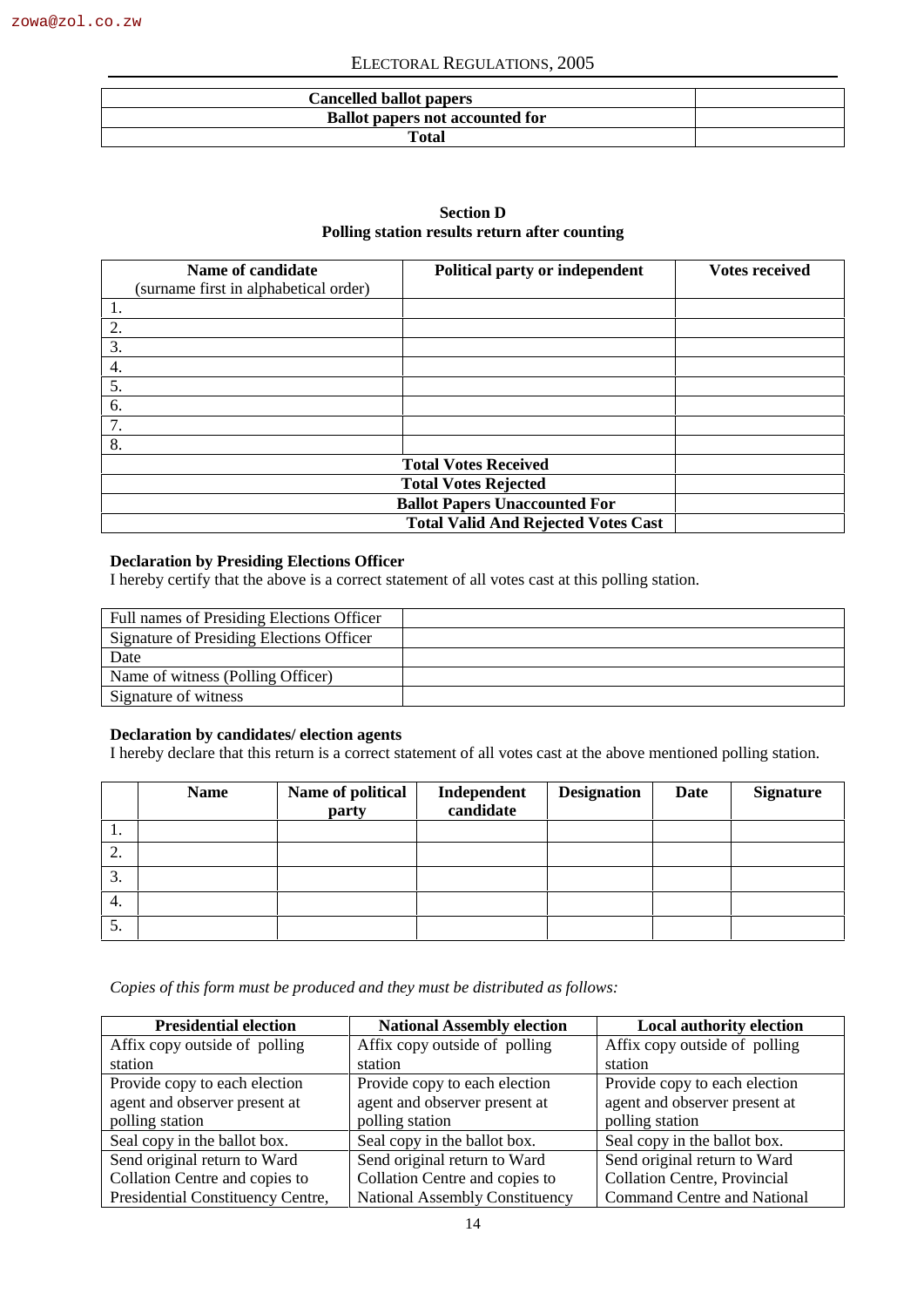| Provincial Command Centre and | Centre, Provincial Command  | Command Centre. |
|-------------------------------|-----------------------------|-----------------|
| National Command Centre.      | Centre and National Command |                 |
|                               | ∴entre.                     |                 |

[Form substituted by s.i 87 of 2013]

**Form V.12**

**Form V.13**

**Form V.14**

[Forms V.12, V.13 and V.14 repealed by s.i 84 of 2013]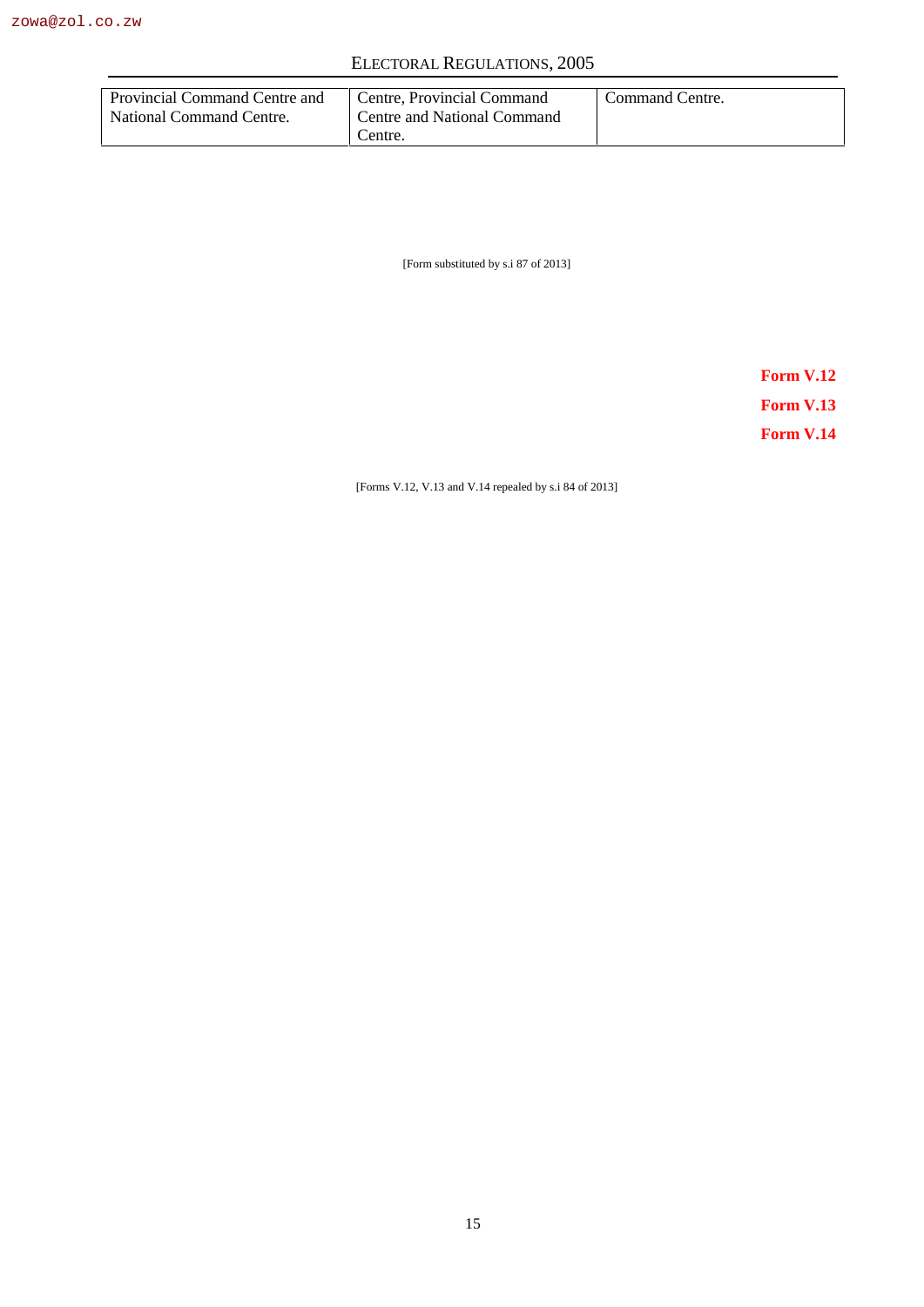### **Form V.15**

# ELECTORAL ACT [*CHAPTER 2:13*]

(*Section 67*)

 $\overline{\phantom{a}}$  , where  $\overline{\phantom{a}}$  , where  $\overline{\phantom{a}}$  ,  $\overline{\phantom{a}}$  ,  $\overline{\phantom{a}}$  ,  $\overline{\phantom{a}}$  ,  $\overline{\phantom{a}}$  ,  $\overline{\phantom{a}}$  ,  $\overline{\phantom{a}}$  ,  $\overline{\phantom{a}}$  ,  $\overline{\phantom{a}}$  ,  $\overline{\phantom{a}}$  ,  $\overline{\phantom{a}}$  ,  $\overline{\phantom{a}}$  ,  $\overline{\phantom{a}}$  ,

 $\overline{\phantom{a}}$  , where  $\overline{\phantom{a}}$  , where  $\overline{\phantom{a}}$  , where  $\overline{\phantom{a}}$ 

# PARLIAMENTARY ELECTIONS: TELEGRAM TELEFASCIMILE OR ELECTRONIC MAIL NOTIFYING THE RESULT OF POLL

| To the Chief Elections Officer, Harare. |  |  |  |  |
|-----------------------------------------|--|--|--|--|
|                                         |  |  |  |  |
|                                         |  |  |  |  |
|                                         |  |  |  |  |
|                                         |  |  |  |  |
|                                         |  |  |  |  |
|                                         |  |  |  |  |
|                                         |  |  |  |  |
|                                         |  |  |  |  |
|                                         |  |  |  |  |
|                                         |  |  |  |  |

# **Form V.16**

# ELECTORAL ACT [*CHAPTER 2:13*]

 $\overline{\phantom{a}}$  , where  $\overline{\phantom{a}}$  , where  $\overline{\phantom{a}}$  ,  $\overline{\phantom{a}}$  ,  $\overline{\phantom{a}}$  ,  $\overline{\phantom{a}}$  ,  $\overline{\phantom{a}}$  ,  $\overline{\phantom{a}}$  ,  $\overline{\phantom{a}}$  ,  $\overline{\phantom{a}}$  ,  $\overline{\phantom{a}}$  ,  $\overline{\phantom{a}}$  ,  $\overline{\phantom{a}}$  ,  $\overline{\phantom{a}}$  ,  $\overline{\phantom{a}}$  ,

 $\overline{\phantom{a}}$  , we can also the contract of  $\overline{\phantom{a}}$ 

# PRESIDENTIAL ELECTIONS: TELEGRAM, TELEFASCIMILE OR ELECTRONIC MAIL NOTIFYING THE RESULT OF POLL

| To the Chief Elections Officer, Harare. |  |  |  |
|-----------------------------------------|--|--|--|
|                                         |  |  |  |
|                                         |  |  |  |
|                                         |  |  |  |
|                                         |  |  |  |
|                                         |  |  |  |
|                                         |  |  |  |
|                                         |  |  |  |
|                                         |  |  |  |
|                                         |  |  |  |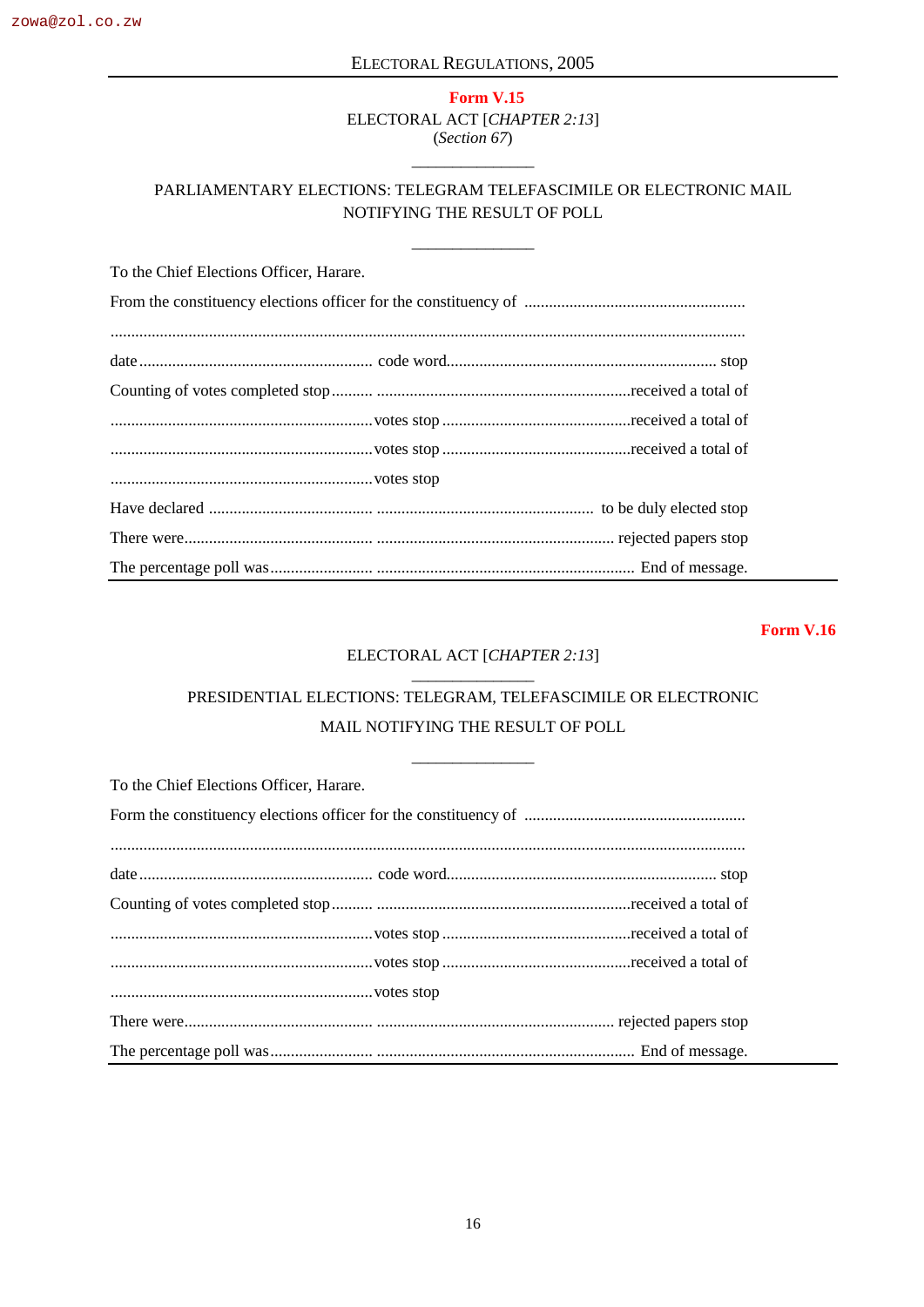### ELECTORAL ACT [*CHAPTER 2:13*] (*Section 67*)

# PARLIAMENTARY ELECTIONS: RESULT OF POLL

\_\_\_\_\_\_\_\_\_\_\_\_\_\_\_\_

|          | To: The Chief Elections Officer, Harare                                                                           |                                |  |  |  |
|----------|-------------------------------------------------------------------------------------------------------------------|--------------------------------|--|--|--|
|          |                                                                                                                   |                                |  |  |  |
| follows: | In confirmation of my telegram/telefacsimile/electronic mail of notification of the result of the poll dispatched |                                |  |  |  |
| $A -$    |                                                                                                                   |                                |  |  |  |
| 1.       |                                                                                                                   |                                |  |  |  |
| 2.       |                                                                                                                   |                                |  |  |  |
| 3.       |                                                                                                                   |                                |  |  |  |
| 4.       |                                                                                                                   |                                |  |  |  |
| 5.       |                                                                                                                   |                                |  |  |  |
| 6.       |                                                                                                                   |                                |  |  |  |
| $B -$    |                                                                                                                   |                                |  |  |  |
|          | Details of the counting at the second count are as follows:                                                       |                                |  |  |  |
| 1.       |                                                                                                                   |                                |  |  |  |
| 2.       |                                                                                                                   |                                |  |  |  |
| 3.       |                                                                                                                   |                                |  |  |  |
| 4.       |                                                                                                                   |                                |  |  |  |
| 5.       |                                                                                                                   |                                |  |  |  |
| $C -$    |                                                                                                                   |                                |  |  |  |
|          | Details of the counting at the third count are as follows:                                                        |                                |  |  |  |
| 1.       |                                                                                                                   |                                |  |  |  |
| 2.       |                                                                                                                   |                                |  |  |  |
| 3.       |                                                                                                                   |                                |  |  |  |
| 4.       |                                                                                                                   |                                |  |  |  |
|          | Where not appropriate, delete B and C above.                                                                      |                                |  |  |  |
|          |                                                                                                                   |                                |  |  |  |
|          |                                                                                                                   |                                |  |  |  |
|          |                                                                                                                   |                                |  |  |  |
|          |                                                                                                                   |                                |  |  |  |
|          |                                                                                                                   | Constituency elections officer |  |  |  |

\**Divide the number of votes cast by the number of votes on the roll and multiply the result by 100.*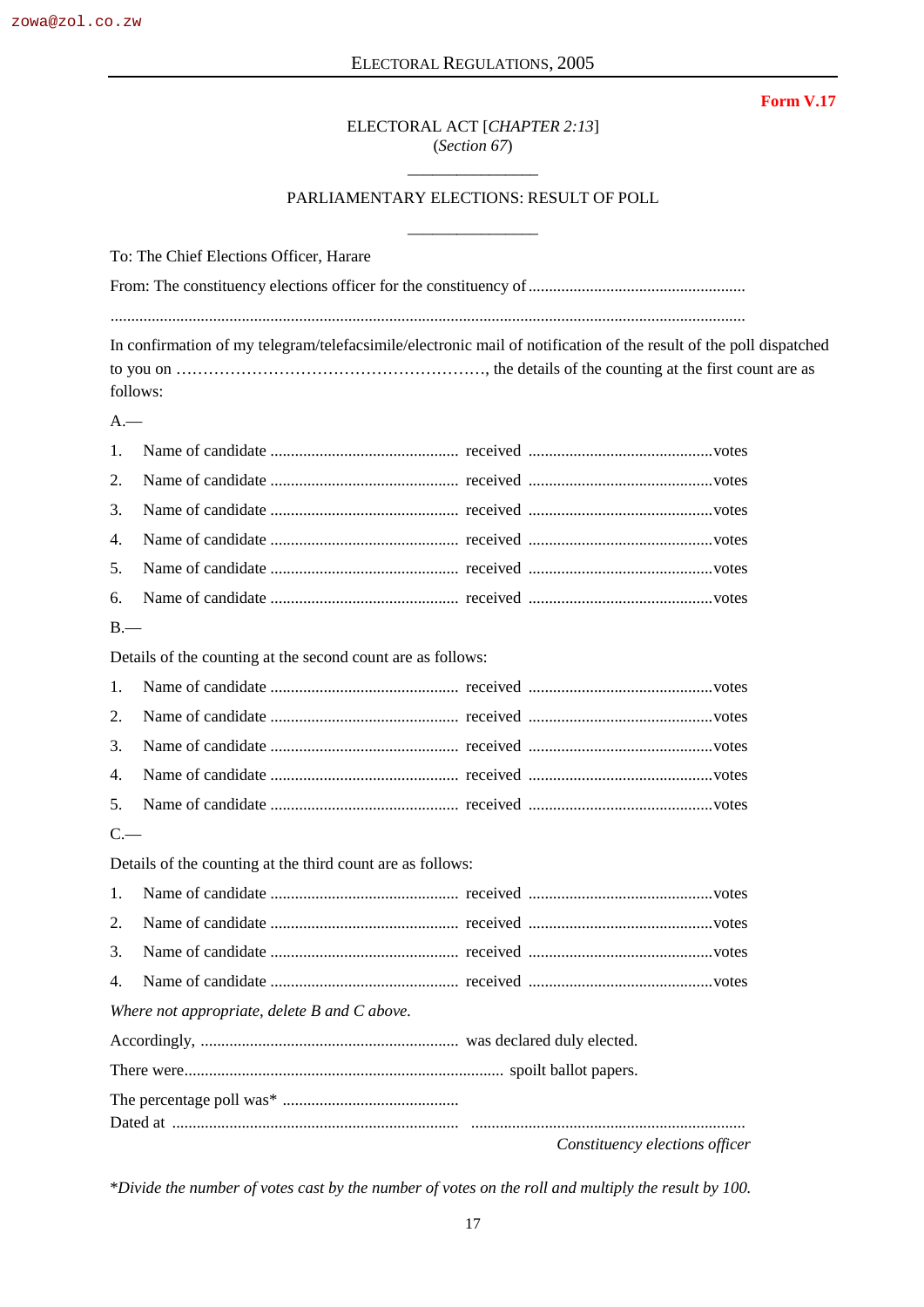### ELECTORAL ACT [*CHAPTER 2:13*]

\_\_\_\_\_\_\_\_\_\_\_\_\_\_\_\_

\_\_\_\_\_\_\_\_\_\_\_\_\_\_\_\_

# PRESIDENTIAL ELECTIONS: RESULT OF POLL

| To: The Chief Elections Officer, Harare                                                                           |  |
|-------------------------------------------------------------------------------------------------------------------|--|
|                                                                                                                   |  |
| In confirmation of my telegram/telefacsimile/electronic mail of notification of the result of the poll dispatched |  |
| <b>FIRST COUNT</b>                                                                                                |  |
|                                                                                                                   |  |
|                                                                                                                   |  |
|                                                                                                                   |  |

- 4. Name of candidate .............................................. received .............................................votes
- 5. Name of candidate .............................................. received .............................................votes

# SECOND COUNT

There were.............................................................................. spoilt ballot papers.

The percentage poll was\* …………........................... Dated at ...................................................................... ...................................................................

*Constituency elections officer*

\* *Divide the number of votes cast by the number of votes on the roll and multiply the result by 100.*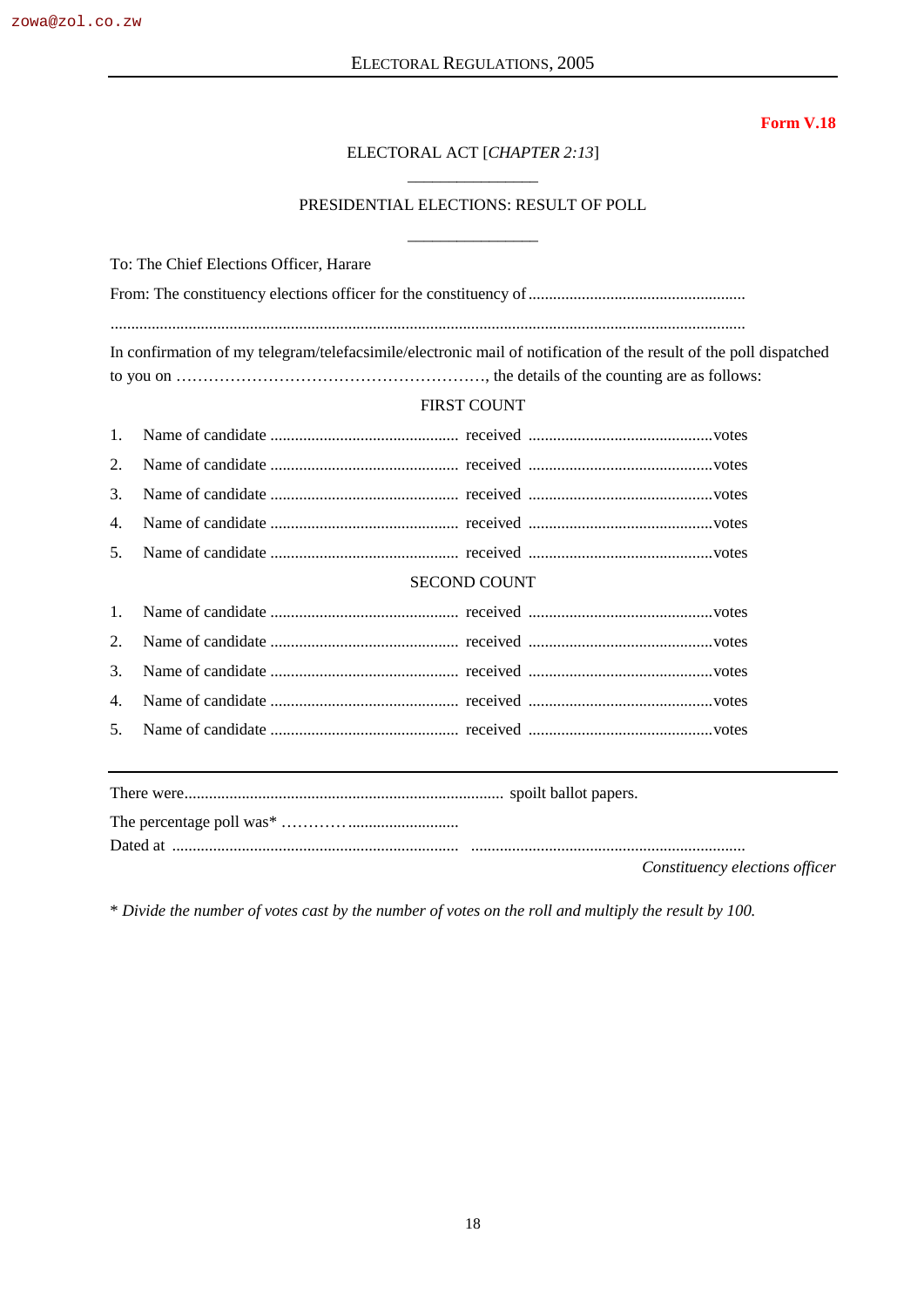# ELECTORAL ACT [*CHAPTER 2:13*]

 $\_$ 

 $\overline{\phantom{a}}$  , we can assume that  $\overline{\phantom{a}}$ 

# PARLIAMENTARY AND PRESIDENTIAL ELECTIONS: DECLARATION OF SECRECY

|                                                               | (full names in block letters)                                                                                                                                                                                                                                                                                                         |
|---------------------------------------------------------------|---------------------------------------------------------------------------------------------------------------------------------------------------------------------------------------------------------------------------------------------------------------------------------------------------------------------------------------|
|                                                               |                                                                                                                                                                                                                                                                                                                                       |
| the Electoral Act [Chapter 2:13], which sections I have read. | (here insert "Constituency elections officer", Deputy Constituency elections officer", "Assistant Constituency<br>elections officer", "Presiding Officer", "Candidate" or "Candidate's Agent", as the case may be) do solemnly<br>promise and declare that I will not, at this election of a member of Parliament of Zimbabwe for the |
|                                                               |                                                                                                                                                                                                                                                                                                                                       |
|                                                               |                                                                                                                                                                                                                                                                                                                                       |
|                                                               |                                                                                                                                                                                                                                                                                                                                       |
|                                                               |                                                                                                                                                                                                                                                                                                                                       |
| Electoral Act [Chapter 2:13].                                 |                                                                                                                                                                                                                                                                                                                                       |
|                                                               |                                                                                                                                                                                                                                                                                                                                       |
|                                                               |                                                                                                                                                                                                                                                                                                                                       |
|                                                               |                                                                                                                                                                                                                                                                                                                                       |
|                                                               | Constituency elections officer or<br>Commissioner of Oaths                                                                                                                                                                                                                                                                            |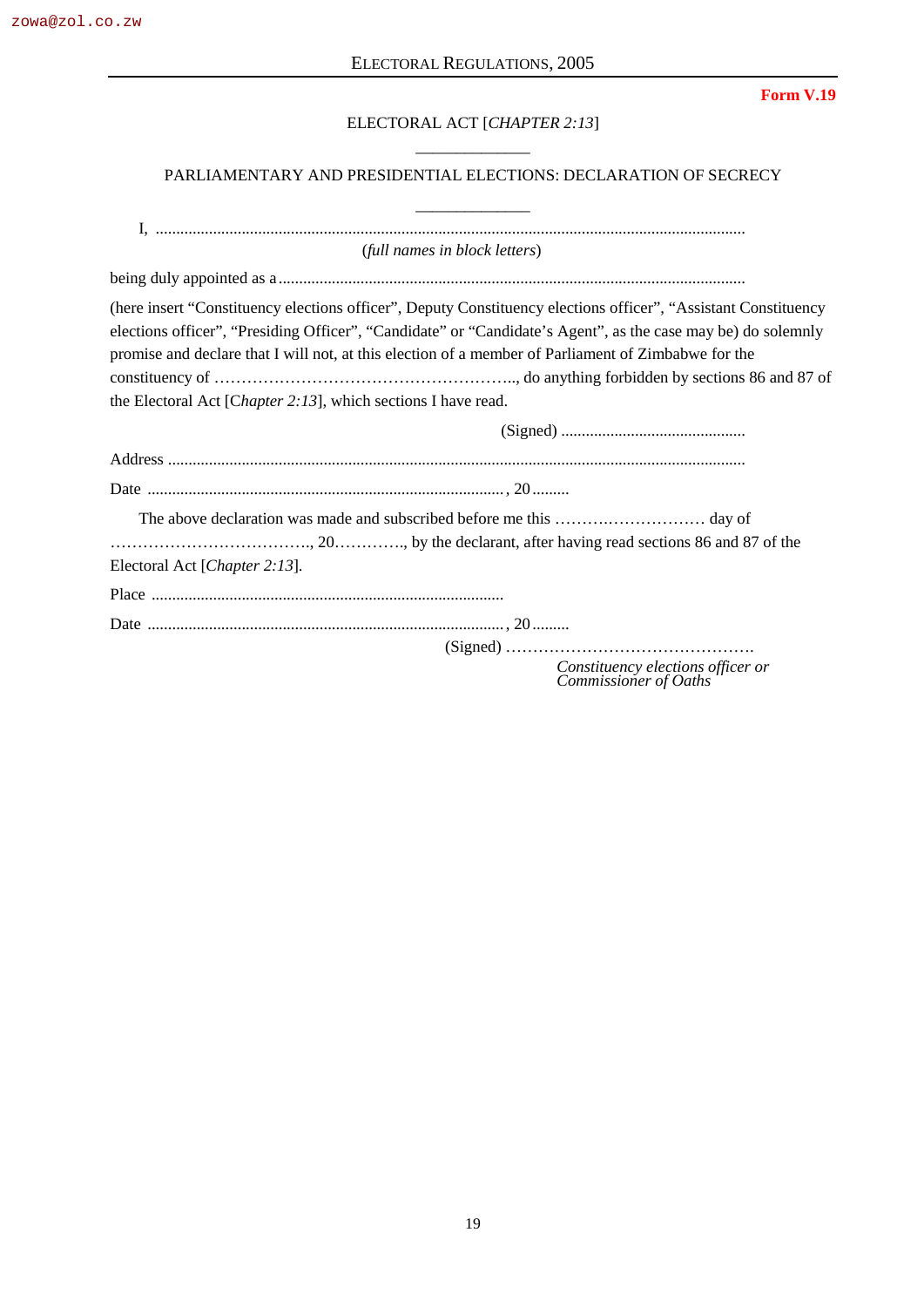|                                   | Form V.20 |
|-----------------------------------|-----------|
| [Form repealed by s.i 88 of 2013] |           |
|                                   | Form V.21 |
| [Form repealed by s.i 88 of 2013] |           |
|                                   | Form V.22 |
| [Form repealed by s.i 88 of 2013] |           |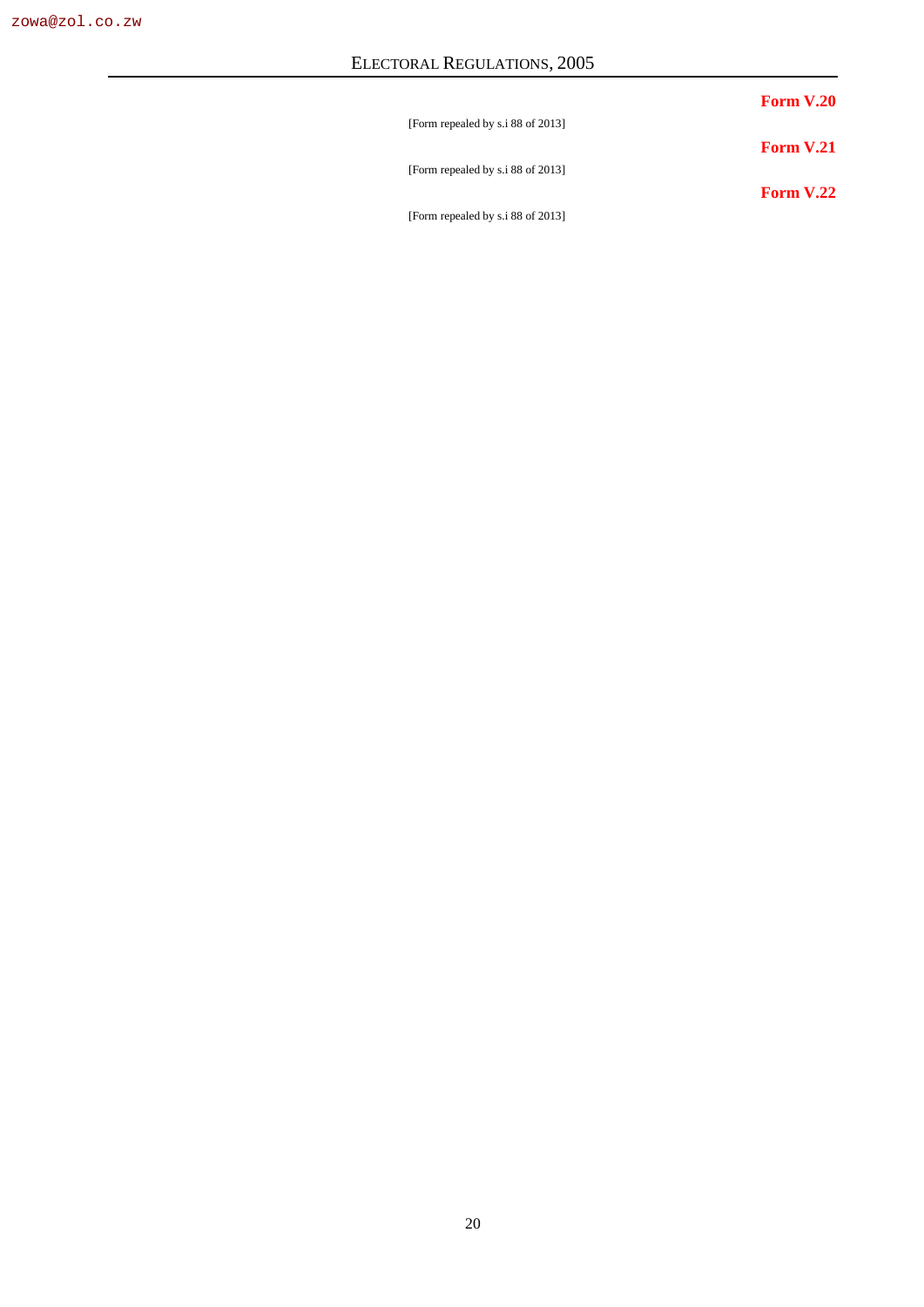Form V.23A ELECTORAL ACT [*CHAPTER 2:13*] (*Section 65*)

 $\frac{1}{2}$  ,  $\frac{1}{2}$  ,  $\frac{1}{2}$  ,  $\frac{1}{2}$  ,  $\frac{1}{2}$  ,  $\frac{1}{2}$  ,  $\frac{1}{2}$  ,  $\frac{1}{2}$  ,  $\frac{1}{2}$  ,  $\frac{1}{2}$  ,  $\frac{1}{2}$  ,  $\frac{1}{2}$  ,  $\frac{1}{2}$  ,  $\frac{1}{2}$  ,  $\frac{1}{2}$  ,  $\frac{1}{2}$  ,  $\frac{1}{2}$  ,  $\frac{1}{2}$  ,  $\frac{1$ 

# **COLLATION OF POLLING STATION RETURNS AT WARD COLLATION CENTRE**

Section 37C(4) (a) of the Electoral Act [*Chapter 2:13*]

| Name of ward         |  |
|----------------------|--|
| Ward number          |  |
| Name of constituency |  |
| Name of Province     |  |

# **Total votes received by candidates in Local Authority election**

| Name of<br>polling station                    | Name of<br>candidate | Name of<br>candidate | Name of<br>candidate | Name of<br>candidate | Name of<br>candidate | Name of<br>candidate | Name of<br>candidate | <b>Votes</b><br>rejected |
|-----------------------------------------------|----------------------|----------------------|----------------------|----------------------|----------------------|----------------------|----------------------|--------------------------|
|                                               | 1.                   | 2.                   | 3.                   | $\overline{4}$ .     | 5.                   | 6.                   | 7.                   |                          |
|                                               |                      |                      |                      |                      |                      |                      |                      |                          |
| 1.                                            |                      |                      |                      |                      |                      |                      |                      |                          |
| $\mathbf{2}$                                  |                      |                      |                      |                      |                      |                      |                      |                          |
| 3                                             |                      |                      |                      |                      |                      |                      |                      |                          |
| $\overline{\mathcal{L}}$                      |                      |                      |                      |                      |                      |                      |                      |                          |
| 5                                             |                      |                      |                      |                      |                      |                      |                      |                          |
| 6                                             |                      |                      |                      |                      |                      |                      |                      |                          |
| 7                                             |                      |                      |                      |                      |                      |                      |                      |                          |
| Add special and postal votes<br>Special votes |                      |                      |                      |                      |                      |                      |                      |                          |
| for ward                                      |                      |                      |                      |                      |                      |                      |                      |                          |
| Postal votes for<br>ward received             |                      |                      |                      |                      |                      |                      |                      |                          |
| <b>Total votes</b><br>received                |                      |                      |                      |                      |                      |                      |                      |                          |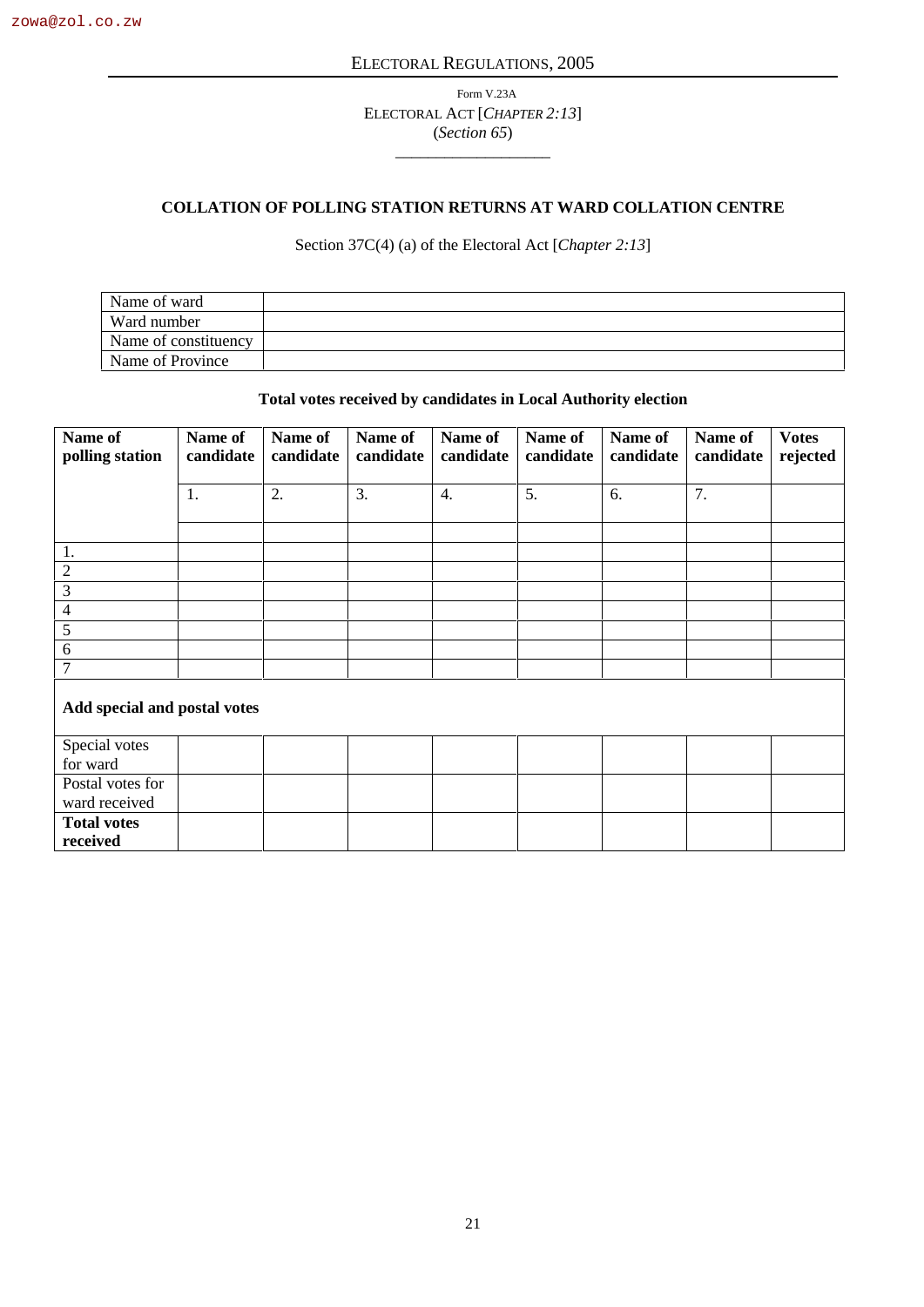# **Total votes received by candidates in Presidential election**

|                              | Name of<br>candidate | Name of<br>candidate | Name of<br>candidate | Name of<br>candidate | Name of<br>candidate | Votes rejected |
|------------------------------|----------------------|----------------------|----------------------|----------------------|----------------------|----------------|
|                              | 1.                   | 2.                   | 3.                   | $\overline{4}$ .     | 5.                   |                |
| Name of                      |                      |                      |                      |                      |                      |                |
| polling<br>station           |                      |                      |                      |                      |                      |                |
| 1.                           |                      |                      |                      |                      |                      |                |
| $\sqrt{2}$                   |                      |                      |                      |                      |                      |                |
| $\mathfrak 3$                |                      |                      |                      |                      |                      |                |
| $\overline{4}$               |                      |                      |                      |                      |                      |                |
| $\overline{5}$               |                      |                      |                      |                      |                      |                |
|                              |                      |                      |                      |                      |                      |                |
| Add special and postal votes |                      |                      |                      |                      |                      |                |
| Special                      |                      |                      |                      |                      |                      |                |
| votes for                    |                      |                      |                      |                      |                      |                |
| ward                         |                      |                      |                      |                      |                      |                |
| Postal votes                 |                      |                      |                      |                      |                      |                |
| for ward                     |                      |                      |                      |                      |                      |                |
| received                     |                      |                      |                      |                      |                      |                |
| <b>Total votes</b>           |                      |                      |                      |                      |                      |                |
| received                     |                      |                      |                      |                      |                      |                |

# **Total votes received by candidates in National Assembly election**

|                                      | Name of<br>candidate | Name of<br>candidate | Name of<br>candidate | Name of<br>candidate | Name of<br>candidate | Votes rejected |
|--------------------------------------|----------------------|----------------------|----------------------|----------------------|----------------------|----------------|
| Name of<br>polling                   | 1.                   | 2.                   | 3.                   | $\overline{4}$ .     | 5.                   |                |
| station                              |                      |                      |                      |                      |                      |                |
| 1.<br>$\sqrt{2}$                     |                      |                      |                      |                      |                      |                |
| $\mathfrak{Z}$                       |                      |                      |                      |                      |                      |                |
| $\overline{4}$                       |                      |                      |                      |                      |                      |                |
| 5                                    |                      |                      |                      |                      |                      |                |
|                                      |                      |                      |                      |                      |                      |                |
| Add special and postal votes         |                      |                      |                      |                      |                      |                |
| Special<br>votes for<br>ward         |                      |                      |                      |                      |                      |                |
| Postal votes<br>for ward<br>received |                      |                      |                      |                      |                      |                |
| <b>Total votes</b><br>received       |                      |                      |                      |                      |                      |                |

# **Declaration by Ward Elections Officer**

I hereby certify that the above is a correct statement of the collated results at this ward collation centre.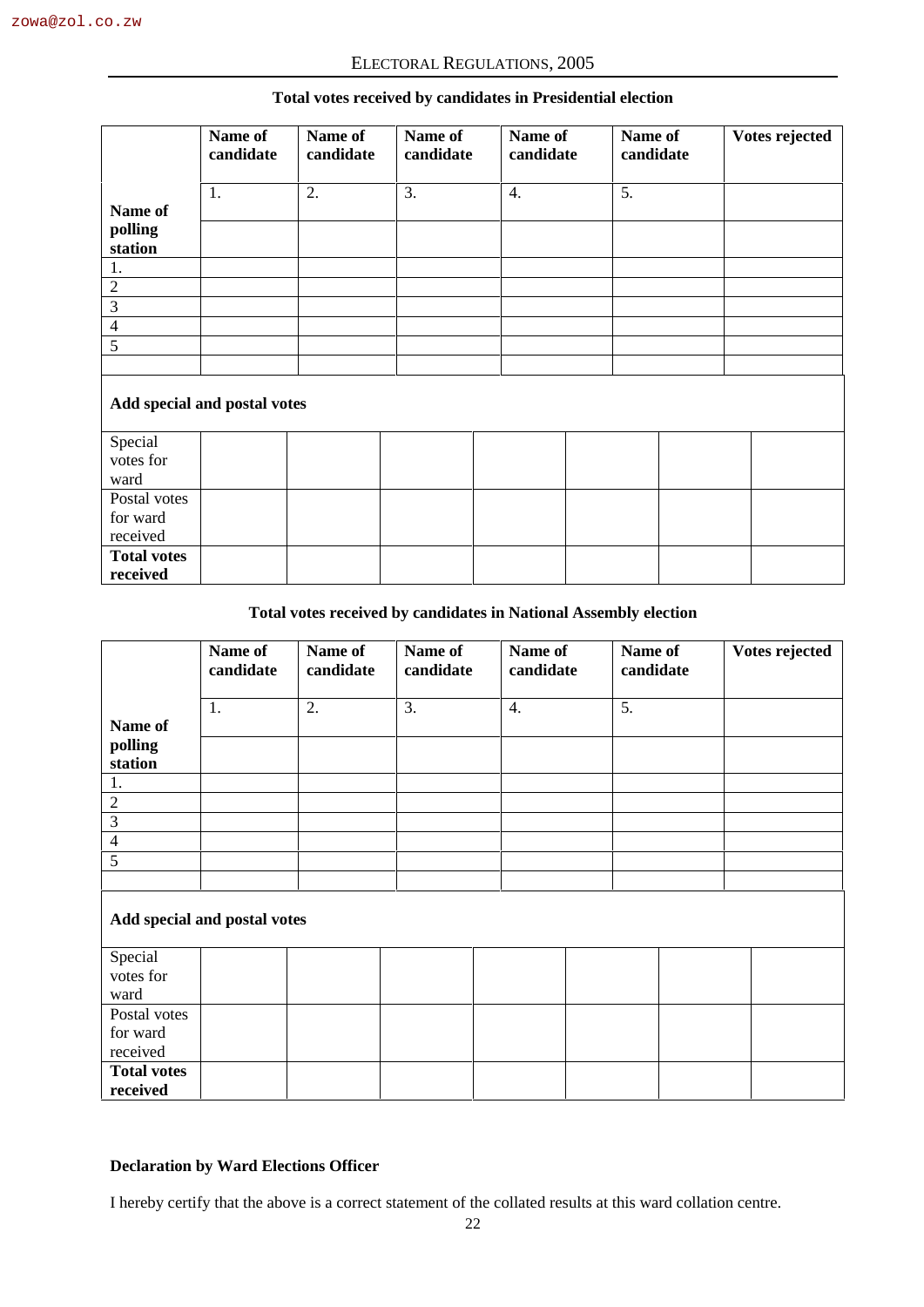| Full names of Ward Elections Officer |  |
|--------------------------------------|--|
| Signature of Ward Elections Officer  |  |
| Date                                 |  |
| Name of witness                      |  |
| Signature of witness                 |  |

### **Declaration by candidates/ election agents**

I hereby confirm that this return is a correct statement of the collated results at this ward collation centre.

### **Declaration by candidates/ election agents**

I hereby declare that this return is a correct statement of all votes cast at the above mentioned polling station.

|    | <b>Name</b> | Name of political<br>party | Independent<br>candidate | <b>Designation</b> | <b>Date</b> | <b>Signature</b> |
|----|-------------|----------------------------|--------------------------|--------------------|-------------|------------------|
| 1. |             |                            |                          |                    |             |                  |
| 2. |             |                            |                          |                    |             |                  |
| 3. |             |                            |                          |                    |             |                  |
| 4. |             |                            |                          |                    |             |                  |
| 5. |             |                            |                          |                    |             |                  |

# **Distribution of ward collation return:**

The ward collation return is to be completed and distributed as follows:

- 1. Display copy outside ward collation centre and a copy given to the candidate or his or her election agent.
- 2. Provide copy to each election agent and observer present at polling station.
- 3. Seal copy in the ballot box.
- 4. Send copy to the Presidential Constituency Centre.
- 5. Send copy to the National Assembly Constituency Centre.
- 6. Send copy to the Provincial Command Centre.
- 7. Send copy to Chief Elections Officer at the National Command Centre

[Form substituted by s.i 87 of 2013]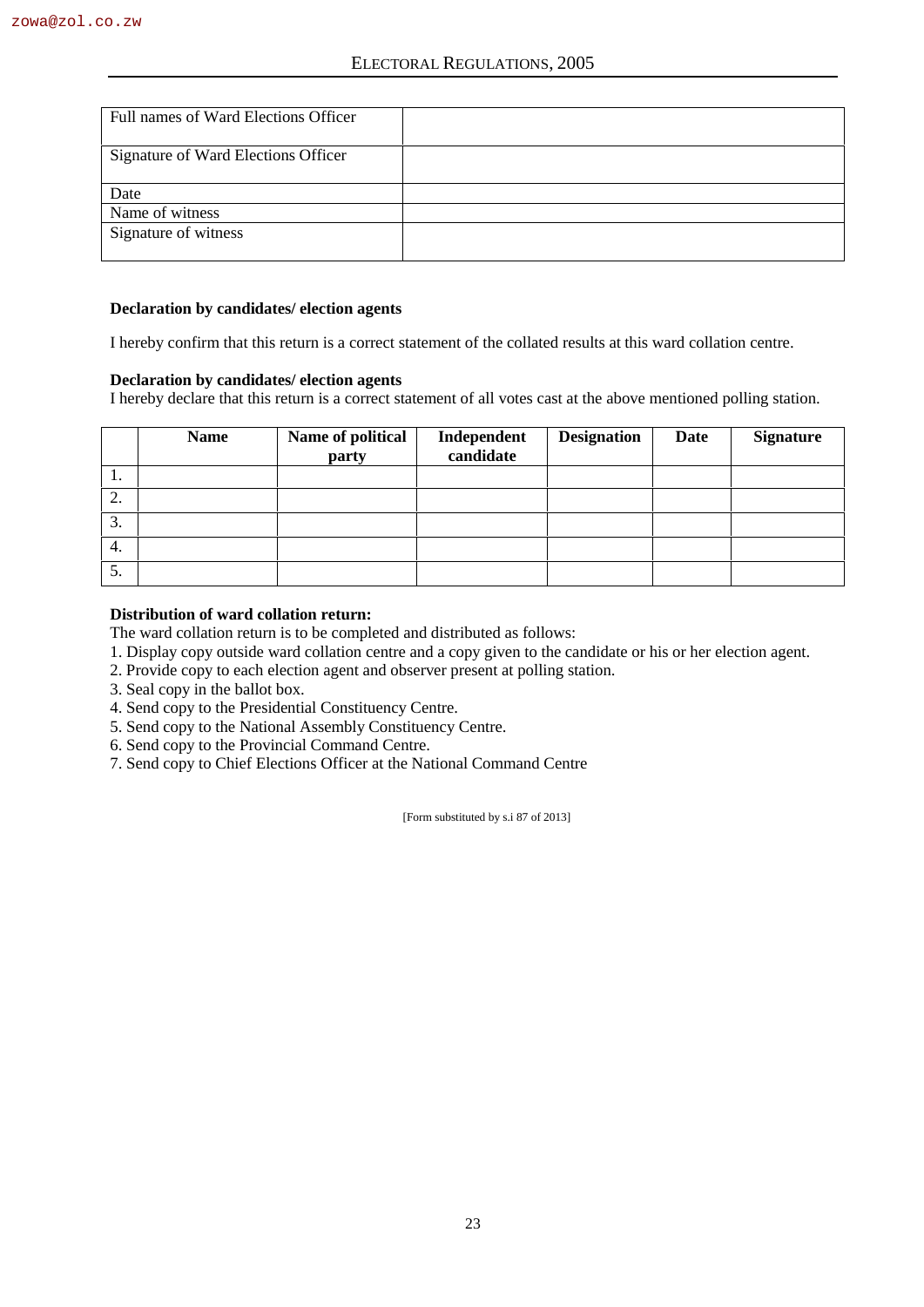**Form V.23B (National Assembly)**

ELECTORAL ACT [*CHAPTER 2:13*] (*Section 65*)  $\frac{1}{2}$  ,  $\frac{1}{2}$  ,  $\frac{1}{2}$  ,  $\frac{1}{2}$  ,  $\frac{1}{2}$  ,  $\frac{1}{2}$  ,  $\frac{1}{2}$  ,  $\frac{1}{2}$  ,  $\frac{1}{2}$  ,  $\frac{1}{2}$  ,  $\frac{1}{2}$  ,  $\frac{1}{2}$  ,  $\frac{1}{2}$  ,  $\frac{1}{2}$  ,  $\frac{1}{2}$  ,  $\frac{1}{2}$  ,  $\frac{1}{2}$  ,  $\frac{1}{2}$  ,  $\frac{1$ 

### **National Assembly**

# **COLLATION AT NATIONAL ASSEMBLY CONSTITUENCY CENTRE**

Section 37(C)(b)(ii) of the Electoral Act [*Chapter 2:13*]

| N<br>3022<br>. ms<br>uenc.<br>не<br>01<br>$\cdots$ |  |
|----------------------------------------------------|--|
| N<br>vince<br>me<br>01                             |  |

### **Collation of ward returns in respect of National Assembly constituency election**

|                                   | Name of<br>candidate | Name of<br>candidat<br>e | Name of<br>candidat<br>e | Name of<br>candidat<br>$\mathbf e$ | Name of<br>candidat<br>$\mathbf e$ | <b>Name</b><br>of<br>candid<br>ate | <b>Name</b><br>of<br>candid<br>ate | <b>Na</b><br>me<br>of<br>can<br>did<br>ate | <b>Votes</b><br>rejected |
|-----------------------------------|----------------------|--------------------------|--------------------------|------------------------------------|------------------------------------|------------------------------------|------------------------------------|--------------------------------------------|--------------------------|
|                                   | 1.                   | 2.                       | 3.                       | 4.                                 | 5.                                 | 6.                                 | 7.                                 | 8.                                         |                          |
| Name of<br>ward                   |                      |                          |                          |                                    |                                    |                                    |                                    |                                            |                          |
|                                   |                      |                          |                          |                                    |                                    |                                    |                                    |                                            |                          |
|                                   |                      |                          |                          |                                    |                                    |                                    |                                    |                                            |                          |
| <b>Total</b><br>votes<br>received |                      |                          |                          |                                    |                                    |                                    |                                    |                                            |                          |

### **Declaration by Constituency Elections Officer**

I hereby declare that this return is a correct statement of the collated results for the National Assembly constituency results.

| Full names of Constituency Elections       |  |
|--------------------------------------------|--|
| Officer                                    |  |
| <b>Signature of Constituency Elections</b> |  |
| Officer                                    |  |
| Date                                       |  |
|                                            |  |
| Name of witness                            |  |
|                                            |  |
| Signature of witness                       |  |
|                                            |  |

# **Declaration by candidates/ election agents**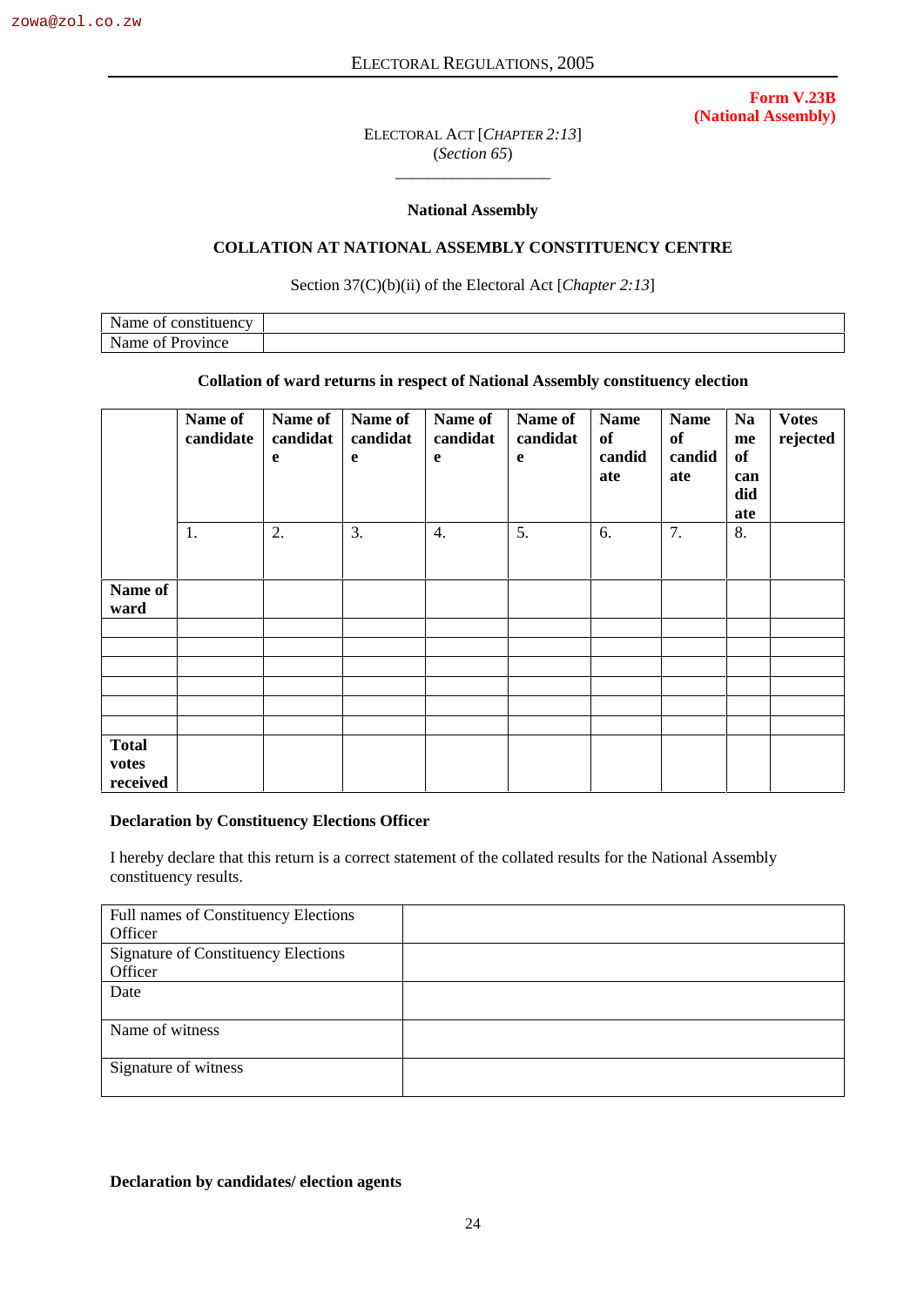I hereby confirm that this return is a correct statement of the collated results for the National Assembly constituency election.

|    | <b>Name</b> | Name of political<br>party | Independent<br>candidate | <b>Designation</b> | Date | <b>Signature</b> |
|----|-------------|----------------------------|--------------------------|--------------------|------|------------------|
| ., |             |                            |                          |                    |      |                  |
| 2. |             |                            |                          |                    |      |                  |
| 3. |             |                            |                          |                    |      |                  |
| 4. |             |                            |                          |                    |      |                  |
| 5. |             |                            |                          |                    |      |                  |

### **Distribution of National Assembly constituency return:**

The constituency return is to be completed and distributed as follows:

- 1. Affix copy outside National Assembly constituency centre.
- 2. Provide copy to each election agent and observer present at polling station.
- 3. Send copy to Provincial Elections Officer.
- 4. Send copy to Chief Elections Officer at National Command Centre.

[Form substituted by s.i 87 of 2013]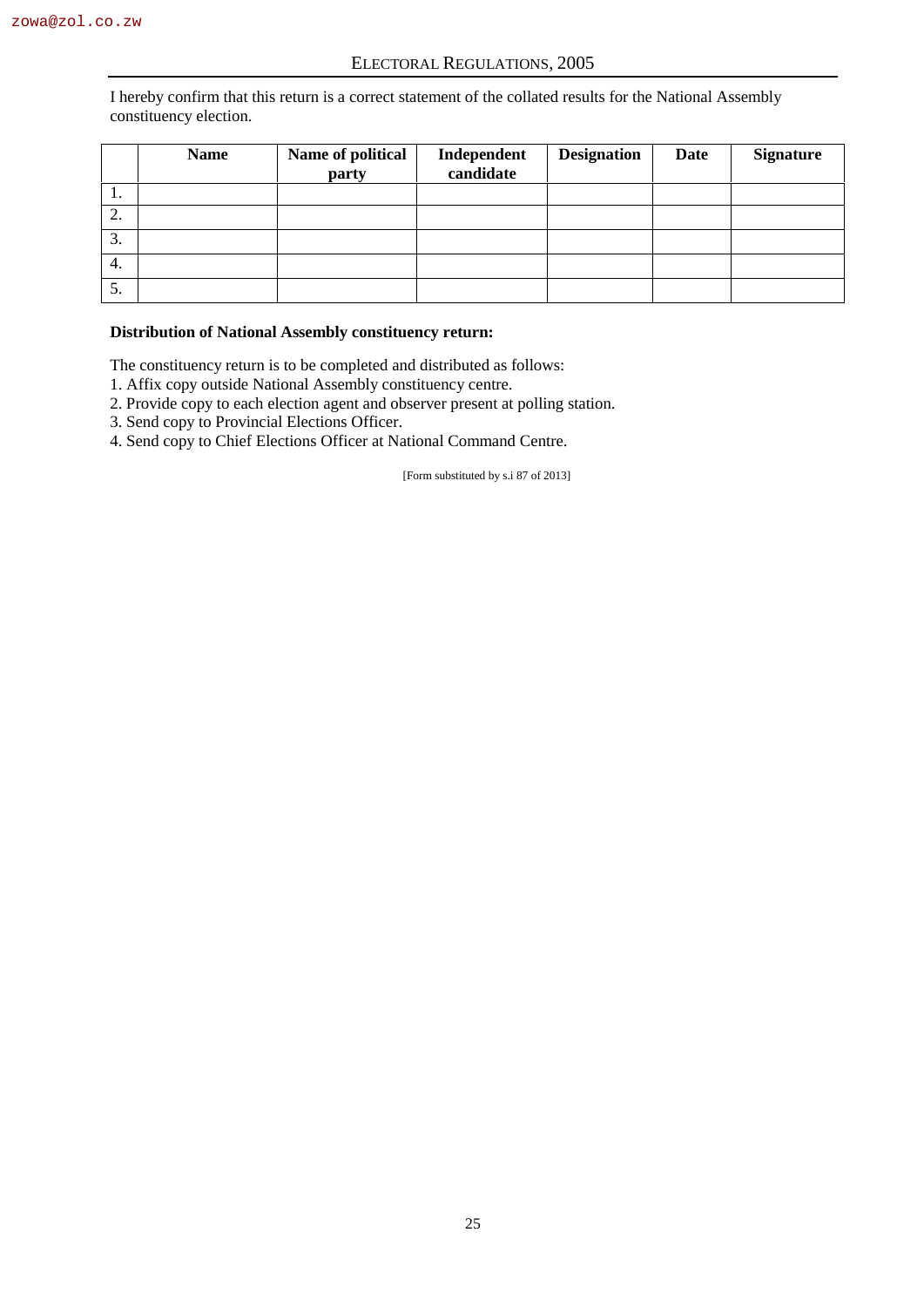# **COLLATION AT PRESIDENTIAL CONSTITUENCY CENTRE**

# Section 37(C)(4)(b)(i) of the Electoral Act [*Chapter 2:13*]

| $\mathbf{v}$<br>constituenc <sup>.</sup><br>$\Delta$ Namer<br>- 0 |  |
|-------------------------------------------------------------------|--|
| $\mathbf{v}$<br>$\Omega$<br>nnce?<br>ne.                          |  |

# **Collation of ward returns in respect of Presidential election**

|              | Name of<br>candidate | Name of<br>candidate | Name of<br>candidate | Name of<br>candidate | Name of<br>candidate | Name of<br>candidate | <b>Votes</b><br>rejected |
|--------------|----------------------|----------------------|----------------------|----------------------|----------------------|----------------------|--------------------------|
|              |                      |                      |                      |                      |                      |                      |                          |
|              | 1.                   | 2.                   | 3.                   | 4.                   | 5.                   | 6.                   |                          |
|              |                      |                      |                      |                      |                      |                      |                          |
|              |                      |                      |                      |                      |                      |                      |                          |
| Name of      |                      |                      |                      |                      |                      |                      |                          |
| ward         |                      |                      |                      |                      |                      |                      |                          |
| 1.           |                      |                      |                      |                      |                      |                      |                          |
| 2.           |                      |                      |                      |                      |                      |                      |                          |
| 3.           |                      |                      |                      |                      |                      |                      |                          |
| 4.           |                      |                      |                      |                      |                      |                      |                          |
| 5.           |                      |                      |                      |                      |                      |                      |                          |
| 6.           |                      |                      |                      |                      |                      |                      |                          |
| <b>Total</b> |                      |                      |                      |                      |                      |                      |                          |
| votes        |                      |                      |                      |                      |                      |                      |                          |
| received     |                      |                      |                      |                      |                      |                      |                          |

# **Declaration by Presidential Constituency Officer**

I hereby certify that the above is a correct statement of the collated results at Presidential constituency centre.

| Full names of Presidential Constituency |  |
|-----------------------------------------|--|
| <b>Elections Officer</b>                |  |
| Signature of Presidential Constituency  |  |
| Officer                                 |  |
| Date                                    |  |
|                                         |  |
| Name of witness                         |  |
|                                         |  |
| Signature of witness                    |  |
|                                         |  |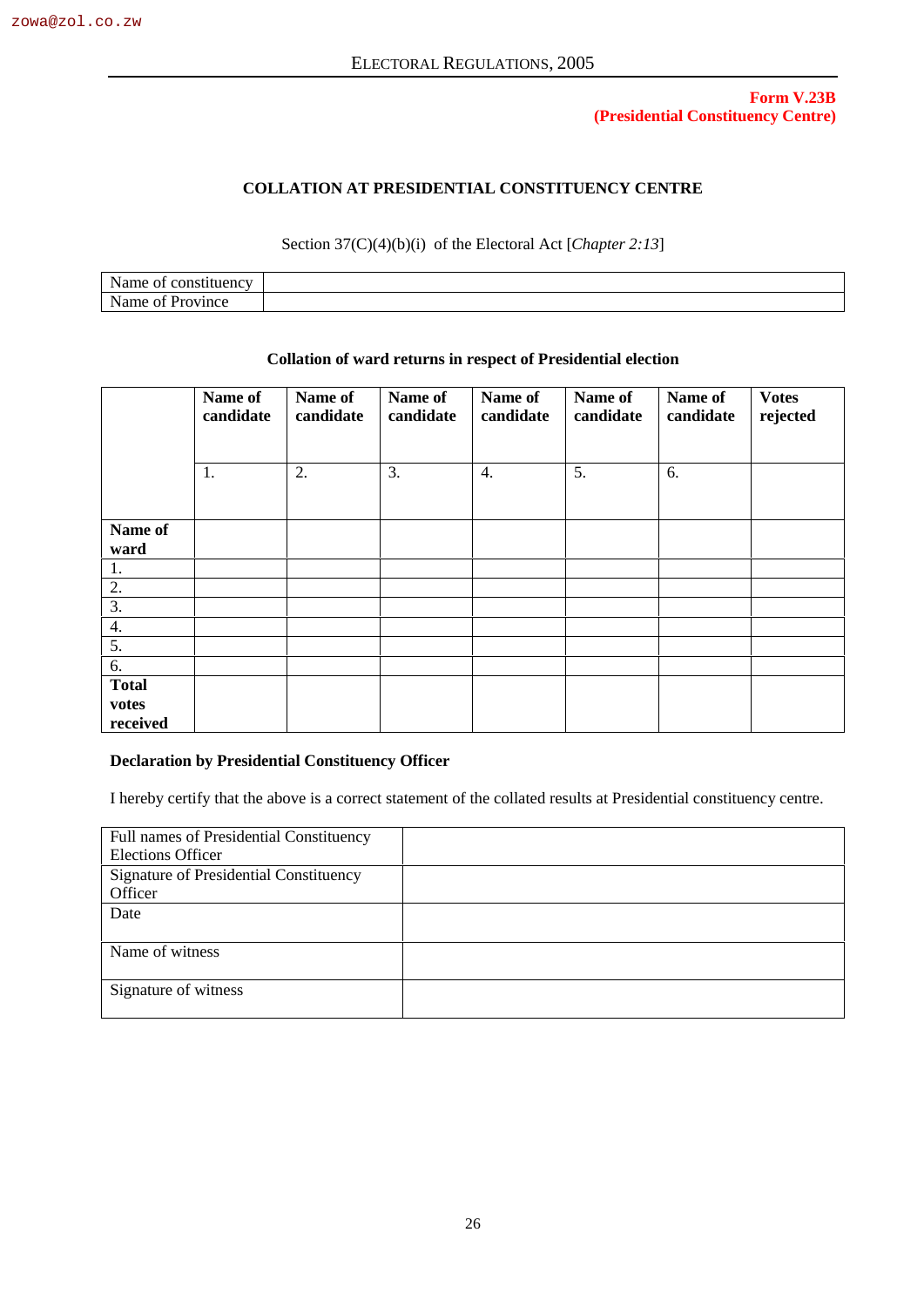### **Declaration by candidates/ election agents**

I hereby confirm that this return is a correct statement of the collated results at Presidential constituency centre.

|    | <b>Name</b> | Name of political<br>party | Independent<br>candidate | <b>Designation</b> | Date | <b>Signature</b> |
|----|-------------|----------------------------|--------------------------|--------------------|------|------------------|
| 1. |             |                            |                          |                    |      |                  |
| 2. |             |                            |                          |                    |      |                  |
| 3. |             |                            |                          |                    |      |                  |
| 4. |             |                            |                          |                    |      |                  |
| D. |             |                            |                          |                    |      |                  |

### **Distribution of Presidential constituency return:**

The Presidential constituency return is to be distributed as follows:

- 1. Affix copy outside constituency centre.
- 2. Provide copy to each election agent and observer present at polling station.
- 3. Send copy to the Provincial Elections Officer.
- 4. Send copy to the Chief Elections Officer.

[Form substituted by s.i 87 of 2013]

**\_\_\_\_\_\_\_\_\_\_\_\_\_\_\_\_\_\_\_\_\_\_\_\_\_\_\_\_**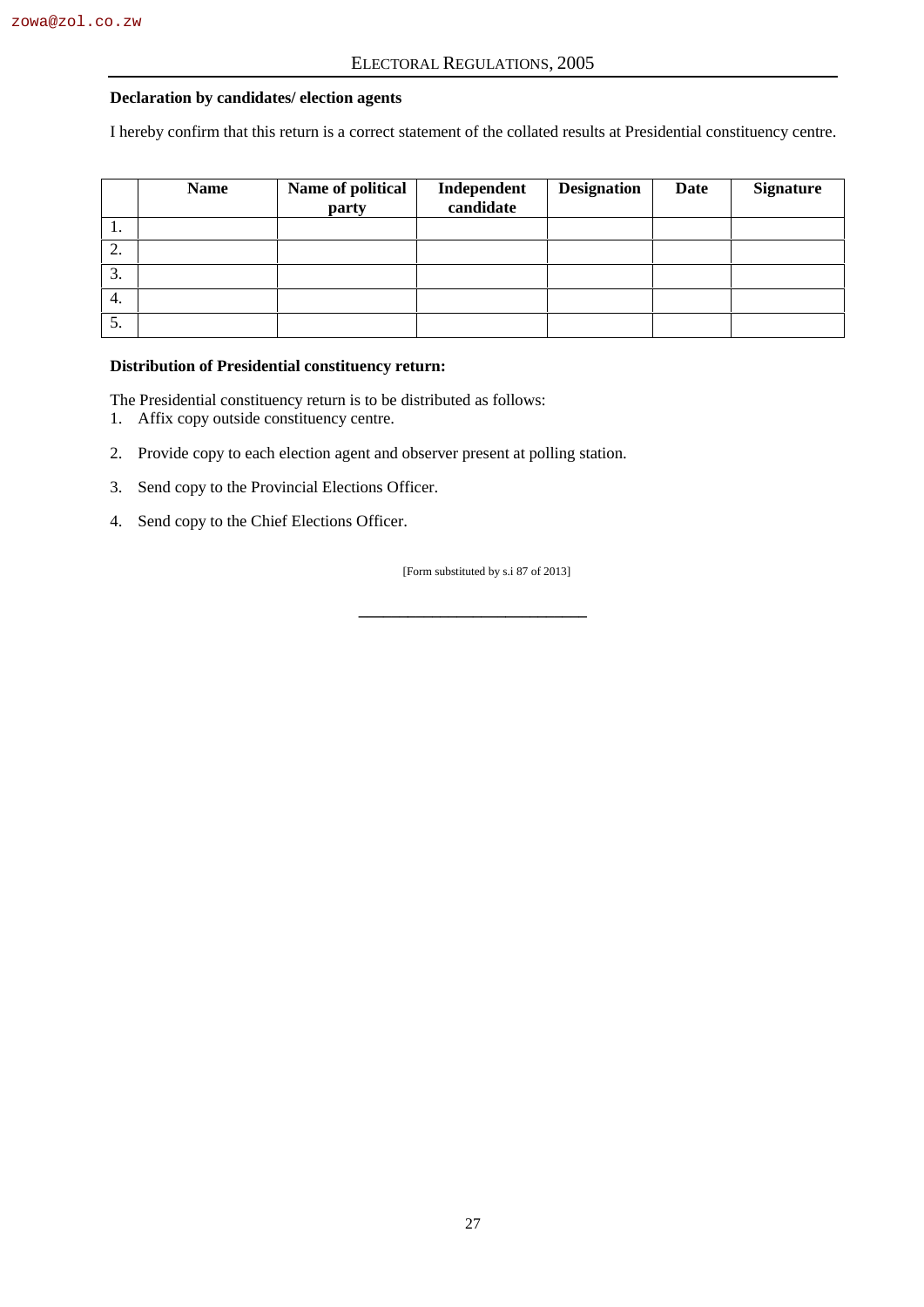### **Form V.23C (Collation at Provincial Command Centre)**

# **COLLATION AT PROVINCIAL COMMAND CENTRE**

Section 37(C)(4)(b)(i) of the Electoral Act [*Chapter 2:13*]

Name of Province

### **Collation of Presidential returns in respect of Presidential election**

|                          | Name of<br>candidate | Name of<br>candidate | Name of<br>candidate | Name of<br>candidate | Name of<br>candidate | Name of<br>candidate | <b>Votes</b><br>rejected |
|--------------------------|----------------------|----------------------|----------------------|----------------------|----------------------|----------------------|--------------------------|
|                          | 1.                   | 2.                   | 3.                   | $\overline{4}$ .     | 5.                   | 6.                   |                          |
| Name of<br>constituency  |                      |                      |                      |                      |                      |                      |                          |
| 1.<br>2.                 |                      |                      |                      |                      |                      |                      |                          |
| 3.<br>$\mathbf{4}$<br>5. |                      |                      |                      |                      |                      |                      |                          |
| 6.<br><b>Total votes</b> |                      |                      |                      |                      |                      |                      |                          |
| received                 |                      |                      |                      |                      |                      |                      |                          |

### **Declaration by Provincial Elections Officer**

I hereby certify that the above is a correct statement of the collated results Presidential constituency centres.

| Full names of Provincial Elections Officer |  |
|--------------------------------------------|--|
| Signature of Provincial Elections Officer  |  |
| Date                                       |  |
| Name of witness                            |  |
| Signature of witness                       |  |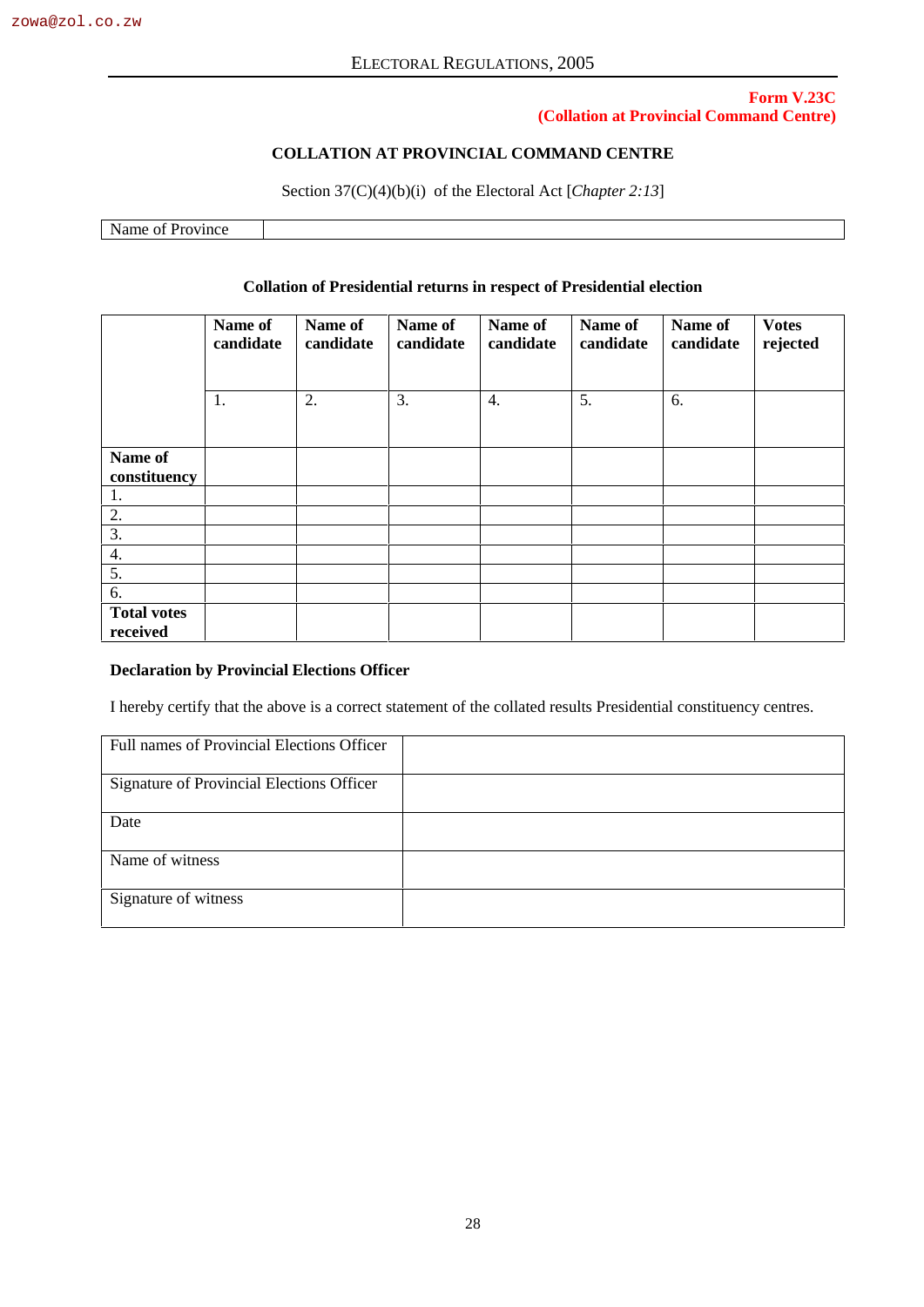### **Declaration by candidates/ election agents**

I hereby confirm that this return is a correct statement of the collated results of the Presidential returns from the Presidential constituency centres.

|    | <b>Name</b> | Name of political<br>party | Independent<br>candidate | <b>Designation</b> | Date | <b>Signature</b> |
|----|-------------|----------------------------|--------------------------|--------------------|------|------------------|
| ., |             |                            |                          |                    |      |                  |
| 2. |             |                            |                          |                    |      |                  |
| 3. |             |                            |                          |                    |      |                  |
| 4. |             |                            |                          |                    |      |                  |
| C. |             |                            |                          |                    |      |                  |

### **Distribution of Presidential constituency return:**

The Provincial return for the Presidential elections must be dispatched to the Chief Elections Officer at the National Command Centre.

[Form inserted by s.i 87 of 2013]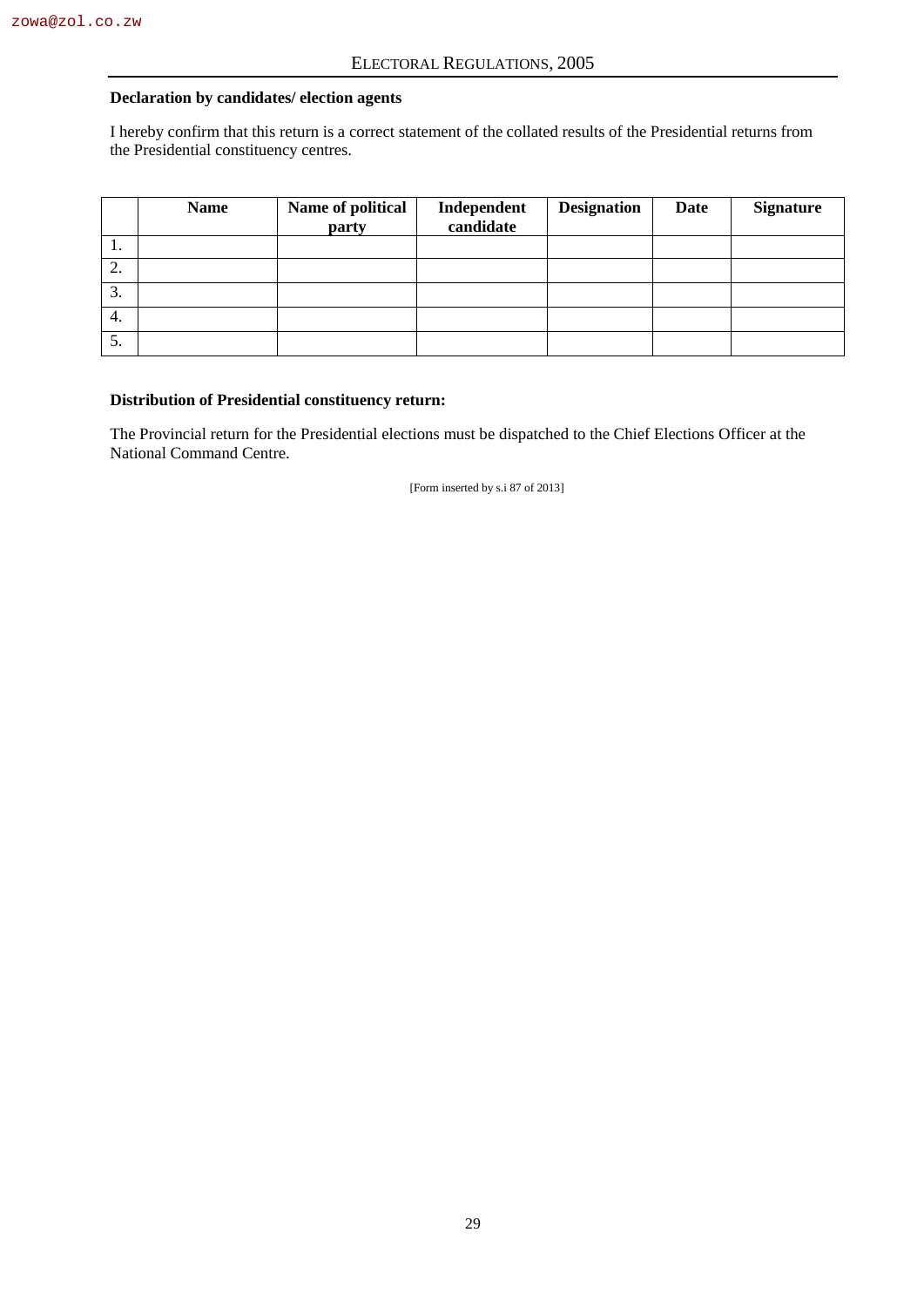**Form V.23D**

### **COLLATION AT NATIONAL COMMAND CENTRE OF RETURNS FROM PRESIDENTIAL CONSTITUENCY CENTRES**

Section 110 of the Electoral Act [*Chapter 2:13*]

# **Collation of returns from Provincial Command centres**

|                    | Name of<br>candidate | Name of<br>candidate | Name of<br>candidate | Name of<br>candidate | Name of<br>candidate | Name of<br>candidate | <b>Votes</b><br>rejected |
|--------------------|----------------------|----------------------|----------------------|----------------------|----------------------|----------------------|--------------------------|
|                    |                      |                      |                      |                      |                      |                      |                          |
|                    | 1.                   | 2.                   | 3.                   | $\overline{4}$ .     | 5.                   | 6.                   |                          |
|                    |                      |                      |                      |                      |                      |                      |                          |
| Name of            |                      |                      |                      |                      |                      |                      |                          |
| province           |                      |                      |                      |                      |                      |                      |                          |
| 1.                 |                      |                      |                      |                      |                      |                      |                          |
| 2.                 |                      |                      |                      |                      |                      |                      |                          |
| 3.                 |                      |                      |                      |                      |                      |                      |                          |
| $\overline{4}$ .   |                      |                      |                      |                      |                      |                      |                          |
| 5.                 |                      |                      |                      |                      |                      |                      |                          |
| 6.                 |                      |                      |                      |                      |                      |                      |                          |
| 7.                 |                      |                      |                      |                      |                      |                      |                          |
| 8.                 |                      |                      |                      |                      |                      |                      |                          |
| 9.                 |                      |                      |                      |                      |                      |                      |                          |
| 10.                |                      |                      |                      |                      |                      |                      |                          |
| <b>Total votes</b> |                      |                      |                      |                      |                      |                      |                          |
| received           |                      |                      |                      |                      |                      |                      |                          |

# **Declaration by Chief Elections Officer**

I hereby certify that the above is a correct statement of the collated results for the Presidential elections from the Provincial Command centres.

| Full names of Chief Elections Officer |  |
|---------------------------------------|--|
| Signature of Chief Elections Officer  |  |
| Date                                  |  |
| Name of witness                       |  |
| Signature of witness                  |  |

# **Declaration by candidates/ election agents**

I hereby confirm that this return is a correct statement of the collated results of the Presidential election.

| Name | Name of political | Independent | <b>Designation</b> | Date | Signature |
|------|-------------------|-------------|--------------------|------|-----------|
|      | part              | candidate   |                    |      |           |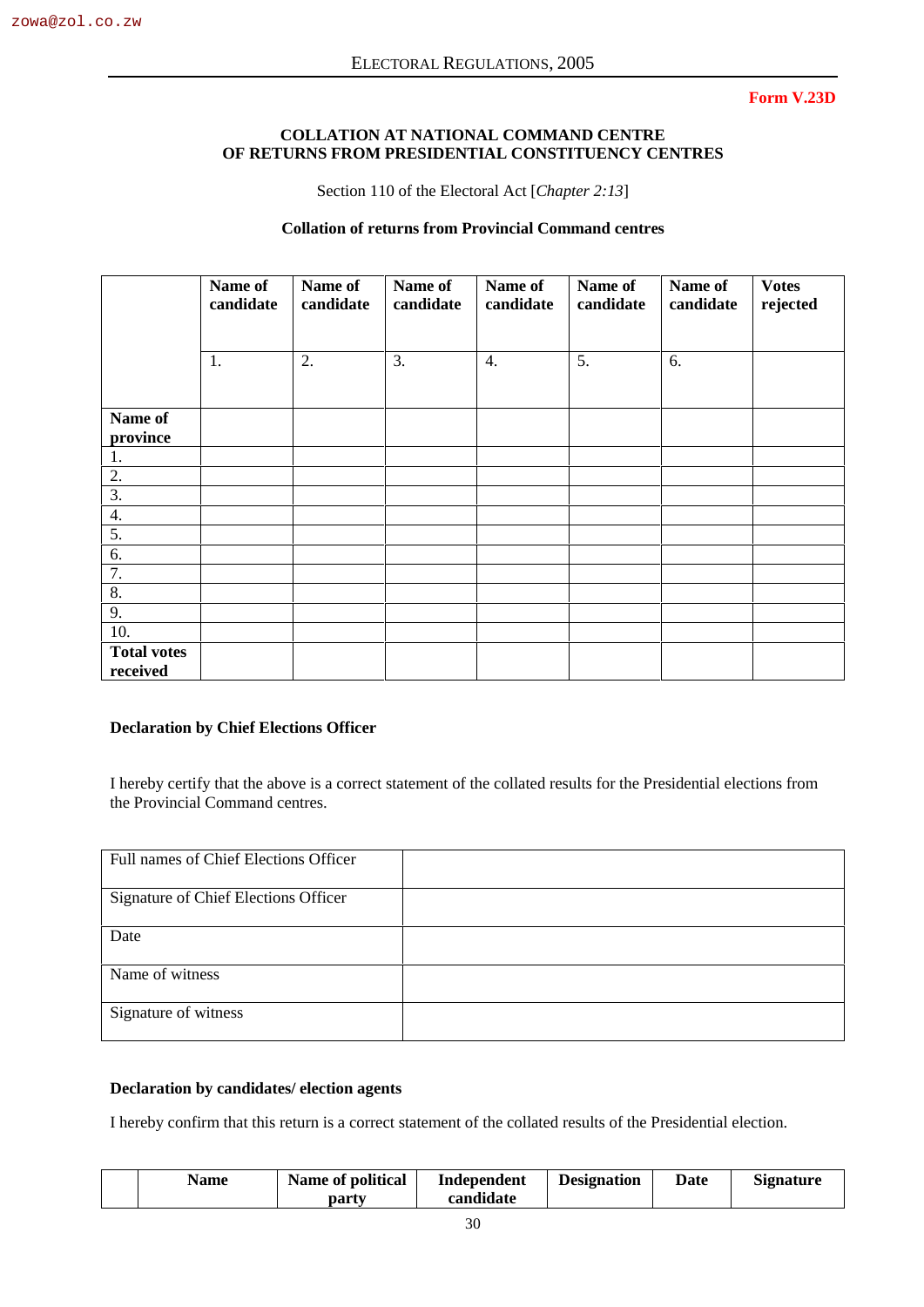| . .           |  |  |  |
|---------------|--|--|--|
| <u>.</u>      |  |  |  |
| ⌒<br><u>.</u> |  |  |  |
| т.            |  |  |  |
| ◡.            |  |  |  |

Form substituted by s.i 87 of 2013]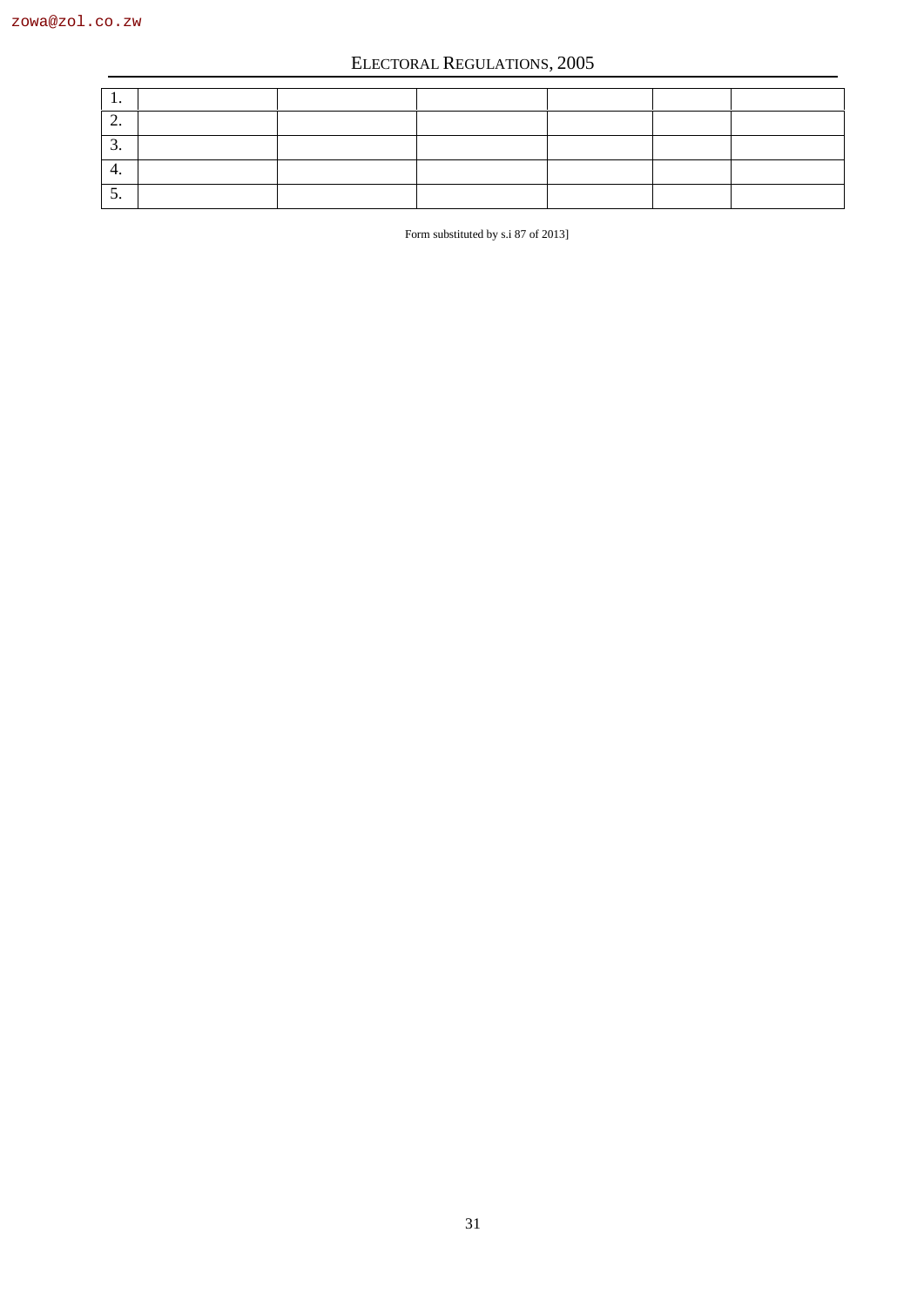|                                                                                                                                                                                                                                            |     | ELECTORAL REGULATIONS, 2005                                                                                                                                                                                                                    |     |
|--------------------------------------------------------------------------------------------------------------------------------------------------------------------------------------------------------------------------------------------|-----|------------------------------------------------------------------------------------------------------------------------------------------------------------------------------------------------------------------------------------------------|-----|
|                                                                                                                                                                                                                                            |     | Form V.24<br>ELECTORAL ACT [CHAPTER 2:13]                                                                                                                                                                                                      |     |
| Presidential<br>Senatorial                                                                                                                                                                                                                 |     | House of Assembly $\Box$ Local Authority Elections                                                                                                                                                                                             |     |
|                                                                                                                                                                                                                                            |     | PARLIAMENTARY AND PRESIDENTIAL ELECTIONS: POSTAL BALLOT RESULTS                                                                                                                                                                                |     |
|                                                                                                                                                                                                                                            |     |                                                                                                                                                                                                                                                |     |
|                                                                                                                                                                                                                                            |     | Part A: Ballot Paper Account                                                                                                                                                                                                                   |     |
| Postal ballot papers<br>No.<br>received                                                                                                                                                                                                    |     | Postal ballot papers accounted for                                                                                                                                                                                                             | No. |
| Nos. $\_\_\_\_\_$ to $\_\_\_\_\_\_\_$<br>inclusive<br>Book No. 1: from  to<br>Book No. 2: from  to<br>Book No. 3: from  to<br>Book No. 4: from  to<br>Book No. 5: from  to<br>Book No. 6: from  to<br>Book No. 7: from  to<br><b>TOTAL</b> |     | Ballot papers in ballot box<br>1.<br>2. Ballot papers unused<br>Nos. __________ to _________ inclusive<br>Serial Nos. from  to<br>Serial Nos. from  to<br>Serial Nos. from  to<br>Serial Nos. from  to<br>Serial Nos. from  to<br><b>TOTAL</b> |     |
| Postal ballot papers sent to<br>applicants                                                                                                                                                                                                 | No. | Postal ballot papers to applicants accounted<br>for                                                                                                                                                                                            | No. |
| Nos. $\_\_\_\_\_$ to $\_\_\_\_\_\_\_$<br>inclusive                                                                                                                                                                                         |     | Placed in ballot-box<br>1.<br>3.<br>Received after close of<br>Returned undelivered<br>4.<br>Not accounted for<br>5.                                                                                                                           |     |
| <b>TOTAL</b>                                                                                                                                                                                                                               |     | <b>TOTAL</b>                                                                                                                                                                                                                                   |     |
| Ward Elections Officer                                                                                                                                                                                                                     |     | I hereby certify that the above is a correct statement of all postal ballot papers received by me.                                                                                                                                             |     |
| (Witness)                                                                                                                                                                                                                                  |     |                                                                                                                                                                                                                                                |     |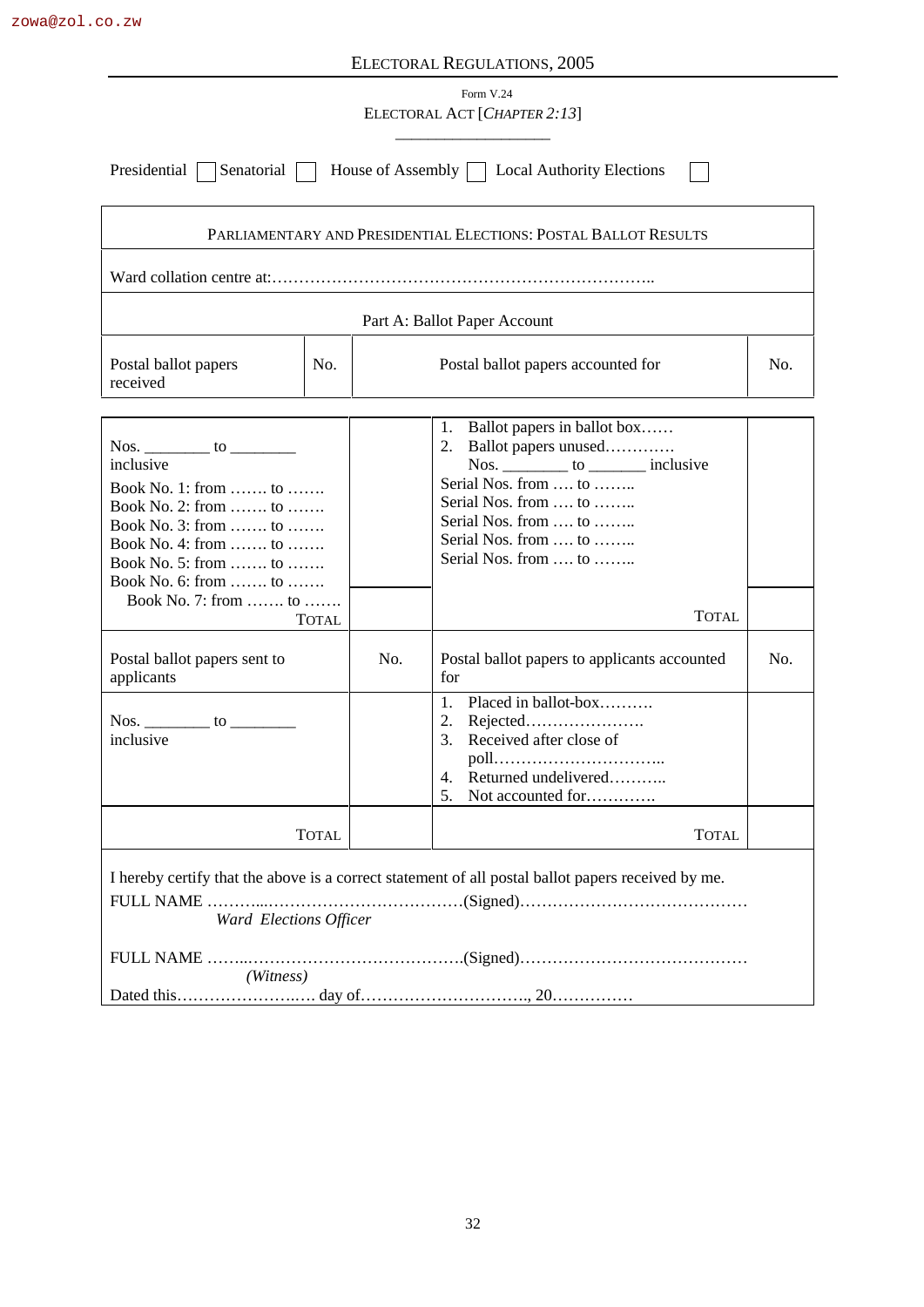| PART B: RESULT OF COUNTING                                                                                                                                |                                               |                                                 |  |  |  |  |
|-----------------------------------------------------------------------------------------------------------------------------------------------------------|-----------------------------------------------|-------------------------------------------------|--|--|--|--|
| Names of candidates                                                                                                                                       | Party /Independent                            | Valid postal votes received                     |  |  |  |  |
| 1.                                                                                                                                                        |                                               |                                                 |  |  |  |  |
| 2.                                                                                                                                                        |                                               |                                                 |  |  |  |  |
| 3.                                                                                                                                                        |                                               |                                                 |  |  |  |  |
| 4.                                                                                                                                                        |                                               |                                                 |  |  |  |  |
| 5.                                                                                                                                                        |                                               |                                                 |  |  |  |  |
| 6.                                                                                                                                                        |                                               |                                                 |  |  |  |  |
|                                                                                                                                                           | Valid postal votes received                   |                                                 |  |  |  |  |
|                                                                                                                                                           | Postal votes rejected                         |                                                 |  |  |  |  |
|                                                                                                                                                           | Total valid and rejected postal<br>votes cast |                                                 |  |  |  |  |
| I hereby certify that the above is a correct statement of all postal votes counted at the abovementioned<br>constituency centre<br>Ward Elections Officer |                                               |                                                 |  |  |  |  |
| (Witness)                                                                                                                                                 |                                               |                                                 |  |  |  |  |
| Names and signatures of candidates/election agents and others (please specify party/organisation and<br>designation opposite signature)                   |                                               |                                                 |  |  |  |  |
| Full name Signature Party and Designation  Date                                                                                                           |                                               |                                                 |  |  |  |  |
| Full name Signature Party and Designation  Date                                                                                                           |                                               |                                                 |  |  |  |  |
| Full name Signature Party and Designation  Date                                                                                                           |                                               |                                                 |  |  |  |  |
| Full name Signature Party and Designation  Date                                                                                                           |                                               |                                                 |  |  |  |  |
|                                                                                                                                                           |                                               | Full name Signature Party and Designation  Date |  |  |  |  |
|                                                                                                                                                           |                                               |                                                 |  |  |  |  |

[Form substituted by s.i 94 of 2008]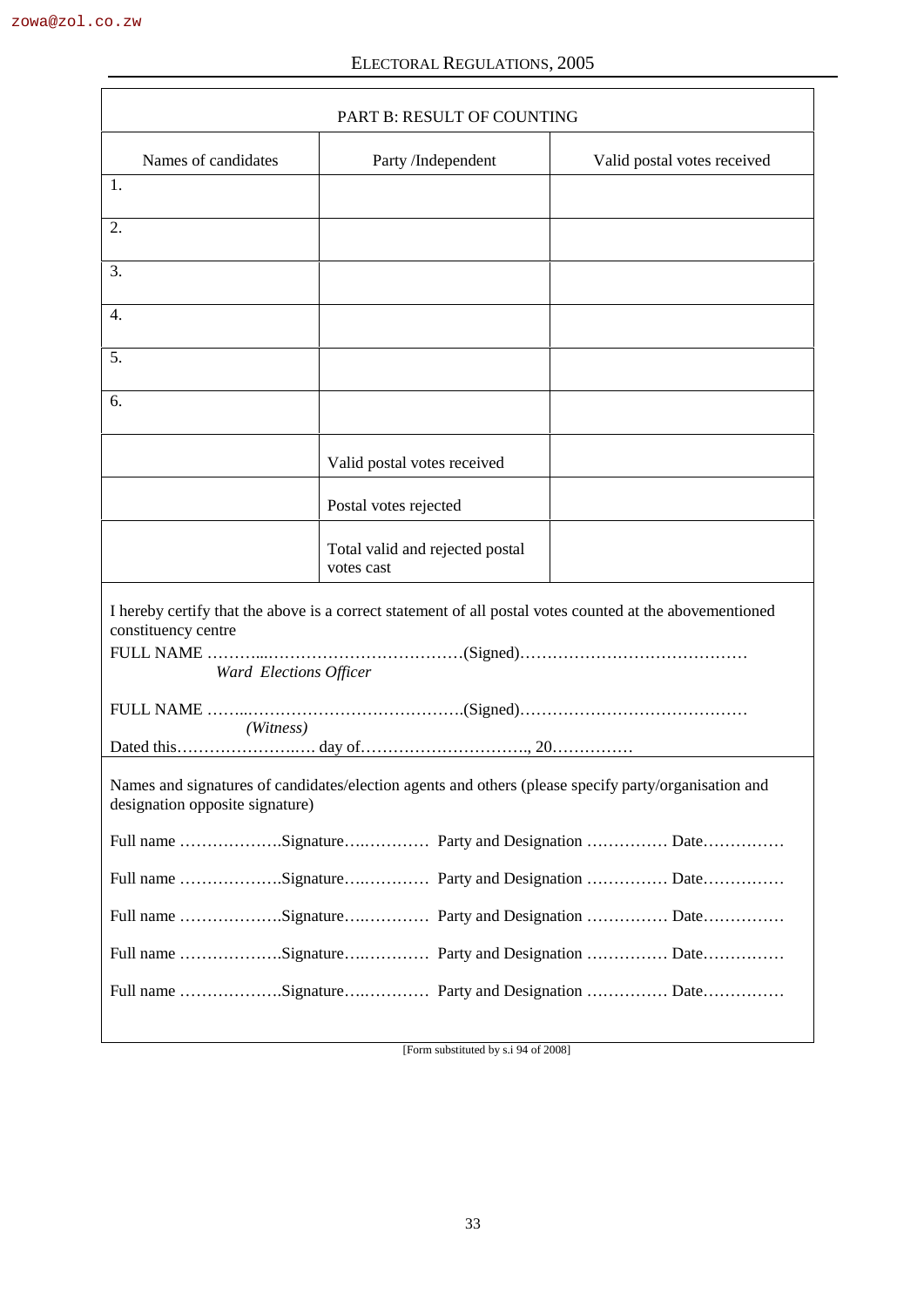### **Form V.25**

# ELECTORAL ACT [CHAPTER 2:13]<br>(Section 190)

# **COMPLAINTS TO COMMISSION**

| To the Zimbabwe Electoral Commission,                                                                       |
|-------------------------------------------------------------------------------------------------------------|
|                                                                                                             |
|                                                                                                             |
|                                                                                                             |
|                                                                                                             |
|                                                                                                             |
| following complaint against the decision of the Registrar-General of Voters*/constituency registrar* (state |
|                                                                                                             |
|                                                                                                             |
|                                                                                                             |
|                                                                                                             |
|                                                                                                             |
|                                                                                                             |
|                                                                                                             |
|                                                                                                             |
|                                                                                                             |
|                                                                                                             |
|                                                                                                             |
|                                                                                                             |
| $\mathbf{1} \cdot \mathbf{1}$ $\mathbf{1}$ $\mathbf{1}$ $\mathbf{1}$                                        |

\* Delete whichever does not apply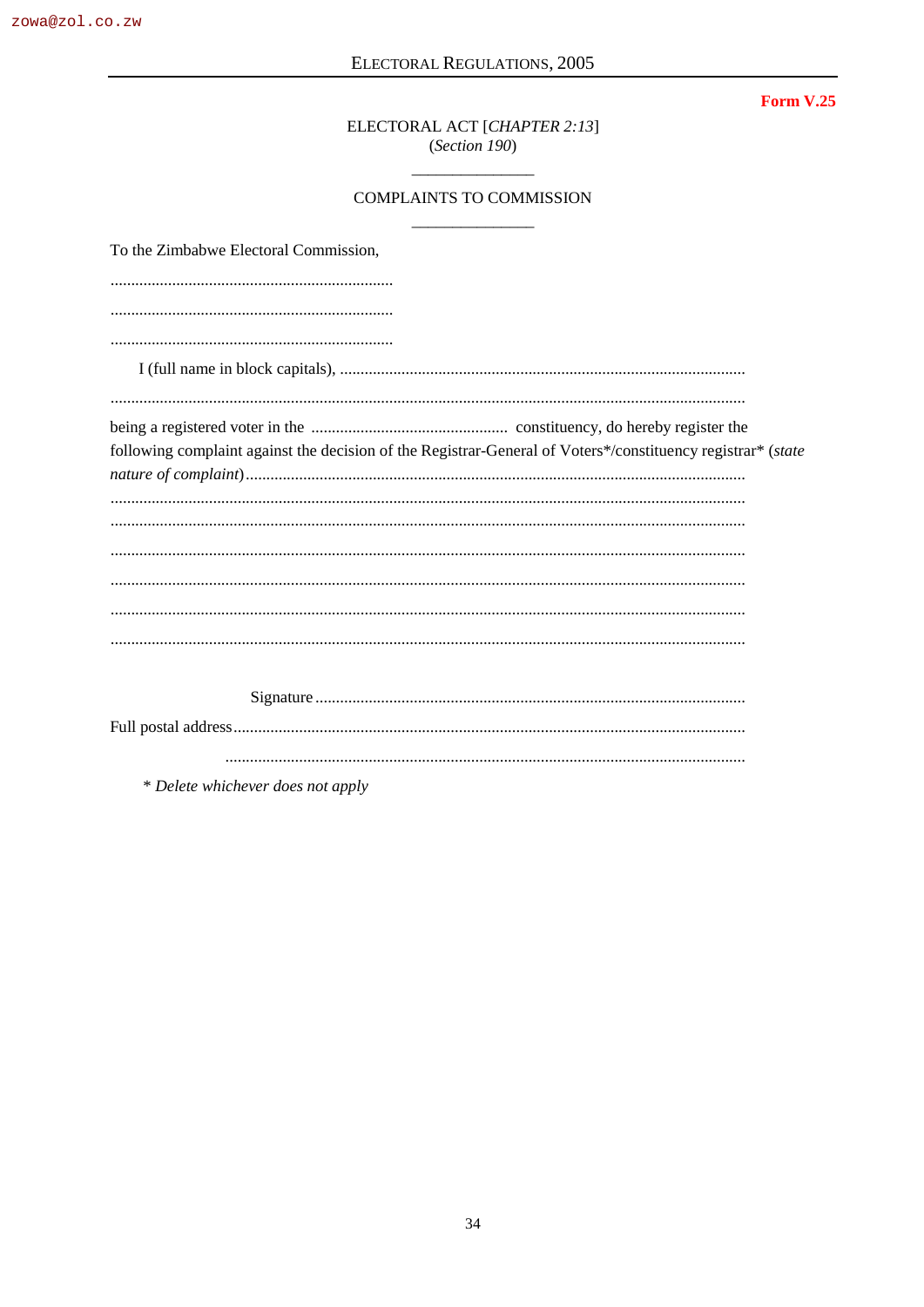# **SECOND SCHEDULE (Section 19(2) and (3))**

MAXIMUM NUMBER OF ELECTION AGENTS, OBSERVERS AND JOURNALISTS WHO MAY BE PRESENT WITHIN POLLING STATIONS, ETC.

|                                                | <b>Polling station</b>                                                                                                              | <b>Opening of postal</b><br>ballot box                           | Constituency<br>centre                                                                                                                                                                                                                    |
|------------------------------------------------|-------------------------------------------------------------------------------------------------------------------------------------|------------------------------------------------------------------|-------------------------------------------------------------------------------------------------------------------------------------------------------------------------------------------------------------------------------------------|
| Election agents:<br>Parliamentary<br>elections | 1 per candidate<br>standing in the<br>constituency<br>concerned within a<br>polling station at any<br>one time                      | *1 per candidate<br>standing in the<br>constituency<br>concerned | *1 per candidate<br>standing in the<br>constituency<br>concerned                                                                                                                                                                          |
|                                                | 1 per candidate within<br>standing in the<br>constituency<br>concerned within 100<br>metres of a polling<br>station at any one time |                                                                  |                                                                                                                                                                                                                                           |
| Election agents:<br>Presidential<br>elections  | 2 per candidate within<br>a polling station at<br>any one time                                                                      | *2 per candidate                                                 | *4 per candidate                                                                                                                                                                                                                          |
|                                                | 1 per candidate within<br>100 metres of a<br>polling station at any<br>one time                                                     |                                                                  |                                                                                                                                                                                                                                           |
| <b>Observers</b>                               | 3 per observer group<br>within a polling<br>station or within 100<br>metres of a polling<br>station                                 | *1 per observer group                                            | *1 per observer<br>group, provided<br>that the<br>constituency<br>elections officer<br>may in his or her<br>discretion permit a<br>greater number per<br>observer group,<br>subject to a<br>maximum of 20<br>observers at any<br>one time |
| Journalists                                    | Not exceeding such<br>number as the<br>presiding officer, in<br>his or her discretion,<br>may allow at any one<br>time.             | None                                                             | None                                                                                                                                                                                                                                      |

 At these occasions or locations, the possession or use of cellphones, pagers and similar devices is strictly prohibited.

[Schedule amended by s.i 94 of 2008]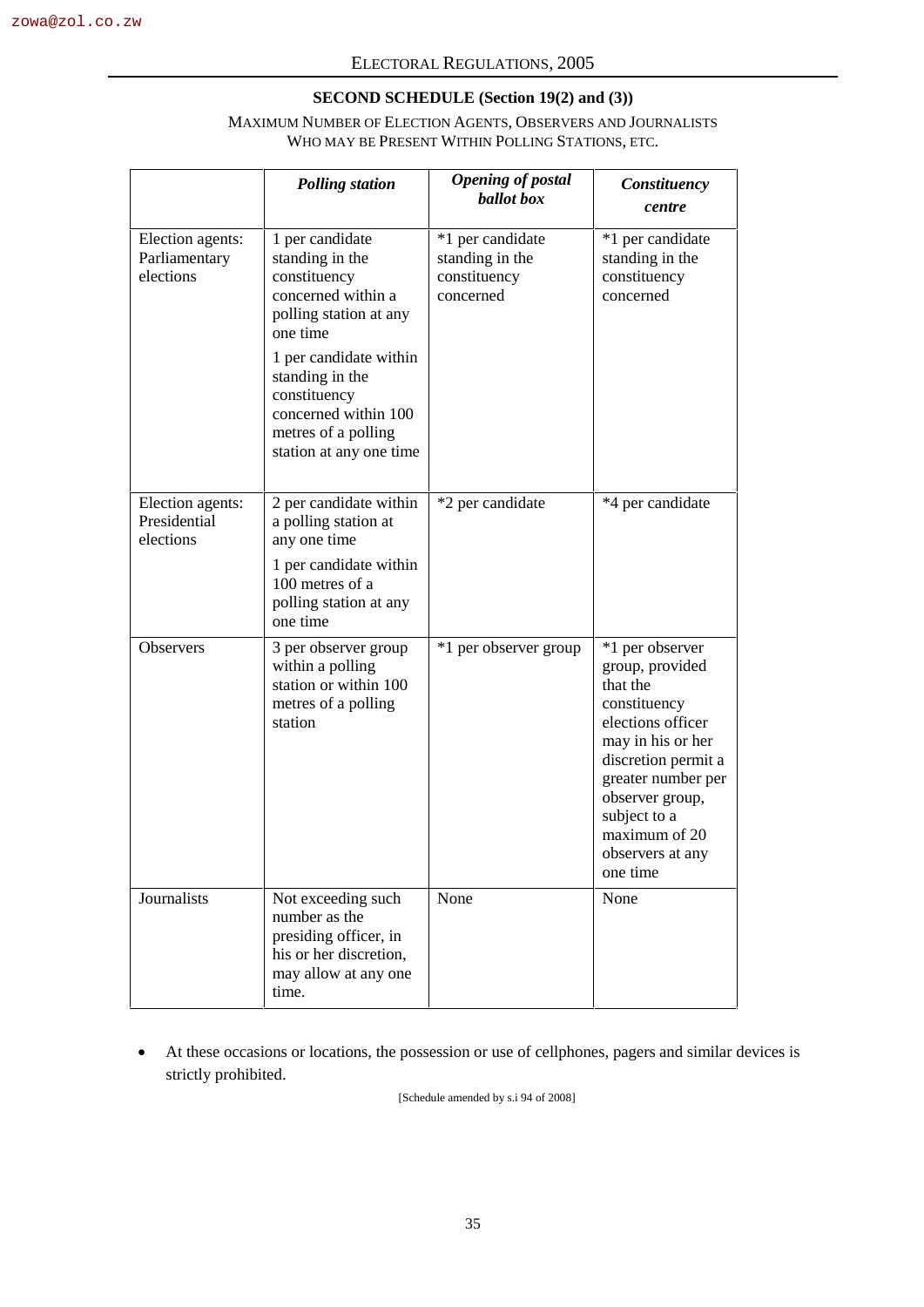# **RETURN FOR PARTY LIST SEATS IN PROVINCE**

Part XIA of Electoral Act [*Chapter 2:13*]

| <b>BULAWAYO</b>            |  |
|----------------------------|--|
| <b>HARARE</b>              |  |
| <b>MANICALAND</b>          |  |
| <b>MASHONALAND CENTRAL</b> |  |
| <b>MASHONALAND EAST</b>    |  |
| <b>MASHONALAND WEST</b>    |  |
| <b>MASVINGO</b>            |  |
| <b>MATABELELAND NORTH</b>  |  |
| <b>MATABELAND SOUTH</b>    |  |
| <b>MIDLANDS</b>            |  |

Tick the applicable province

### **Senate Party List Seats**

| <b>Seat</b>   | Political party to which seat is | Name of candidate |
|---------------|----------------------------------|-------------------|
| <b>Number</b> | allocated                        |                   |
| Seat 1        |                                  |                   |
| Seat 2        |                                  |                   |
| Seat 3        |                                  |                   |
| Seat 4        |                                  |                   |
| Seat 5        |                                  |                   |
| Seat 6        |                                  |                   |

# **National Assembly Party List Seats**

| <b>Seat</b><br><b>Number</b> | Political party to which seat is<br>allocated | Name of candidate |
|------------------------------|-----------------------------------------------|-------------------|
| Seat 1                       |                                               |                   |
| Seat 2                       |                                               |                   |
| Seat 3                       |                                               |                   |
| Seat 4                       |                                               |                   |
| Seat 5                       |                                               |                   |
| Seat 6                       |                                               |                   |

# **Provincial Council Party List Seats**

| <b>Seat</b><br><b>Number</b> | Political party to which seat is<br>allocated | Name of candidate |
|------------------------------|-----------------------------------------------|-------------------|
| Seat 1                       |                                               |                   |
| Seat 2                       |                                               |                   |
| Seat 3                       |                                               |                   |
| Seat 4                       |                                               |                   |
| Seat 5                       |                                               |                   |
| Seat 6                       |                                               |                   |
| Seat 7                       |                                               |                   |
| Seat 8                       |                                               |                   |
| Seat 9                       |                                               |                   |
| Seat 10                      |                                               |                   |

**\_\_\_\_\_\_\_\_\_\_\_\_\_\_\_\_\_\_\_\_\_\_\_\_\_\_\_\_\_\_\_\_\_\_\_\_\_\_\_\_\_\_\_\_\_\_\_\_\_\_\_\_\_\_\_\_\_\_\_\_\_\_\_\_\_\_\_\_\_\_\_\_\_\_\_\_\_\_\_\_\_\_\_\_\_\_**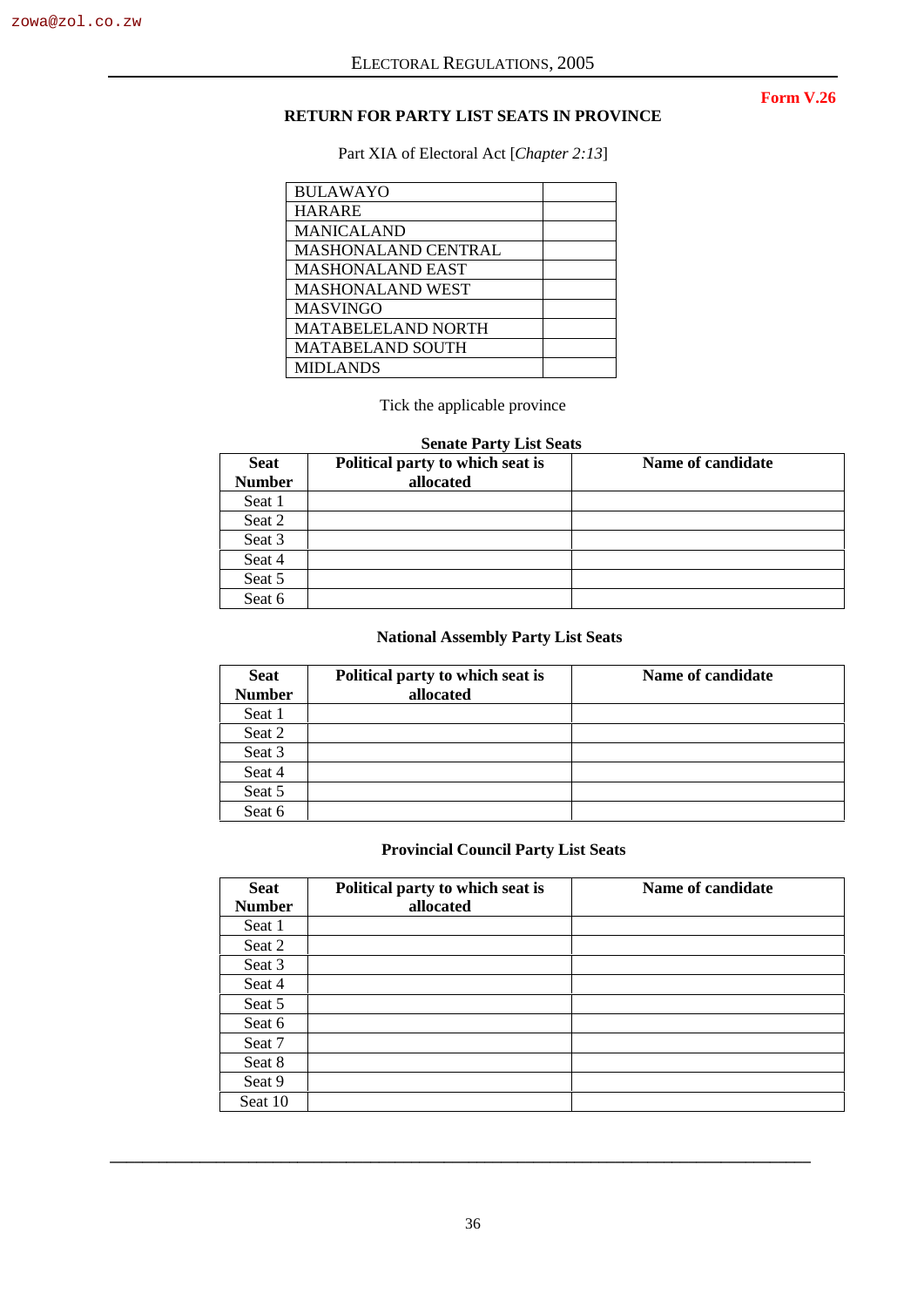**Form V. 27**

# **Special Vote Reconciliation Form** Section 64(1) (c) of the Electoral Act [*Chapter 2:13*]

To be completed and distributed as follows: Polling Station Return One to be sealed in the ballot box. One to be submitted to Chief Elections Officer.

 $\overline{a}$ 

|                                                                                             |       | <b>PART A : BALLOT ENVELOPES ACCOUNT</b>                              |       |
|---------------------------------------------------------------------------------------------|-------|-----------------------------------------------------------------------|-------|
| Ballot envelopes received (Before Poll)                                                     | Total | Ballot envelopes accounted for                                        | Total |
|                                                                                             |       | 1. No. of ballot envelopes used/claimed after 1st day of poll         |       |
| Total ballot papers received                                                                |       | 2. No of ballot envelopes used/unclaimed after 2nd day of poll        |       |
| Total                                                                                       |       | 3. No of ballot envelopes not used/unclaimed after the 2 polling days |       |
|                                                                                             |       | Total (Used/claimed+unuclaimed ballot envelopes)                      |       |
| I hereby certify that the above is a correct statement of all ballot papers received by me. |       |                                                                       |       |
| (District Special vote Officer)                                                             |       |                                                                       |       |
|                                                                                             |       |                                                                       |       |
| (Witness-Polling Officer)                                                                   |       |                                                                       |       |
|                                                                                             |       |                                                                       |       |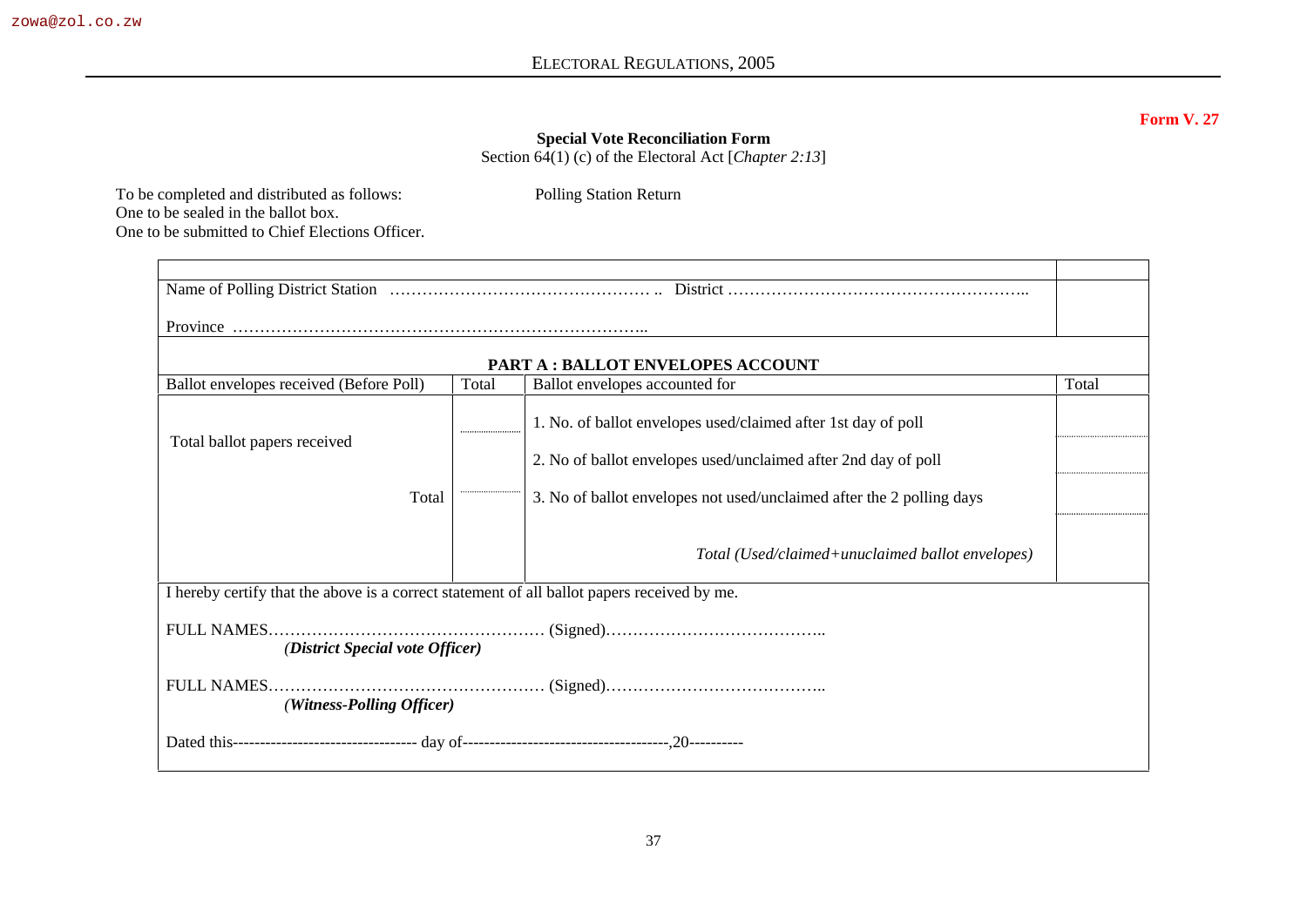$\sqrt{2}$ 

[Form inserted by s.i 87 of 2013]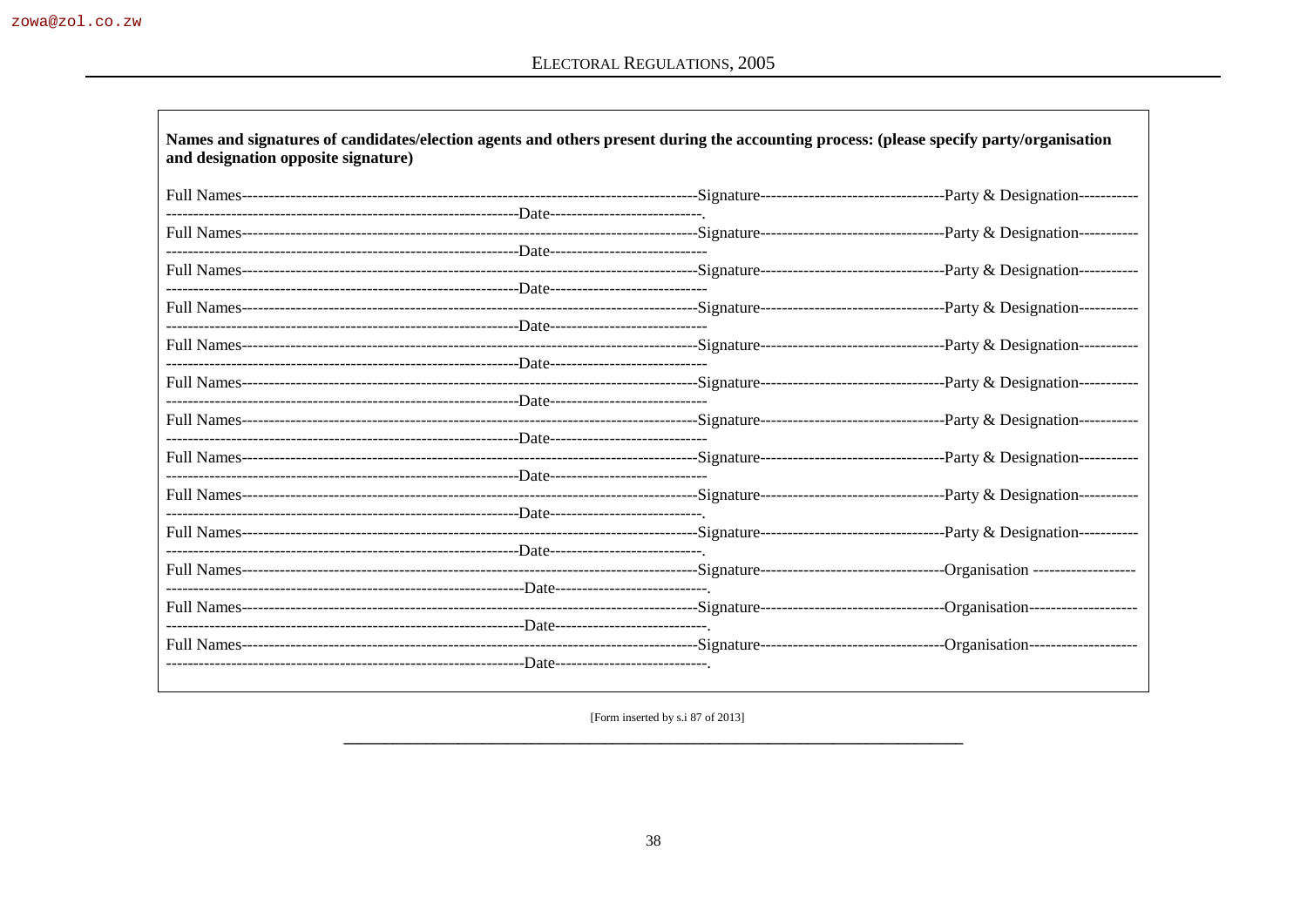## **THIRD SCHEDULE (Section 24)**

[Schedule repealed by s.i 88 of 2013]

# **FOURTH SCHEDULE (Section 31)**

## REPEALS

*Title Statutory Instrument.*

| Electoral Regulations, 1992                                               | 58 of 1992   |
|---------------------------------------------------------------------------|--------------|
| Electoral (Amendment) Regulations, 1995 (No. 1)                           | 70 of 1995   |
| Electoral (Amendment) Regulations, 1995 (No. 2)                           | 89A of 1995  |
| Electoral (Amendment) Regulations, 1996 (No. 3)                           | 34B of 1996  |
| Electoral (Amendment) Regulations, 1996 (No. 4)                           | 38A of 1996  |
| Electoral (Amendment) Regulations, 1998 (No. 5)                           | 291 of 1998  |
| Electoral (Amendment) Regulations, 1999 (No. 6)                           | 272 of 1999  |
| Electoral (Amendment) Regulations, 2000 (No. 7)                           | 161A of 2000 |
| Electoral (Amendment) Regulations, 2000 (No. 8)                           | 180A of 2000 |
| Electoral (Amendment) Regulations, 2001 (No. 9)                           | 303 of 2001  |
| Electoral (Amendment) Regulations, 2002 (No. 10)                          | 8A of 2002   |
| Electoral (Amendment) Regulations, 2002 (No. 11)                          | 17A of 2002  |
| Electoral (Amendment) Regulations, 2002 (No. 12)                          | 34 of 2002   |
| Electoral (Amendment) Regulations, 2002 (No. 13)                          | 41B of 2002  |
| Electoral (Amendment) Regulations, 2002 (No. 14)                          | 41F of 2002  |
| Electoral (Amendment) Regulations, 2002 (No. 15)                          | 42A of 2002  |
| Electoral (Amendment) Regulations, 2003 (No. 16)                          | 240 of 2003  |
| Electoral (Amendment) Regulations, 2004 (No. 17)                          | 31 of 2004   |
| Electoral (Amendment) Regulations, 2004 (No. 18)                          | 175 of 2004  |
| Electoral (Amendment) Regulations, 2004 (No. 19)                          | 205 of 2004  |
| Electoral (Amendment) Regulations (No. 20)                                | 14 of 2005   |
| Electoral (Electoral Code of Conduct for Political Parties and Candidates | 14C of 2002  |

Electoral (Electoral Code of Conduct for Political Parties and Candidates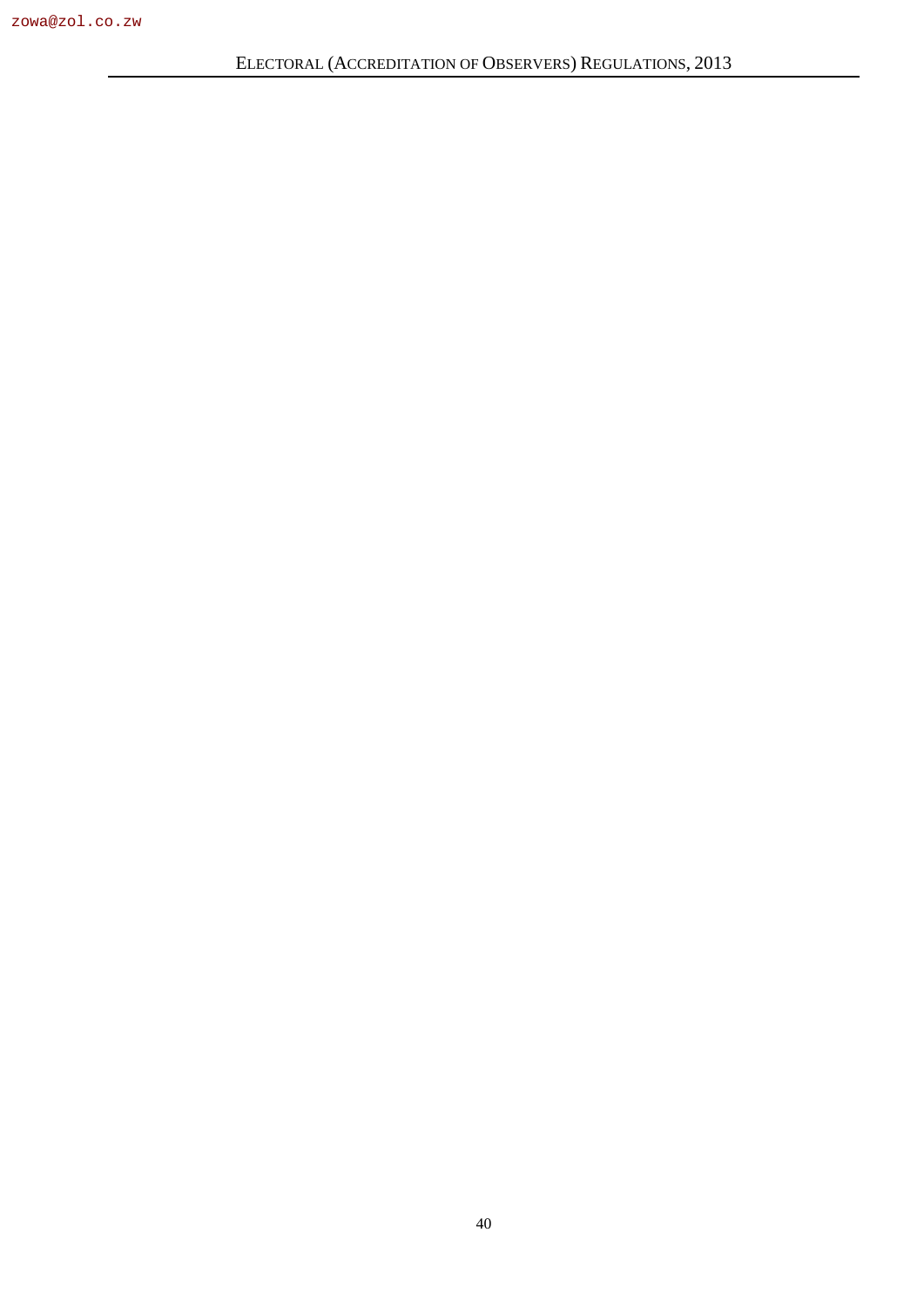#### **Statutory Instrument 89 of 2013.**

**[CAP. 2:13**

# **Electoral (Accreditation of Observers) Regulations, 2013**

### ARRANGEMENT OF SECTIONS

*Section*

- 1. Title. 2. Applications for accreditation as observers.
- 3. Requirements for accreditation of representatives of local organisations.
- 4. Accreditation of independent commissions and other state institutions.
- 5. Accreditation of members of foreign Embassies based in Zimbabwe.
- 6. Accreditation fees.
- 7. Numbers of observers allowed inside polling stations and collation centres.
- 8. Numbers of accredited media practitioners allowed inside polling stations and collation centres.
- 9. Conduct of observers and accredited media practitioners inside polling stations and collation centres.
- 10. Amendment of SI 21 of 2005.

**IT is hereby notified that the Zimbabwe Electoral Commission, in terms of section 192 of the Electoral Act [***Chapter 2:13***], has, with the approval of the Minister of Justice and Legal Affairs, made the following regulations:—**

## *1. Title*

These regulations may be cited as the Electoral (Accreditation of Observers) Regulations, 2013.

#### *2. Applications for accreditation as observers*

In accordance with Part IXB of the Act—

- (*a*) individuals representing local organisations and eminent persons from within Zimbabwe wishing to apply for accreditation as observers must, no later than*—*
	- (i) the fourth day before the first day of special voting fixed under section  $81A(1)(a)$ ; or
	- (ii) the fourth day before the first day of polling fixed in a proclamation made under section 38(1)(*a*), (*b*) or (*c*) for the election of the President, constituency members of the National Assembly or councillors;

apply for accreditation indirectly to the Chief Elections Officer through the appropriate provincial elections officer of the province in which the observers propose to discharge their functions;

- (*b*) the following, namely—
	- (i) foreign individuals or eminent persons wishing to apply for accreditation as observers; or
	- (ii) foreign organisations wishing to apply on behalf of its representatives for accreditation as observers; or
	- (iii) individuals whom the Minister or Minister responsible for foreign affairs has invited to observe an election;

must, no later than either of the dates referred to in paragraph  $(a)(i)$  or (ii) apply for accreditation directly to the Chief Elections Officer.

#### *3. Requirements for accreditation of representatives of local organisations*

(1) A local organisation wishing to apply for accreditation of its representatives as observers must be registered as a Private Voluntary Organisation in terms of the Private Voluntary Organisations Act [*Chapter 17:05*] or established under a notarial deed of trust that is registered in the Deeds Office in terms of the Deeds Registries Act [*Chapter 20:05*].

(2) No consortium, confederation or similar association of local organisations referred to in subsection (1) may apply for accreditation of its constituent members as observers; however, the consortium, confederation or association may apply for the members of its management team or secretariat to be accredited as observers.

- (3) No application for accreditation as an observer may be made by or on behalf of*—*
- (*a*) a person who has been convicted of any electoral offence or any other offence in respect of which the person has been sentenced to a term of imprisonment without the option of a fine;
- (*b*) an organisation the executive or management body of which consists of any member who has been convicted of any electoral offence or an offence involving fraud or dishonesty.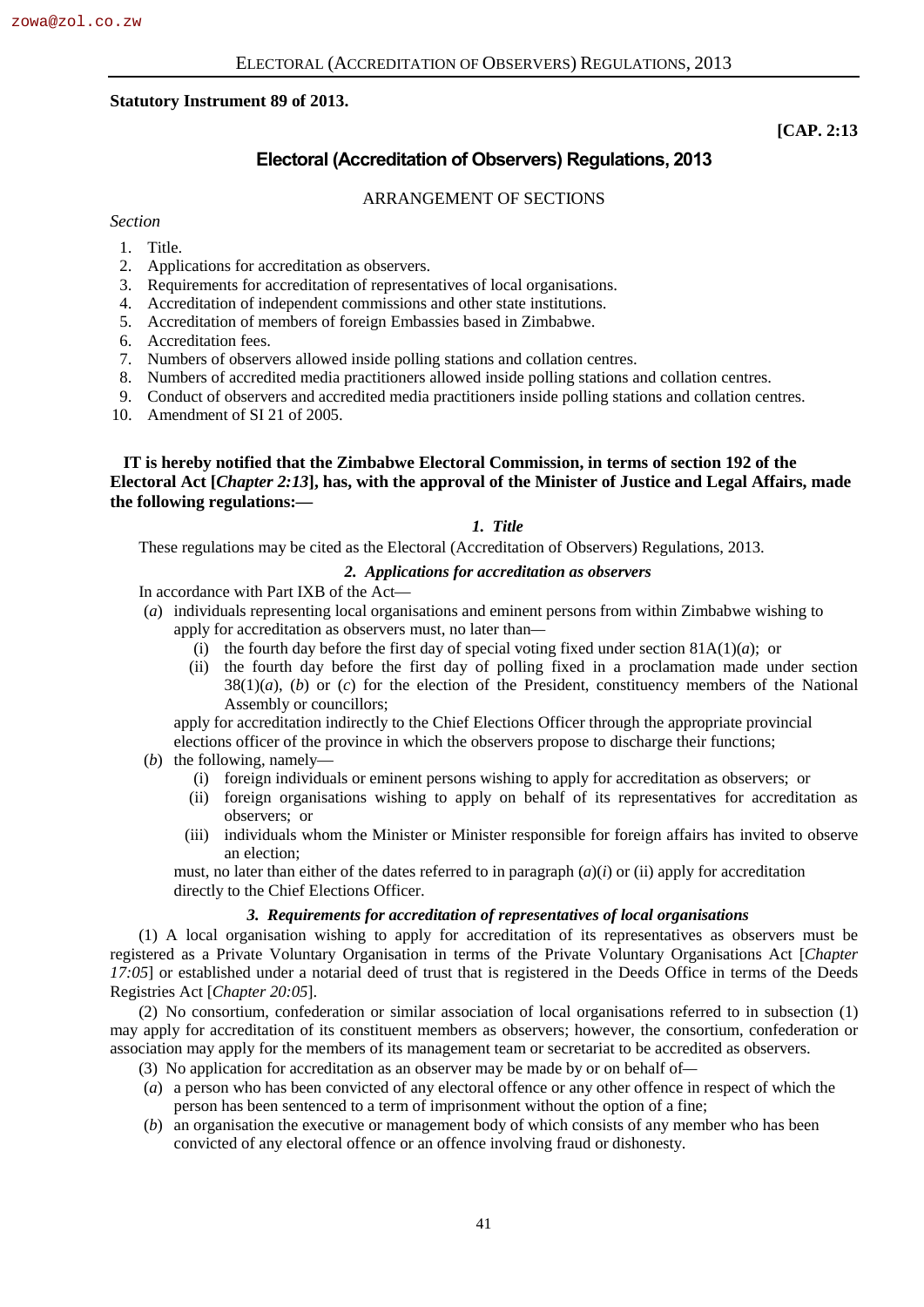#### ELECTORAL (ACCREDITATION OF OBSERVERS) REGULATIONS, 2013

#### *4. Accreditation of independent commissions and other state institutions*

(1) Any independent Commission established by the Constitution of Zimbabwe may apply for accreditation of their Commissioners and their secretariat staff as observers.

(2) Any statutory body may apply for accreditation of the members of their governing boards and their secretariat staff as observers

#### *5. Accreditation of members of foreign Embassies based in Zimbabwe*

A foreign embassy may make application on behalf of its diplomatic staff or other nationals of its country to be accredited as observers, not exceeding five such persons who hold valid permits from the Department of Immigration.

## *6. Accreditation fees*

(1) Observers from the following organizations and institutions will be exempt from the payment of accreditation fees—

- (*a*) the African Union;
- (*b*) the Southern African Development Community;
- (*c*) the Southern African Development Community Parliamentary Forum;
- (*d*) the Electoral Commissions Forum of the Southern African Development Community;
- (*e*) the Common Market for Eastern and Southern Africa;
- (*f*) electoral bodies in Africa performing functions similar to the Commission;
- (*g*) embassies in Zimbabwe representing countries in Africa.
- (*h*) any other organization that the Commission considers should be exempt from the payment of accreditation fees.
- (2) The accreditation fee to be paid for accreditation—
- (*a*) for a local observer will be ten United States dollars;
- (*b*) for an observer invited from any country on the continent of Africa other than from the organisations specified in subsection (1), will be twenty United States dollars payable in cash;
- (*c*) for embassies in Zimbabwe representing countries outside Africa fifty United State dollars payable in cash;
- (*d*) by an observer from a country outside Africa will be one hundred United States dollars payable in cash;
- (*e*) media practitioners who are Zimbabwean citizens but who are working for foreign media houses will be fifty United States dollars payable in cash;
- (*f*) local media practitioners who are accredited with the Zimbabwe Media Commission will be ten United States dollars payable in cash.

#### *7. Numbers of observers allowed inside polling stations and collation centres*

(1) Not more than six observers, or, if there are more than six observers wishing to observe inside a polling station or collation centre, not more than six observers representing different observer groups, may be

present at once inside a polling station or a collation centre.

(2) If there are more than six observers wishing to observe inside a polling station or collation centre, the polling officer must arrange for those observers outside the station to rotate with those inside at fixed intervals.

(3) For the avoidance of doubt, it is declared that the absence of observers at the voting, counting of ballots or the collation of votes or during any other process in connection with the election at which they are entitled to be present must not delay the voting, collation or other process concerned.

#### *8. Numbers of accredited media practitioners allowed inside polling stations and collation centres*

Accredited media practitioners will be entitled to enter polling stations and collation centres but the presiding officer officers at polling stations and collation centres will have the power to control the numbers of media practitioners present in a polling station or collation centre at the same time in order to avoid congestion inside the polling station or collation centre.

#### *9. Conduct of observers and accredited media practitioners inside polling stations and collation centres*

(1) On entering a polling station or collation centre an observer must exhibit to the presiding officer his or her accreditation certificate and sign the attendance register.

(2) Accredited observers must abide by the provisions of the Code of Conduct contained in the First Schedule to the Act.

(3) No accredited observer and, subject to subsection (4), no accredited media practitioner may make use of a mobile phone for telephonic communication or use a mobile phone camera or other camera to take photographs or make kinetic images inside a polling station.

(4) The presiding officer may allow accredited media practitioners to take photographs and make kinetic images inside the polling station or collation centre, but the media practitioners must not interfere with or obstruct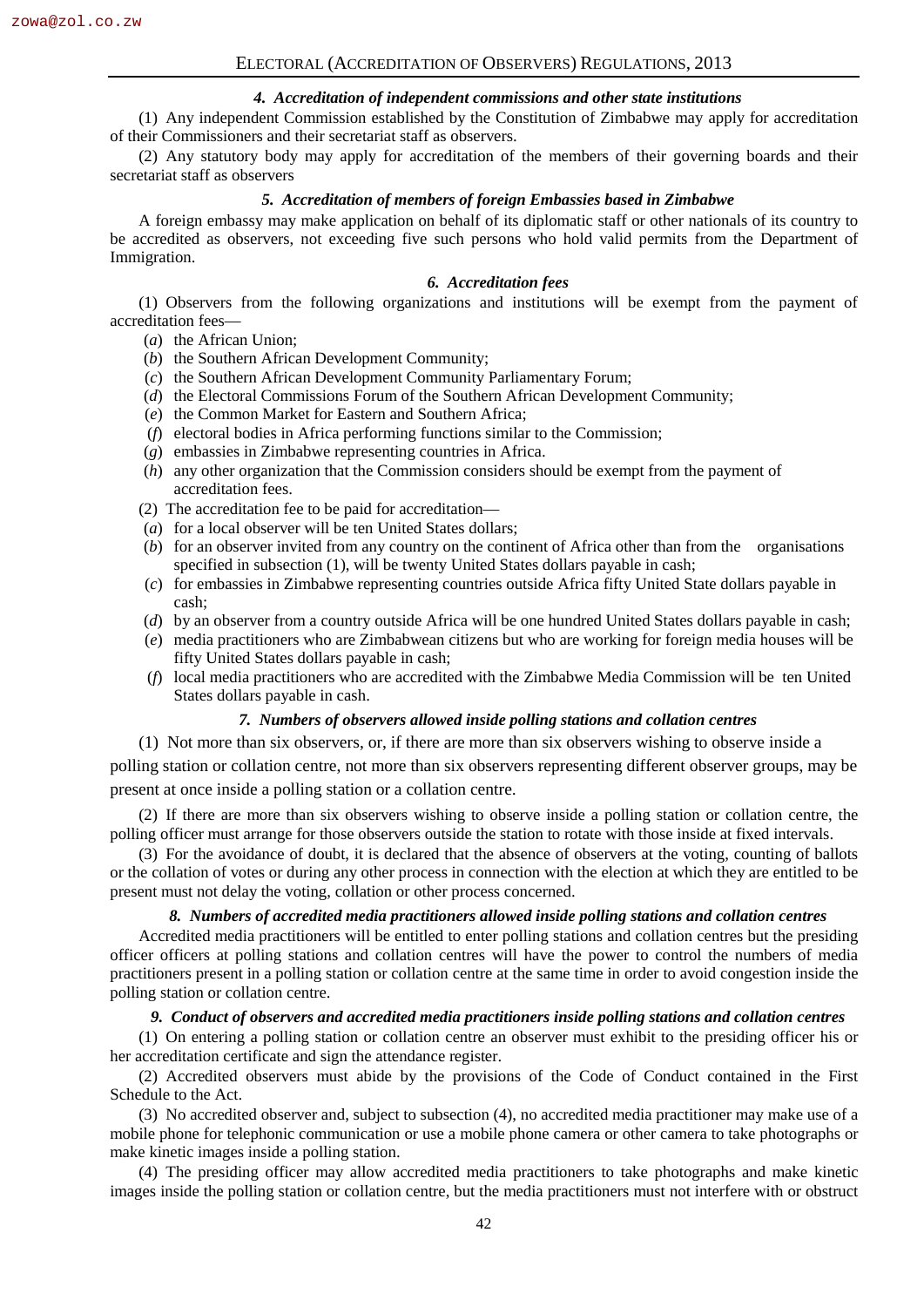#### ELECTORAL (ACCREDITATION OF OBSERVERS) REGULATIONS, 2013

the voting processes and must not take pictures of any voters who are marking their ballots inside voting compartments.

(5) An accredited observer may bring any irregularity or apparent irregularity in the conduct of the poll or the counting or collating of the votes to the attention of the Commission.

(6) Any accredited observer or accredited media practitioner who contravenes the provisions of this section or a lawful instruction given by the presiding officer may be required to leave the polling station or collation centre.

## *10. Amendment of SI 21 of 2005*

Section 27 of the Electoral Regulations, 2005, published in Statutory Instrument 21 of 2005, is repealed.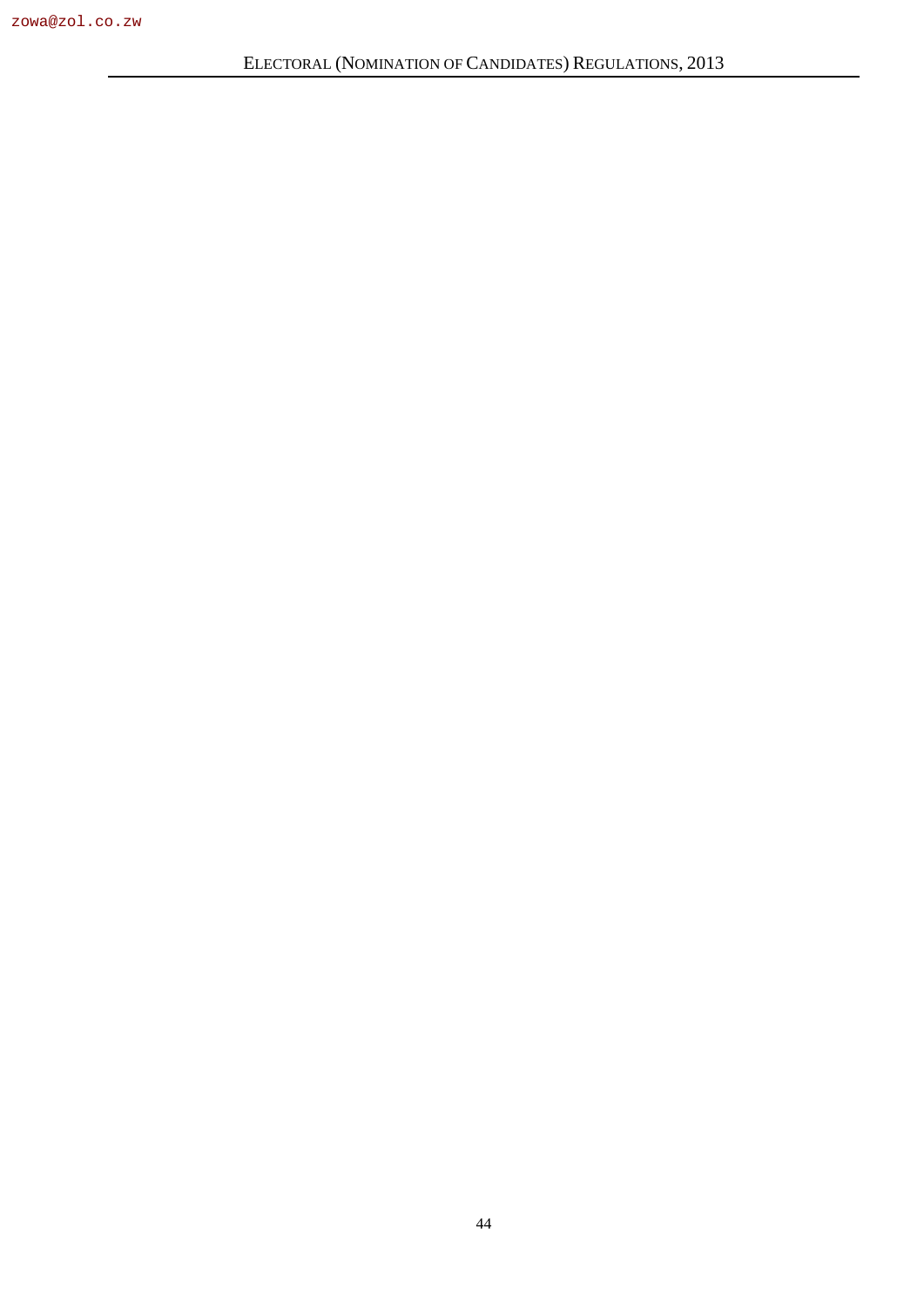#### **Statutory Instrument 88 of 2013.**

**[CAP. 2:13**

## **Electoral (Nomination of Candidates) Regulations, 2013**

**IT is hereby notified that the Zimbabwe Electoral Commission, in terms of section 192 of the Electoral Act [***Chapter 2:13***], has, with the approval of the Minister of Justice and Legal Affairs, made the following regulations:—**

## *1. Title*

These regulations may be cited as the Electoral (Nomination of Candidates) Regulations, 2013.

#### *2. Interpretation*

In these regulations—

"Form" means the appropriate form set out in the First Schedule.

#### *3. Forms*

- (1) The nomination paper—
- (*a*) for a presidential candidate in terms of section 104(1) of the Act is in the form set out in the Ninth Schedule to the Act;
- (*b*) for election as a constituency member of the National Assembly in terms of section 46(1) of the Act is in the form set out in the Ninth Schedule to the Act;
- (*c*) for election to a local authority in terms of section 125(1) of the Act is in Form VN.1;
- (*d*) for a party-list seat in the Senate in terms of section 45E of the Act is in Form VN.2;
- (*e*) for a party-list seat in the National Assembly in terms of section 45E of the Act is in Form VN.3;
- (*f*) for the party-list seat in a Provincial Council in terms of section 45E of the Act is in Form VN.4.

(2) The list supplied by political parties of national and provincial designated office-bearers who are authorised to countersign nomination papers to certify that a nominee is to stand for or is sponsored by the political party in terms of section 46(2a) of the Act is to be provided in Form VN.5.

(3) The certification of eligibility of a member of the Public Service for nomination as a candidate and election as a candidate in terms of section 119(5) of the Act is in Form VN.6.

#### *3. Fees on nomination*

- (1) The nomination fee of a candidate for election—
- (*a*) to the office of President in terms of section 105 of the Act is a sum of five hundred United States dollars, payable in cash or by bank-certified cheque;
- (*b*) as a constituency member of the National Assembly in terms of section 47 of the Act is a sum of ten United States dollars payable in cash.

(2) The fee payable by a political party in respect of a party list for the Senate, the National Assembly or the Provincial Council is a sum of sixty dollars payable in cash for each political party list.

## *4. Inspection of nomination paper after closing of sitting of nomination court*

(1) For the purposes of section 45G of the Act, a registered voter may, after the close of the nomination court receiving party list nominations but no later than 1700 hours on the day following the close of the nomination court, inspect these nomination lists.

(2) For the purposes of section  $46(18)(b)$  of the Act, a registered voter may, after the close of the nomination court but no later than 1700 hours on the day following the close of the nomination court, inspect a nomination paper of a candidate for election as President or as a constituency member of the National Assembly.

### *6. Prohibited symbols*

The symbols or representations of the animals, birds or things specified in the Second Schedule are declared to be prohibited symbols for the purposes of section 46 of the Act.

### *7. Amendment of S.I. 21 of 2005*

The following provisions of the Electoral Regulations, 2005, published in Statutory Instrument 21 0f 2005, are repealed—

- (*a*) Sections 6, 17 and 23;
- (*b*) Forms V.8, V.20, V.21 and V.22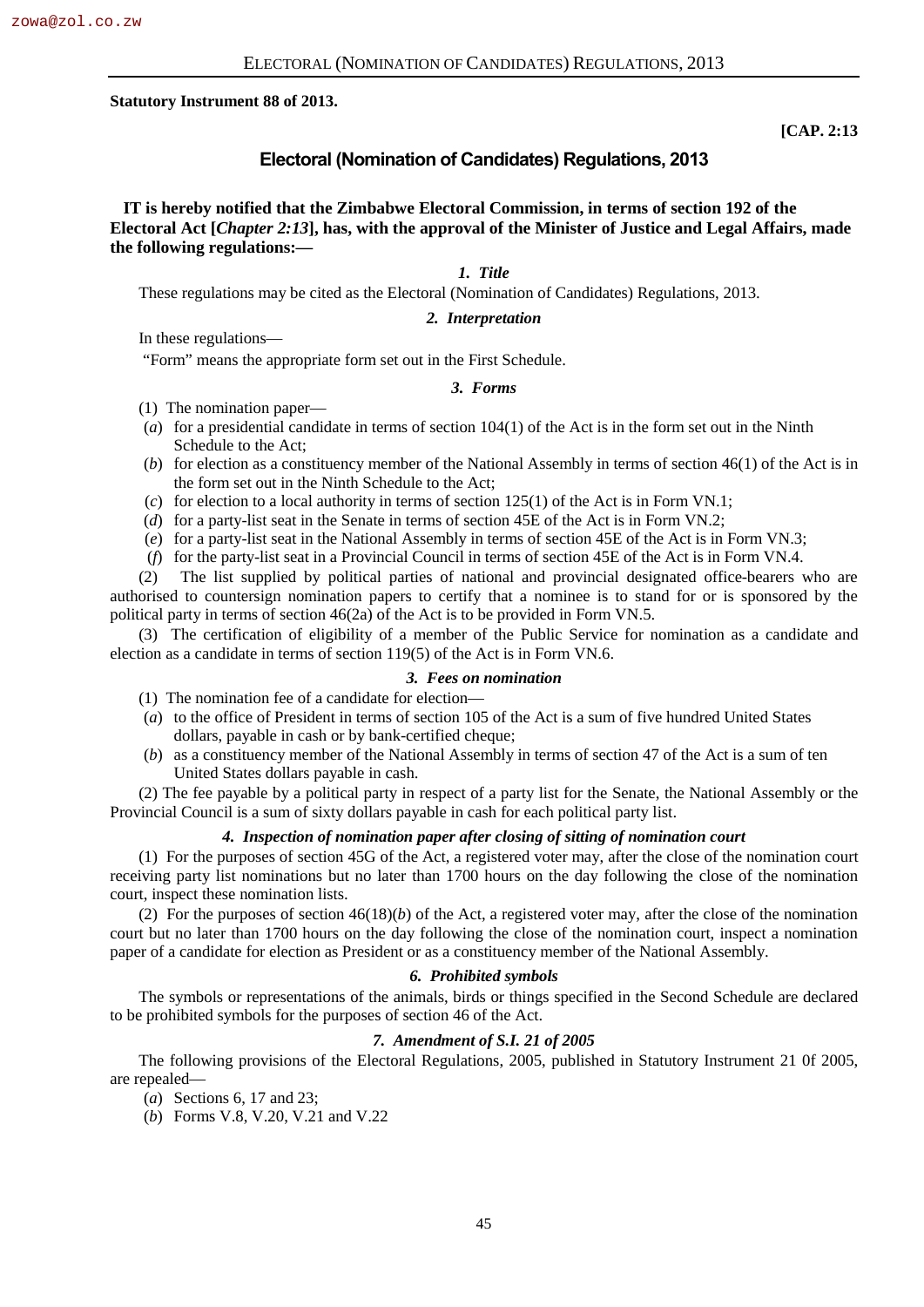## **FORM VN.1**

## **FIRST SCHEDULE (Section 2)**

## **NOMINATION FORMS ELECTORAL ACT [Chapter 2:13] (Section 125)**

## NOMINATION FORM – COUNCILLOR

**NOTE:** Aspiring candidate should produce:-

- 1. a birth certificate together with National Registration Identity Card (photocopies of the said documents are to be attached hereto);
- *2.* a passport-size photograph.

| Rural District Council/Urban Council* (delete inapplicable),  (name of local authority) |  |
|-----------------------------------------------------------------------------------------|--|
|                                                                                         |  |
| (full name in block letters                                                             |  |
|                                                                                         |  |
|                                                                                         |  |
|                                                                                         |  |
| (full address in block letters)                                                         |  |
| as a candidate to represent the said ward in the local authority.                       |  |
|                                                                                         |  |
| ( <i>Block Letters</i> )                                                                |  |
|                                                                                         |  |
|                                                                                         |  |
|                                                                                         |  |
|                                                                                         |  |
| (Candidate/Chief Election Agent/Authorized Representative)                              |  |

2. Full Name .................................................................................................................................................... (*Block Letters*) National Registration Number……………………………………… of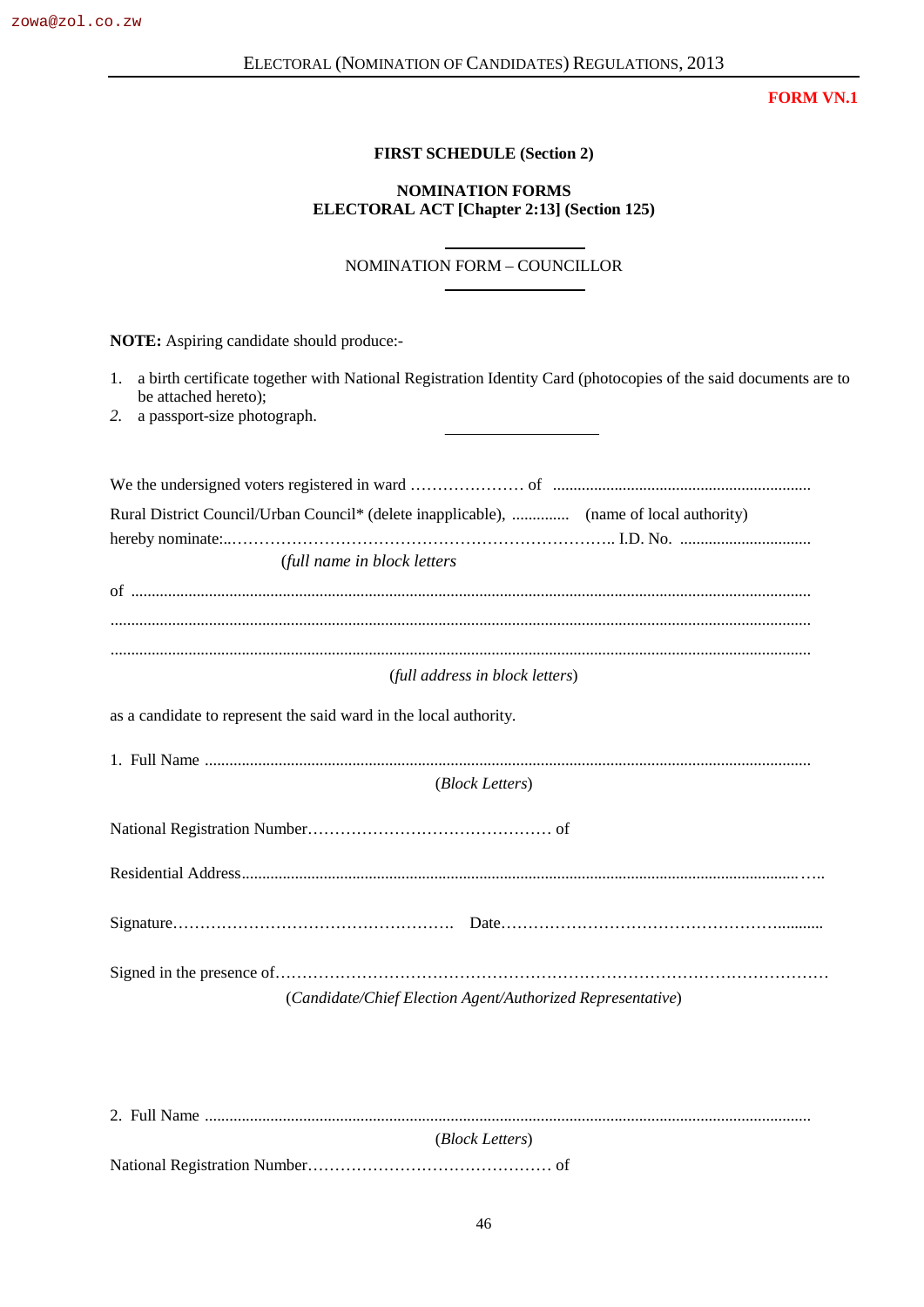|  | ELECTORAL (NOMINATION OF CANDIDATES) REGULATIONS, 2013 |  |
|--|--------------------------------------------------------|--|
|  |                                                        |  |

| (Candidate/Chief Election Agent/Authorized Representative) |
|------------------------------------------------------------|
|                                                            |
| (Block Letters)                                            |
|                                                            |
|                                                            |
|                                                            |
|                                                            |
| (Candidate/Chief Election Agent/Authorized Representative) |
|                                                            |
| ( <i>Block Letters</i> )                                   |
|                                                            |
|                                                            |
|                                                            |
| (Candidate/Chief Election Agent/Authorized Representative) |
|                                                            |
| (Block Letters)                                            |
|                                                            |
|                                                            |
|                                                            |
|                                                            |
| (Candidate/Chief Election Agent/Authorized Representative) |
|                                                            |
| (Block Letters)                                            |
|                                                            |
|                                                            |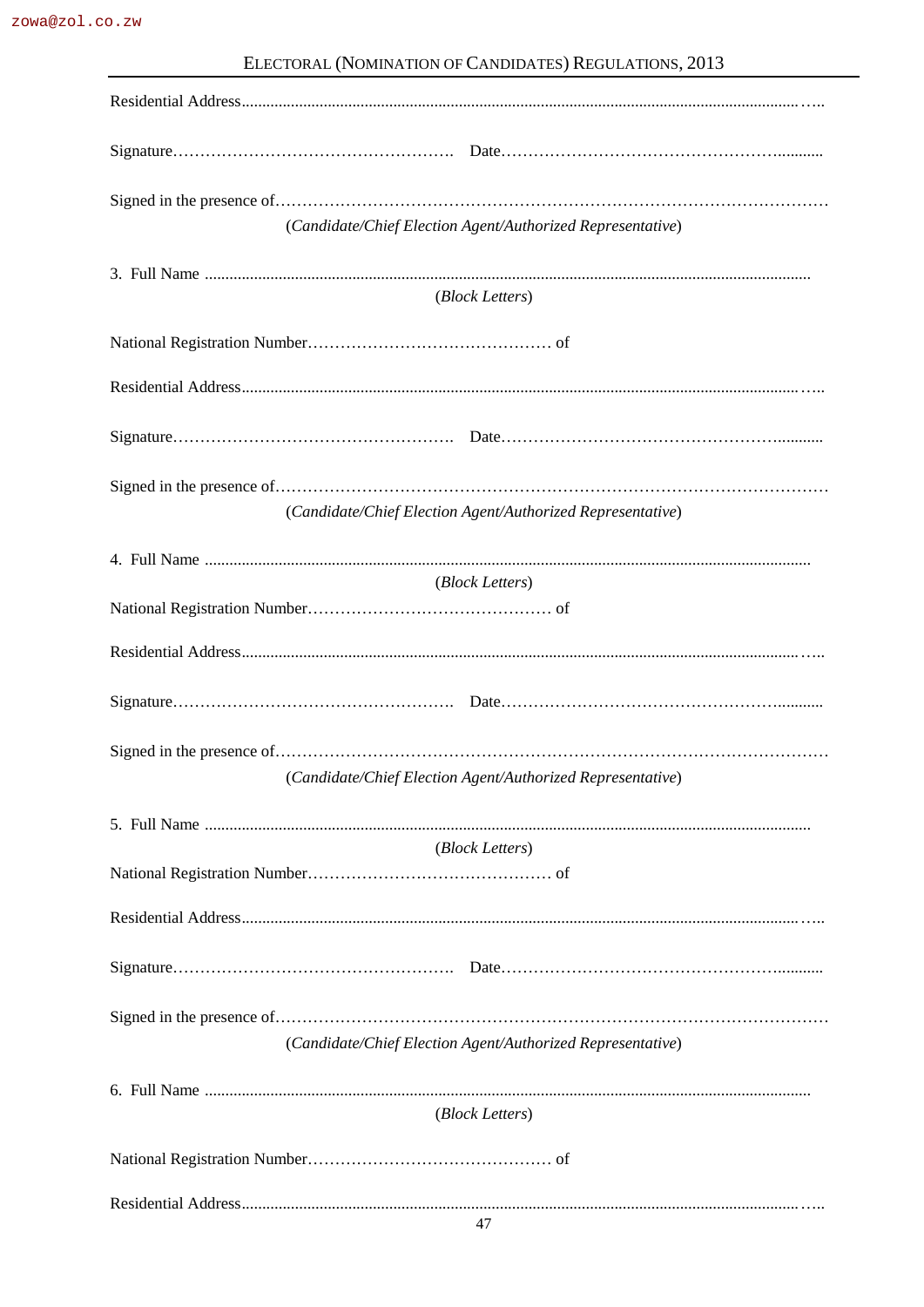| ELECTORAL (NOMINATION OF CANDIDATES) REGULATIONS, 2013 |  |
|--------------------------------------------------------|--|
|--------------------------------------------------------|--|

| (Candidate/Chief Election Agent/Authorized Representative) |
|------------------------------------------------------------|
|                                                            |
| (Block Letters)                                            |
|                                                            |
|                                                            |
|                                                            |
|                                                            |
| (Candidate/Chief Election Agent/Authorized Representative) |
|                                                            |
| (Block Letters)                                            |
|                                                            |
|                                                            |
|                                                            |
|                                                            |
| (Candidate/Chief Election Agent/Authorized Representative) |

*Note* – Extra nominations may be made in anticipation of any nominator being found to be disqualified from making any nomination containing the same particulars and complying with same procedures as are here required of the minimum number of nominees.

## **DECLARATION BY OR ON BEHALF OF CANDIDATE**

………………………………………………………………………………………………………………of (*Full name of candidate, block letters*)

Candidate's telephone number: …………………………………………………………………………….

I certify that:

- 1. The candidate is enrolled as a voter in ward ………………………… of …………………………..Rural District Council/Urban Council\* (\*delete inapplicable).
- 2. The candidate has been ordinarily resident in Zimbabwe for a period of not less than five years during the period of twenty years immediately preceding the date of this nomination paper.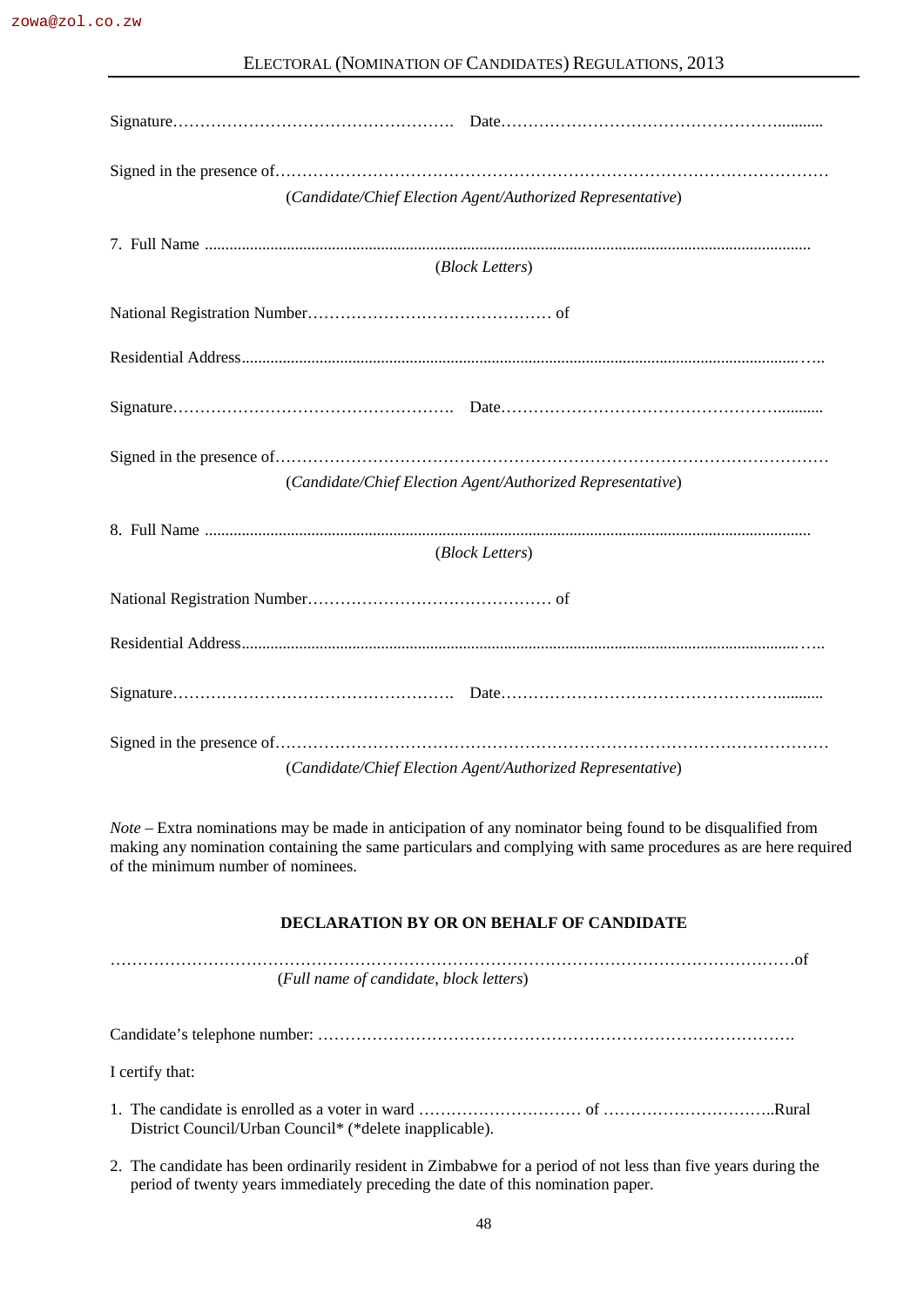3. The candidate is not disqualified for election in terms of section 119 (2) of the Electoral Act

4. Each of the persons nominating the candidate signed this nomination paper in the presence of the candidate or his or her chief election agent or his or her authorized representative.

5. The candidate accepts the nomination as candidate for election as a Councillor.

Date: ………………………………. Signature: ……………………………………………………………... (*Candidate/Candidates Chief Election Agent*)

## **DISTINCTIVE SYMBOL AND PARTY NAME ABBREVIATION**

(This part is to be completed if the candidate wishes a distinctive symbol and or Party identification to appear on the ballot)

1. *Distinctive Symbol*

The candidate wishes the following symbol to appear on the ballot paper in conjunction with his/her name:

(*Show drawing of symbol here*)

|    | 2. Party Identification                                                                                                                                                                                                                                   |
|----|-----------------------------------------------------------------------------------------------------------------------------------------------------------------------------------------------------------------------------------------------------------|
|    | The candidate will be standing for or be sponsored by the following Party:                                                                                                                                                                                |
|    |                                                                                                                                                                                                                                                           |
|    | (Full name of Party in block letters)                                                                                                                                                                                                                     |
|    | and wishes the following abbreviation of the Party's name to appear on the ballot paper in conjunction with                                                                                                                                               |
|    | (Block letters)                                                                                                                                                                                                                                           |
|    | (Candidate*/Candidate's Chief Election Agent)*                                                                                                                                                                                                            |
| 3. | Party authorization (to be completed by at least two designated political party office-bearers if the candidate<br>has indicated that he/she wishes the abbreviation of a party's name to appear on the ballot paper in<br>conjunction with his/her name) |
|    | (Full names in block letters)                                                                                                                                                                                                                             |
|    | (State office held)                                                                                                                                                                                                                                       |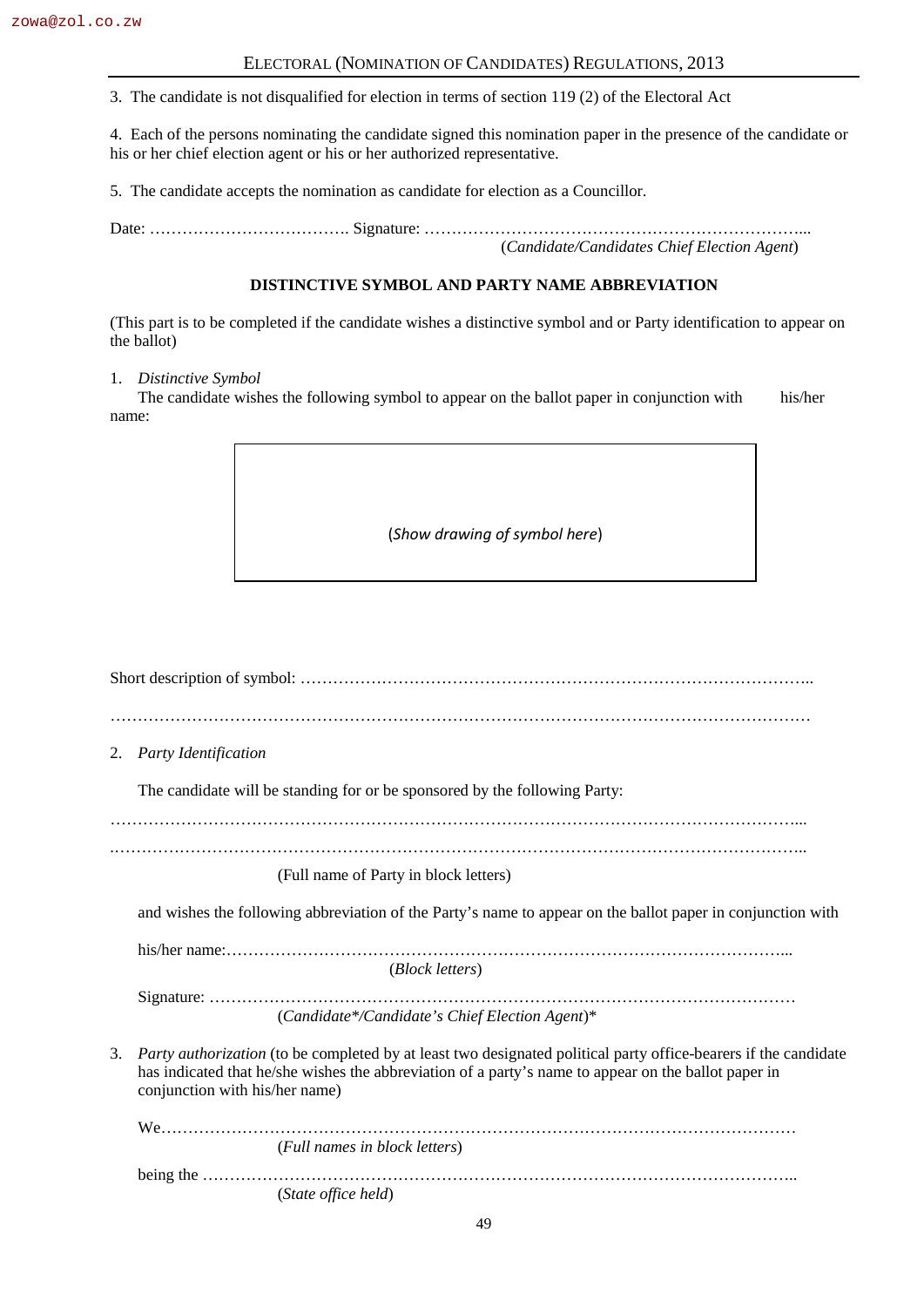|  |  |  | ELECTORAL (NOMINATION OF CANDIDATES) REGULATIONS, 2013 |  |
|--|--|--|--------------------------------------------------------|--|
|--|--|--|--------------------------------------------------------|--|

| (Full name of political party)                                                                                                                                                                                       |  |
|----------------------------------------------------------------------------------------------------------------------------------------------------------------------------------------------------------------------|--|
| and, as such, duly authorized in terms of the constitution of the party, certify that the candidate to whom this<br>nomination paper relates will stand for, or be sponsored by, the party.                          |  |
|                                                                                                                                                                                                                      |  |
|                                                                                                                                                                                                                      |  |
|                                                                                                                                                                                                                      |  |
| * Delete whichever does not apply.                                                                                                                                                                                   |  |
| Note: This form must be accompanied by a passport-size photograph of the candidate.                                                                                                                                  |  |
| FOR OFFICE USE ONLY                                                                                                                                                                                                  |  |
| (Print)                                                                                                                                                                                                              |  |
|                                                                                                                                                                                                                      |  |
|                                                                                                                                                                                                                      |  |
| Verifier:<br>(Print)                                                                                                                                                                                                 |  |
| Nominators in voters roll, numbers:                                                                                                                                                                                  |  |
| Nominators not in voters roll, numbers:                                                                                                                                                                              |  |
| A. This nomination paper is approved/accepted.                                                                                                                                                                       |  |
| (Print full names)                                                                                                                                                                                                   |  |
|                                                                                                                                                                                                                      |  |
|                                                                                                                                                                                                                      |  |
| B. This nomination paper is rejected because:                                                                                                                                                                        |  |
| Insufficient nominators:<br>٠<br>Candidate not sponsored by given political Party.<br>٠<br>Candidate not in constituency voters roll where he or she whishes to contest<br>٠<br>Any other reasons, please state<br>٠ |  |
|                                                                                                                                                                                                                      |  |
|                                                                                                                                                                                                                      |  |
|                                                                                                                                                                                                                      |  |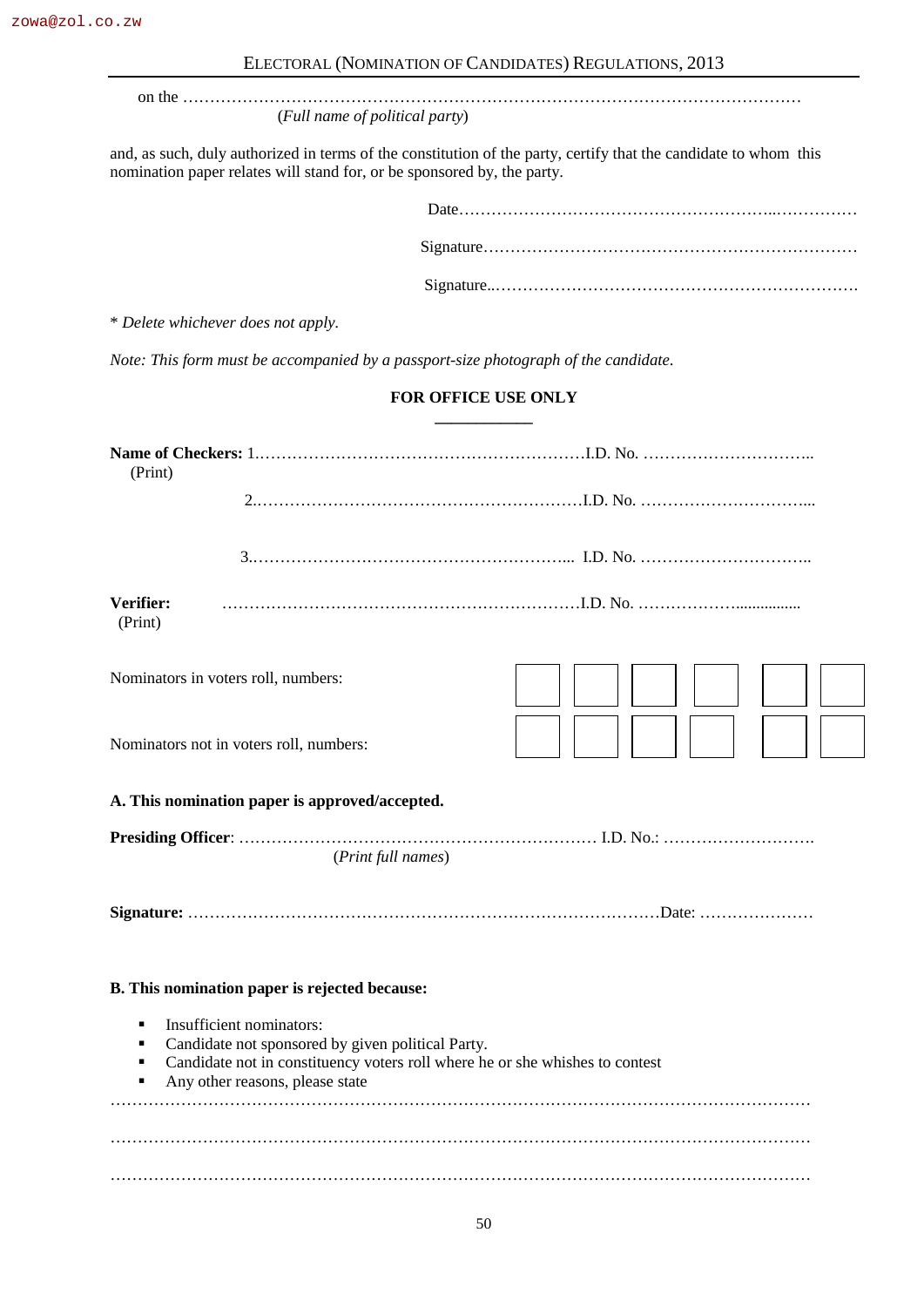| ( <i>Print full names</i> ) |  |  |
|-----------------------------|--|--|
|                             |  |  |
| ( <i>Print full names</i> ) |  |  |
|                             |  |  |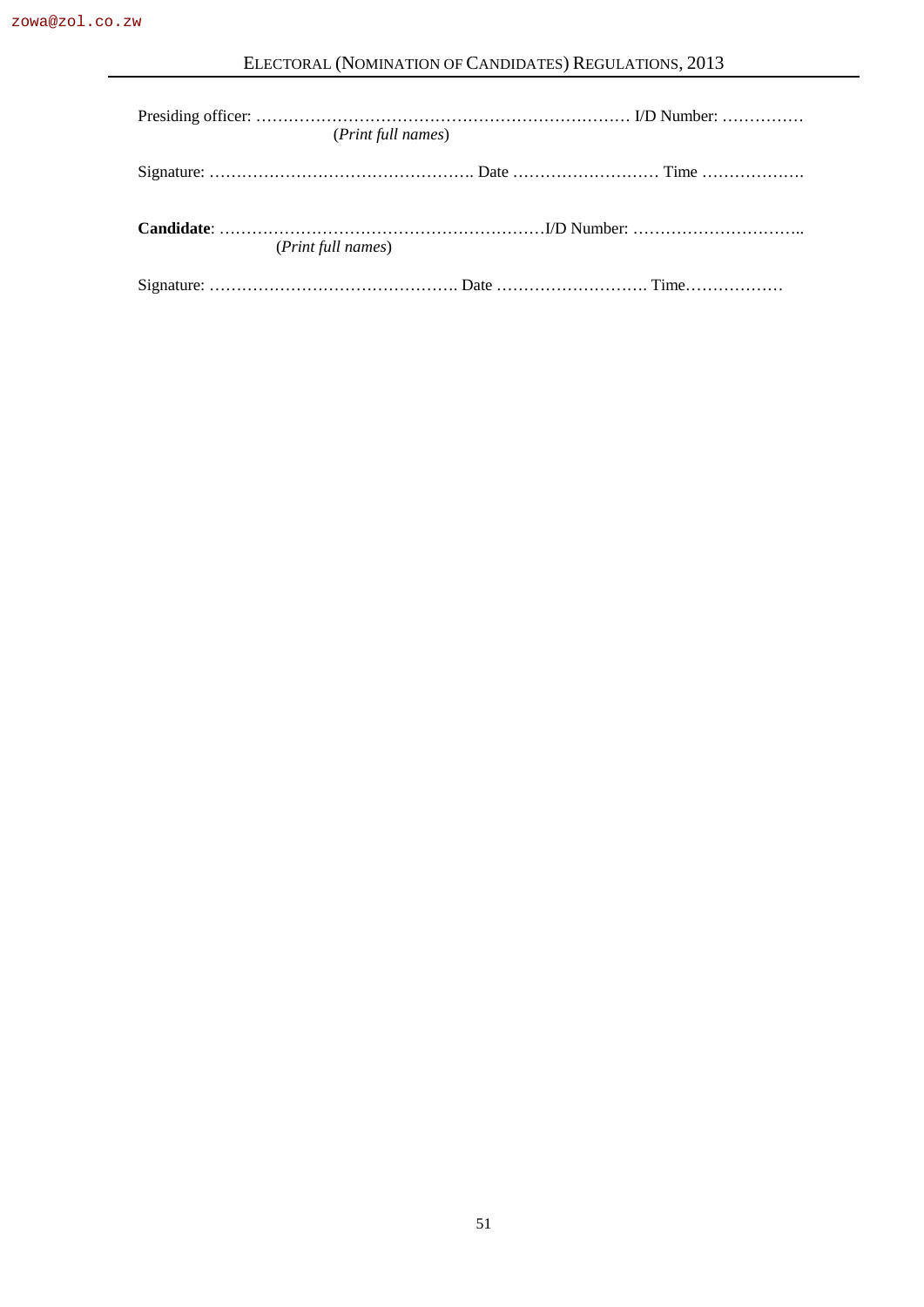#### **FORM VN.2**

## **PARTY LIST CANDIDATES FOR SENATE PARTY-LIST SEATS**

Part XIA of the Electoral Act [Chapter 2:13]

A political party contesting the National Assembly constituency elections may submit a party list for each Province in which it is contesting. The party list for each province must have on it 6 candidates.

This list must be lodged with the Provincial Elections Officer for the Province to which it relates on nomination day. The Provincial Elections Officer will be the Nomination Officer for that Province.

However, political parties are advised that it is in their interests to submit these lists to the head office of the Commission at least seventy-two hours before the nomination court sits so that the lists can be checked in advance of the sitting of the nomination court. In this way any problems with the list can be pointed out to the political party to enable it to rectify the problems timeously.

#### **PART A**

# **DETAILS OF PARTY SUBMITTING PARTY LIST**

| Province in which party has contestant |  |
|----------------------------------------|--|
| for a seat in the National Assembly    |  |
| Name of political party                |  |
| Address of party's main office         |  |
| Full names of designated office bearer |  |
| for                                    |  |
| the party                              |  |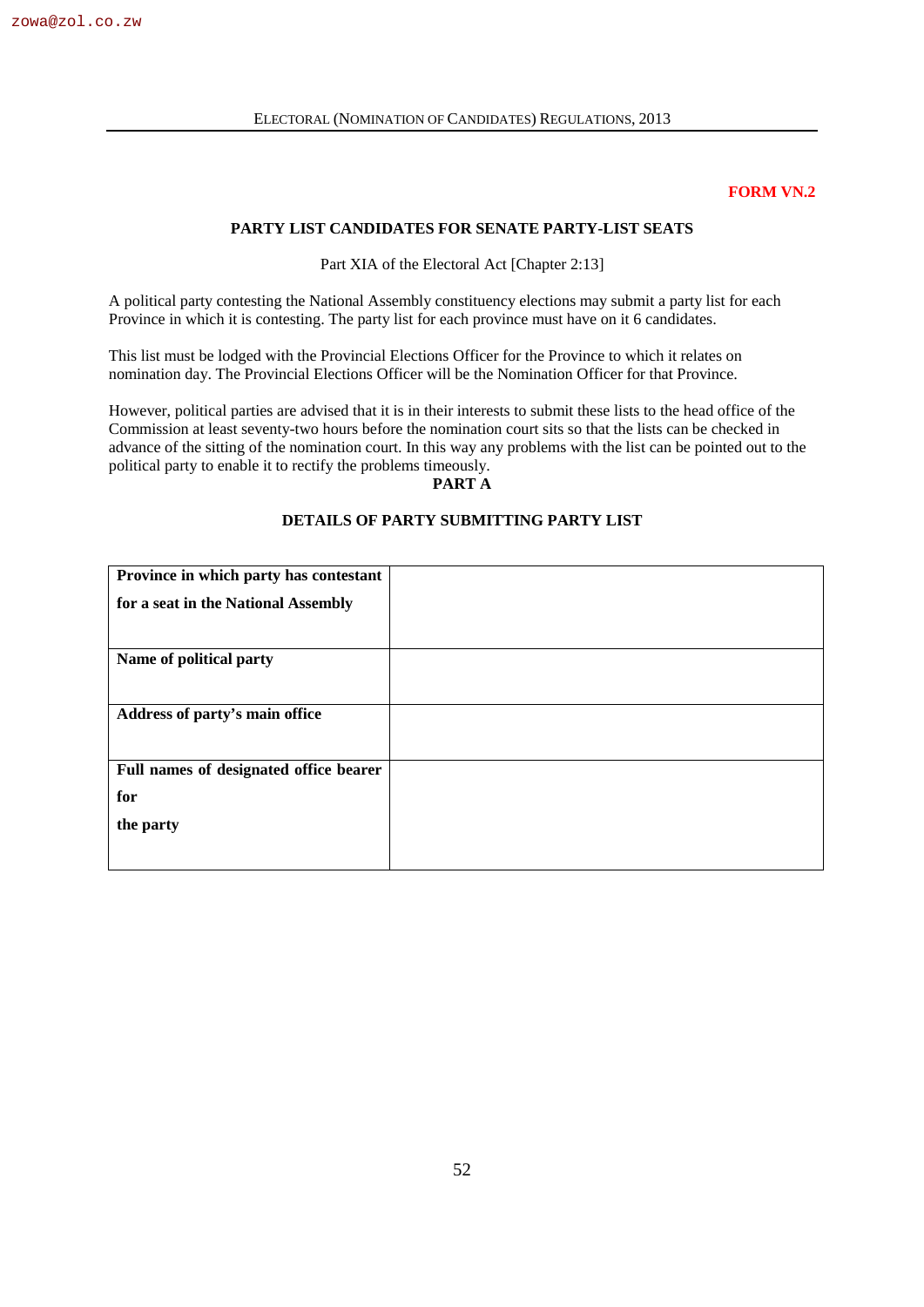# **PART B**

# **PARTY-LIST CANDIDATES**

# **NAME OF PROVINCE ………………………………………………..**

| Full<br>of<br>$\bold{names}$ | <b>National</b> | Ward<br>and   | <b>Telephone</b> | Email                             | Physical | Date of birth | Gender | <b>Signature</b><br>$\mathbf{of}$ |
|------------------------------|-----------------|---------------|------------------|-----------------------------------|----------|---------------|--------|-----------------------------------|
| candidate on party list      | <b>Identity</b> | Province in   | number           | $\operatorname{\mathbf{address}}$ | address  |               |        | candidate accepting               |
|                              | <b>Number</b>   | which         |                  |                                   |          |               |        | nomination                        |
|                              |                 | registered as |                  |                                   |          |               |        |                                   |
|                              |                 | voter         |                  |                                   |          |               |        |                                   |
| 1.                           |                 |               |                  |                                   |          |               |        |                                   |
|                              |                 |               |                  |                                   |          |               |        |                                   |
| 2.                           |                 |               |                  |                                   |          |               |        |                                   |
|                              |                 |               |                  |                                   |          |               |        |                                   |
| $\overline{3}$ .             |                 |               |                  |                                   |          |               |        |                                   |
|                              |                 |               |                  |                                   |          |               |        |                                   |
|                              |                 |               |                  |                                   |          |               |        |                                   |
| $\boldsymbol{4}$ .           |                 |               |                  |                                   |          |               |        |                                   |
|                              |                 |               |                  |                                   |          |               |        |                                   |
|                              |                 |               |                  |                                   |          |               |        |                                   |
| $\overline{5}$ .             |                 |               |                  |                                   |          |               |        |                                   |
|                              |                 |               |                  |                                   |          |               |        |                                   |
|                              |                 |               |                  |                                   |          |               |        |                                   |
| 6.                           |                 |               |                  |                                   |          |               |        |                                   |
|                              |                 |               |                  |                                   |          |               |        |                                   |
|                              |                 |               |                  |                                   |          |               |        |                                   |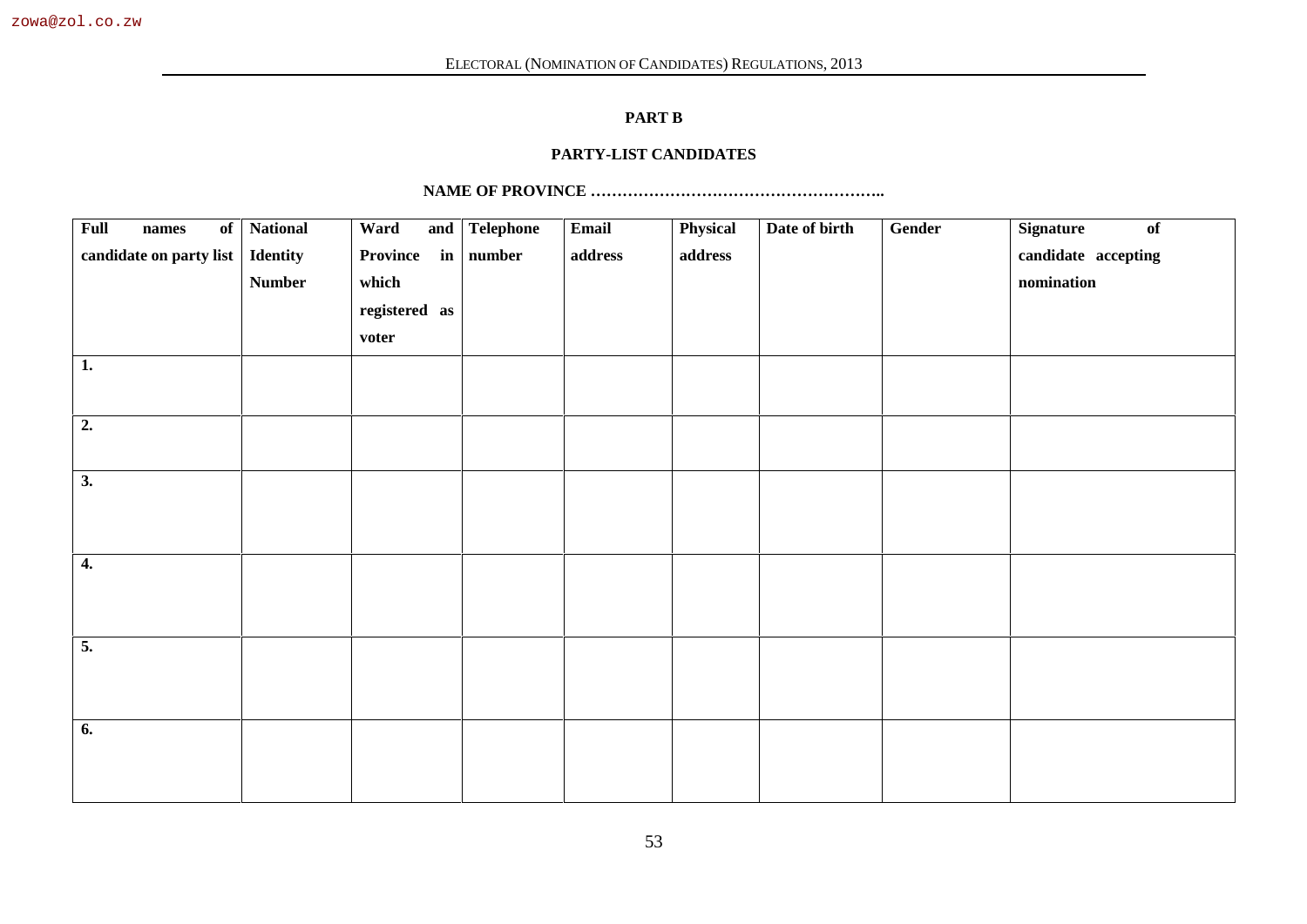#### **Notes**

- 1. This list must contain names of 6 candidates.
- 2. The first name on the list must be that of a female and the remaining names must alternate between male and female candidates.
- 3. The names must be listed in the order the political party wishes them to be selected if the party qualifies for election of their party-list candidates, with the person at the top of the list as being the number 1 preference and so on.
- 4. A party-list candidate for the Senate
	- a) must be registered as a voter in the province in which that person is standing;
	- b) must be a citizen of Zimbabwe;
	- c) must be 40 years or older
- 5. A party-List candidate may not be
	- a) on the party list of a political party for the Senate in more than one province;
	- b) on Senate party lists for more than one political party;
	- c) on party lists for both the Senate and the National Assembly;
	- d) on the party list for both the Senate and the Provincial Council;
	- e) a constituency candidate for the National Assembly.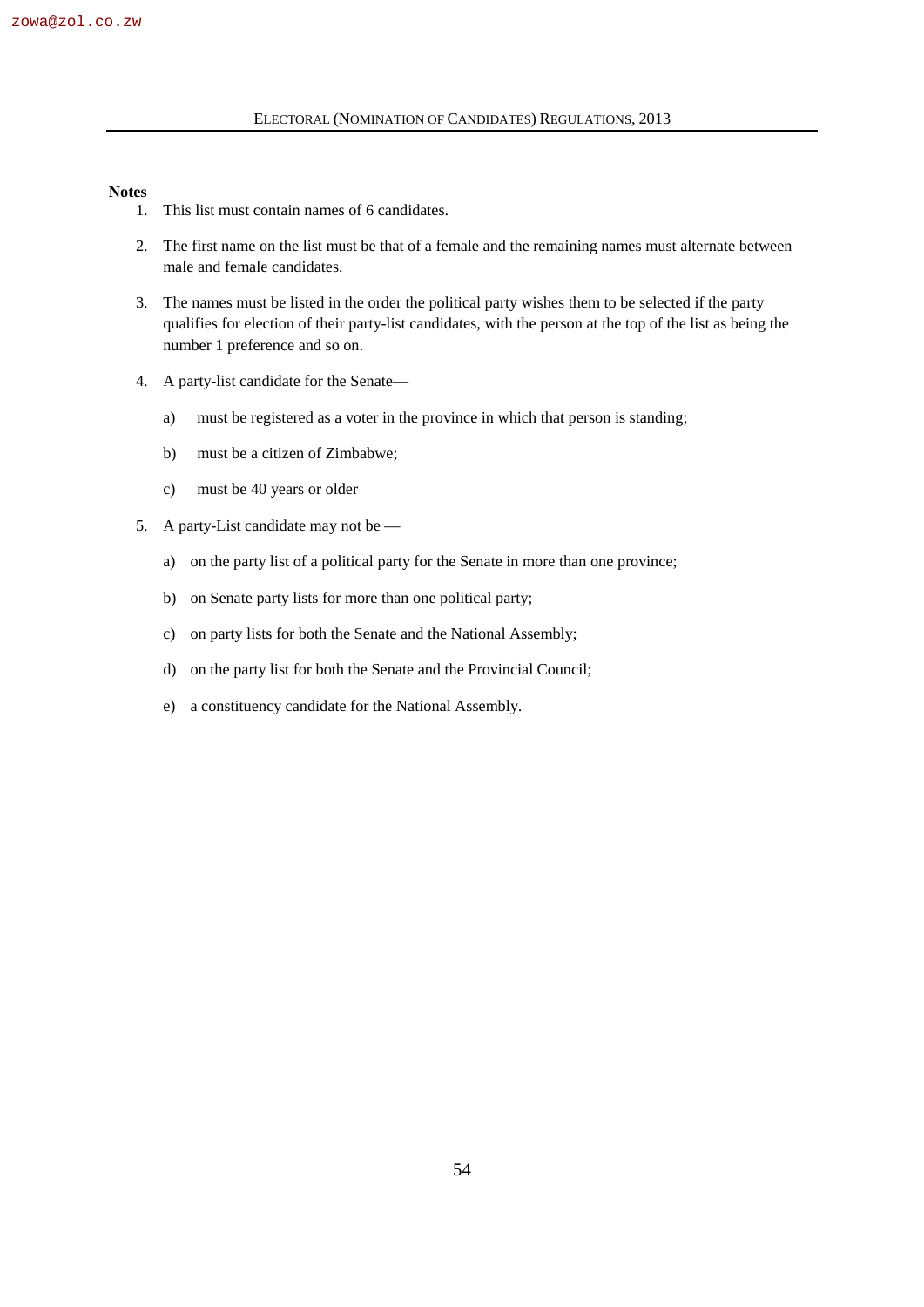## **PART A**

#### **DECLARATION BY OFFICE-BEARER DESIGNATED BY POLITICAL PARTY**

| Full names of designated party<br>office bearer:   |  |
|----------------------------------------------------|--|
| National Identity<br>number of                     |  |
| designated party officer bearer:                   |  |
| Full address of designated party<br>office bearer: |  |
| Name of political party:                           |  |

**I, …………………………………………………(**Name of designated party office bearer) do hereby certify:

I, …………………………………………………(Name of designated party office bearer) do hereby certify:

- 1. I am authorized by my political party to make this sworn declaration;
- 2. I have carefully checked all the particulars of the party-list candidates listed above and I declare that, to the best of my knowledge and belief, the particulars are true and that all candidates are registered as voters on the voters roll in a ward within the Province in which they are standing as party list candidates and are qualified to stand as candidates and are not disqualified under the electoral law from standing as candidates.
- 3. I further declare that the persons listed above do not appear on any other party list for our political party and that none of these persons is standing for election as a constituency member of the National Assembly or for election as a councillor for a local authority*.*

Signature……………………………………………………………………………………….Date…………….

**\_\_\_\_\_\_\_\_\_\_\_\_\_\_\_\_\_\_\_\_\_\_\_\_\_\_\_\_\_\_\_\_\_\_\_\_\_\_\_\_\_\_\_\_\_\_\_\_\_\_\_\_\_\_\_\_\_\_\_\_\_\_\_\_\_\_\_\_\_\_\_\_\_\_\_\_\_\_\_\_\_\_\_\_\_\_**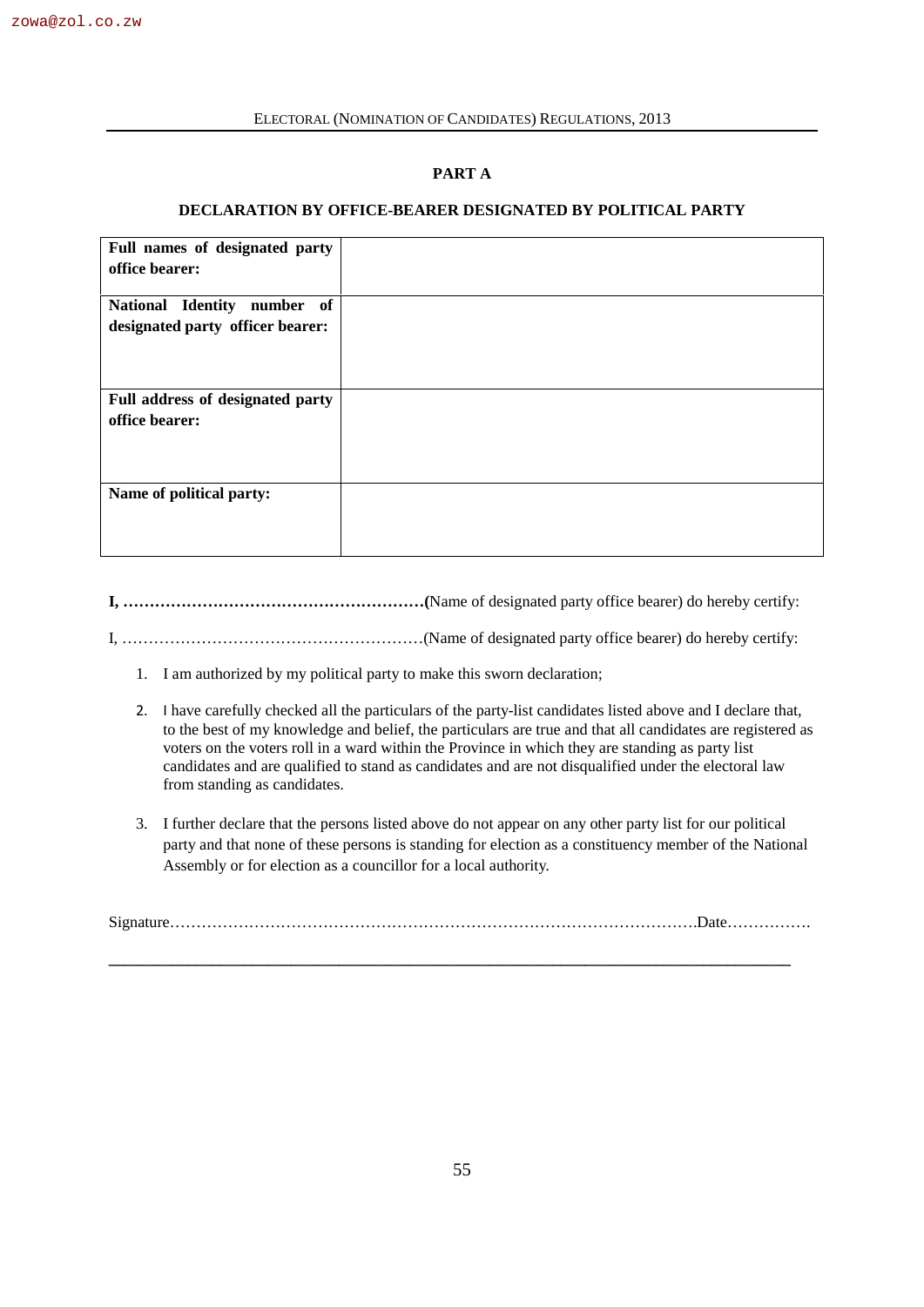### **FORM VN.3**

## **PARTY LIST FOR NATIONAL ASSEMBLY PARTY-LIST SEATS**

Part XIA of the Electoral Act [Chapter 2:13]

#### **Notes**

A political party contesting the National Assembly constituency elections may submit a party list for each Province in which it is contesting. The party list for each province must have on it 6 female candidates.

This list must be lodged with the Provincial Elections Officer for the Province to which it relates. The Provincial Elections Officer will be the Nomination Officer for that Province.

This party list must be submitted to the Provincial Nomination Officer on nomination day. However, political parties are advised that it is in their interests to submit these lists to the head office of the Commission at least seventy-two hours before the nomination court sits so that the lists can be checked in advance of the sitting of the nomination court. In this way any problems with the list can be pointed out to the political party to enable it to rectify the problems timeously.

### **PART A**

## **DETAILS OF PARTY SUBMITTING PARTY LIST**

| Province in which party has contestant |  |
|----------------------------------------|--|
| for a seat in the National Assembly    |  |
|                                        |  |
| Name of political party                |  |
|                                        |  |
|                                        |  |
| Address of party's main office         |  |
|                                        |  |
|                                        |  |
| Full names of designated office bearer |  |
| for                                    |  |
| the party                              |  |
|                                        |  |
|                                        |  |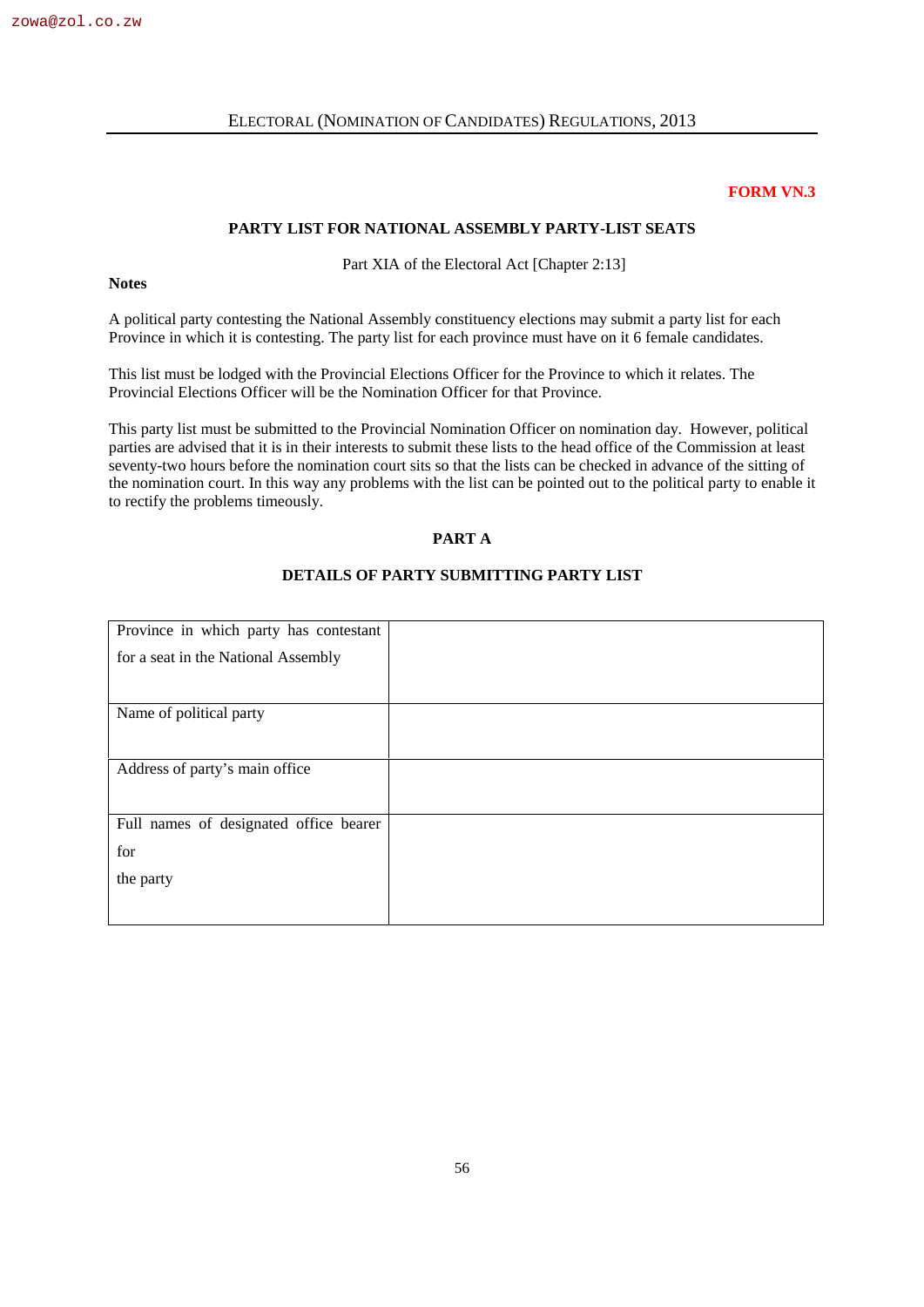**PART B PARTY-LIST CANDIDATES**

| <b>Full names of</b> | <b>National</b>           | Ward and                    | <b>Telephone</b> | Email            | Physical | Date of birth | Gender | Signature of           |
|----------------------|---------------------------|-----------------------------|------------------|------------------|----------|---------------|--------|------------------------|
| candidate            | Identity<br><b>Number</b> | <b>Province in</b><br>which | number           | $\bold{address}$ | address  |               |        | candidate<br>accepting |
|                      |                           | registered as               |                  |                  |          |               |        | nomination             |
|                      |                           | voter                       |                  |                  |          |               |        |                        |
| $\vert$ 1.           |                           |                             |                  |                  |          |               |        |                        |
| $\overline{2}$ .     |                           |                             |                  |                  |          |               |        |                        |
| $\overline{3}$ .     |                           |                             |                  |                  |          |               |        |                        |
| $\boldsymbol{4}$ .   |                           |                             |                  |                  |          |               |        |                        |
| 5.                   |                           |                             |                  |                  |          |               |        |                        |
| 6.                   |                           |                             |                  |                  |          |               |        |                        |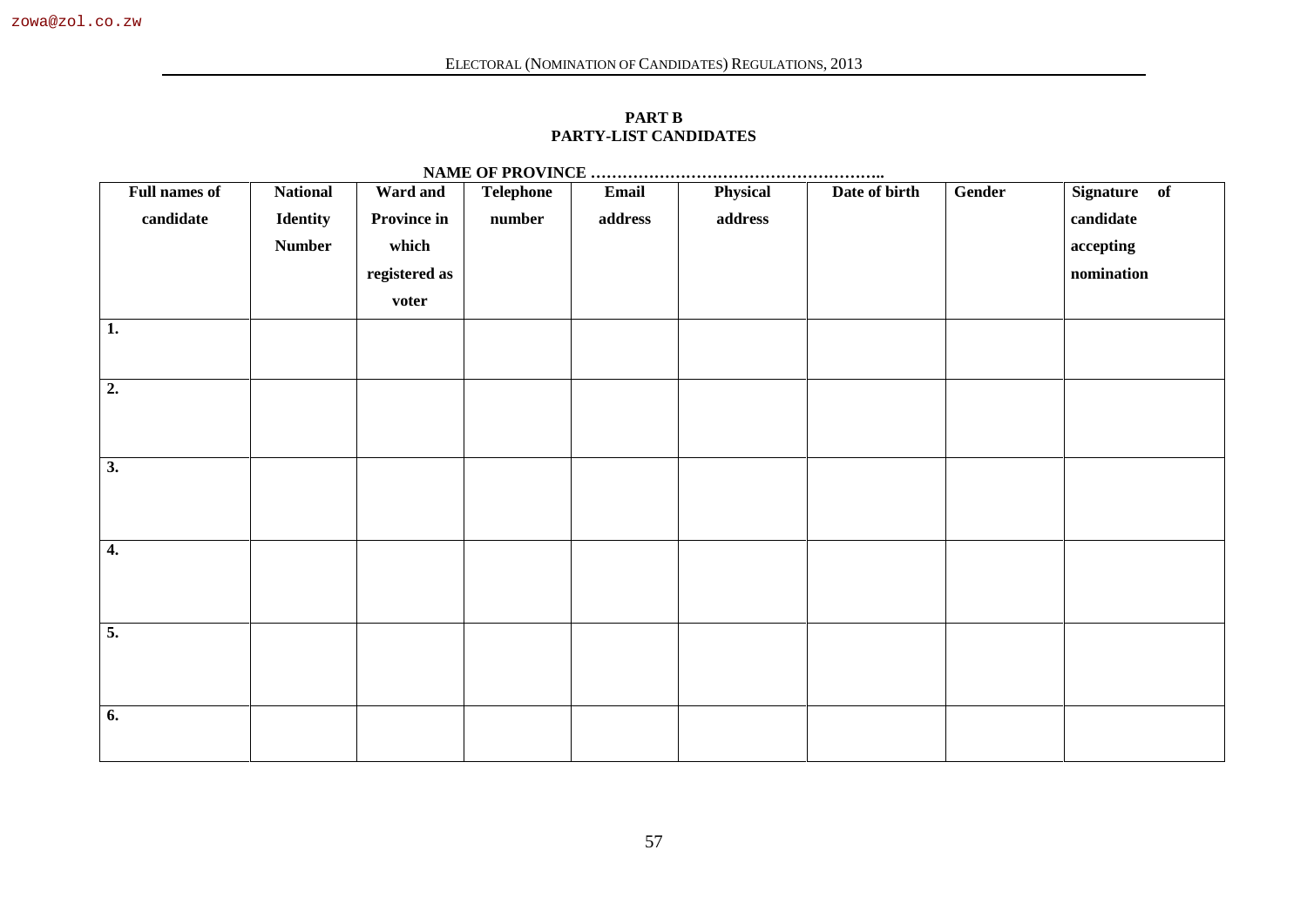#### **PART C**

#### **DECLARATION BY OFFICE-BEARER DESIGNATED BY POLITICAL PARTY**

| Full names of designated party<br>office bearer:                         |  |
|--------------------------------------------------------------------------|--|
| National<br>Identity<br>of<br>number<br>designated party officer bearer: |  |
| Full address of designated party<br>office bearer:                       |  |
| Name of political party:                                                 |  |

I, …………………………………………………(Name of designated party office bearer) do hereby certify:

- 1. I am authorized by my political party to make this sworn declaration.
- 2. I have carefully checked all the particulars of the party-list candidates listed above and I declare that, to the best of my knowledge and belief, the particulars are true and that all candidates are registered as voters on the voters roll in a ward within the Province in which they are standing as party list candidates and are qualified to stand as candidates and are not disqualified under the electoral law from standing as candidates.
- 3. I further declare that the persons listed above do not appear on any other party list for our political party and that none of these persons is standing for election as a constituency member of the National Assembly or for election as a councillor for a local authority.

Signature…………………………………………….Date………………

#### **Notes**

- 1. This list must contain 6 names of female candidates.
- 2. The names must be listed in the order the political party wishes them to be selected if the party qualifies for election of party list candidates, with the person at the top of the list as being the number 1 preference and so on.
- 3. A party-list candidate for the National Assembly
	- a) must be registered as a voter in the province in which that person is standing;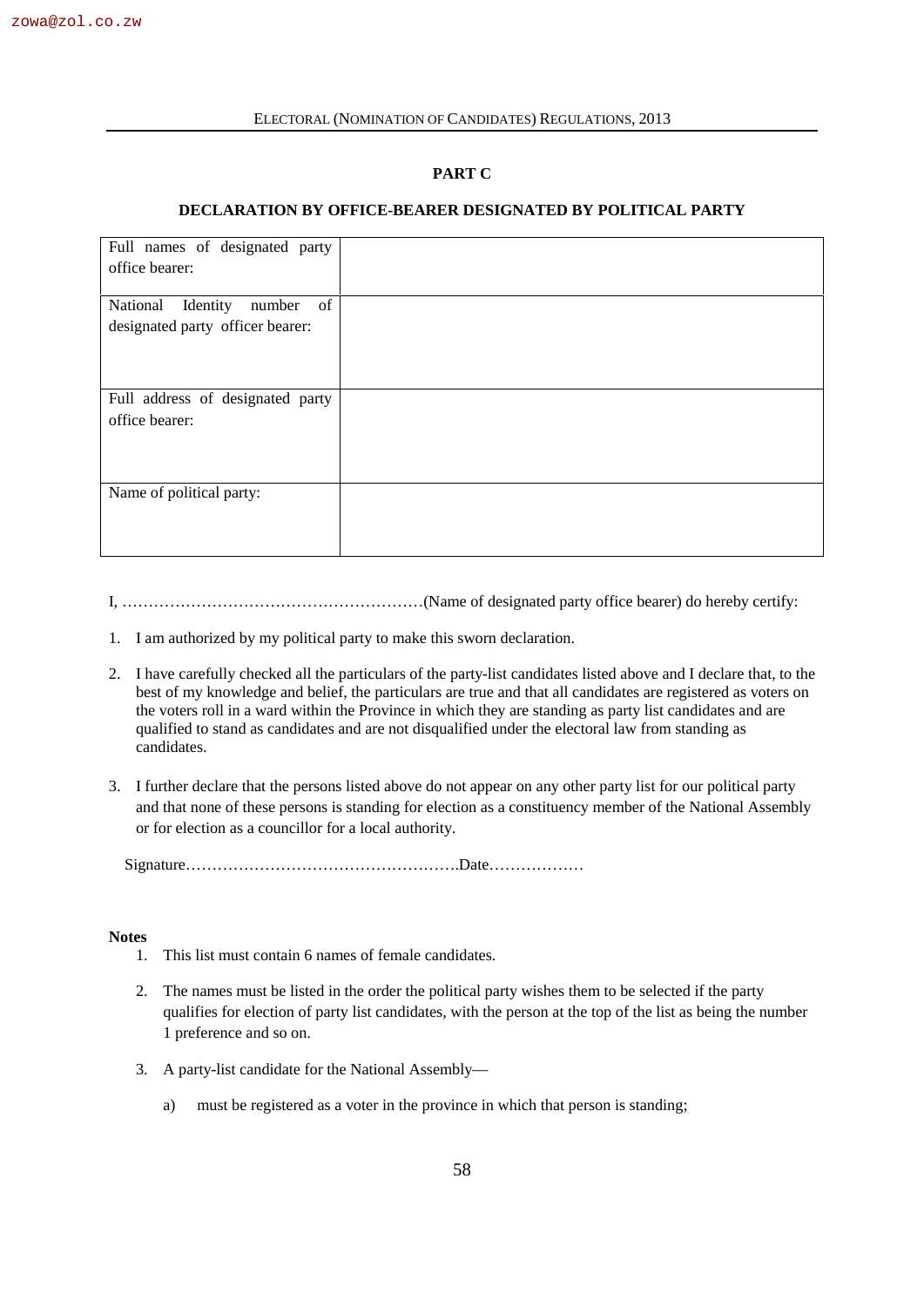- b) must be 21 years or older;
- c) must be a citizen of Zimbabwe.
- 6. Party-List candidates may not be
	- a) On party lists of a political party for the National Assembly in more than one province;
	- b) On National Assembly party lists for more than one political party;
	- c) On party lists for both the National Assembly and the Senate;
	- d) On the party list for both the National Assembly and the Provincial Council;
	- e) On a party list if that person is standing as a constituency member for the National Assembly;
	- f) On the party list for the National Assembly and standing for election as a councillor for an Urban or Rural Council.

\_\_\_\_\_\_\_\_\_\_\_\_\_\_\_\_\_\_\_\_\_\_\_\_\_\_\_\_\_\_\_\_\_\_\_\_\_\_\_\_\_\_\_\_\_\_\_\_\_\_\_\_\_\_\_\_\_\_\_\_\_\_\_\_\_\_\_\_\_\_\_\_\_\_\_\_\_\_\_\_\_\_\_\_\_\_\_\_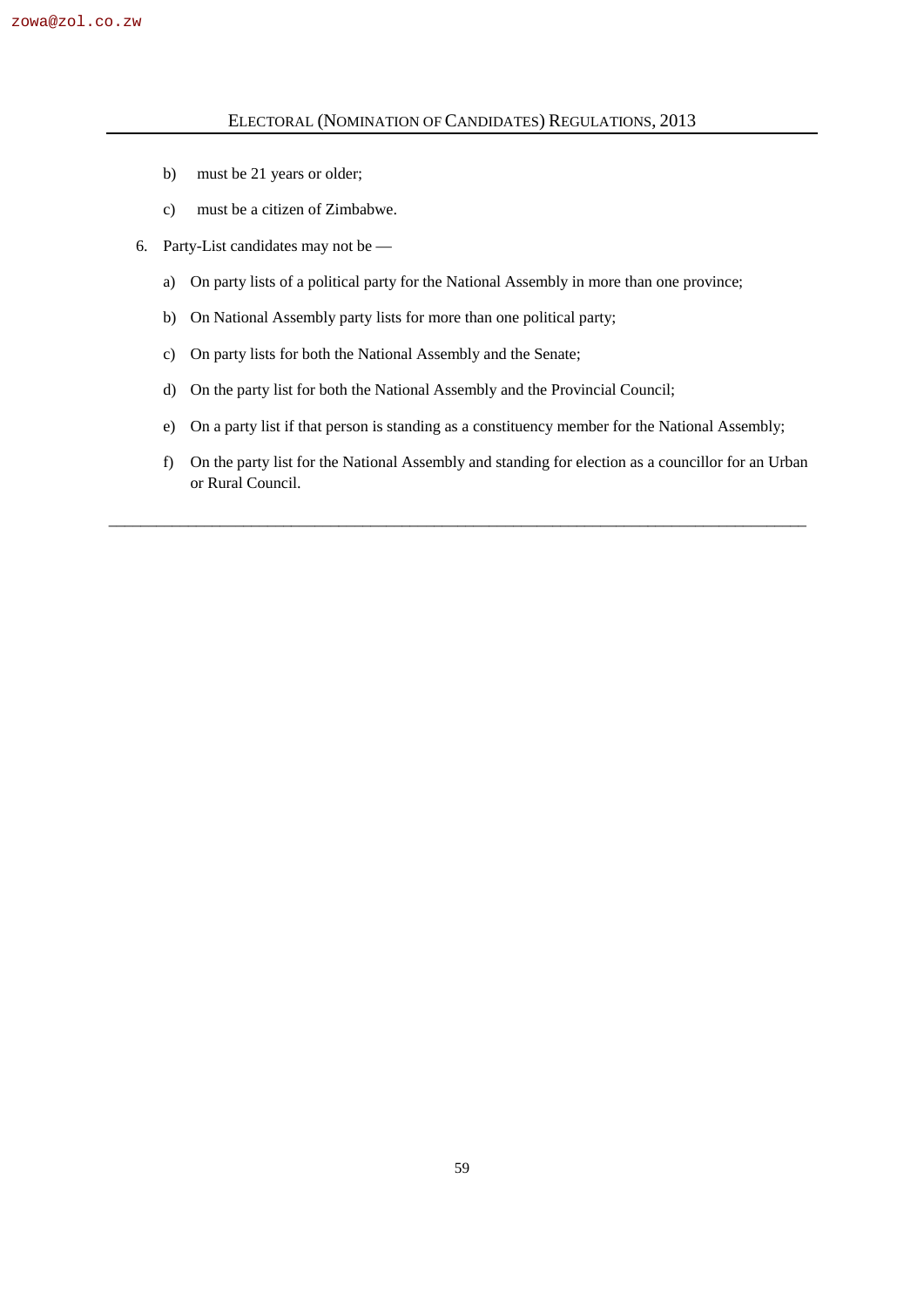#### **FORM VN.4**

## **CANDIDATES ON PARTY LIST FOR PROVINCIAL COUNCIL PARTY-LIST SEATS**

#### Part XIA of the Electoral Act [Chapter 2:13]

A political party contesting the constituency elections for the National Assembly may submit a party list for the Provincial Council each Province in which it is contesting. The party list for each province must have on it 10 candidates.

This list must be lodged with the Provincial Elections Officer for the Province to which it relates. The Provincial Elections Officer will be the Nomination Officer for that Province.

This party list must be submitted to the Provincial Nomination Officer on nomination day. However, political parties are advised that it is in their interests to submit these lists to the head office of the Commission at least seventy-two hours before the nomination court sits so that the lists can be checked in advance of the sitting of the nomination court. In this way any problems with the list can be pointed out to the political party to enable it to rectify the problems timeously.

### **PART A**

## **DETAILS OF PARTY SUBMITTING PARTY LIST**

| Province in which party has contestant |  |
|----------------------------------------|--|
| for a seat in the National Assembly    |  |
|                                        |  |
|                                        |  |
| Name of political party                |  |
|                                        |  |
| Address of party's main office         |  |
|                                        |  |
|                                        |  |
| Full names of designated office bearer |  |
| for                                    |  |
| the party                              |  |
|                                        |  |
|                                        |  |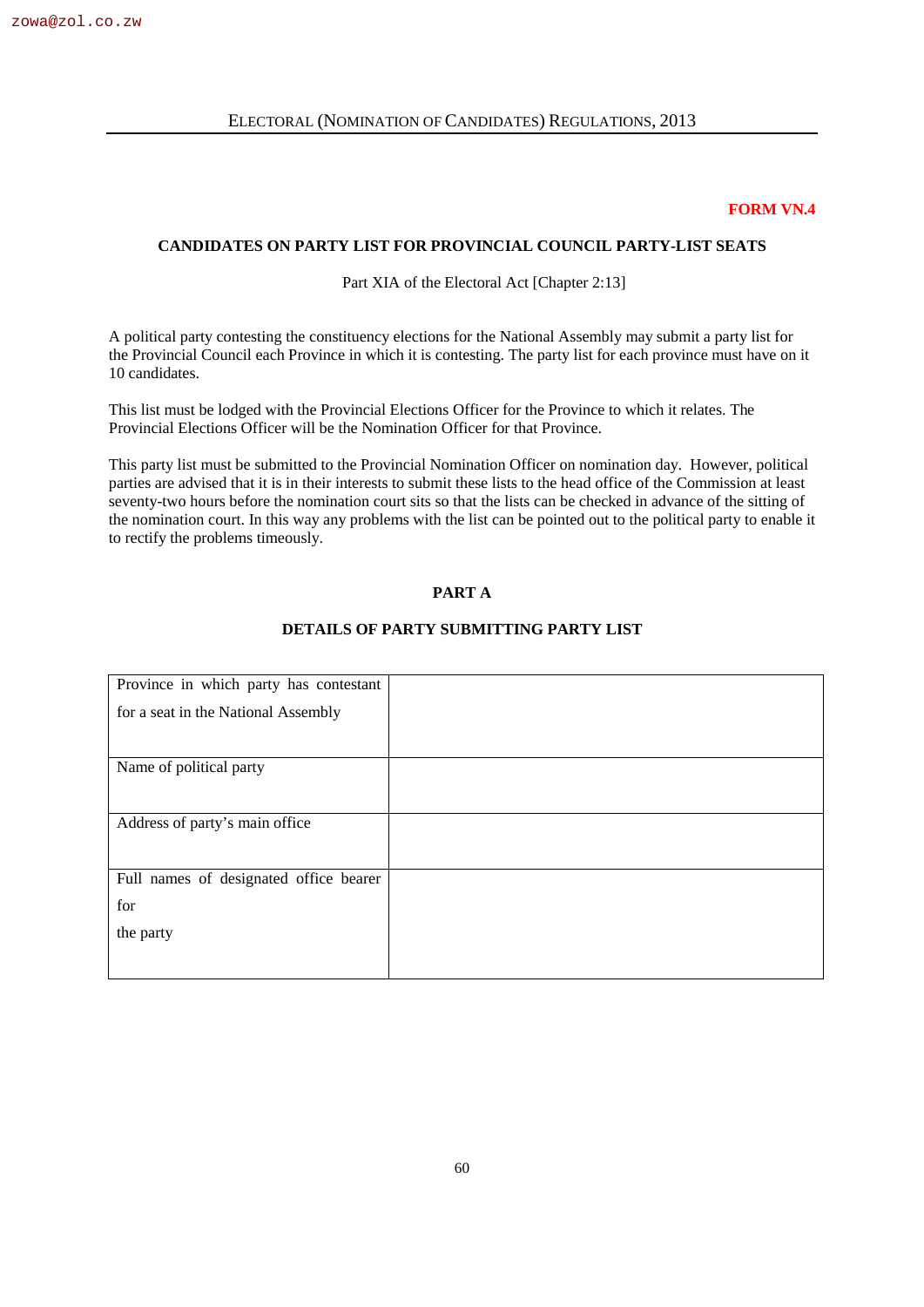# **PART B**

# **PARTY-LIST CANDIDATES**

**NAME OF PROVINCE…………………………………………………………….**

| Full               | $\bold{names}$ | of | <b>National</b> | Ward          | and | <b>Telephone</b> | Email   | Physical | <b>Date</b> | of Gender | <b>Signature</b><br>$\overline{\textbf{of}}$ |
|--------------------|----------------|----|-----------------|---------------|-----|------------------|---------|----------|-------------|-----------|----------------------------------------------|
| candidate          |                |    | Identity        | Province      |     | in   number      | address | address  | birth       |           | candidate                                    |
|                    |                |    | <b>Number</b>   | which         |     |                  |         |          |             |           | accepting                                    |
|                    |                |    |                 | registered as |     |                  |         |          |             |           | nomination                                   |
|                    |                |    |                 | voter         |     |                  |         |          |             |           |                                              |
| 1.                 |                |    |                 |               |     |                  |         |          |             |           |                                              |
|                    |                |    |                 |               |     |                  |         |          |             |           |                                              |
| $\overline{2}$ .   |                |    |                 |               |     |                  |         |          |             |           |                                              |
|                    |                |    |                 |               |     |                  |         |          |             |           |                                              |
| $\overline{3}$ .   |                |    |                 |               |     |                  |         |          |             |           |                                              |
|                    |                |    |                 |               |     |                  |         |          |             |           |                                              |
|                    |                |    |                 |               |     |                  |         |          |             |           |                                              |
| $\boldsymbol{4}$ . |                |    |                 |               |     |                  |         |          |             |           |                                              |
|                    |                |    |                 |               |     |                  |         |          |             |           |                                              |
|                    |                |    |                 |               |     |                  |         |          |             |           |                                              |
| $\overline{5}$ .   |                |    |                 |               |     |                  |         |          |             |           |                                              |
|                    |                |    |                 |               |     |                  |         |          |             |           |                                              |
|                    |                |    |                 |               |     |                  |         |          |             |           |                                              |
| $\overline{6}$ .   |                |    |                 |               |     |                  |         |          |             |           |                                              |
|                    |                |    |                 |               |     |                  |         |          |             |           |                                              |
|                    |                |    |                 |               |     |                  |         |          |             |           |                                              |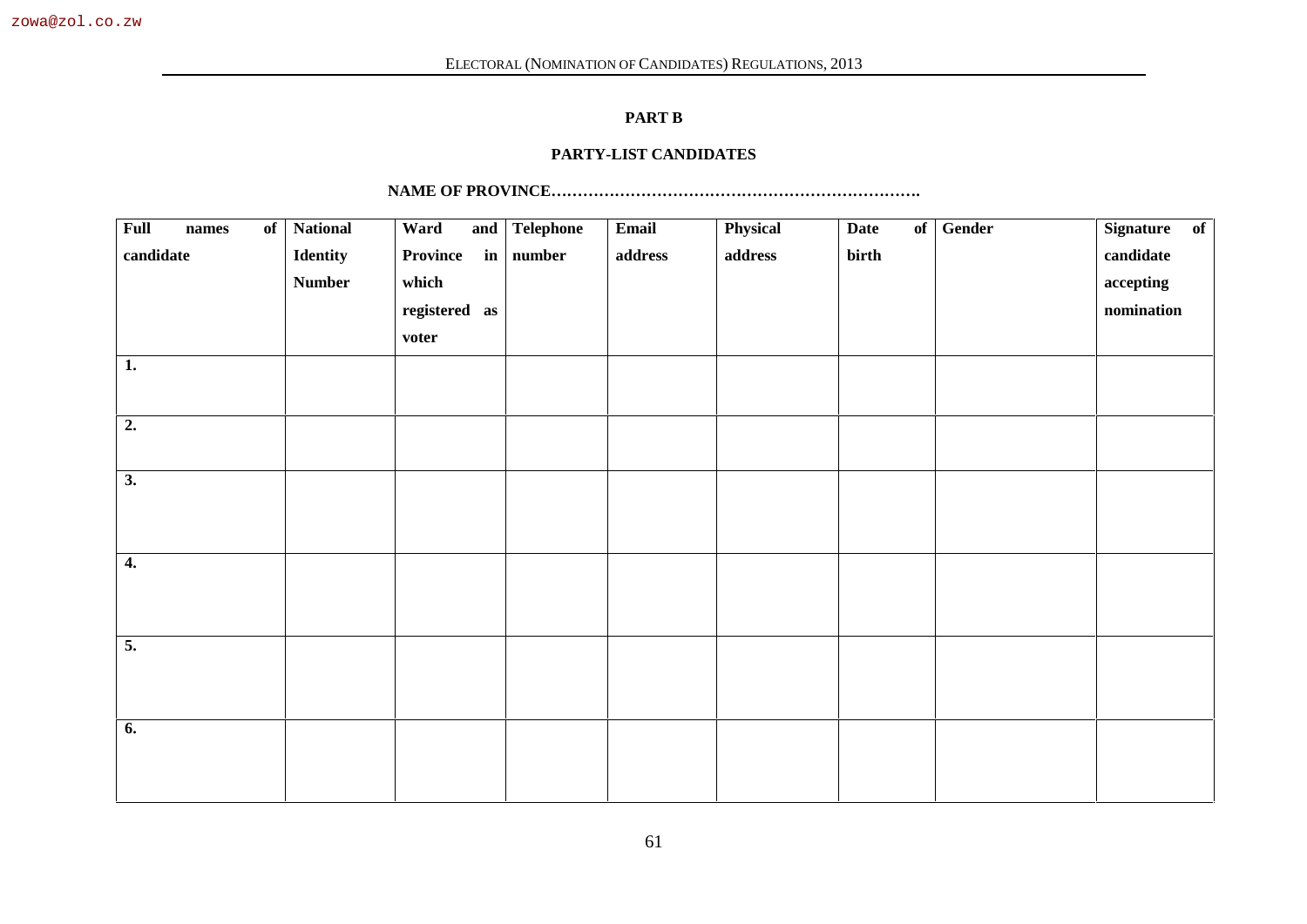| $\vert$ 7. |  |  |  |  |
|------------|--|--|--|--|
|            |  |  |  |  |
| 8.         |  |  |  |  |
|            |  |  |  |  |
| 9.         |  |  |  |  |
|            |  |  |  |  |
| <b>10.</b> |  |  |  |  |
|            |  |  |  |  |
|            |  |  |  |  |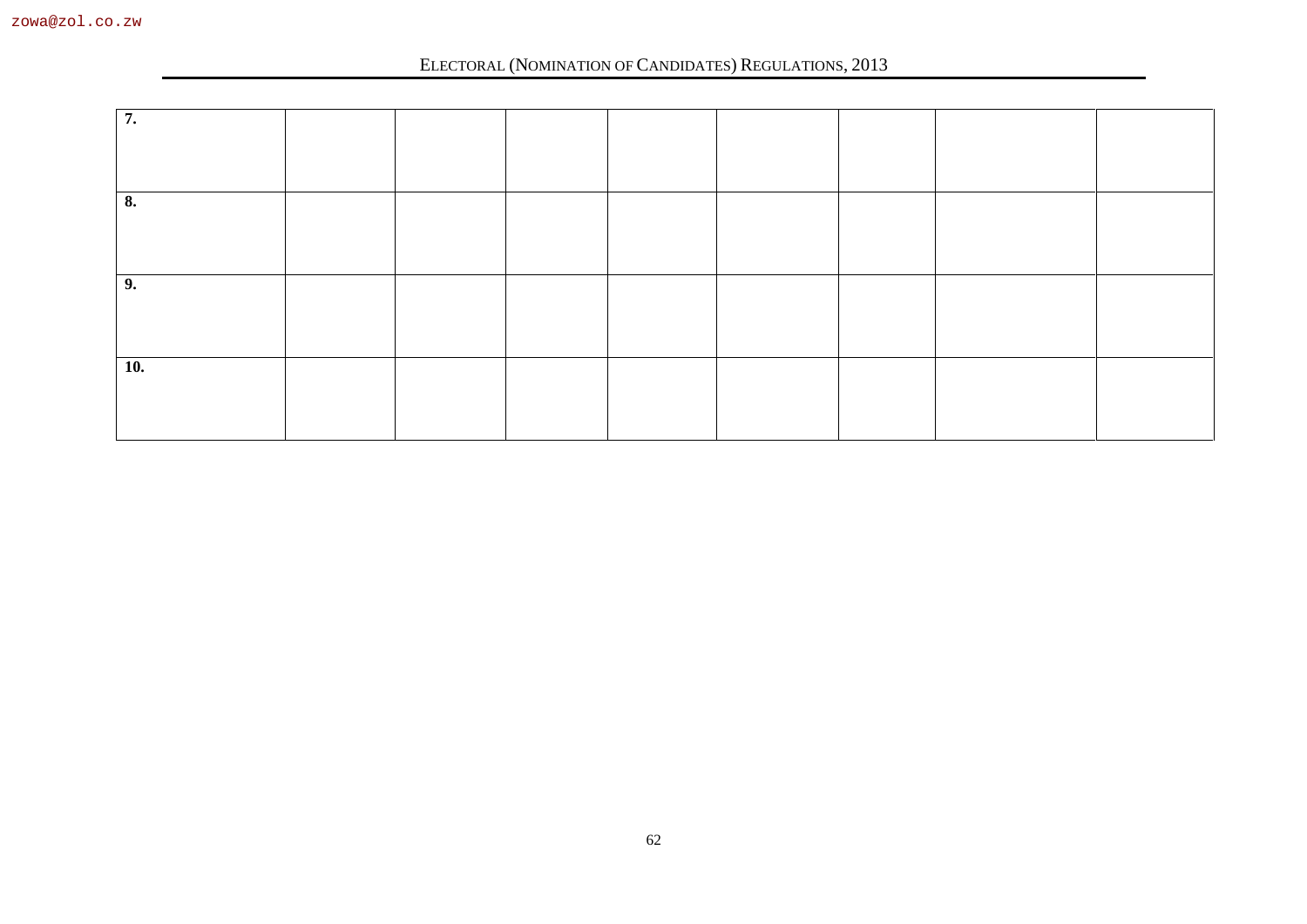#### **PART C**

### **DECLARATION BY OFFICE-BEARER DESIGNATED BY POLITICAL PARTY**

| Full names of designated party<br>office bearer: |  |
|--------------------------------------------------|--|
|                                                  |  |
| National<br>of<br>Identity<br>number             |  |
| designated party officer bearer:                 |  |
|                                                  |  |
|                                                  |  |
| Full address of designated party                 |  |
| office bearer:                                   |  |
|                                                  |  |
|                                                  |  |
| Name of political party:                         |  |
|                                                  |  |
|                                                  |  |
|                                                  |  |

I, …………………………………………………(Name of designed party office bearer) do hereby certify:

- 1. I am authorized by my political party to make this sworn declaration.
- 2. I have carefully checked all the particulars of the party-list candidates listed above and I declare that, to the best of my knowledge and belief, the particulars are true and that all candidates are registered as voters on the voters roll in a ward within the Province in which they are standing as party list candidates and are qualified to stand as candidates and are not disqualified under the electoral law from standing as candidates.
- 3. I further declare that the persons listed above do not appear on any party list for our political party and that none of these persons is standing for election as a constituency member of the National Assembly or for election as a councillor for a local authority.

Signature………………………………………….Date……………………………

#### **Notes**

- 1. This must have the names of 10 candidates.
- 2. The first name on the party list must be that of a female and the remaining names must alternate between male and female candidates.
- 3. The names must be listed in the order the political party wishes them to be selected if the party qualifies for election of their party-list candidates, with the person at the top of the list as being the number 1 preference and so on.
- 4. A party-list candidate for the Provincial Council
	- a) must be registered as a voter in the province in which that person is standing;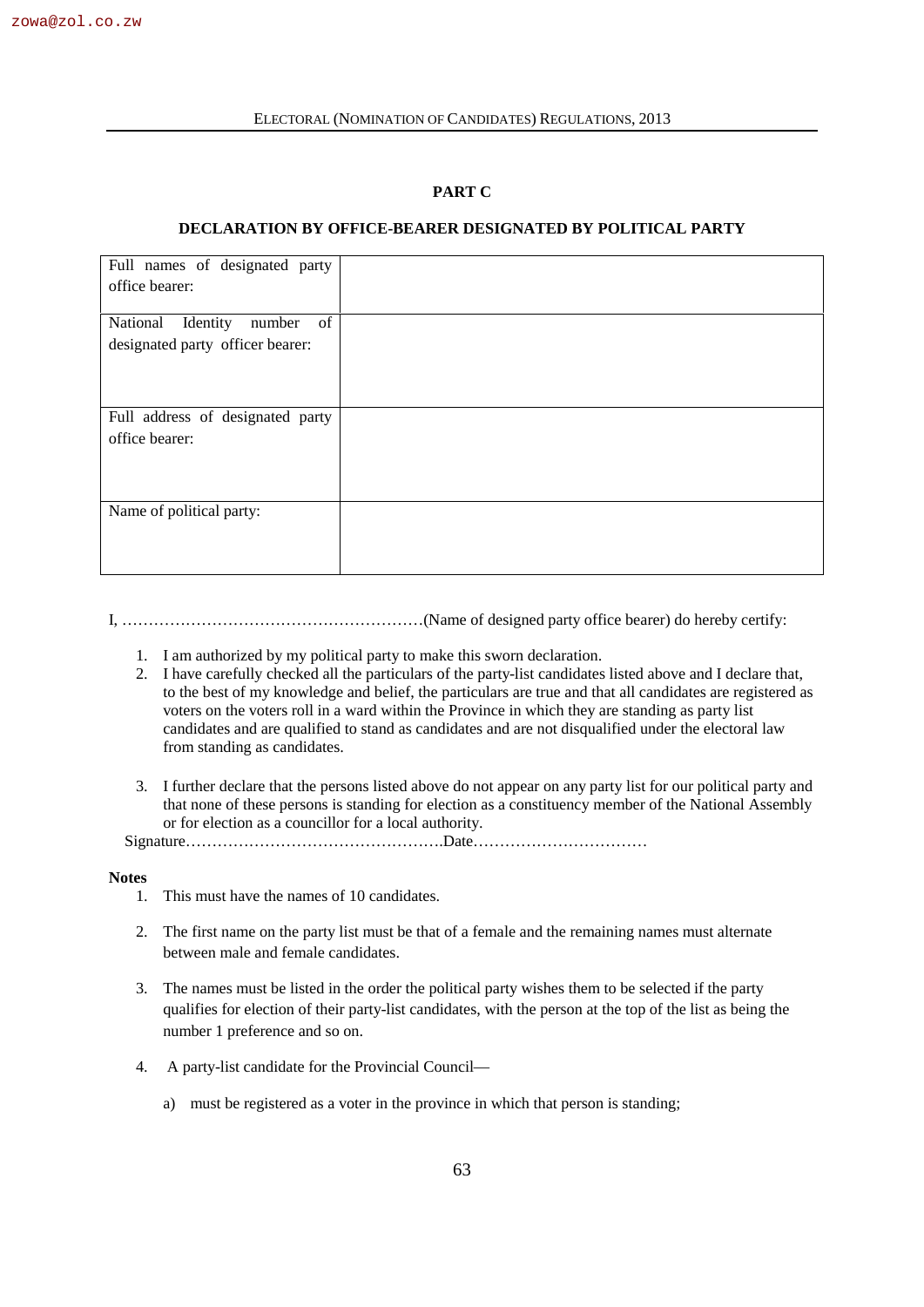- b) must be 21 years or older;
- c) must be a citizen of Zimbabwe.
- 7. Party-List candidate may not be
	- a) On party lists of a political party for the Provincial Council in more than one province;
	- b) On a party list for a Provincial Council and the Senate;
	- c) On a party list for a Provincial Council and the National Assembly;
	- d) On a party list if that person is standing as a constituency member for the National Assembly.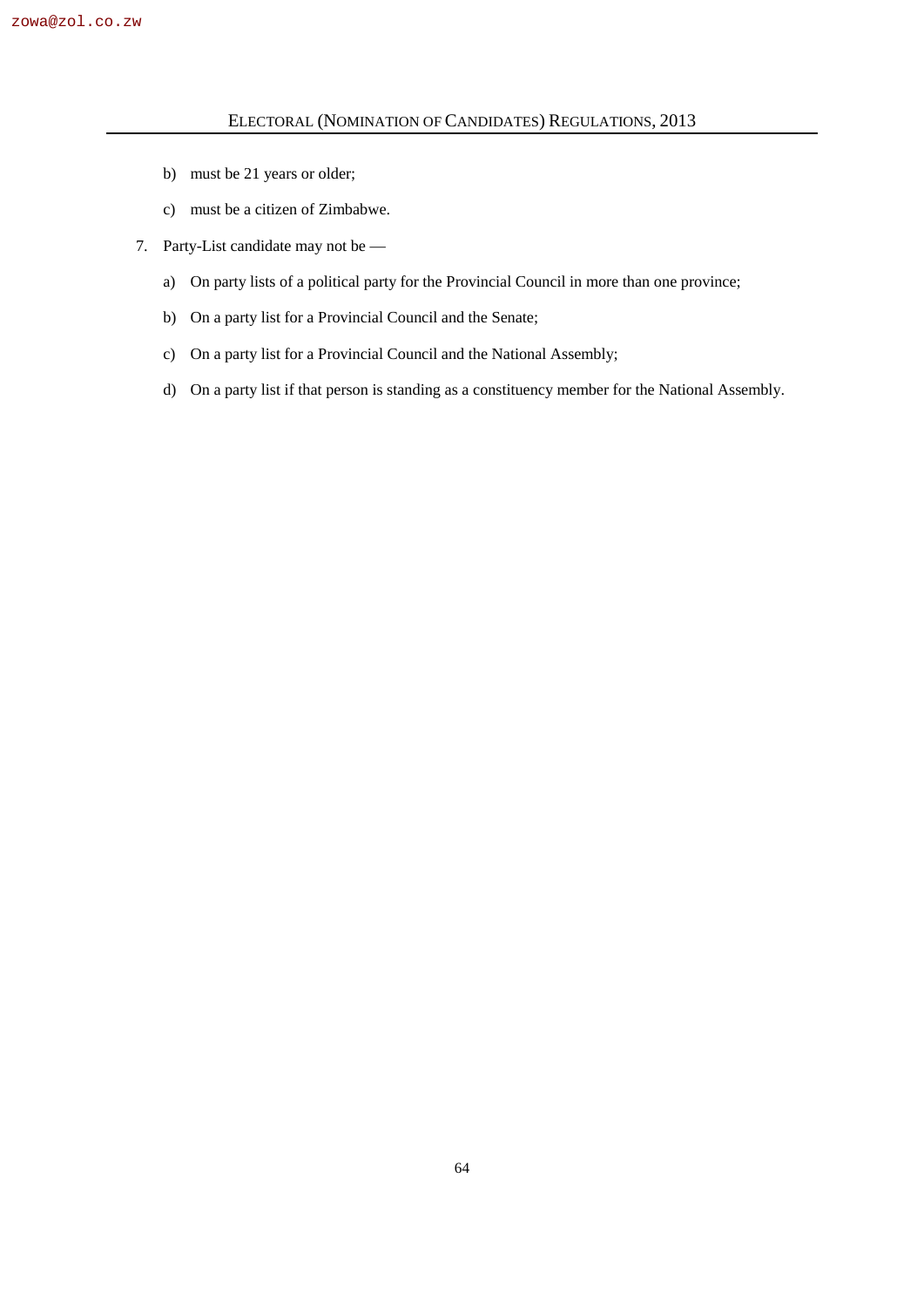#### **FORM VN.5**

### **LIST OF DESIGNATED PARTY OFFICE-BEARERS**

Section 38A(1)(a) of the Electoral Act [Chapter 2:13]

**Note**

Section 38A(1)(a) provides that a political party may provide to the appropriate provincial command centre a list of at least three office bearers of the party in the province who will be authorized to certify as required under Part XIV and section 46.

Name of political party…………………………………………………………………………………………

## **NATIONAL DESIGNATED PARTY OFFICE-BEARERS**

## **Designated Office Bearer 1**

| Full names                    |  |
|-------------------------------|--|
| Signature                     |  |
|                               |  |
| National Identity number      |  |
| Full address and email or fax |  |
| number                        |  |
|                               |  |

## **Designated Office Bearer 2**

| Full names                    |  |
|-------------------------------|--|
|                               |  |
| Signature                     |  |
|                               |  |
| National Identity number      |  |
|                               |  |
| Full address and email or fax |  |
| number                        |  |
|                               |  |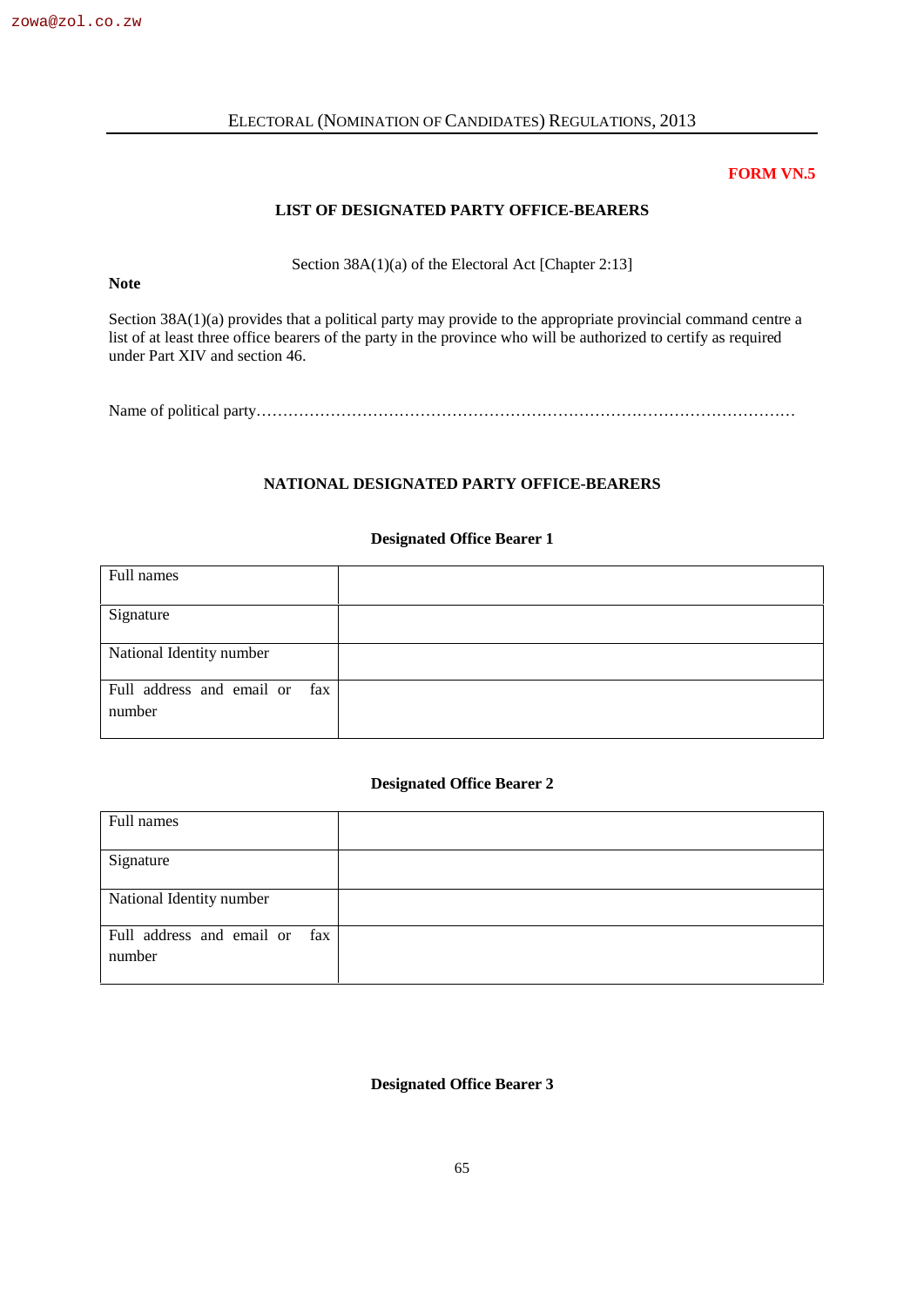| Full names                    |  |
|-------------------------------|--|
|                               |  |
| Signature                     |  |
|                               |  |
| National Identity number      |  |
|                               |  |
| Full address and email or fax |  |
| number                        |  |
|                               |  |

# **PROVINCIAL DESIGNATED PARTY OFFICE-BEARERS**

## **BULAWAYO PROVINCE**

## **Designated Office Bearer 1**

| Full names                              |  |
|-----------------------------------------|--|
| Signature                               |  |
| National Identity number                |  |
| Full address and email or fax<br>number |  |

# **Designated Office Bearer 2**

| Full names                              |  |
|-----------------------------------------|--|
| Signature                               |  |
| National Identity number                |  |
| Full address and email or fax<br>number |  |

### **Designated Office Bearer 3**

| Full names                              |  |
|-----------------------------------------|--|
| Signature                               |  |
| National Identity number                |  |
| Full address and email or fax<br>number |  |

# **HARARE PROVINCE**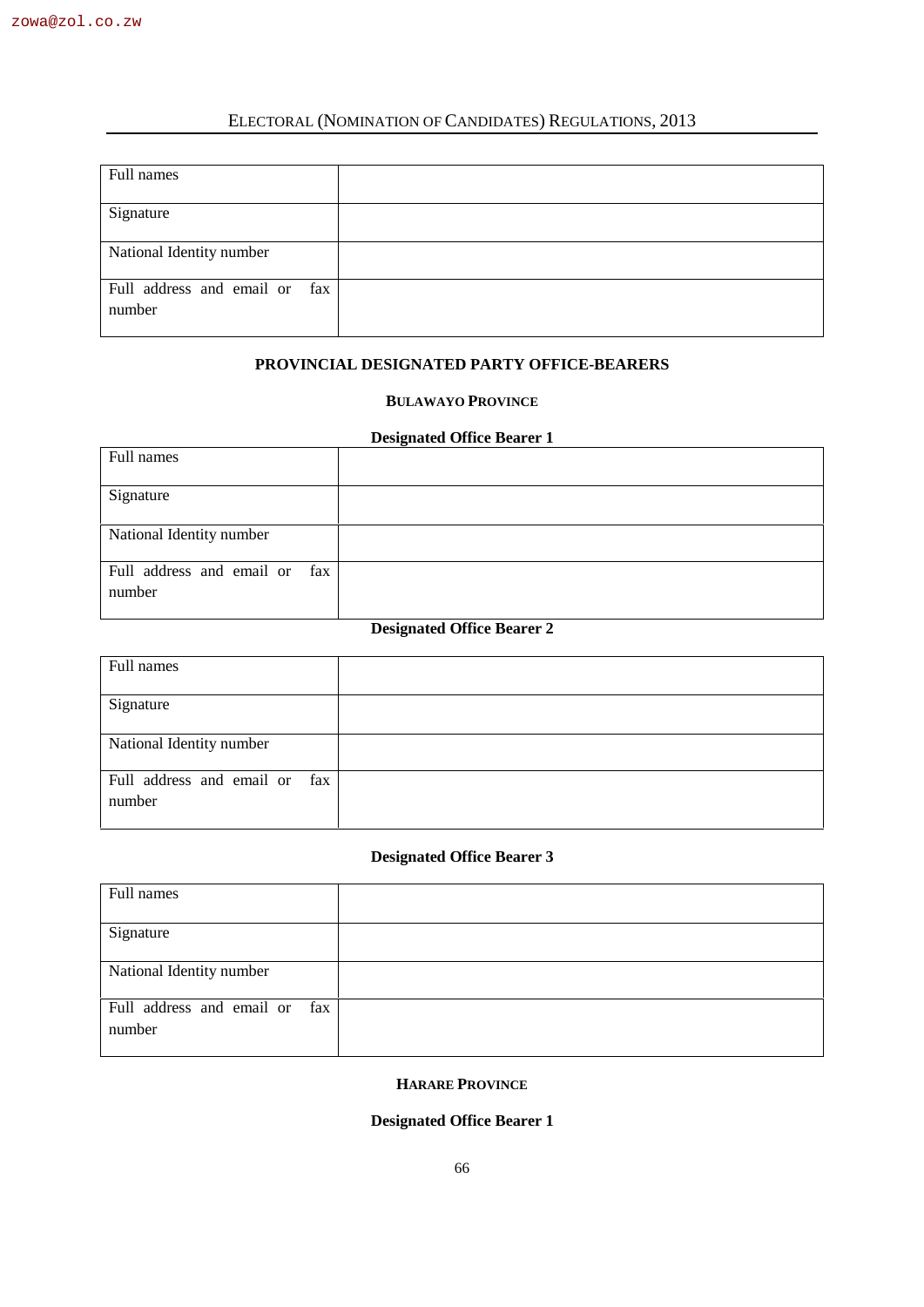| Full names                              |  |
|-----------------------------------------|--|
| Signature                               |  |
| National Identity number                |  |
| Full address and email or fax<br>number |  |

## **Designated Office Bearer 2**

| Full names                    |  |
|-------------------------------|--|
| Signature                     |  |
|                               |  |
| National Identity number      |  |
|                               |  |
| Full address and email or fax |  |
| number                        |  |
|                               |  |

# **Designated Office Bearer 3**

| Full names                              |  |
|-----------------------------------------|--|
| Signature                               |  |
| National Identity number                |  |
| Full address and email or fax<br>number |  |

### **MANICALAND PROVINCE**

# **Designated Office Bearer 1**

| Full names                              |  |
|-----------------------------------------|--|
| Signature                               |  |
| National Identity number                |  |
| Full address and email or fax<br>number |  |

| $\overline{\phantom{0}}$ |  |
|--------------------------|--|
|                          |  |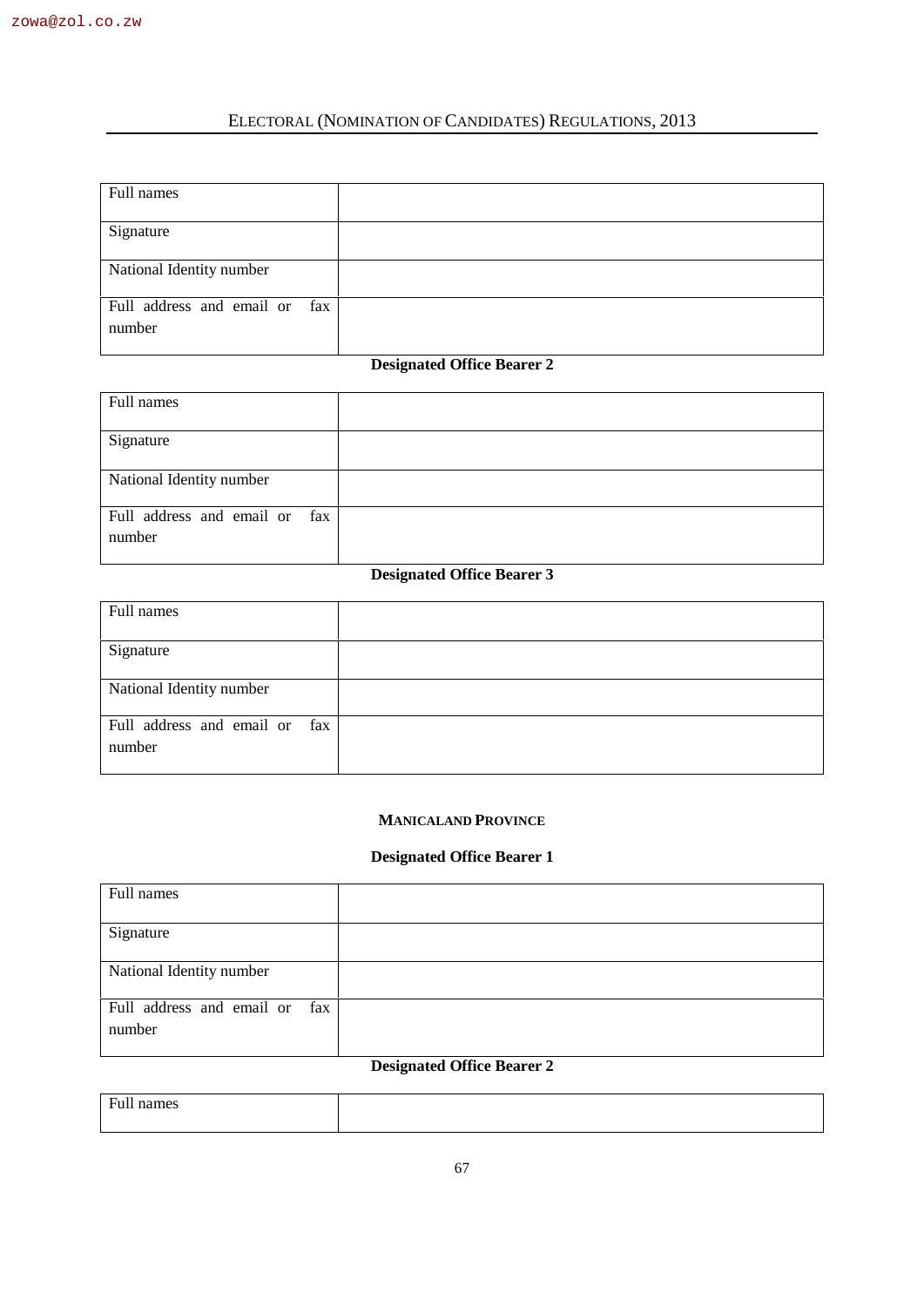| Signature                               |  |
|-----------------------------------------|--|
| National Identity number                |  |
| Full address and email or fax<br>number |  |

# **Designated Office Bearer 3**

| Full names                    |  |
|-------------------------------|--|
|                               |  |
| Signature                     |  |
|                               |  |
| National Identity number      |  |
|                               |  |
| Full address and email or fax |  |
| number                        |  |
|                               |  |

# **MASHONALAND CENTRAL PROVINCE**

# **Designated Office Bearer 1**

| Full names                              |  |
|-----------------------------------------|--|
| Signature                               |  |
| National Identity number                |  |
| Full address and email or fax<br>number |  |

# **Designated Office Bearer 2**

| Full names                    |  |
|-------------------------------|--|
|                               |  |
| Signature                     |  |
|                               |  |
| National Identity number      |  |
|                               |  |
| Full address and email or fax |  |
| number                        |  |
|                               |  |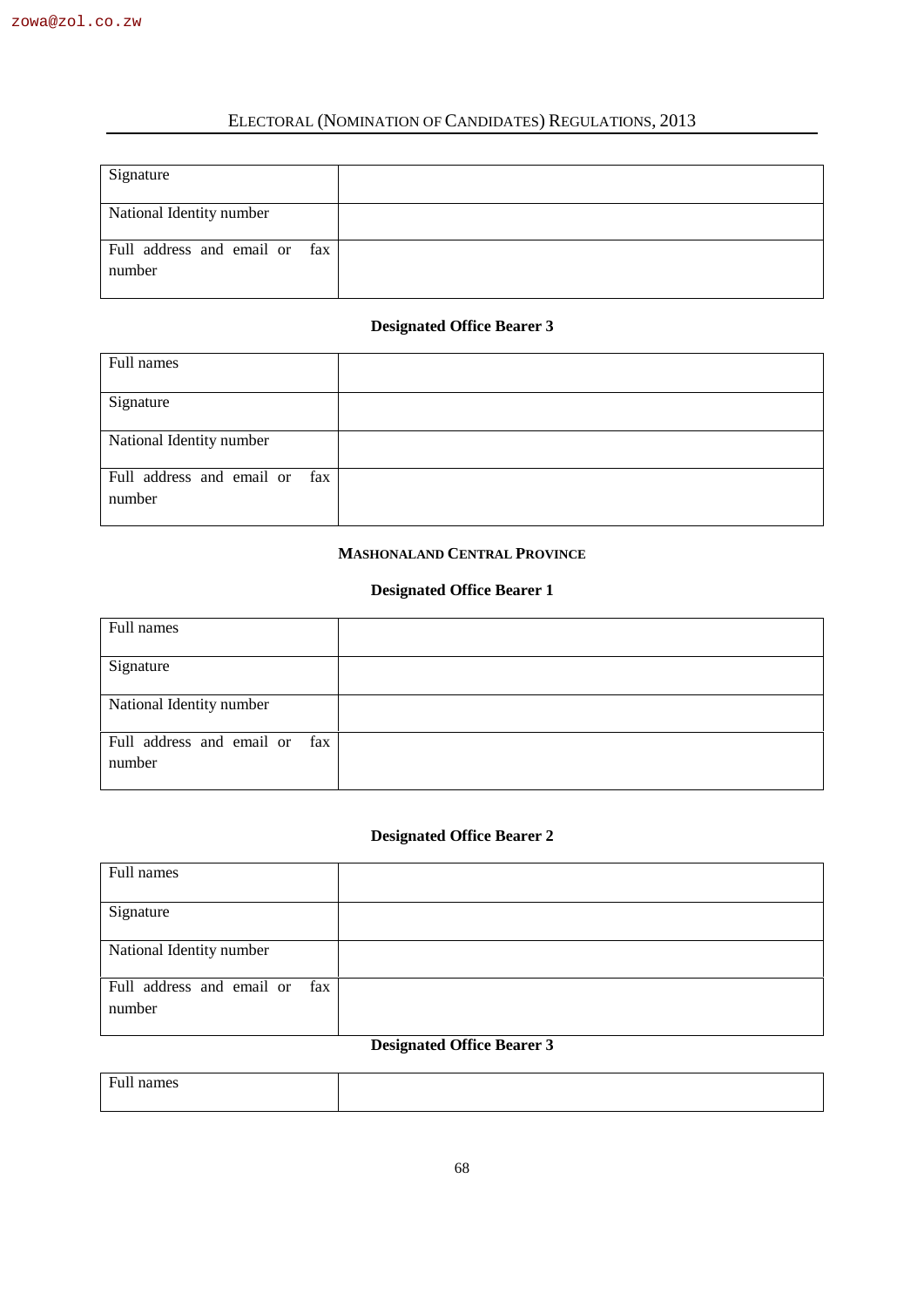| Signature                               |  |
|-----------------------------------------|--|
| National Identity number                |  |
| Full address and email or fax<br>number |  |

## **MASHONALAND EAST PROVINCE Designated Office Bearer 1**

| Full names                    |  |
|-------------------------------|--|
|                               |  |
| Signature                     |  |
|                               |  |
| National Identity number      |  |
|                               |  |
| Full address and email or fax |  |
| number                        |  |
|                               |  |

# **Designated Office Bearer 2**

| Full names                              |  |
|-----------------------------------------|--|
| Signature                               |  |
| National Identity number                |  |
| Full address and email or fax<br>number |  |

# **Designated Office Bearer 3**

| Full names                              |  |
|-----------------------------------------|--|
| Signature                               |  |
| National Identity number                |  |
| Full address and email or fax<br>number |  |

# **MASHONALAND WEST PROVINCE**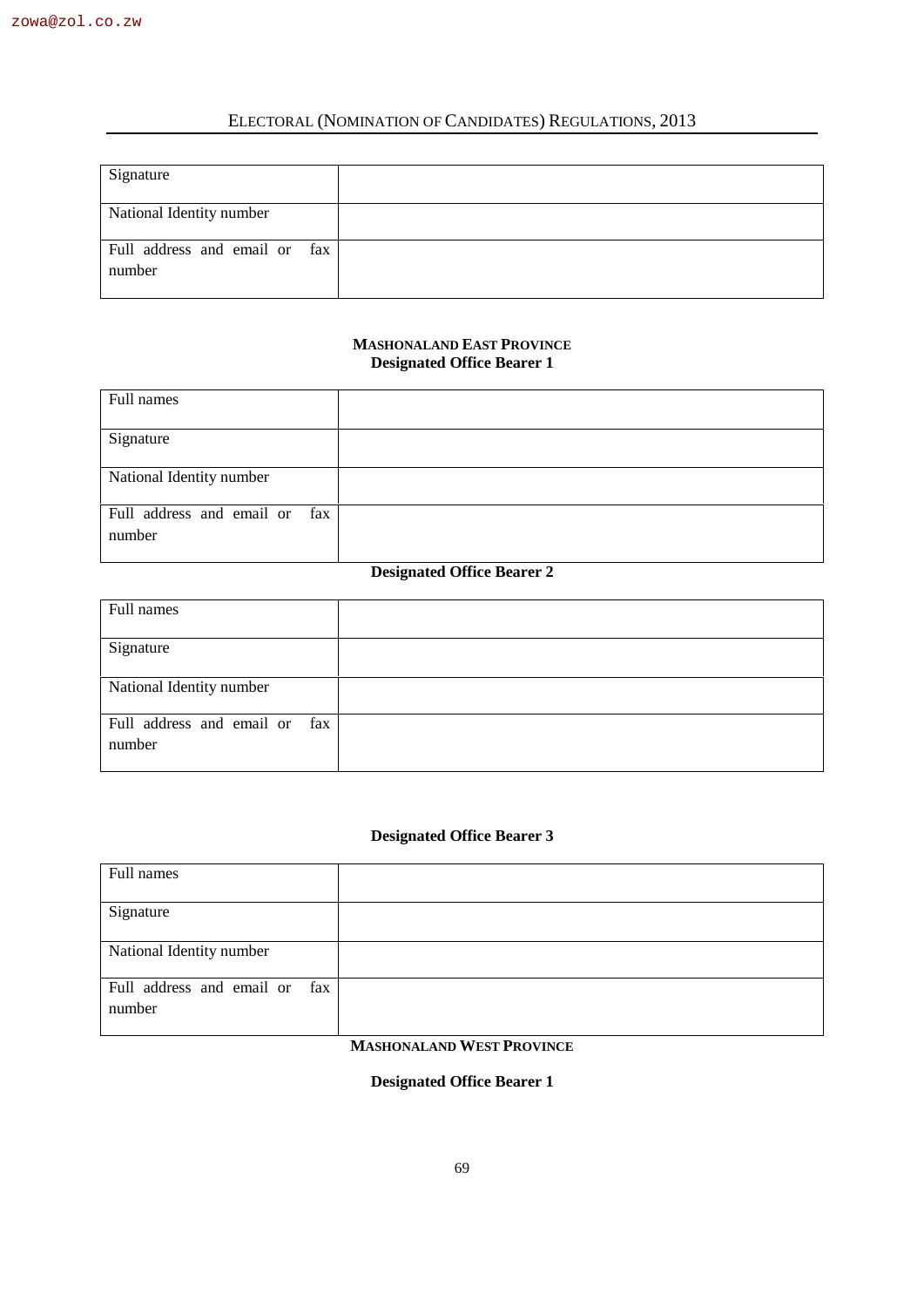| Full names                    |  |
|-------------------------------|--|
|                               |  |
|                               |  |
| Signature                     |  |
|                               |  |
| National Identity number      |  |
|                               |  |
|                               |  |
| Full address and email or fax |  |
| number                        |  |
|                               |  |
|                               |  |

# **Designated Office Bearer 2**

| Full names                              |  |
|-----------------------------------------|--|
| Signature                               |  |
| National Identity number                |  |
| Full address and email or fax<br>number |  |

# **Designated Office Bearer 3**

| Full names                              |  |
|-----------------------------------------|--|
| Signature                               |  |
| National Identity number                |  |
| Full address and email or fax<br>number |  |

### **MASVINGO PROVINCE**

# **Designated Office Bearer 1**

| Full names                    |  |
|-------------------------------|--|
|                               |  |
| Signature                     |  |
|                               |  |
| National Identity number      |  |
|                               |  |
| Full address and email or fax |  |
|                               |  |
| number                        |  |
|                               |  |
|                               |  |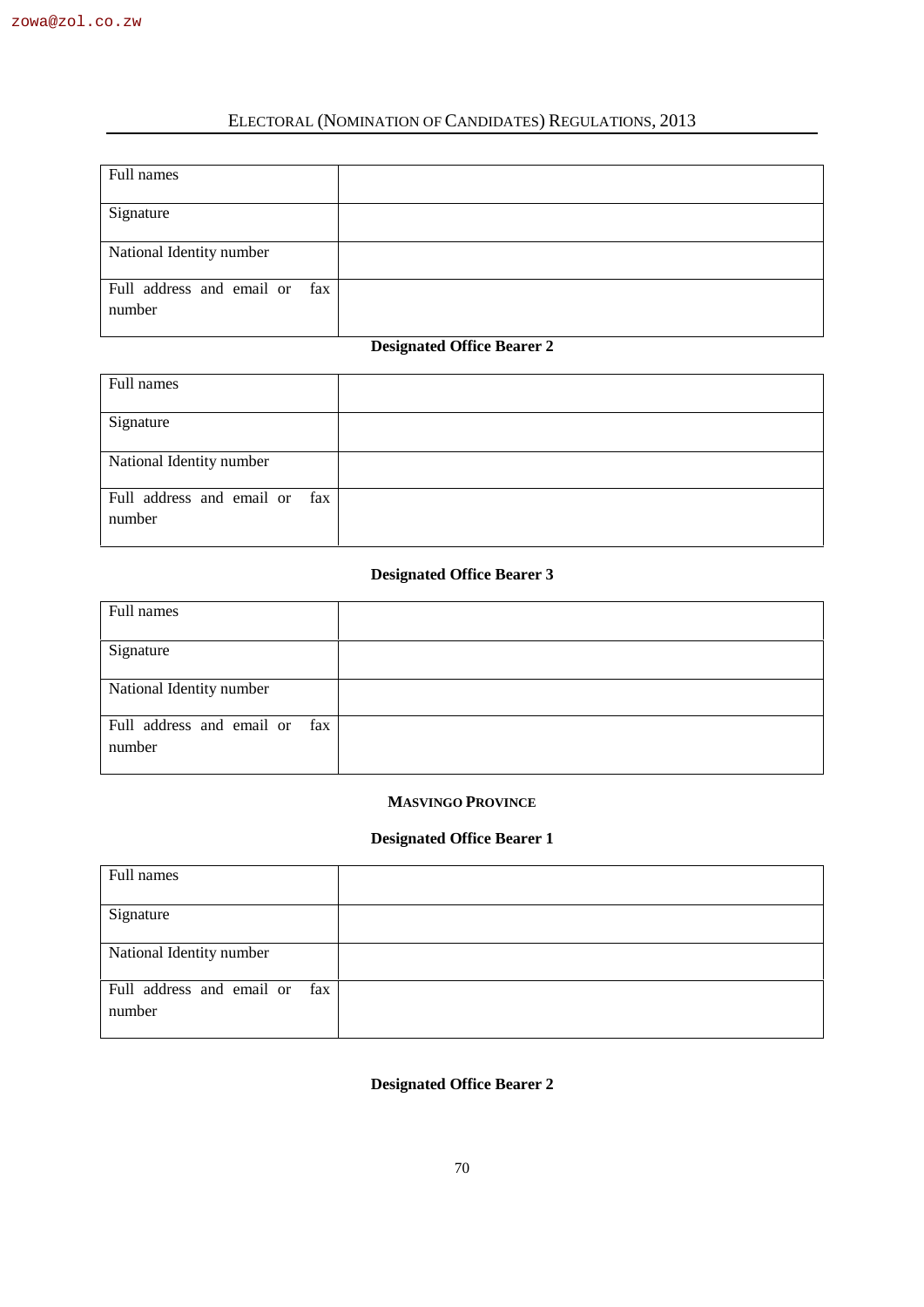| Full names                    |  |
|-------------------------------|--|
|                               |  |
| Signature                     |  |
|                               |  |
| National Identity number      |  |
|                               |  |
| Full address and email or fax |  |
| number                        |  |
|                               |  |

# **Designated Office Bearer 3**

| Full names                              |  |
|-----------------------------------------|--|
| Signature                               |  |
| National Identity number                |  |
| Full address and email or fax<br>number |  |

## **MATABELELAND NORTH PROVINCE**

## **Designated Office Bearer 1**

| Full names                    |  |
|-------------------------------|--|
|                               |  |
| Signature                     |  |
|                               |  |
|                               |  |
| National Identity number      |  |
|                               |  |
| Full address and email or fax |  |
| number                        |  |
|                               |  |
|                               |  |

# **Designated Office Bearer 2**

| Full names                              |  |
|-----------------------------------------|--|
| Signature                               |  |
| National Identity number                |  |
| Full address and email or fax<br>number |  |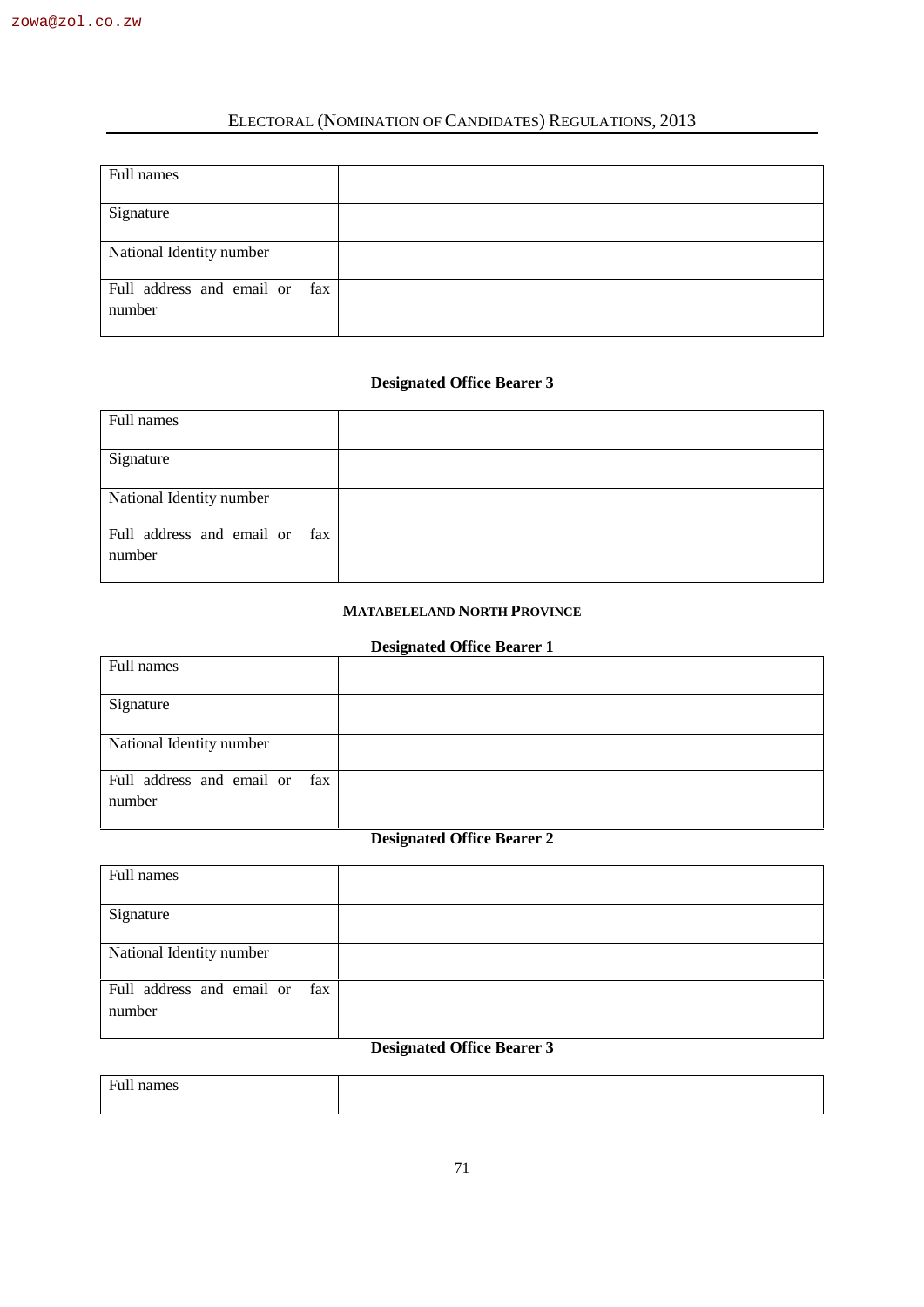| Signature                               |  |
|-----------------------------------------|--|
| National Identity number                |  |
| Full address and email or fax<br>number |  |

### **MATABELELAND SOUTH PROVINCE Designated Office Bearer 1**

| Full names                              |  |
|-----------------------------------------|--|
| Signature                               |  |
| National Identity number                |  |
| Full address and email or fax<br>number |  |

# **Designated Office Bearer 2**

| Full names                              |  |
|-----------------------------------------|--|
| Signature                               |  |
| National Identity number                |  |
| Full address and email or fax<br>number |  |

# **Designated Office Bearer 3**

| Full names                              |  |
|-----------------------------------------|--|
| Signature                               |  |
| National Identity number                |  |
| Full address and email or fax<br>number |  |

### **MIDLANDS PROVINCE**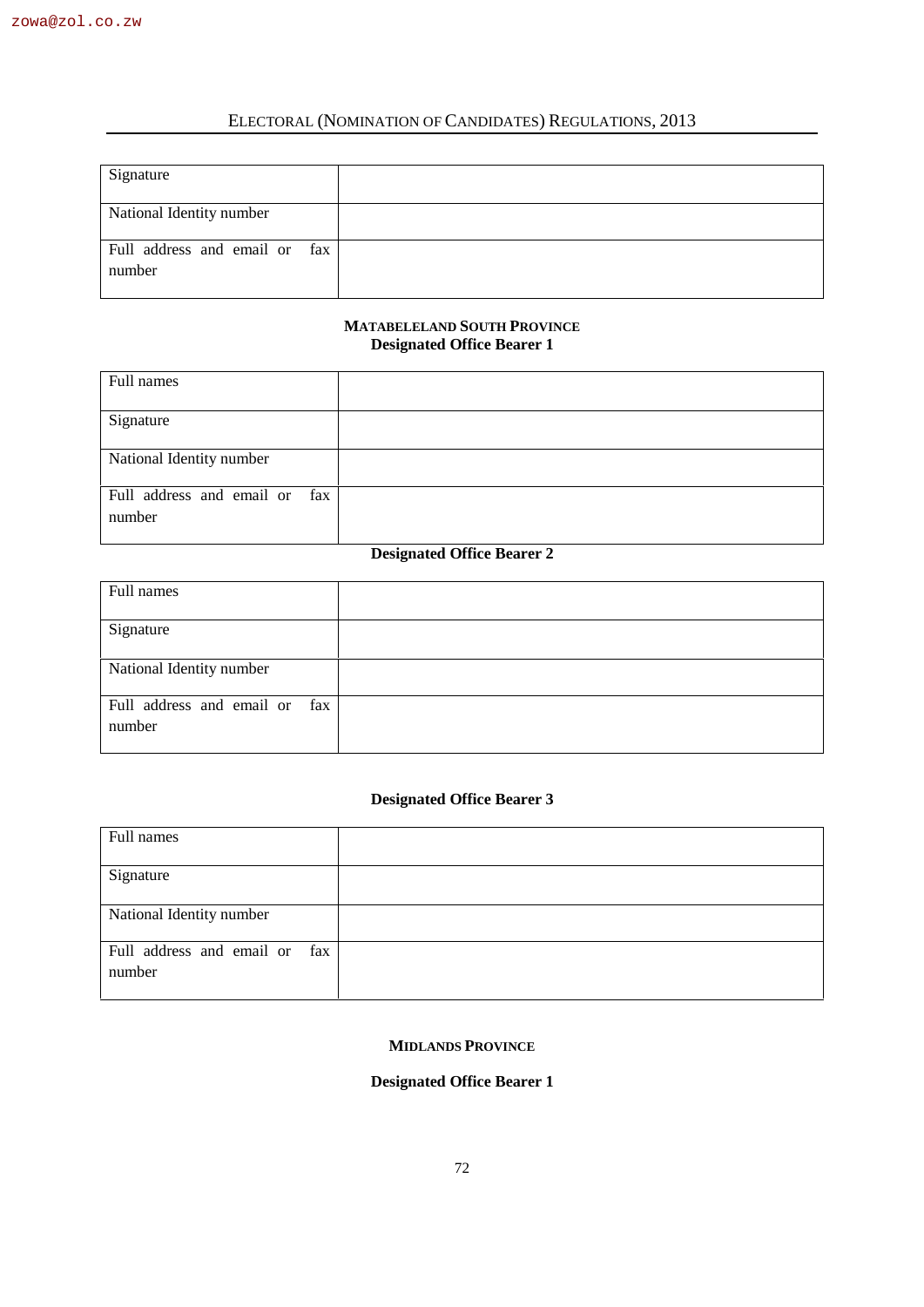# ELECTORAL (NOMINATION OF CANDIDATES) REGULATIONS, 2013

| Full names                    |  |
|-------------------------------|--|
|                               |  |
| Signature                     |  |
|                               |  |
| National Identity number      |  |
|                               |  |
| Full address and email or fax |  |
| number                        |  |
|                               |  |

# **Designated Office Bearer 2**

| Full names                              |  |
|-----------------------------------------|--|
| Signature                               |  |
| National Identity number                |  |
| Full address and email or fax<br>number |  |

# **Designated Office Bearer 3**

| Full names                              |  |
|-----------------------------------------|--|
| Signature                               |  |
| National Identity number                |  |
| Full address and email or fax<br>number |  |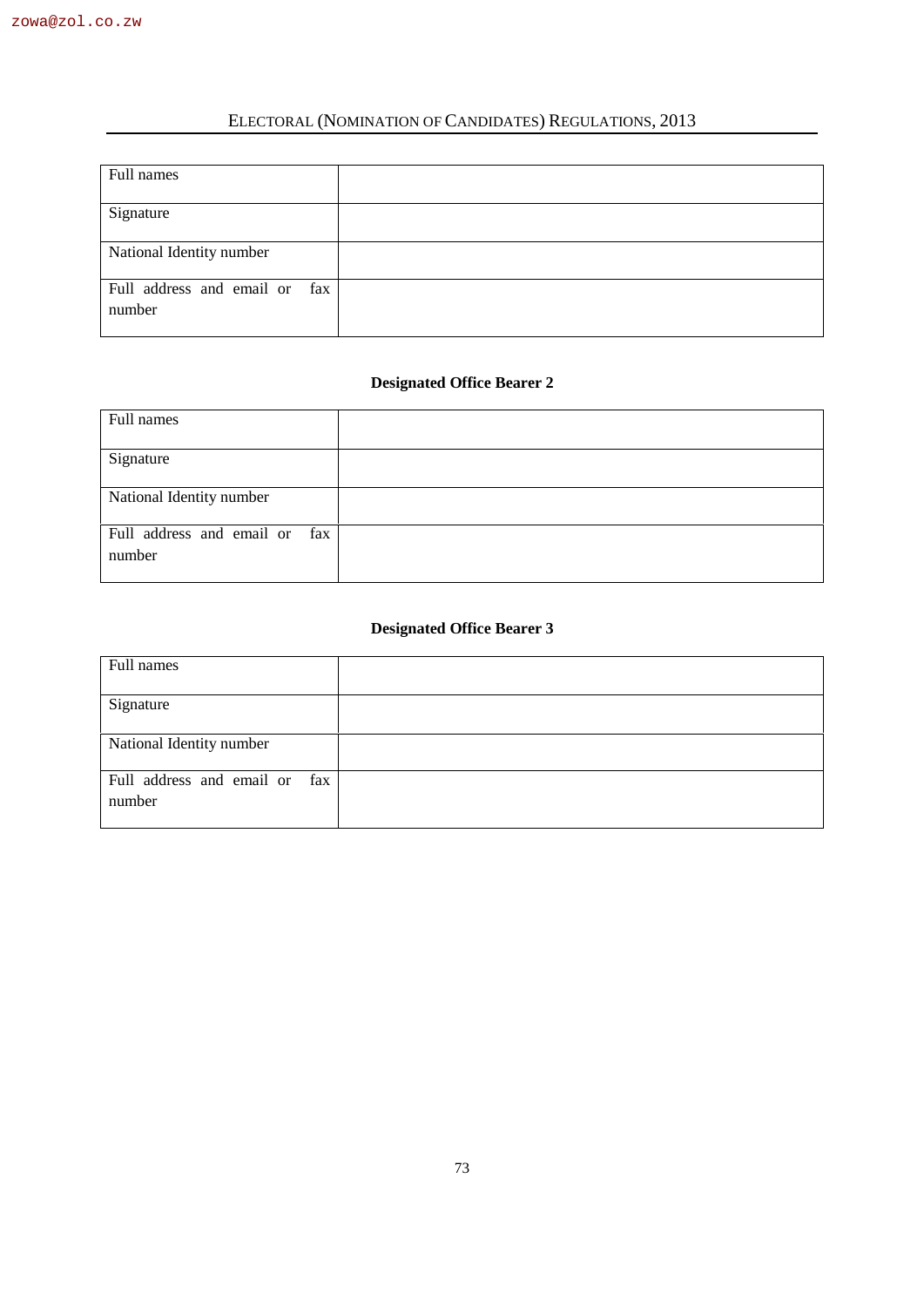#### **FORM VN.6**

### **CERTIFICATION OF ELIGIBILITY OF MEMBER OF THE PUBLIC SERVICE FOR NOMINATION AS A CANDIDATE AND FOR ELECTION AS A COUNCILLOR**

Section 119(5) of Electoral Act [Chapter 2:13]

Note. It is provided in section 119(5) of the Electoral Act that a member of the Public Service is eligible for nomination as a candidate for and election as a councillor if the Secretary of the Ministry in which he or she is employed, with the concurrence of the Public Service Commission, has certified in the prescribed form that any of his or her duties as a councillor, should he or she be elected, would not conflict with his or her duties as an employee of the State.

### **Certification of eligibility**

Recommendation of Public Service Commission:

| (Secretary of the Ministry)     |  |
|---------------------------------|--|
|                                 |  |
| (for Public Service Commission) |  |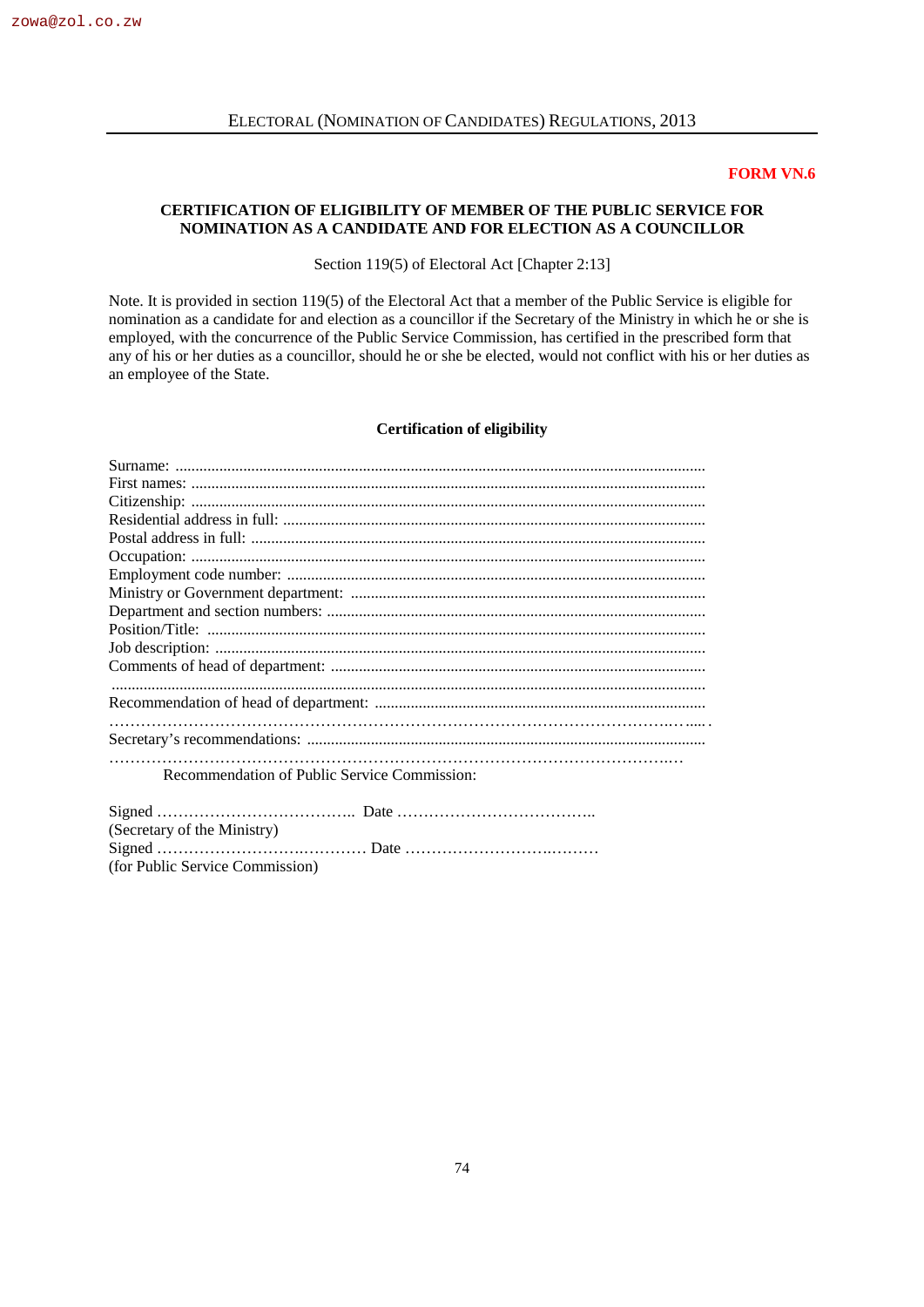#### **SECOND SCHEDULE (Section 6) PROHIBITED SYMBOLS**

1. A lion.

2. A bird of prey.

- 3. A rhinoceros.
- 4. A laurel wreath.
- 5. A leopard.
- 6. A cheetah.
- 7. An owl.
- 8. A sword.
- 9. A griffon.
- 10. A cobra.
- 11. A secretary bird.
- 12. A flaming torch.
- 13. An axe.
- 14. An elephant.
- 15. A buffalo.
- 16. A flame lily.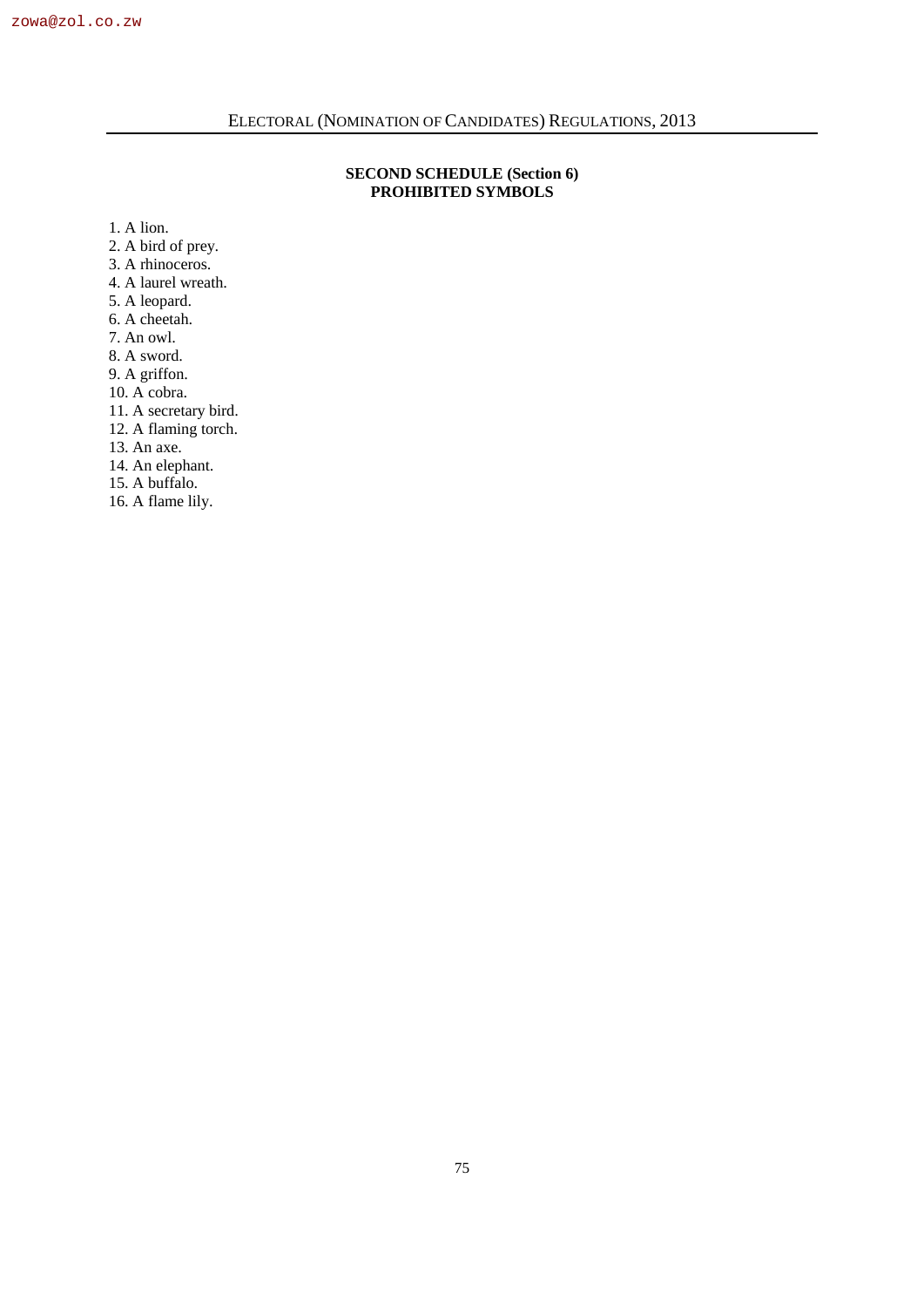ELECTORAL (SPECIAL AND POSTAL VOTING) REGULATIONS, 2013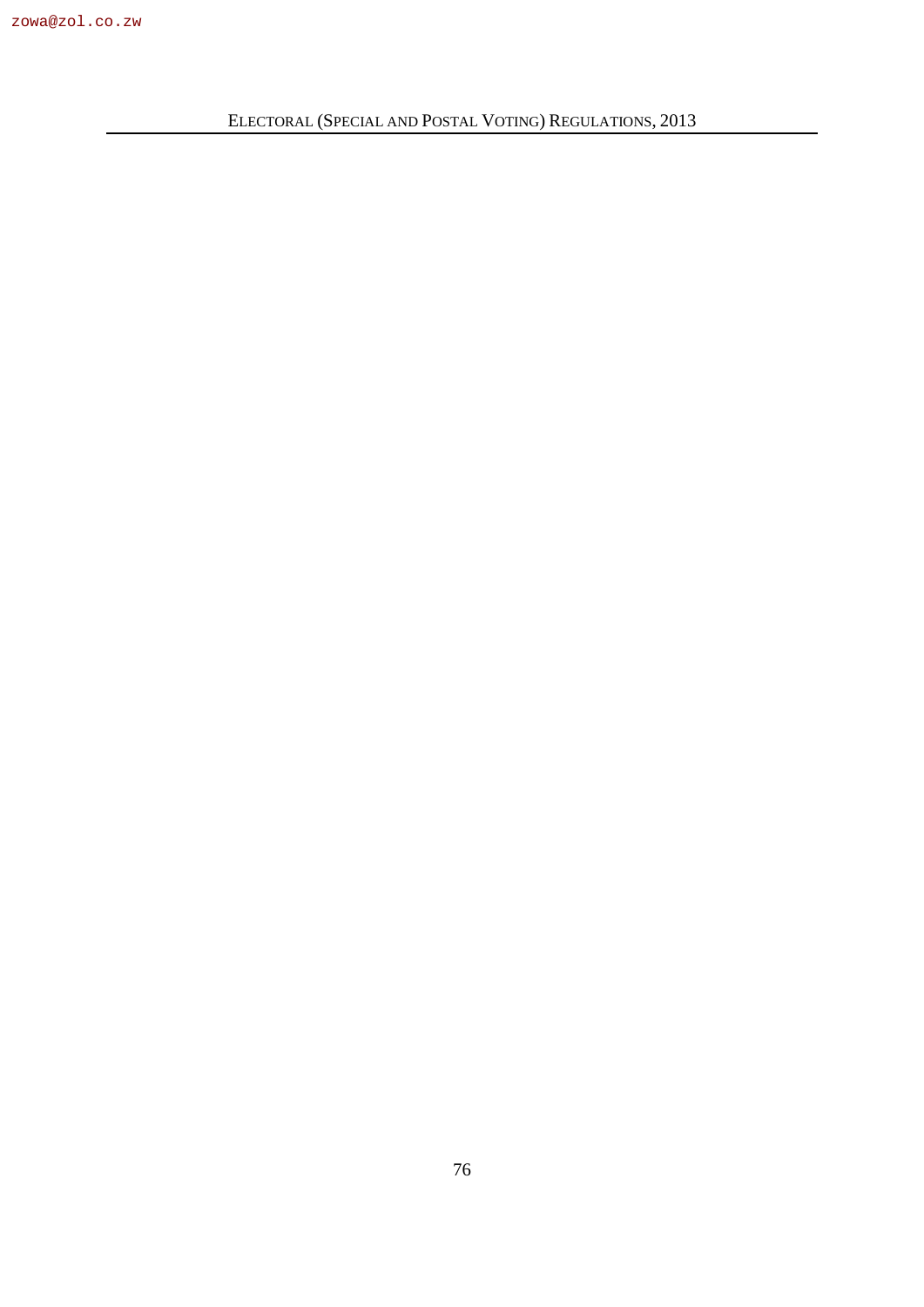**Statutory Instrument 107 of 2013**

#### **Electoral (Prescribed Associations and Institutions) Notice, 2013**

*SIs. 107/2013, 107B/2013, 111/2013.*

### **THE Minister of Justice and Legal Affairs, in terms of paragraph 2(3) of the Seventh Schedule to the Electoral Act [***Chapter 2:13***], and in consultation with the Minister responsible for administering the Disabled Persons Act [***Chapter 17:01***], makes the following notice:**

1. This notice may be cited as the Electoral (Prescribed Associations and Institutions) Notice, 2013.

2. The Minister prescribes the associations and institutions listed in the First Schedule as associations and institutions which may submit nominations to the National Disability Board of disabled persons to be delegates at the Electoral College for Persons with a Disability constituted in terms of paragraph 3 of the Seventh Schedule to the Act.

3. In conformity with paragraph 2(3) of the Seventh Schedule to the Act, each prescribed association or institution must, in the form prescribed in the Second Schedule, nominate four (two women and two men) Electoral College delegates, in the case of an association referred to in Part I of the Schedule, or two (one woman and one man) Electoral College delegates, in the case of an institution or trust referred to in Part II of the Schedule.

#### **FIRST SCHEDULE (***Section 2***)**

#### PART I

#### ASSOCIATIONS OF OR FOR PERSONS WITH A DISABILITY

- 1. Albino Association.
- 2. Association for the Deaf.
- 3. Council for the Blind.
- 4. Epilepsy Support Foundation.
- 5. Federation of Organisations for the Disabled Persons of Zimbabwe.
- 6. Muscular Dystrophy Association of Zimbabwe.
- 7. National Council of Disabled Persons of Zimbabwe.
- 8. Spinal Cord Injury Association.
- 9. Spinal Injuries Association.
- 10. Quadriplegics and Paraplegics Association.
- 11. Zimbabwe Association for the Visually Handicapped.
- 12. Zimbabwe Down's Syndrome Association.
- 13. Zimbabwe National Association for Mental Health.
- 14. Zimbabwe National Association for the Deaf.
- 15. Zimbabwe National League of the Blind.
- 16. Zimbabwe Parents of the Handicapped Children.
- 17. Zimbabwe Sports Association for People with Disabilities.
- 18. Zimbabwe Women with Disability in Development.
- 19. National Association of Societies for the Care of the Handicapped. [Item 19 inserted by s.i 107A of 2013]
- 20. Disabled Women Support Organisation.
- 21. Dzivarasekwa Organisation for Disabled Persons.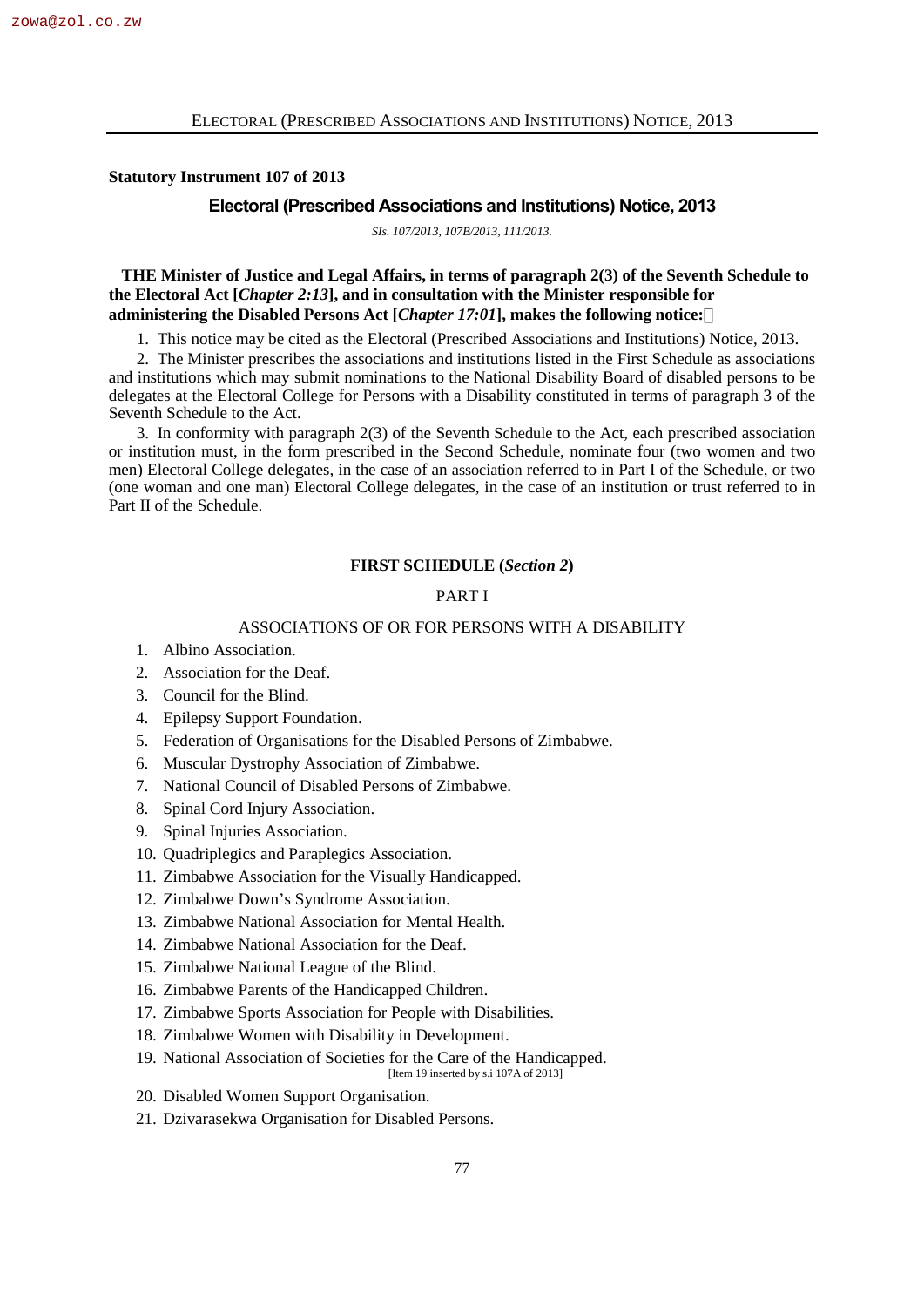- 22. The Autism Organisation.
- 23. The Disabled Hand Association

[Items 20 - 23 inserted by s.i 111 of 2013]

# PART II

## INSTITUTIONS CARING FOR PERSONS WITH A DISABILITY

- 1. Cheshire Homes.
- 2. Danhiko Project.
- 3. Dorothy Duncan Centre.
- 4. Emerald Hill.
- 5. Jairosi Jiri
- 6. King George VI.
- 7. L'arche.
- 8. Margaret Hugo Capota School for the Blind.
- 9. Morgenster School for the Deaf.
- 10. Ngomahuru.
- 11. Rescue Association.
- 12. Rukariro Rehab.
- 13. St. Giles Rehabilitation Centre.
- 14. Tariro Halfway Home.
- 15. Tirivanhu ZIMNAM.
- 16. Tose Respite Centre.
- 17. Waddilove Blind Unit.
- 18. Zimcare Trust.

## **SECOND SCHEDULE (Section 3)**

## **ELECTION OF SENATORS TO REPRESENT PERSONS WITH DISABILITIES**

# **NOMINATION FORM FOR DELEGATES TO THE ELECTORAL COLLEGE FOR PERSONS WITH A DISABILITY**

Seventh Schedule of the Electoral Act [Chapter 2:13]

### **Notes:**

- 1. An association of disabled persons is required to nominate four delegates, two women and two men, to the Electoral College.
- 2. An institution is required to nominate two delegates, one woman and one man, to be delegates to the Electoral College.
- 3. A delegate must be a person with a disability, must be registered as a voter and must not be disqualified under the Fourth Schedule of the new Constitution.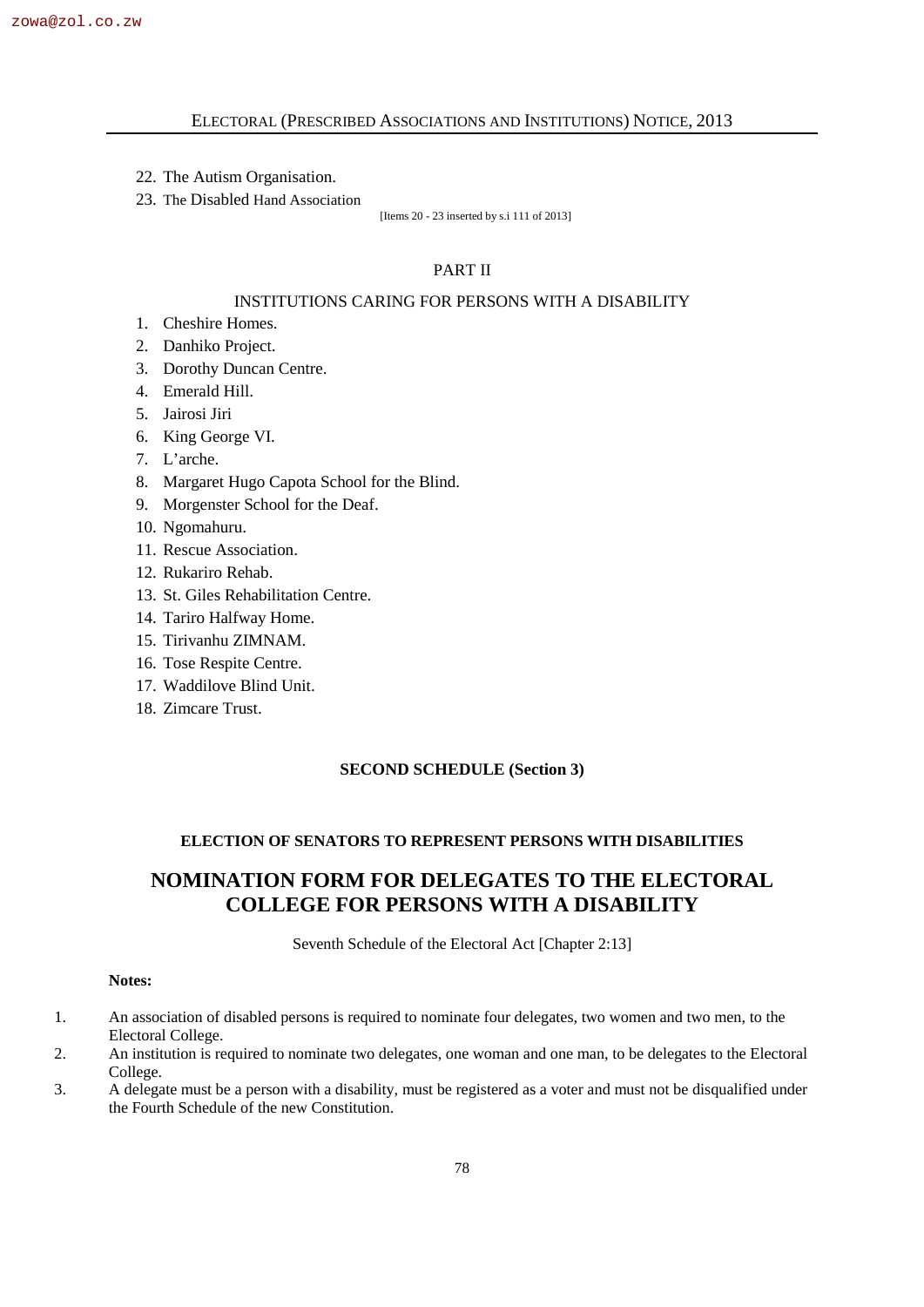# **NOMINATION OF DELEGATE TO ELECTORAL COLLEGE FOR PERSONS WITH A DISABILITY**

| The attached nomination forms are submitted in respect of  *delegates.       |
|------------------------------------------------------------------------------|
| *(State number of delegates nominated)                                       |
| Name of official submitting nominations on behalf of association/institution |
|                                                                              |
|                                                                              |
|                                                                              |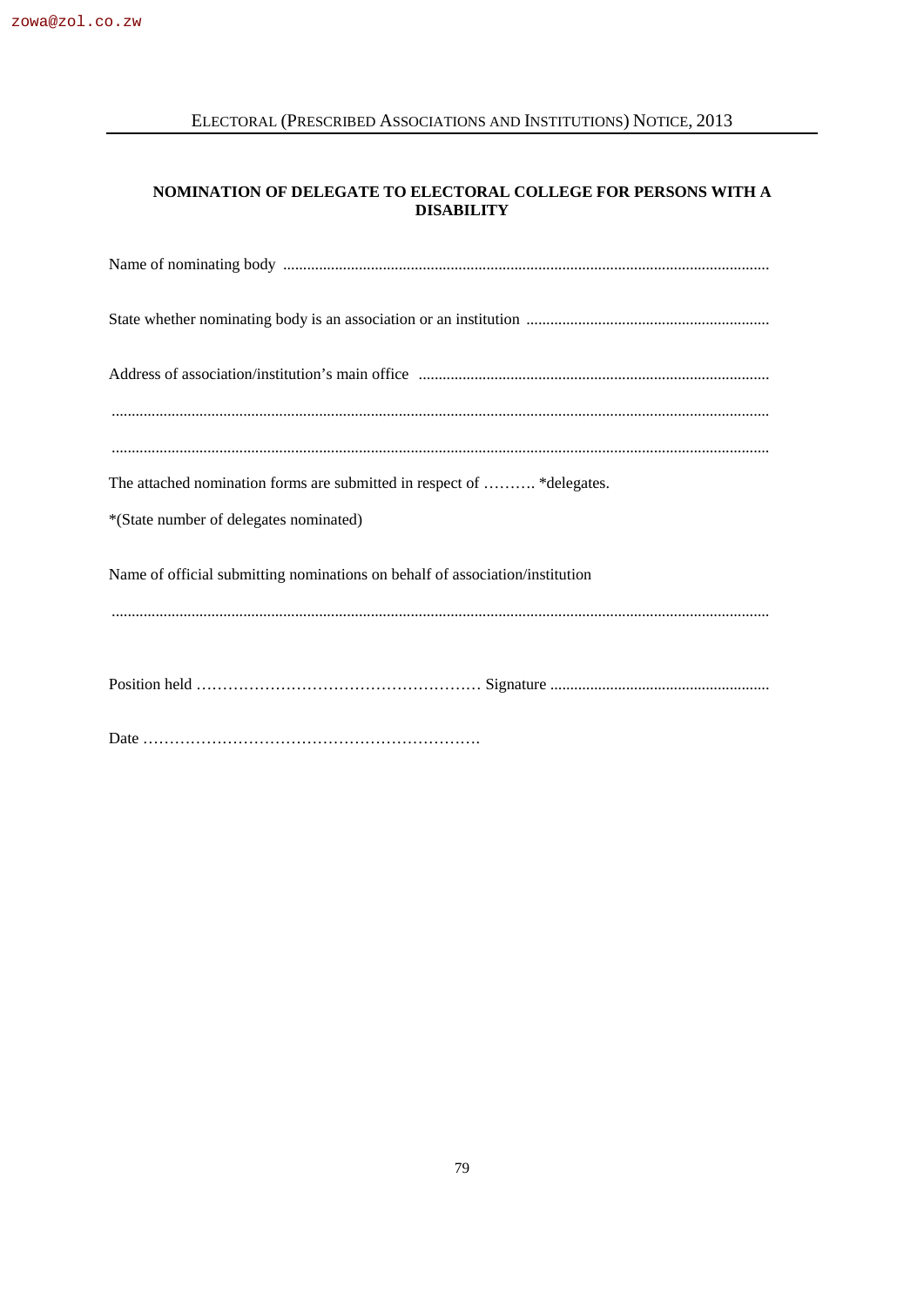### **NOMINATION OF DELEGATE**

## **DECLARATION BY OR ON BEHALF OF DELEGATE**

I, ........................................................................................................................................................... declare that I have accepted nomination to be a delegate at the meeting of the Electoral College for Persons with a Disability and that I will attend the meeting.

Date……………………………….. Signature ………………………………………………………..

# **NOMINATION OF DELEGATE**

\_\_\_\_\_\_\_\_\_\_\_\_\_\_\_\_\_\_\_\_\_\_\_\_\_\_\_\_\_\_\_\_\_\_\_\_\_\_\_\_\_\_\_\_\_\_\_\_\_\_\_\_\_\_\_\_\_\_\_\_\_\_\_\_\_\_\_\_\_\_\_\_\_\_\_\_\_\_\_\_

# **DECLARATION BY OR ON BEHALF OF DELEGATE**

declare that I have accepted nomination to be a delegate at the meeting of the Electoral College for Persons with a Disability and that I will attend the meeting.

Date……………………………….. Signature ………………………………………………………..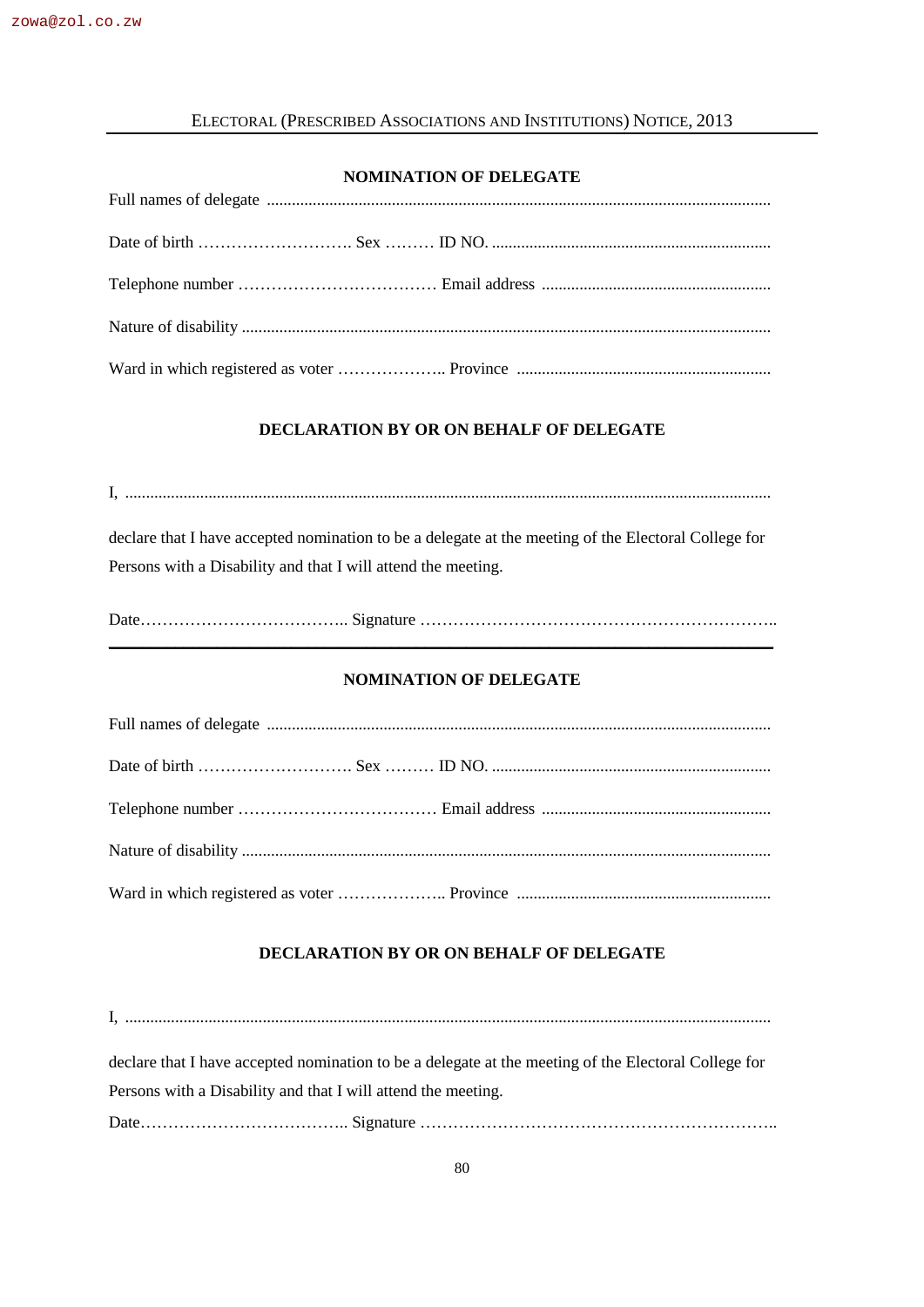# **NOMINATION OF DELEGATE**

# **DECLARATION BY OR ON BEHALF OF DELEGATE**

I, ...........................................................................................................................................................

declare that I have accepted nomination to be a delegate at the meeting of the Electoral College for Persons with a Disability and that I will attend the meeting.

Date……………………………….. Signature ………………………………………………………..

## **NOMINATION OF DELEGATE**

\_\_\_\_\_\_\_\_\_\_\_\_\_\_\_\_\_\_\_\_\_\_\_\_\_\_\_\_\_\_\_\_\_\_\_\_\_\_\_\_\_\_\_\_\_\_\_\_\_\_\_\_\_\_\_\_\_\_\_\_\_\_\_\_\_\_\_\_\_\_\_\_\_\_\_\_\_\_\_\_

# **DECLARATION BY OR ON BEHALF OF DELEGATE**

I, ...........................................................................................................................................................

declare that I have accepted nomination to be a delegate at the meeting of the Electoral College for Persons with a Disability and that I will attend the meeting.

Date……………………………….. Signature ………………………………………………………..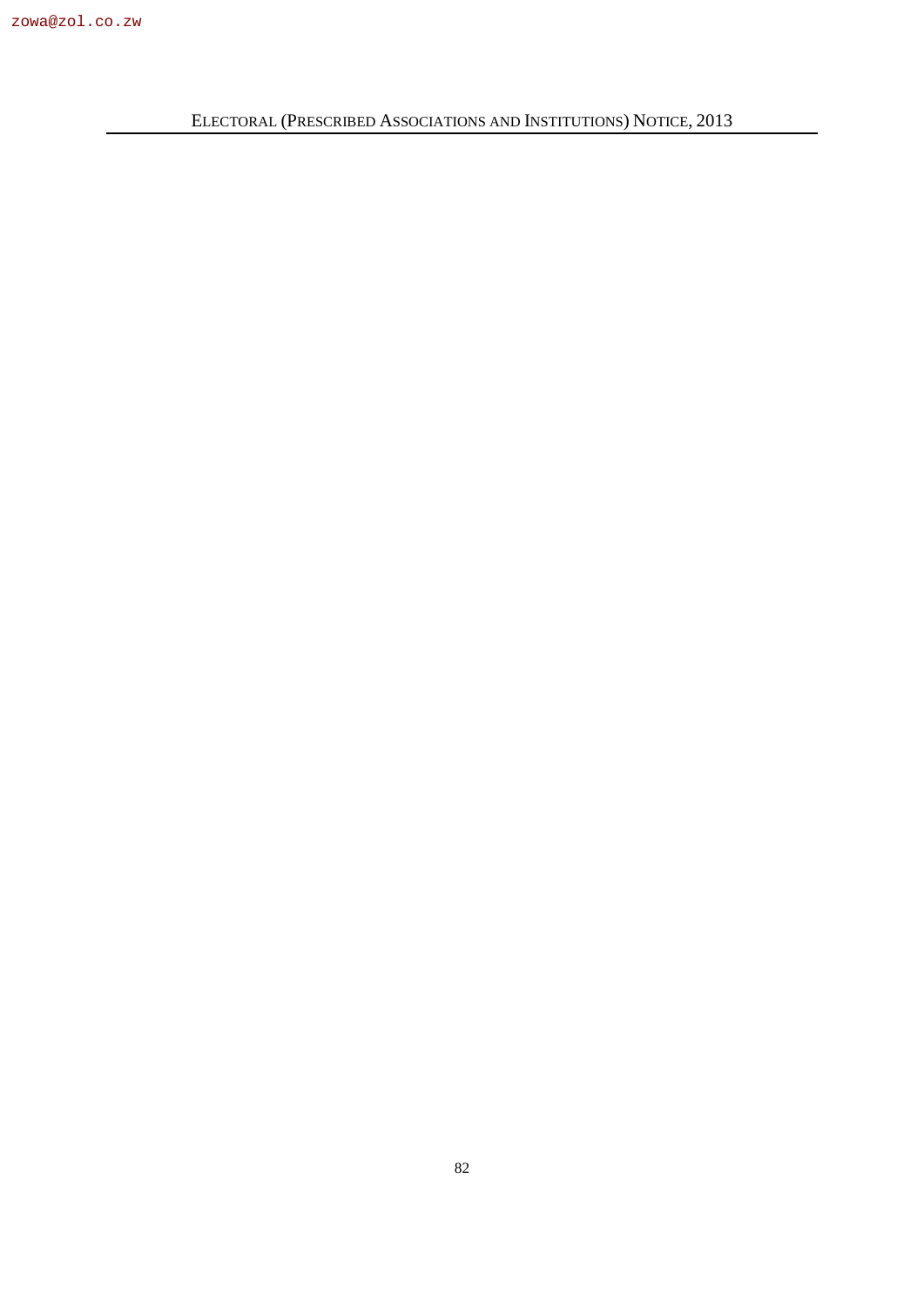**Statutory Instrument 84 of 2013.**

**[CAP. 2:13**

# **Electoral (Special and Postal Voting) Regulations, 2013**

**IT is hereby notified that the Zimbabwe Electoral Commission, in terms of section 192 of the Electoral Act [***Chapter 2:13***], has, with the approval of the Minister, made the following regulations:—**

#### *1. Title*

These regulations may be cited as the Electoral (Special and Postal Voting) Regulations, 2013.

#### *2. Interpretation*

In these regulations—

"form" means the appropriate form set out in the Schedule.

#### *3. Forms for Special Vote*

(1) The application by a member of the disciplined forces or an electoral officer for a special ballot paper in terms of section 81C of the Electoral Act will be in form SV.1 for Presidential, National Assembly and local authority elections.

(2) The authorisation to cast a special vote in terms of section 81D(1) of the Electoral Act will be in Form SV.2.

(3) The notification of refusal of authorization to cast a special vote in terms of section 81D(4) of the Electoral Act will be in Form SV.3.

#### *4. Forms for Postal Vote*

(1) The application form for a postal ballot paper in terms of section 73 of the Electoral Act [*Chapter 2:13*], will be in form PV.1 for Presidential, National Assembly and local authority elections.

(2) The letter from the applicant's head of Ministry, head of department or head of station or the head of Zimbabwe's Embassy or diplomatic or consular mission in the foreign State where the applicant is employed shall be in form PV. 2

(3) The postal ballot paper envelope referred to in section 74(1)(c) of the Act will be in form PV.3.

(4) The notification of rejection of application for a postal vote will be in form PV. 4.

#### *5. Deletion from rolls of postal and special voters*

The Chief Elections Officer must ensure that the voters roll supplied to each ward centre for the purposes of the ordinary election has a line drawn through every voter in the ward who has been authorised to cast a postal vote or special vote and will inscribe opposite that person's name the letters "P.V." or "S.V." as the case may be.

### *6. Applicant for special vote to specify special polling station where they will cast their vote*

(1) An applicant for a special vote must specify the special polling station where he or she intends to cast his or her vote.

(2) If the Commission is satisfied that an applicant is entitled to cast a special vote, the Chief Elections Officer shall transmit the necessary ballot papers to the special polling station indicated by the applicant.

#### *7. Repeals*

The following provisions of the Electoral Regulations, 2005, published in Statutory Instrument 21 of 2005 are repealed—

- (a) section 3(13), (14) and (15)
- (b) Forms V.12, V.13 and V.14.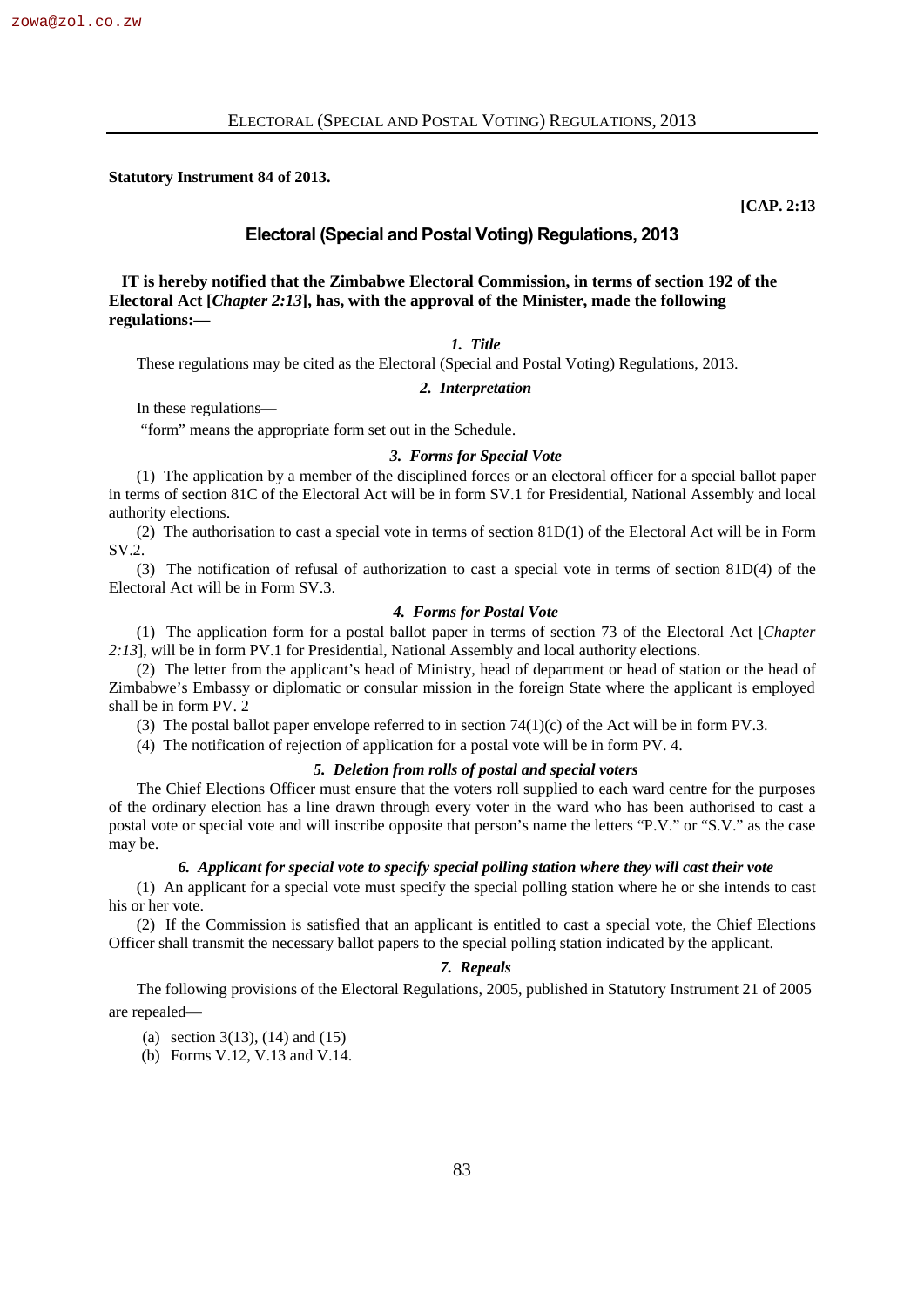#### **FORM SV.1**

### **SCHEDULE (***Section 2***)**

FORMS FOR SPECIAL VOTE

# **SPECIAL VOTE APPLICATION FORM**

# Electoral Act [*Chapter 2:13*] (Section 81C)

*(For electoral officers and members of disciplined forces only)*

*NB : Read instructions overleaf before completing this form.*

# **SECTION A** *(Applicant's details)*

| (Full names in block letters)                                                                                                                                                      |                         |            |
|------------------------------------------------------------------------------------------------------------------------------------------------------------------------------------|-------------------------|------------|
| (Full Address),                                                                                                                                                                    |                         |            |
|                                                                                                                                                                                    |                         |            |
|                                                                                                                                                                                    |                         |            |
| <b>DISCIPLINED FORCES:</b><br>ZNA<br><b>ZRP</b>                                                                                                                                    | <b>AFZ</b>              | <b>ZPS</b> |
| <b>ELECTORAL OFFICER:</b><br>SEX:<br>Female<br>Male                                                                                                                                |                         |            |
| (Tick applicable)                                                                                                                                                                  |                         |            |
| correct.                                                                                                                                                                           |                         |            |
|                                                                                                                                                                                    |                         |            |
| <b>SECTION B</b> (Certifying Officer)                                                                                                                                              |                         |            |
| I certify that the above named officer who has signed this application before me will be away on<br>election duty/security duty on the ordinary polling day (delete inapplicable). |                         |            |
|                                                                                                                                                                                    |                         |            |
|                                                                                                                                                                                    |                         |            |
| <b>SECTION C</b> (Authentication by designated officer)<br>Checked                                                                                                                 |                         |            |
|                                                                                                                                                                                    |                         |            |
|                                                                                                                                                                                    |                         |            |
|                                                                                                                                                                                    | Date and Official Stamp |            |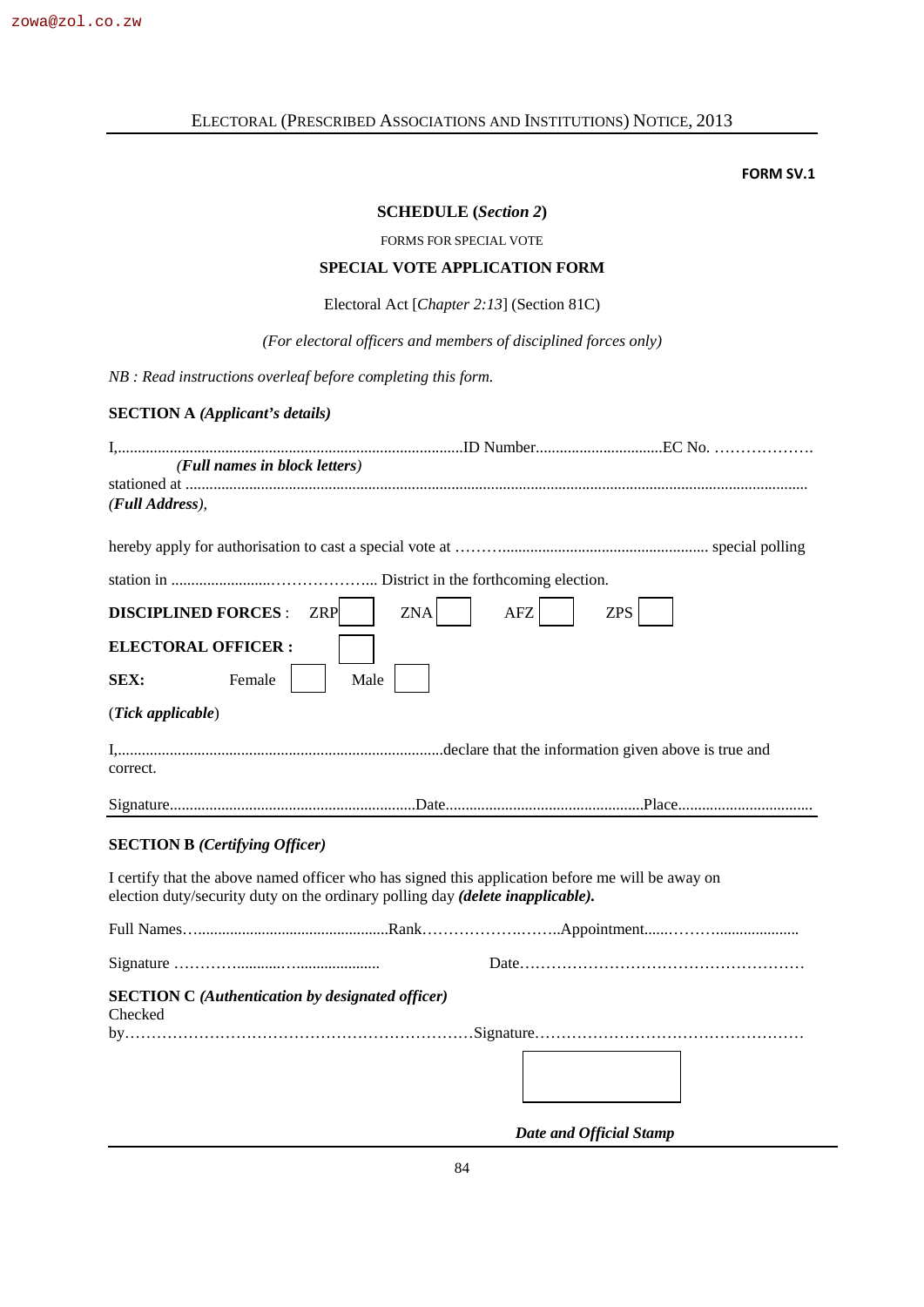|                | <b>SECTION D</b> (For Office Use) | Accepted | Rejected |  |
|----------------|-----------------------------------|----------|----------|--|
|                | <b>Reasons for rejection</b>      |          |          |  |
| $\mathbf{1}$ . | Not on voters' roll               |          |          |  |
| 2.             | Late submission                   |          |          |  |
| 3.             | Incomplete documentation          |          |          |  |

*See instructions overleaf*

### *INSTRUCTIONS TO THE VOTER*

Read these instructions carefully before you begin to fill in the application for a special vote.

- 1. A voter may apply for a special vote when he or she is unable to vote in his or her ward by reason of being on duty as a member of a disciplined force or as an electoral officer outside his or her ward on the ordinary polling day.
- 2. This application form for a special vote must be certified by the Officer Commanding/Commanding Officer, the Chief Elections Officer or any other designated officer.
- 3. Before certifying the form, the certifying officer must
	- a) satisfy himself or herself as to the identity of the applicant; and
	- b) witness the applicant signing the application in his or her own handwriting; and
	- c) have knowledge that the statements contained in the application are true or have satisfied himself or herself by inquiring from the applicant or otherwise, that such statements are true.
- 3. You must specify the special polling station at which you will cast your special vote as it is the only polling station where you may vote. (*A list of the district stations and sub-district polling stations and their locations will be attached to this application form*)

*Note: This application form must be accompanied by a certified copy of the applicant's National ID or the valid passport of the applicant*.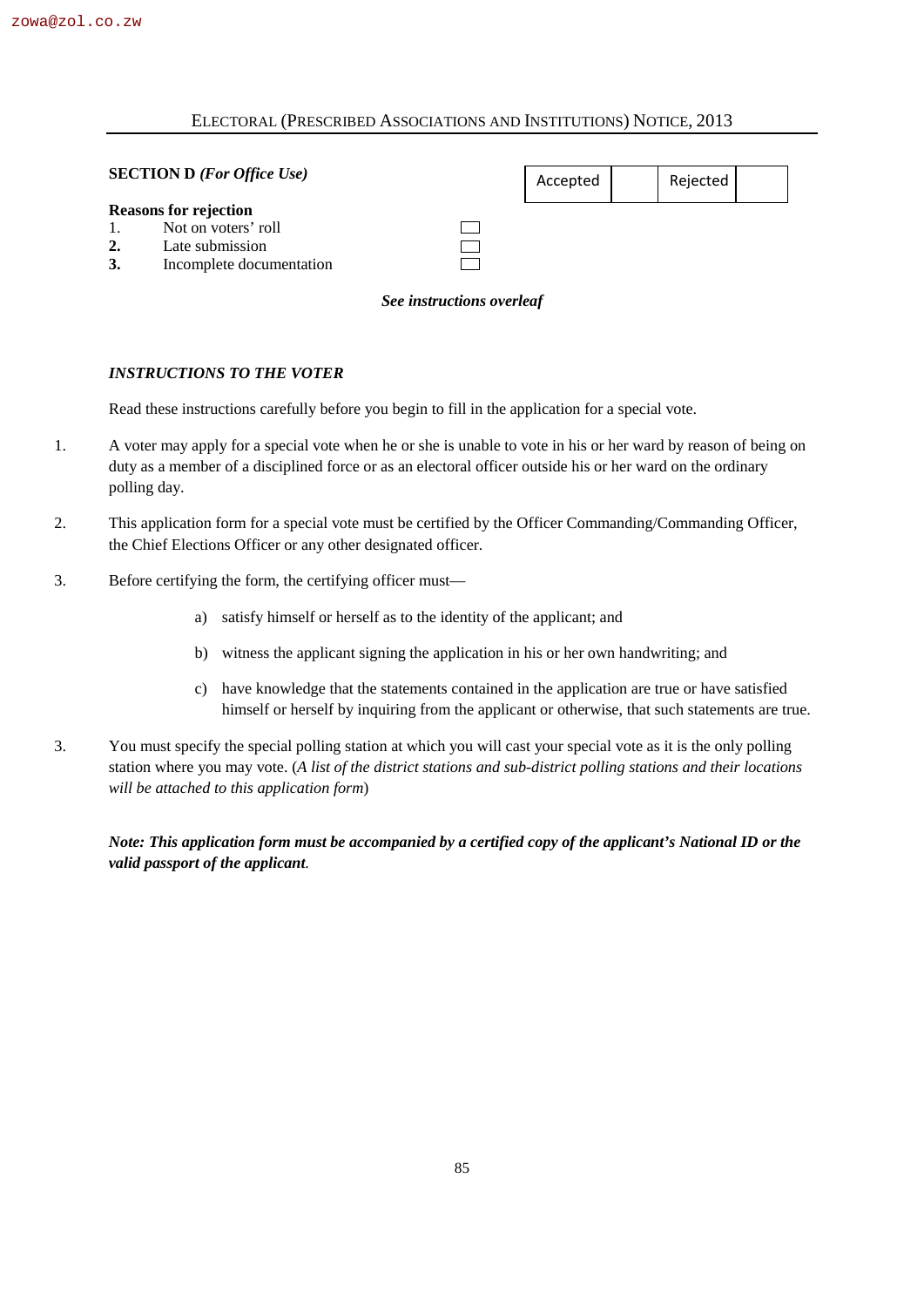#### **FORM SV. 2**

### **NOTICE OF AUTHORISATION TO CAST A SPECIAL VOTE**

|                           | Electoral Act [Chapter 2:13] (Section 81D(1) |
|---------------------------|----------------------------------------------|
|                           |                                              |
| Registered as a voter in: | (Name of voter)                              |
| Ward<br>Number            |                                              |
| <b>Local Authority</b>    |                                              |
| Constituency              |                                              |
| District                  |                                              |
| Province                  |                                              |
|                           |                                              |

is hereby authorised to cast a special vote in respect of the Presidential, National Assembly and local authority elections.

The voter is notified that voting will take place from **0700hrs to 1900hrs** on ………..…………..and on

| (dates of poll) |  |  |
|-----------------|--|--|

| (Full names)                  |  |
|-------------------------------|--|
|                               |  |
|                               |  |
|                               |  |
| (Full names)                  |  |
|                               |  |
| (For Chief Elections Officer) |  |



*Official Date Stamp*

**Note: This certificate of authorisation must be presented to the District Special Vote Officer with proof of identity (National ID or Valid Passport) on one of the Special Vote polling days.**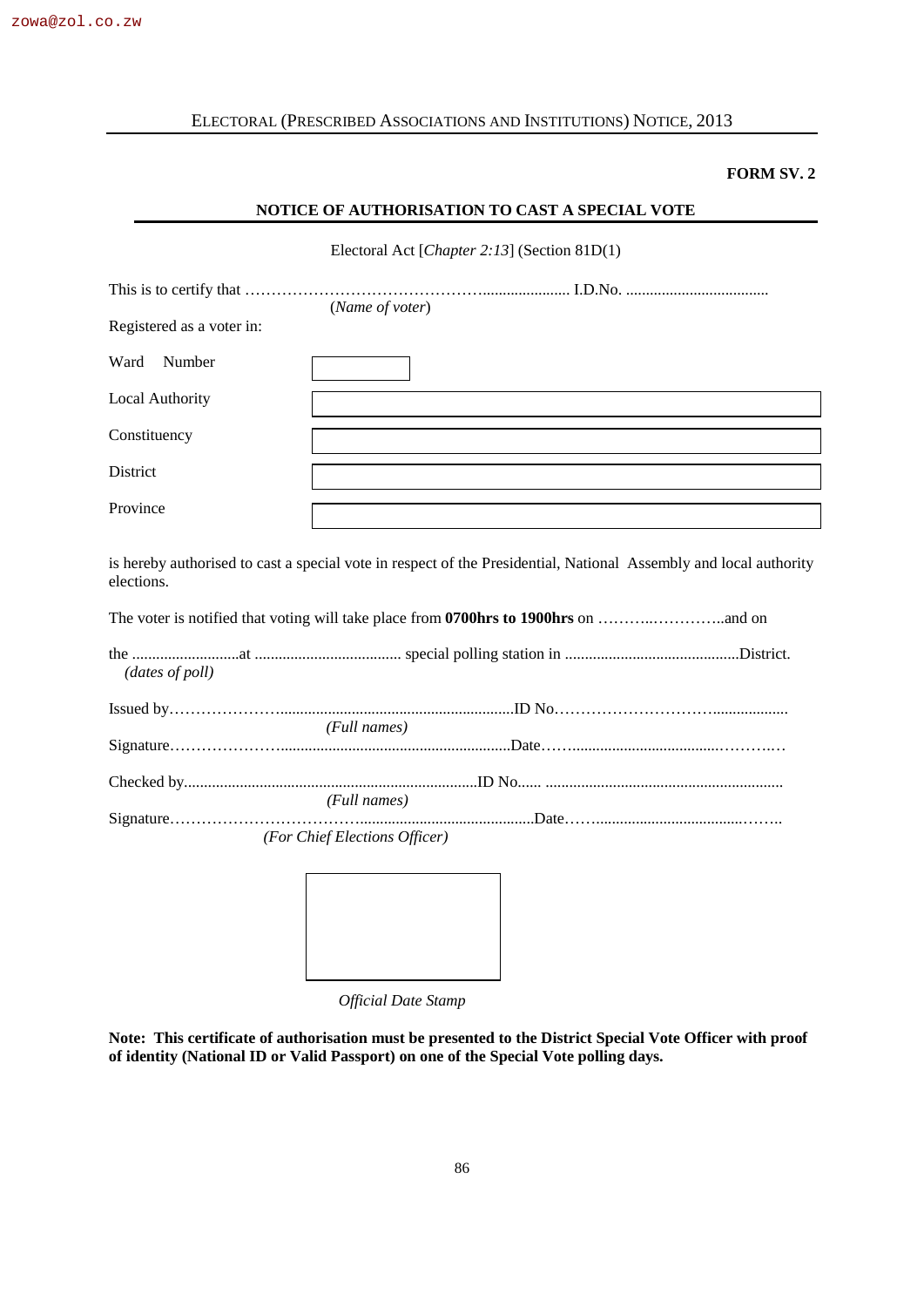### **FORM SV. 3**

## **NOTIFICATION OF REJECTION OF SPECIAL VOTE APPLICATION**

Electoral Act [*Chapter 2:13*] (Section 81D (4)

To………………………………………… ID No......................................................... *(Name of applicant)*

You are hereby advised that your application for a special vote was rejected due to the following reason(s):

1. Not on voters roll

2. Late submission of application

3. Insufficient documentation

*Note: Although you may not cast a special vote, you may still cast your vote by personally presenting yourself at a polling station in your ward on the ordinary polling day.*

| $(Full \, names)$ |  |
|-------------------|--|
|                   |  |
|                   |  |
| $(Full \, names)$ |  |
|                   |  |

Signature..............................................................Date.......................................................................... *(For Chief Elections Officer)*



*Official Date Stamp*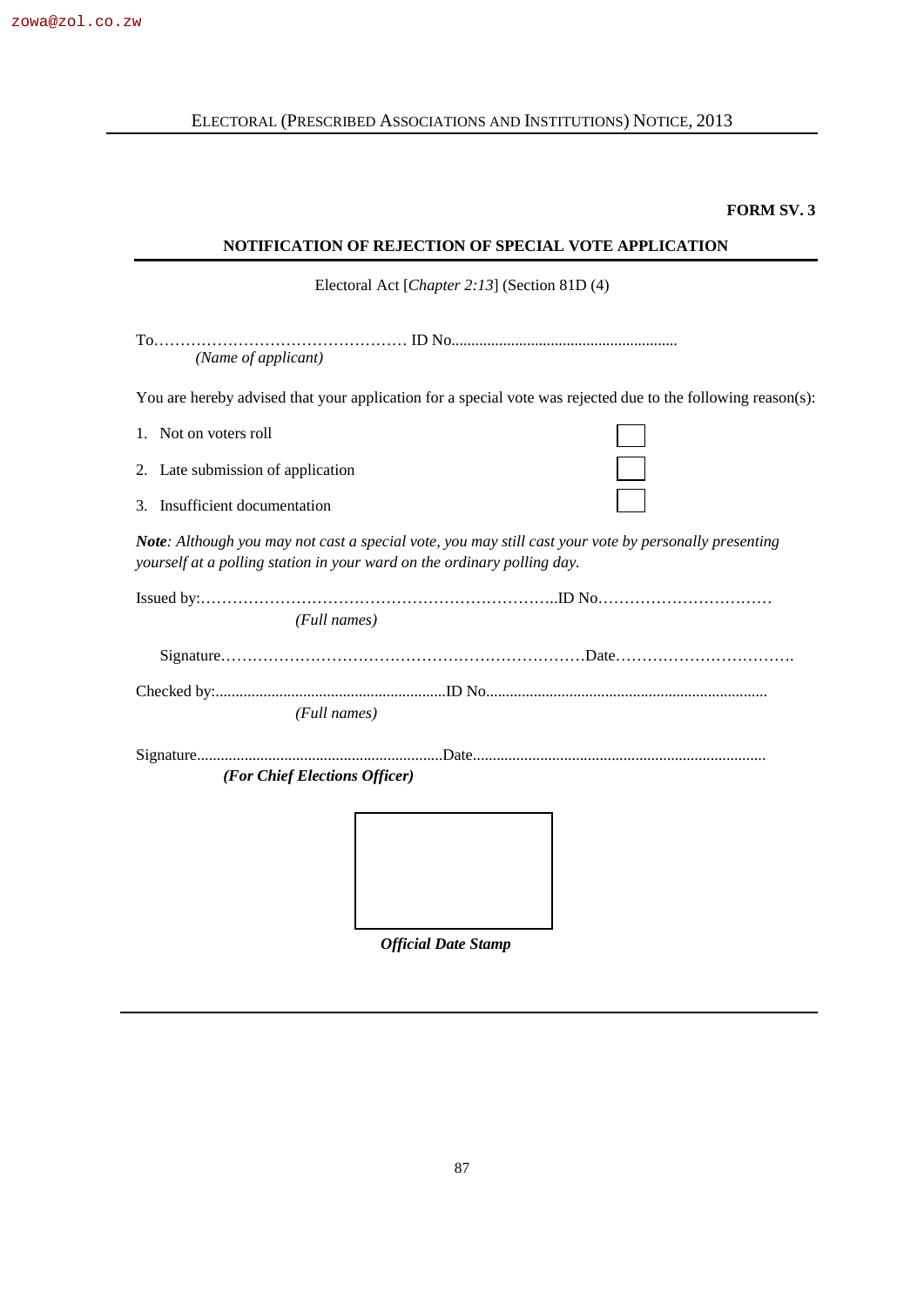# **APPLICATION FOR A POSTAL BALLOT**

**FORM PV.1**

Section 73 of the Electoral Act [*Chapter 2:13*]

\_\_\_\_\_\_\_\_\_\_\_\_\_\_\_\_\_\_\_\_\_\_\_\_\_

To: The Chief Elections Officer Private Bag 7782, Causeway, Harare

*NB : Read instructions overleaf before completing this form.*

## **Section A Form for applicant**

| Your full names in block letters                        |  |
|---------------------------------------------------------|--|
| Your National Identity Number                           |  |
| The place where you are on Government service           |  |
| outside Zimbabwe.                                       |  |
| To which address do you want your postal ballot         |  |
| paper(s) to be dispatched if you are successful in this |  |
| application?                                            |  |

I declare that the answers given to the questions are true and correct and that I am applying for a postal vote because I will be unable to vote at a polling station in my ward and constituency as I will be outside Zimbabwe on duty in the service of the Government of Zimbabwe.

I have attached to this application a certified copy of my national registration certificate.

Signature of applicant ............................................................................................ Date when signed ................................................................................................... Place where signed ................................................................................................. Signature of witness................................................................................................

(**See instructions overleaf)**

#### *INSTRUCTIONS TO THE VOTER*

Read these instructions carefully before you begin to fill in the application for a postal vote.

1. A voter may apply for a postal ballot paper when he or she is unable to vote in his or her ward by reason of being: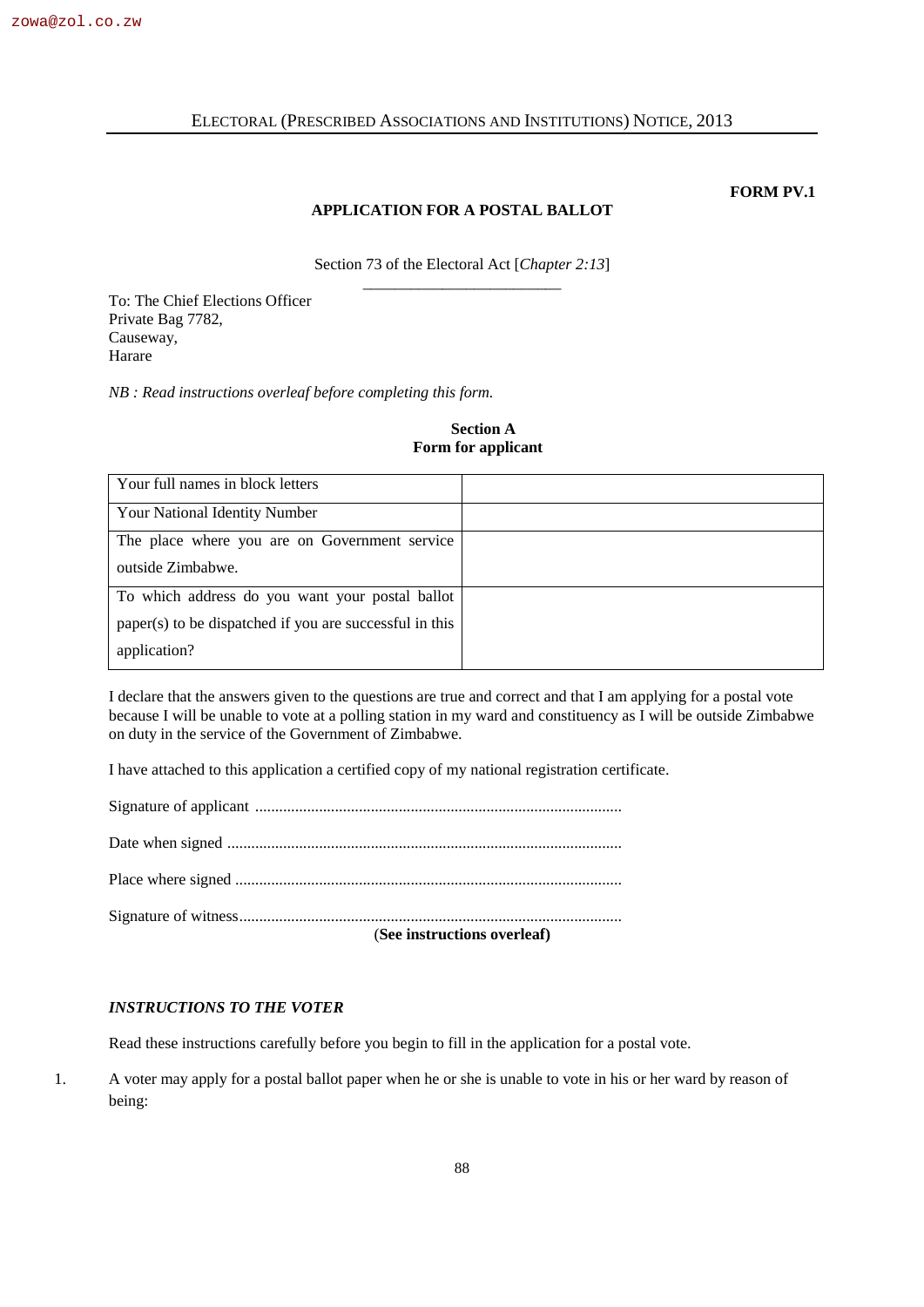- (a) absent from Zimbabwe in the service of the Government of Zimbabwe;
- (b) a spouse of a person referred to in paragraph (a).
- 2. The application must be accompanied by a letter from
	- (a) the applicant's head of Ministry, head of department or head of station; or
	- (b) the head of Zimbabwe's Embassy or diplomatic or consular mission in the foreign country in which the applicant is employed

*Note: This application form must be accompanied by a certified copy of your National ID or the valid passport of the applicant*.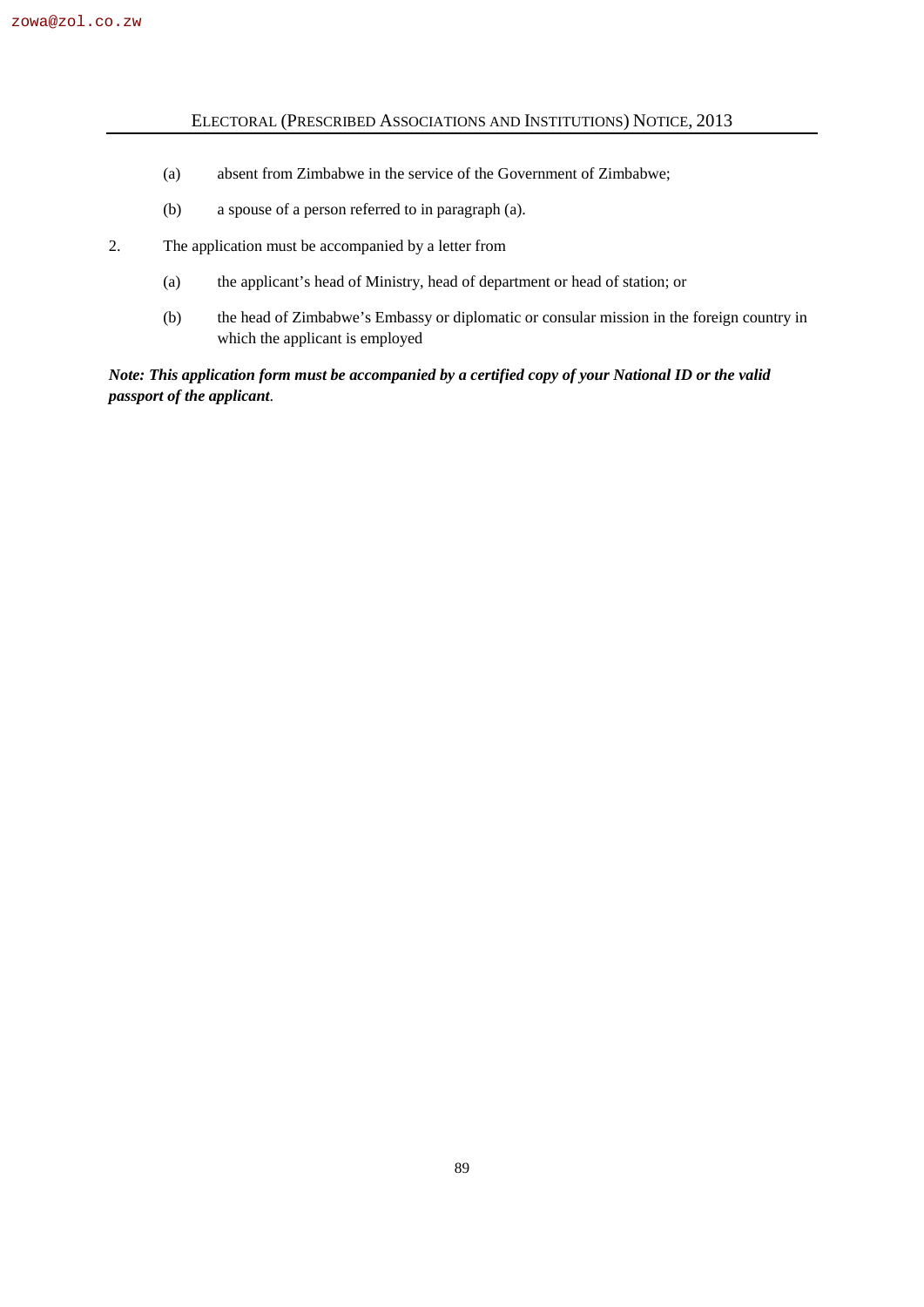**FORMS PV. 2**

### **FORM OF SUPPORTING LETTER TO ACCOMPANY APPLICATION FOR POSTAL BALLOTS**

The application must be accompanied by a letter from:

- a) the applicant's head of Ministry, head of department or head of station; or
- b) the head of Zimbabwe's Embassy or diplomatic or consular mission in the foreign country in which the applicant is employed.

|                                      | <b>Person supplying letter</b>                                                                               |
|--------------------------------------|--------------------------------------------------------------------------------------------------------------|
| Full names                           |                                                                                                              |
| National Identity Number             |                                                                                                              |
| Post held                            |                                                                                                              |
| Address                              |                                                                                                              |
| Email address                        |                                                                                                              |
|                                      | <b>Details of applicant</b>                                                                                  |
| Applicant's names                    |                                                                                                              |
| Capacity in which applicant          |                                                                                                              |
| isemployed by Government             |                                                                                                              |
|                                      | Declaration by person supplying letter                                                                       |
| person who is seeking a postal vote. | I do hereby declare that the details contained in this application are correct and that the applicant is the |
|                                      |                                                                                                              |
|                                      |                                                                                                              |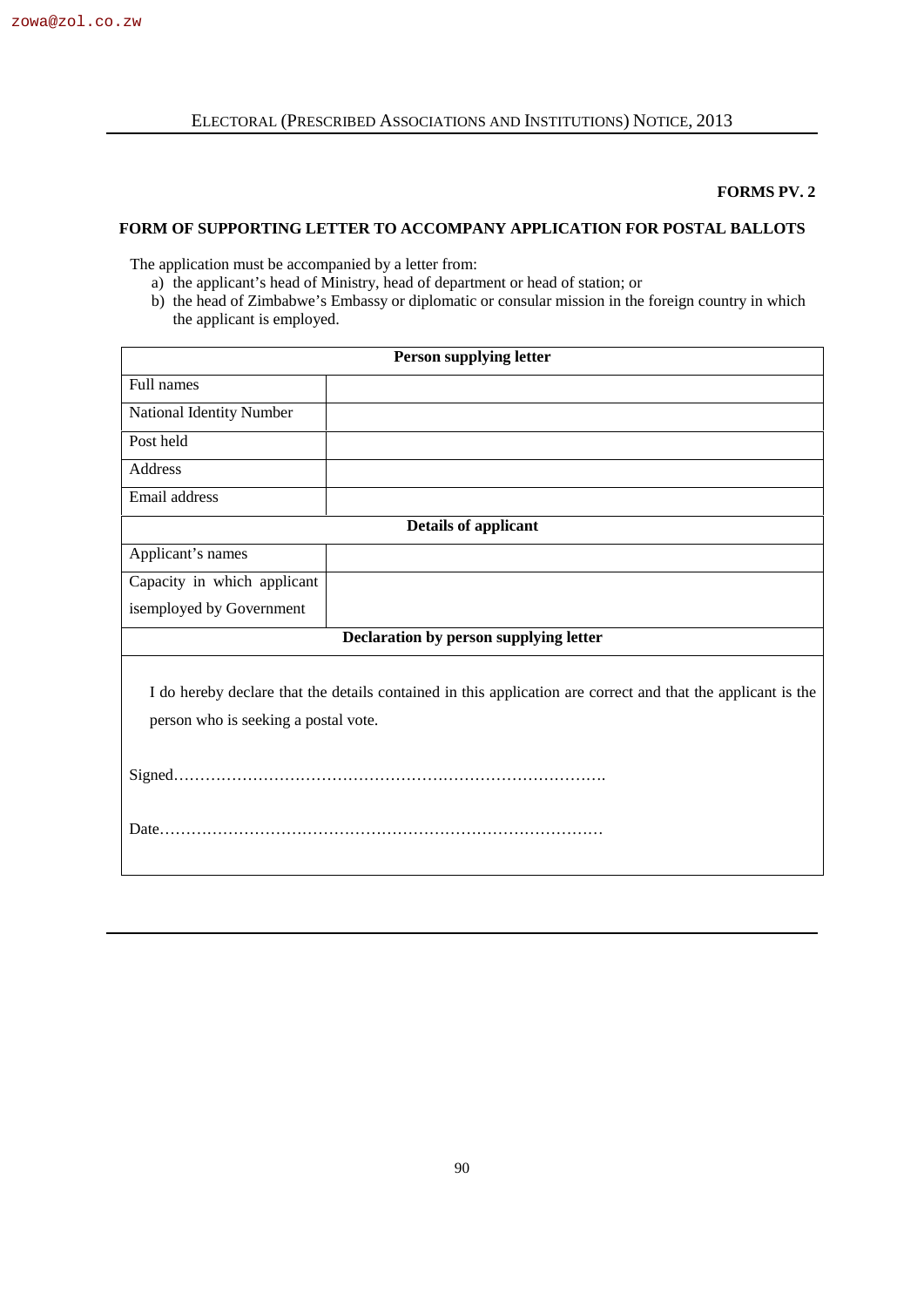#### **FORM PV.3**

### **BALLOT PAPER ENVELOPE FOR POSTAL VOTE**

Section 74(1)(c) of the Electoral Act [*Chapter 2:13*]

This envelope will have on the outside the following details of the voter:

| Name                            |  |
|---------------------------------|--|
| <b>National Identity Number</b> |  |
| Ward                            |  |
| Constituency                    |  |

#### **FORM PV.4**

## **REJECTION OF APPLICATION TO CAST BALLOTS BY POSTAL VOTE Electoral Act [***Chapter 2:13***]**

To………………………………………… ID No......................................................... *(Name of applicant)*

You are hereby advised that your application for a special vote was rejected due to the following reason(s):

- 1. Not on voters roll
- 2. Late submission of application
- 3. Insufficient documentation
- 4. Not qualified for Postal Vote

*Note: Although you may not vote by post you may still cast your vote by personally presenting yourself at a polling station in your ward on the ordinary polling day.*

| (Full names)                  |  |  |
|-------------------------------|--|--|
|                               |  |  |
|                               |  |  |
| (Full names)                  |  |  |
|                               |  |  |
| (For Chief Elections Officer) |  |  |

*Official Date Stamp*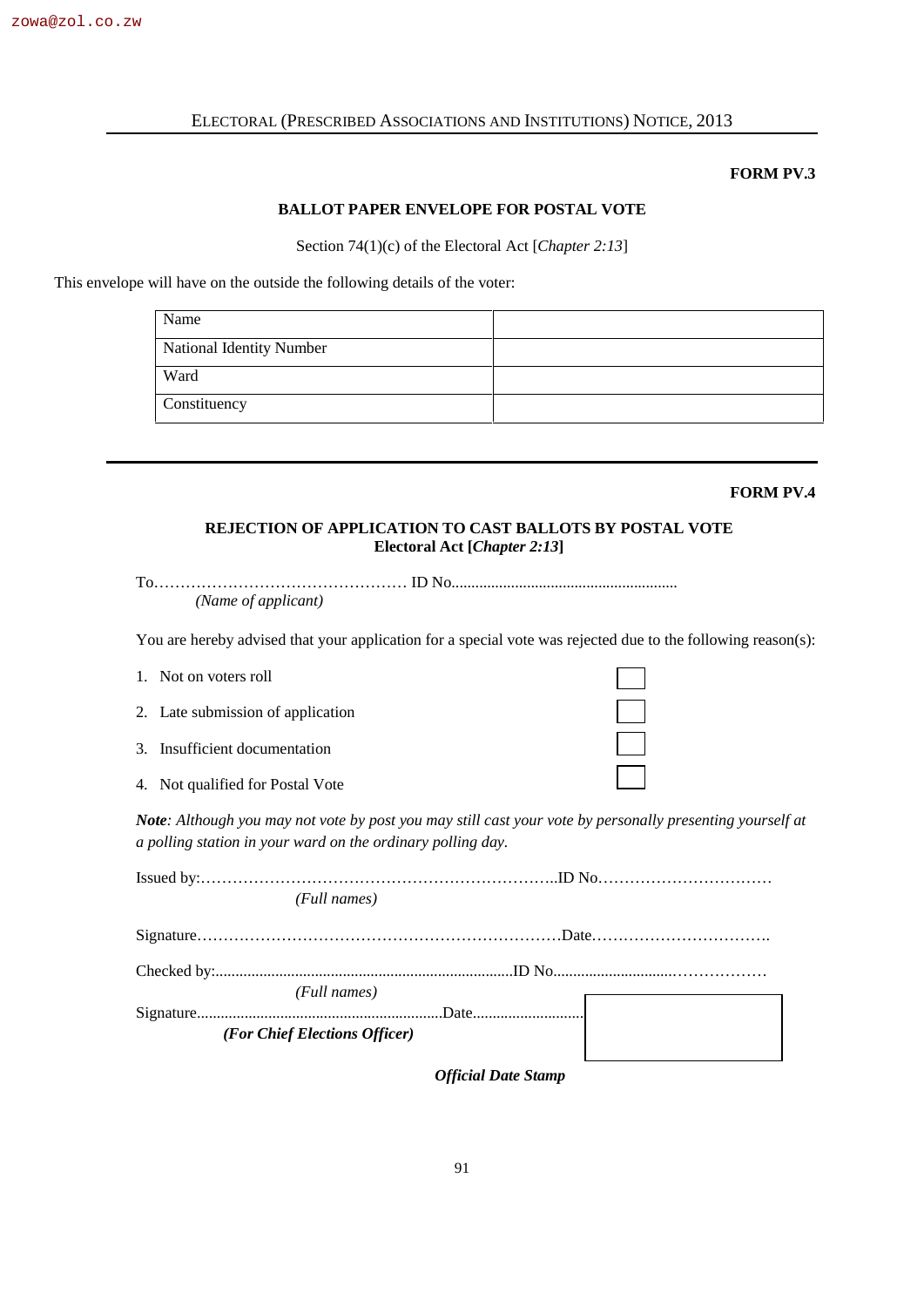ELECTORAL (SPECIAL AND POSTAL VOTING) REGULATIONS, 2013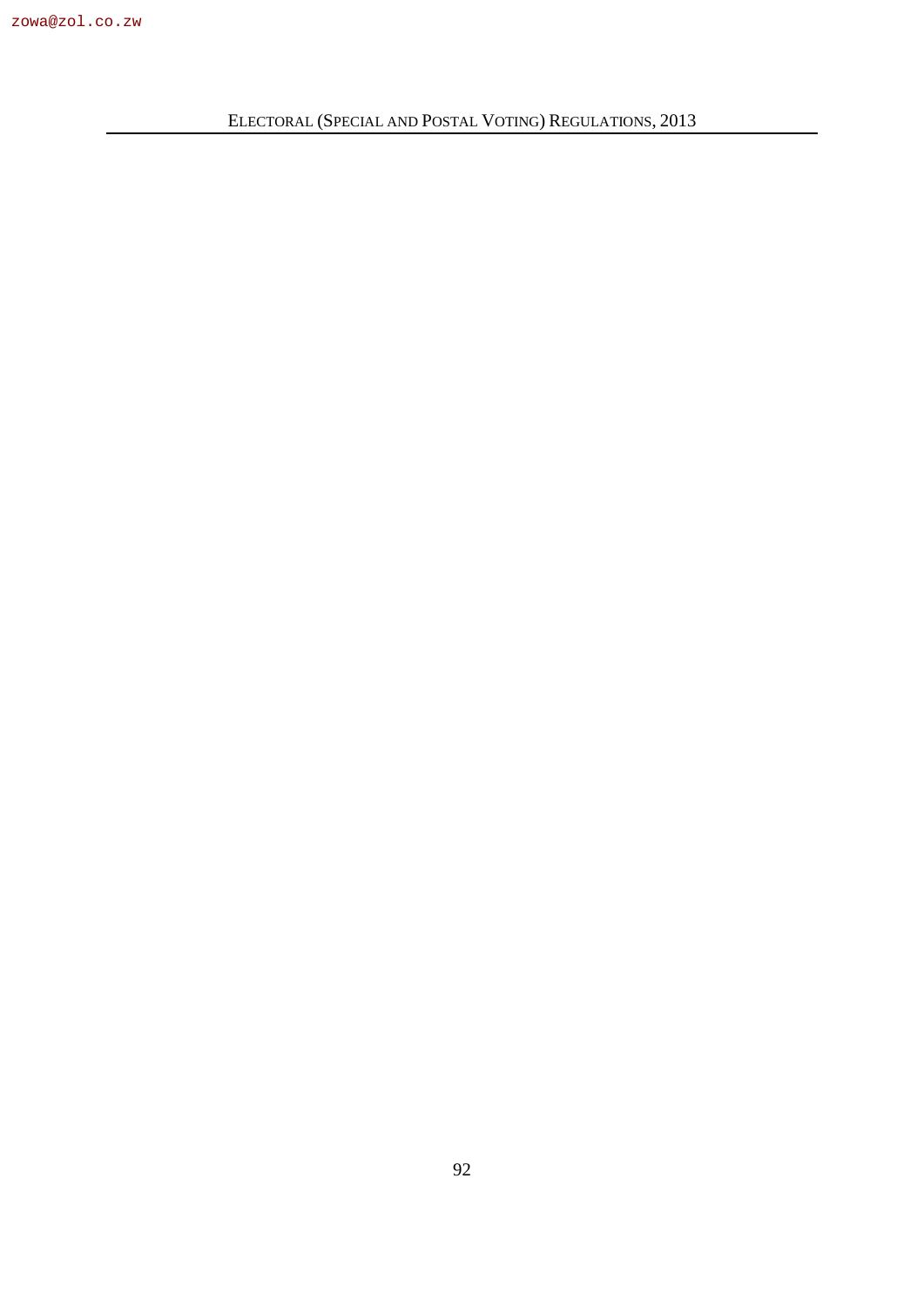**Statutory Instrument 69 of 2013.**

#### **Electoral (Voter Registration) Regulations, 2013**

**IT is hereby notified that the Zimbabwe Electoral Commission, in terms of section 192 of the Electoral Act [***Chapter 2:13***], has, with the approval of the Minister, made the following regulations:—**

*1. Title*

These regulations may be cited as the Electoral (Voter Registration) Regulations, 2013.

#### *2. Interpretation*

In these regulations—

"claimant" means a person who presents himself or herself for registration as a voter in terms of section 24(1) of the Act;

"form" means the appropriate form set out in the Schedule.

#### *3. Forms*

(1) The claim form for registration as a voter in terms of section 24 of the Electoral Act will be in form VR. 1.

(2) The claim form for registration in a constituency in which an intended candidate is not resident in terms of the proviso to section 24(1) of the Electoral Act will be in form VR. 2.

(3) The claim form for the transfer of registration in terms of section 25(1) of the Electoral Act will be in form VR. 3.

(4) The claim form for transfer to a constituency in which an intended candidate is not resident in terms of the proviso to section 25(1) of the Electoral Act will be in form VR. 4.

(5) The voter's registration certificate to be issued in terms of section 26 of the Electoral Act will appear as a detachable slip in forms VR. 1, VR. 2, VR. 3 and VR. 4.

(6) The notice of objection in terms of section 27(1) of the Electoral Act will be in form VR. 5.

(7) The objection to the retention of any name on the roll of a constituency in terms of section 28 of the Electoral Act will be in form VR. 6, and the prescribed fee referred to in section  $28(2)(c)$  will be five United States dollars payable in cash.

(8) The notice of alteration of a voters roll in terms of section 35(2) of the Electoral Act will be in form VR. 7.

(9) The affidavit to be used by claimants for registration in terms of section 6(2) will be in form VR. 8.

#### *4. Old forms and availability of new forms*

(1) In this section—

"new form" means any form set out in the Schedule;

"old form" means any form prescribed in the repealed provisions of the Electoral Regulations, 2005, published in Statutory Instrument 21 of 2005.

(2) Not withstanding section 3, any printed copy of an old form which is substantially similar to the corresponding new form may be used for purposes of the Act until the existing stocks thereof have been exhausted.

(3) An old form used in terms of subsection (2) shall be accepted for all purposes as if such form were the corresponding new form.

#### *5. Proof of Identity*

(1) For the purposes of registering as a voter the following documents shall constitute proof of identity—

- (*a*) a national identity document, that is to say, an identity document issued in terms of section 7(2) of the National Registration Act [*Chapter 10:17*]; or
- (*b*) a waiting pass, that is to say, a notice in writing issued in terms of section 7(1) of the National Registration Act [*Chapter 10:17*], which includes a photograph of the bearer; or
- (*c*) a valid Zimbabwean passport with the holder's national identity number on it;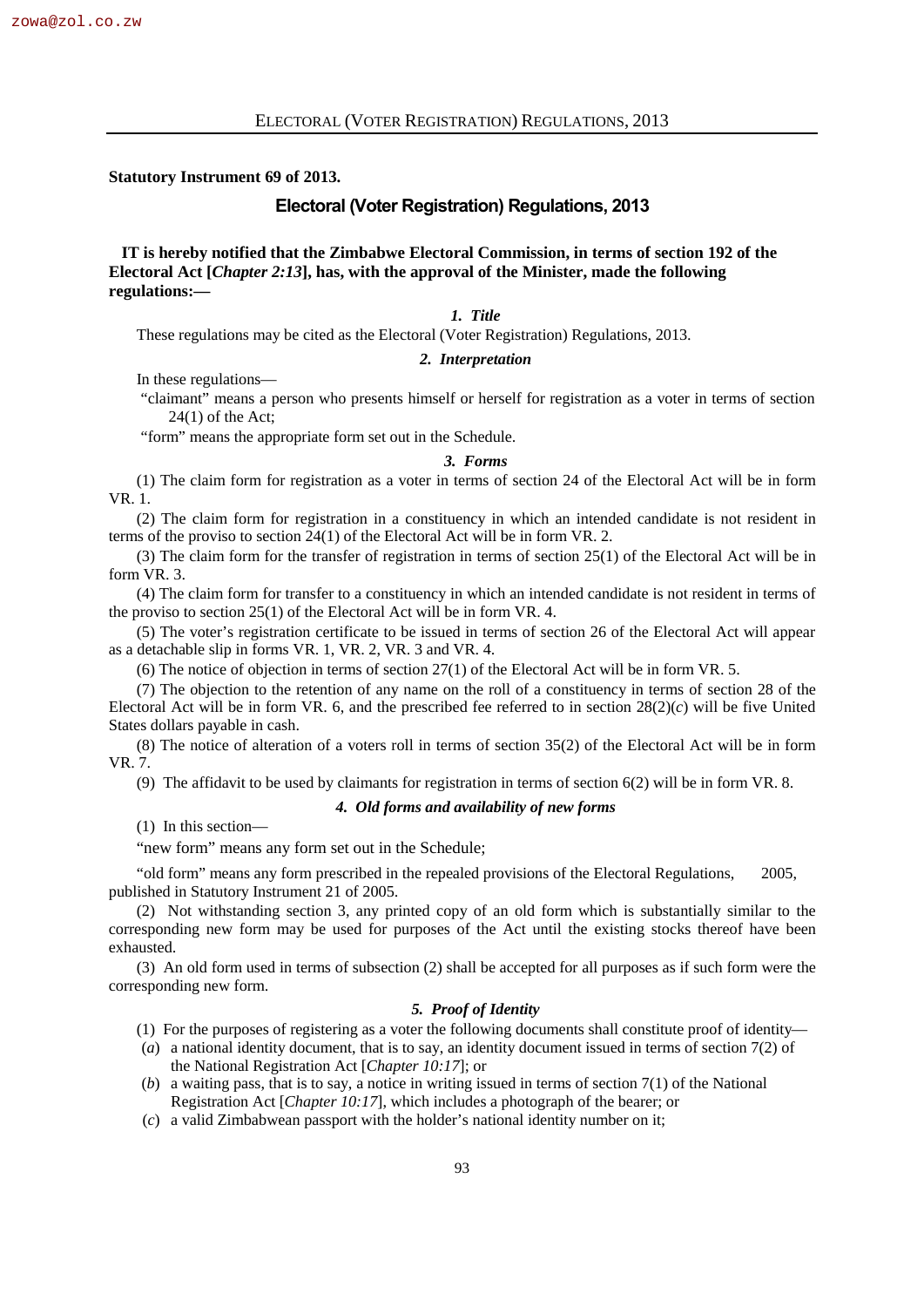on which it is legibly shown that the person is a citizen of Zimbabwe of or over the age of eighteen years.

(2) For the avoidance of doubt, it is declared that a driver's licence cannot be used for the purpose of proving eligibility to be registered on the voters' roll.

#### *6. Proof of Residence*

(1) For the purposes of registering as a voter any of the following documents shall constitute proof of residence—

- (*a*) title deeds or a certificate of occupation;
- (*b*) a lodgers permit;
- (*c*) rates, water, electricity, telephone or credit store statements on which is shown the claimant's name and physical address;
- (*d*) a statement from the landlord, parent or friend of the applicant confirming that the claimant resides at the stated place of residence accompanied by any of the documents in paragraphs (*a*), (*b*), or (*c*) in the name of the landlord, parent, friend or such other person at whose residence the claimant resides;
- (*e*) a statement by the head of the school, hospital, mine or other institution where the claimant resides;
- (*f*) a statement by the claimant's employer confirming his or her address;
- (*g*) a confirmation letter by the councillor, village head, headman or chief confirming that the claimant resides in the ward he or she claims to reside in;
- (*h*) a confirmation letter by farm owner or resettlement officer confirming that the claimant resides in the ward he or she claims to reside in;
- (*i*) an offer letter for those under the resettlement programme;
- (*j*) a hospital bill or an envelope with post office markings reflecting the claimant's address.

(2) A claimant who is unable to produce any of the documents specified in subparagraph (1) shall complete the affidavit specified in form V.R. 8 in lieu thereof.

#### *7. Repeals*

The following provisions of the Electoral Regulations, 2005, are repealed—

- (*a*) section 3(1), (2), (3), (4), (5), (6), (7) and (8); and
- (*b*) Forms V.1, V.2, V.3, V.4, V.5, V.6 and V.7.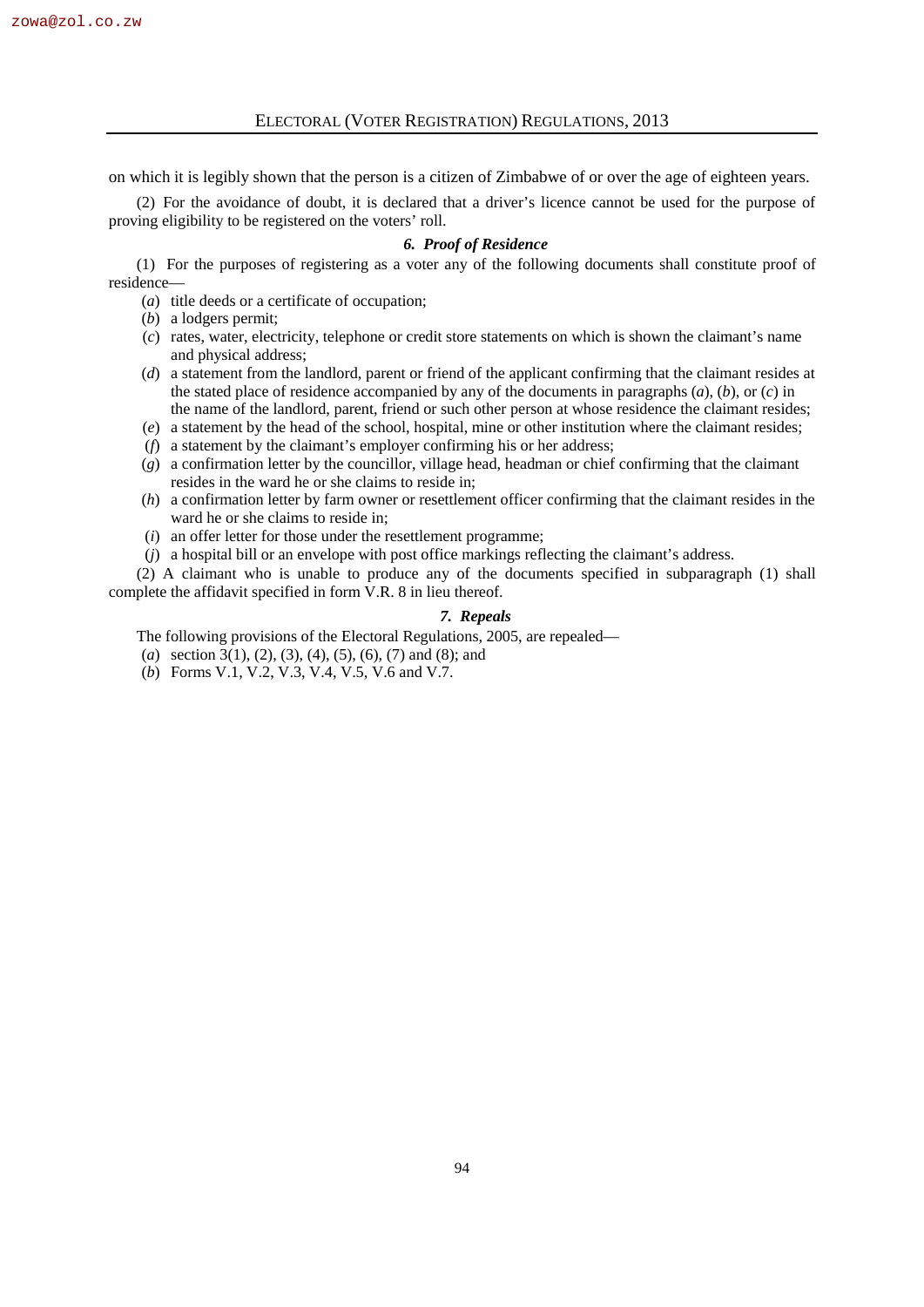SCHEDULE (*Section 2*)

# **FORMS**

**Form VR. 1**

# **CLAIM FORM FOR REGISTRATION AS A VOTER IN A CONSTITUENCY IN WHICH CLAIMANT IS RESIDENT**

Section 24 of the Electoral Act [*Chapter 2:13*]

## THIS FORM MUST BE COMPLETED IN BLOCK LETTERS

\_\_\_\_\_\_\_\_\_\_\_\_\_\_\_\_\_\_\_\_\_\_\_\_\_\_\_\_\_\_\_\_\_\_\_\_\_\_\_\_\_\_\_\_\_\_\_\_\_\_\_\_\_\_\_\_\_\_\_\_\_\_\_\_\_\_\_\_\_\_\_\_\_\_

| Serial Number                                                                                                                                                                                        |
|------------------------------------------------------------------------------------------------------------------------------------------------------------------------------------------------------|
| PART A                                                                                                                                                                                               |
| Type of registration code:                                                                                                                                                                           |
|                                                                                                                                                                                                      |
|                                                                                                                                                                                                      |
|                                                                                                                                                                                                      |
|                                                                                                                                                                                                      |
|                                                                                                                                                                                                      |
| Place of birth: (Enter town, farm, mine where you were born or if you were born in a communal land enter the<br>name of the village where you were born and the name of the Chief for that village). |
| Citizenship status. Tick one of these boxes:                                                                                                                                                         |
|                                                                                                                                                                                                      |
| Citizen by birth<br>Citizen by descent<br>Citizen by registration                                                                                                                                    |
|                                                                                                                                                                                                      |
| Present full residential address (If you are living on communal land, enter the name of your village and the<br>names of the headman and the Chief):                                                 |
|                                                                                                                                                                                                      |
|                                                                                                                                                                                                      |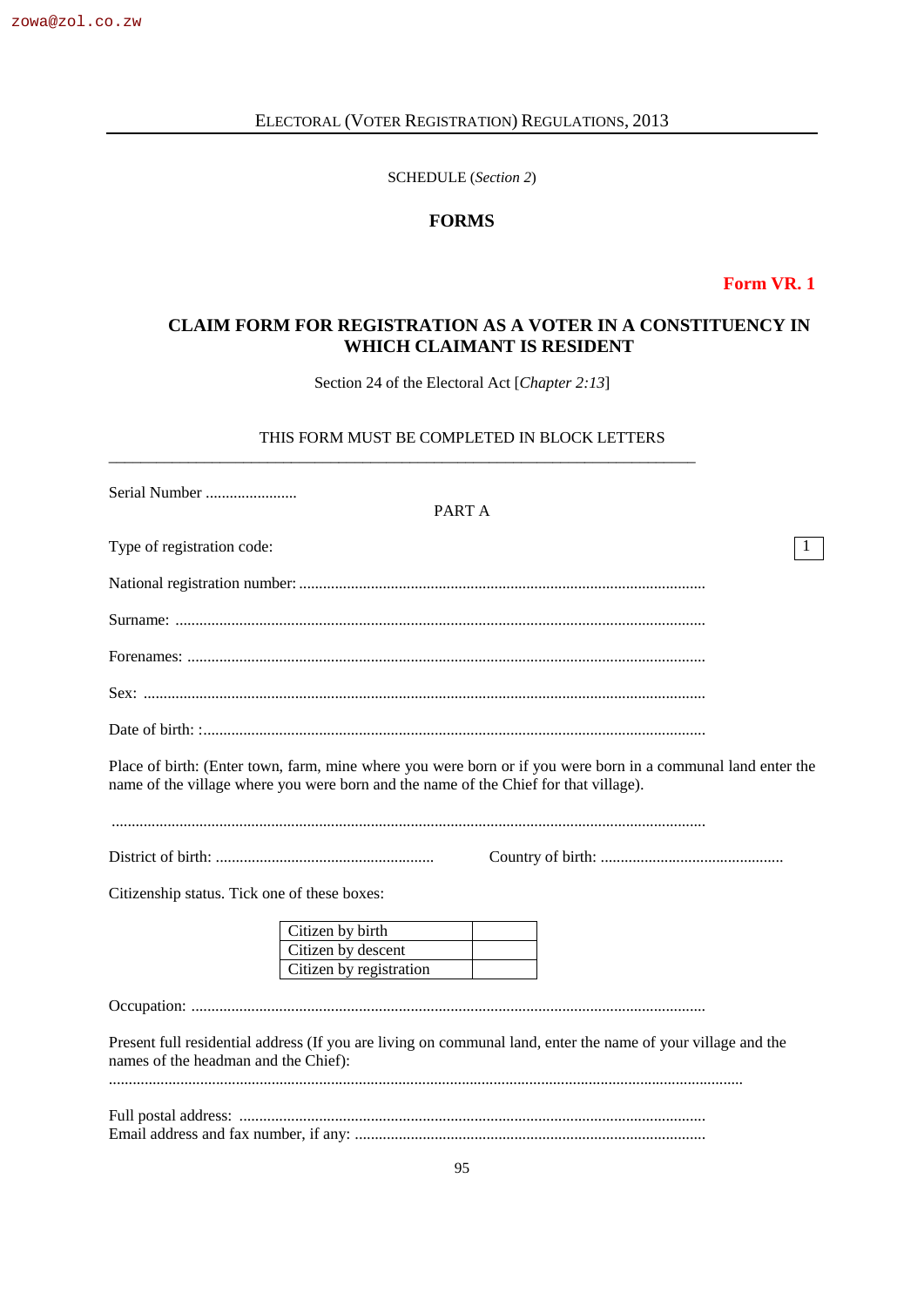### PART B

#### TO BE COMPLETED BY REGISTRATION OFFICER ONLY

\_\_\_\_\_\_\_\_\_\_\_\_\_\_\_\_\_\_\_\_\_\_\_\_\_\_\_\_\_\_\_\_\_\_\_\_\_\_\_\_\_\_\_\_\_\_\_\_\_\_\_\_\_\_\_\_\_\_\_\_\_\_\_\_\_\_\_\_\_\_\_\_\_

| $Constructive constituency:                             $ |
|-----------------------------------------------------------|
|                                                           |
|                                                           |

 $\_$  ,  $\_$  ,  $\_$  ,  $\_$  ,  $\_$  ,  $\_$  ,  $\_$  ,  $\_$  ,  $\_$  ,  $\_$  ,  $\_$  ,  $\_$  ,  $\_$  ,  $\_$  ,  $\_$  ,  $\_$  ,  $\_$  ,  $\_$  ,  $\_$  ,  $\_$  ,  $\_$  ,  $\_$  ,  $\_$  ,  $\_$  ,  $\_$  ,  $\_$  ,  $\_$  ,  $\_$  ,  $\_$  ,  $\_$  ,  $\_$  ,  $\_$  ,  $\_$  ,  $\_$  ,  $\_$  ,  $\_$  ,  $\_$  ,

#### PART C DECLARATION BY CLAIMANT

I, the undersigned, hereby claim to be entitled to be registered as a voter in the constituency of my residence. I declare that all statements made in this claim form are true and correct to the best of my knowledge and belief. I declare that I have not previously applied for registration on the voters roll.

Signature or mark of claimant .....................................................................

Date: .......................................

WARNING: If you give false information when registering as a voter, this is a criminal offence and severe penalties can be imposed upon you.

### PART D CERTIFICATE OF REGISTRATION AS A VOTER

Serial Number .......................

This is to certify that

| has been registered on the Voters Roll for the Constituency of |
|----------------------------------------------------------------|
|                                                                |
|                                                                |
|                                                                |
|                                                                |
|                                                                |
|                                                                |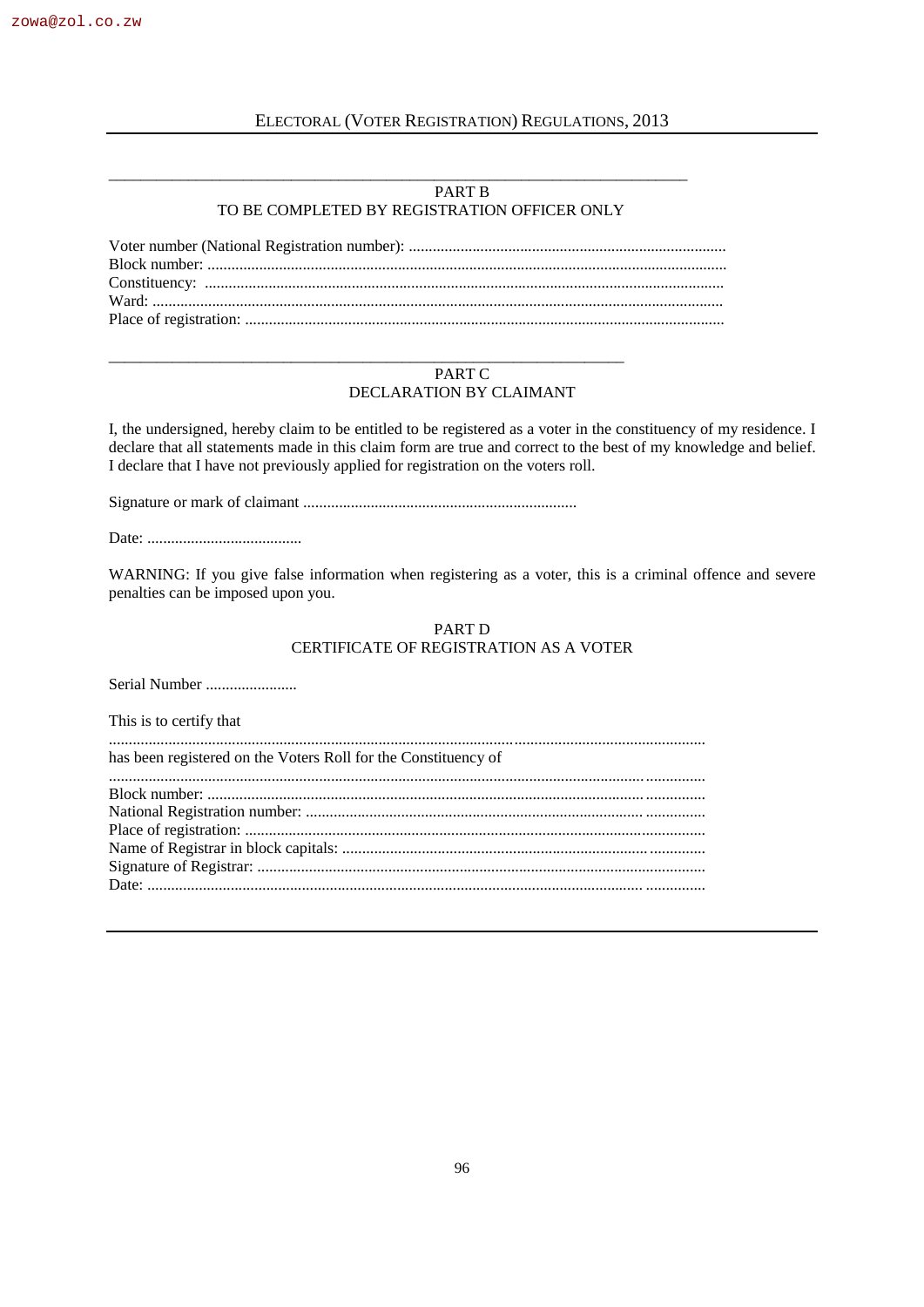### **Form VR. 2**

# **CLAIM FORM FOR REGISTRATION AS A VOTER IN A CONSTITUENCY IN WHICH CLAIMANT IS NOT RESIDENT**

Proviso to Section 23(1) of the Electoral Act [*Chapter 2:13*]

In terms of the proviso to section 23(1) of the Electoral Act, a claimant may only be registered in a constituency in which he or she is not resident if he or she intends to be a candidate for election as a member of Parliament in that constituency.

### THIS FORM MUST BE COMPLETED IN BLOCK LETTERS

### PART A

| Type of registration code:                   | $\overline{2}$                                                                                                 |
|----------------------------------------------|----------------------------------------------------------------------------------------------------------------|
|                                              |                                                                                                                |
|                                              |                                                                                                                |
|                                              |                                                                                                                |
| village and the name of the chief)           | Place of birth: (Enter town, farm, mine, resettlement area or if you were born in communal land, enter name of |
|                                              |                                                                                                                |
|                                              |                                                                                                                |
| Citizenship status. Tick one of these boxes: |                                                                                                                |
|                                              | Citizen by birth<br>Citizen by descent<br>Citizen by registration                                              |
|                                              |                                                                                                                |
|                                              |                                                                                                                |
| names of the headman and the Chief):         | Present full residential address (If you are living on communal land, enter the name of your village and the   |
|                                              |                                                                                                                |
|                                              |                                                                                                                |
|                                              |                                                                                                                |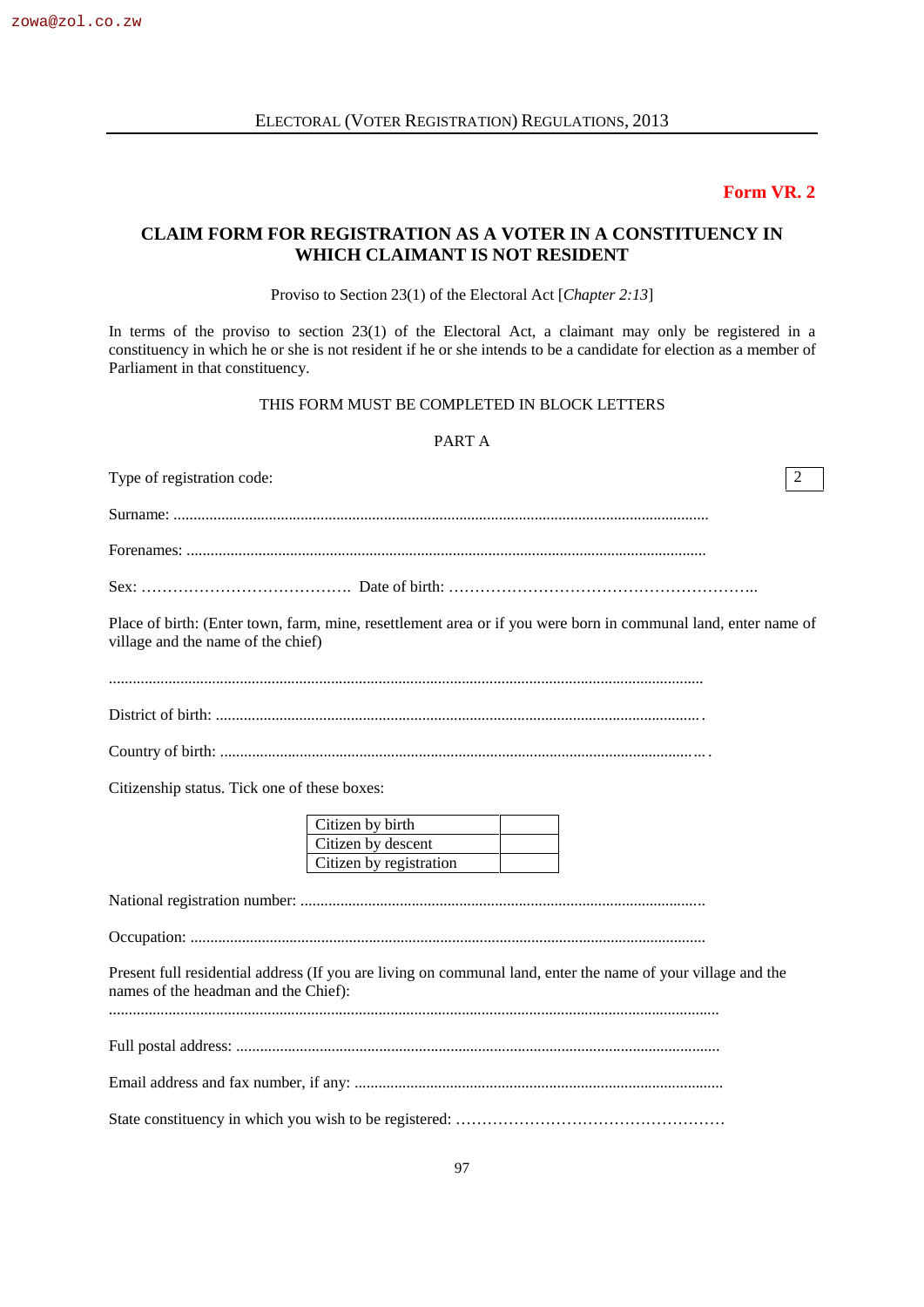State reasons for requesting registration in a constituency where you are not resident:

..................................................................................................................................................... . ..................................................................................................................................................... . ………………………………………………………………………………………………………….

(if the space here is insufficient please attach a separate sheet in which you state the reasons in full)

State address in full where you wish to be deemed to be resident in a constituency: …………………………………………………………………………………………………………

### PART C DECLARATION BY CLAIMANT

I, the undersigned, hereby claim to be entitled to be registered as a voter in the constituency where I am not resident. I declare that all statements made in this claim form are true and correct to the best of my knowledge and belief. I declare that I have not previously applied for registration on the voters roll.

Signature or mark of claimant ..................................................................... Date: .......................................

WARNING: If you give false information when registering as a voter, this is a criminal offence and severe penalties can be imposed upon you.

### PART D CERTIFICATE OF REGISTRATION AS A VOTER

Serial Number: .......................

This is to certify that

...................................................................................................... has been registered on the Voters Roll for the Constituency of ...................................................................................................................................................... . Block number: .............................................................................................................. ............... National Registration number: ..................................................................................... ............... Place of registration: .................................................................................................................... Name of Registrar in block capitals: ............................................................................. .............. Signature of Registrar: ................................................................................................................. Date: ............................................................................................................................. ...............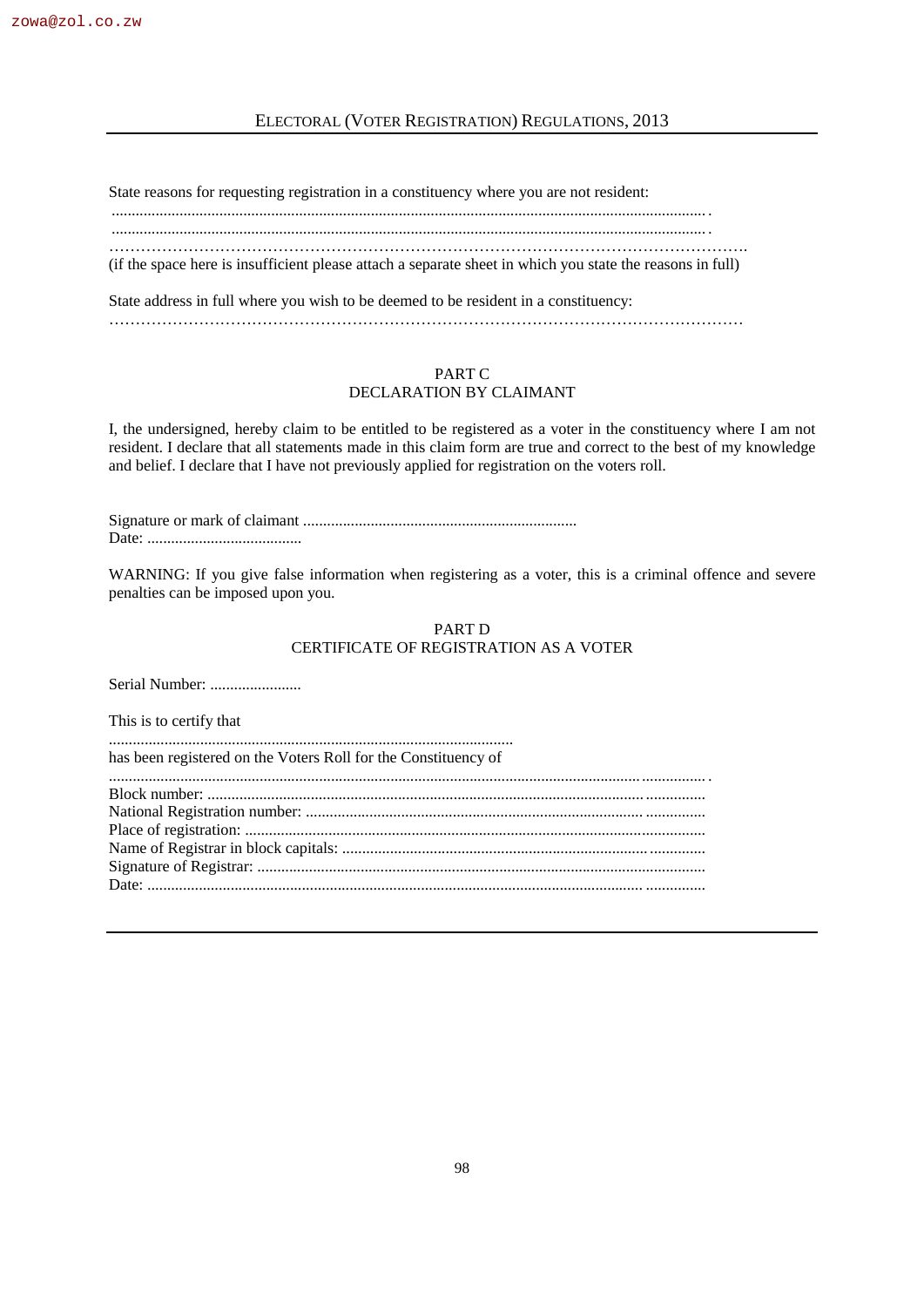### **Form VR. 3**

# **APPLICATION BY REGISTERED VOTER FOR TRANSFER FROM ONE CONSTITUENCY TO ANOTHER OF WHICH HE OR SHE HAS BECOME RESIDENT**

Section 25(1) of the Electoral Act [*Chapter 2:13*]

Serial No...............

### THIS FORM MUST BE COMPLETED IN BLOCK LETTERS

\_\_\_\_\_\_\_\_\_\_\_\_\_\_\_\_\_\_\_\_\_\_\_\_\_\_\_\_\_\_\_\_\_\_\_

#### PART A

| Type of registration code:                                                                                                                                                                        |  |
|---------------------------------------------------------------------------------------------------------------------------------------------------------------------------------------------------|--|
|                                                                                                                                                                                                   |  |
|                                                                                                                                                                                                   |  |
|                                                                                                                                                                                                   |  |
|                                                                                                                                                                                                   |  |
| Place of birth: (Enter town, farm, mine, resettlement area or if you were born on communal land,<br>enter the name of the village where you were born and the name of the Chief for that village) |  |
|                                                                                                                                                                                                   |  |
|                                                                                                                                                                                                   |  |
|                                                                                                                                                                                                   |  |
| Citizenship status. Tick one of these boxes:                                                                                                                                                      |  |
| Citizen by birth<br>Citizen by descent<br>Citizen by registration                                                                                                                                 |  |
|                                                                                                                                                                                                   |  |
|                                                                                                                                                                                                   |  |
|                                                                                                                                                                                                   |  |
| Present full residential address (If you are living on communal land, enter the name of your village and the<br>names of the headman and the Chief):                                              |  |

............................................................................................................................................... ....... .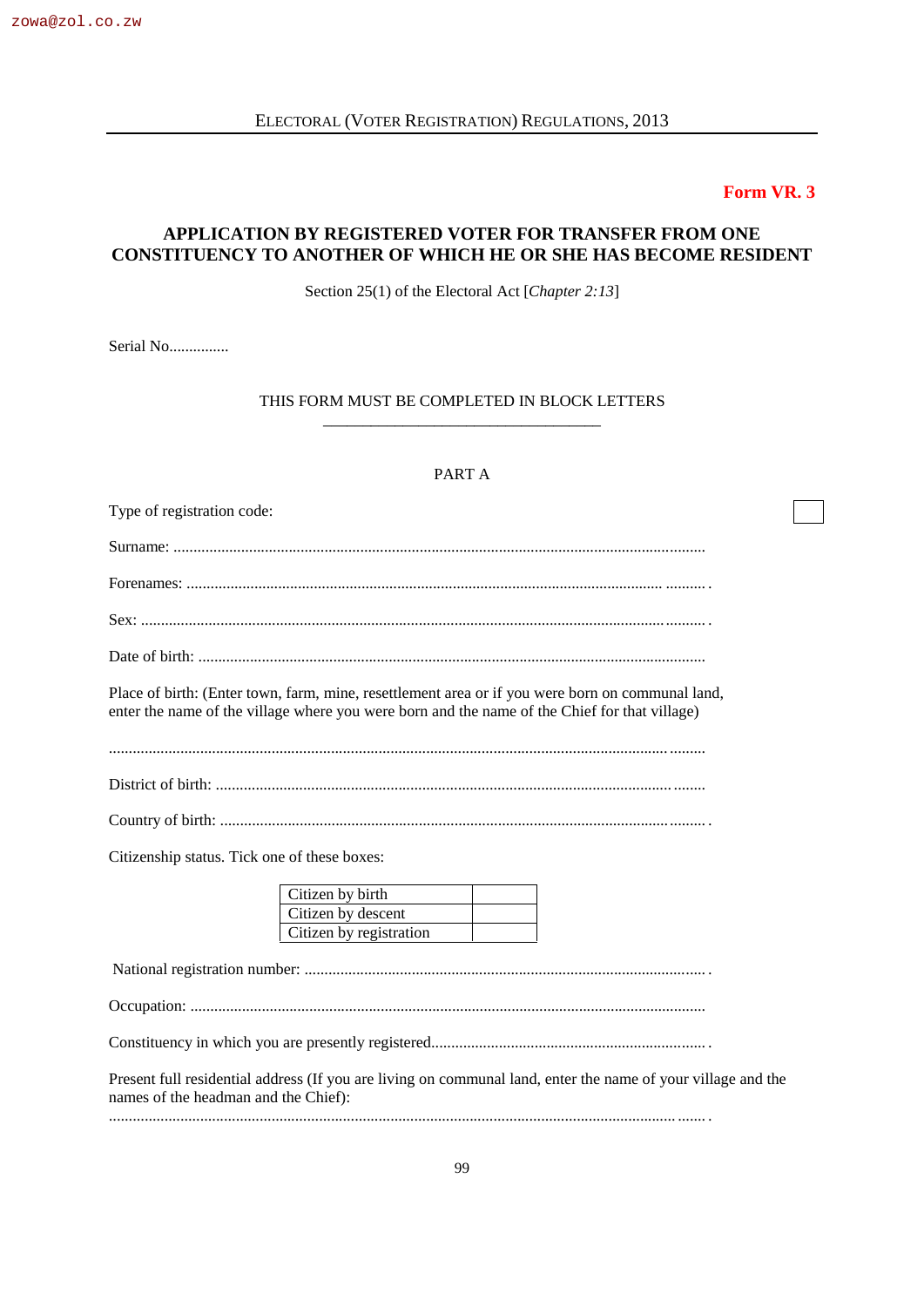#### **PART B**

### TO BE COMPLETED BY REGISTRATION OFFICER ONLY

Voter number (National Registration number):

### PART C DECLARATION BY CLAIMANT

I the undersigned do hereby declare that I am presently residing at the address set out above and request that my name be transferred to the appropriate voters roll.

WARNING: If you give false information when registering as a voter, this is a criminal offence and severe penalties can be imposed upon you.

### **PART D** CERTIFICATE OF REGISTRATION AS A VOTER

| Serial Number:                                                 |
|----------------------------------------------------------------|
| This is to certify that                                        |
| has been registered on the Voters Roll for the Constituency of |
|                                                                |
|                                                                |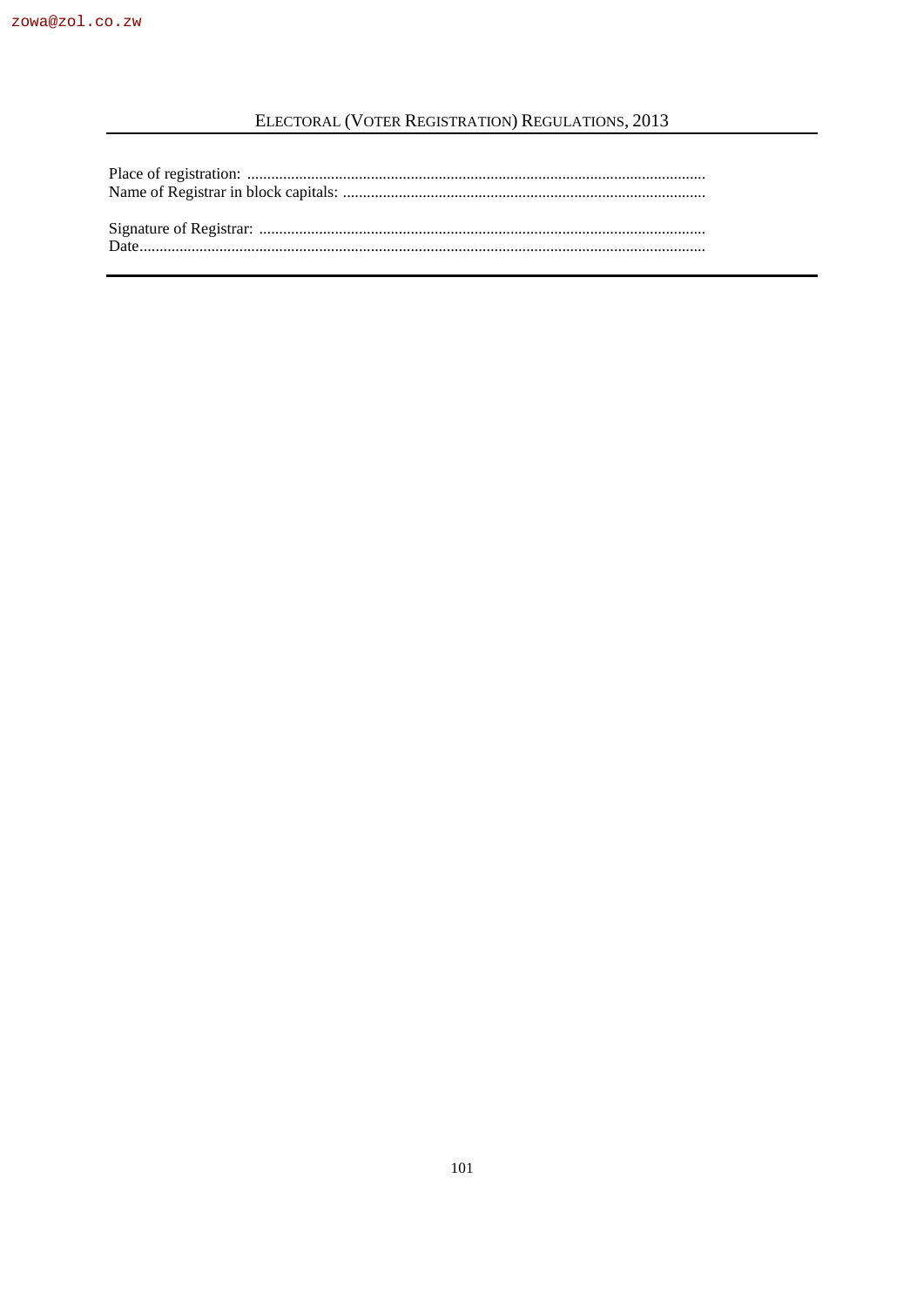### **Form VR. 4**

# **APPLICATION BY REGISTERED VOTER FOR TRANSFER FROM ONE CONSTITUENCY TO ANOTHER OF WHICH HE OR SHE IS NOT RESIDENT**

Proviso to Section 25 of the Electoral Act [*Chapter 2:13*]

In terms of the proviso to section 25(1) of the Act, a claimant may only transfer his or her registration to a constituency in which he or she is not resident if he or she intends to be a candidate for election as a member of Parliament in that constituency.

 $\overline{\phantom{a}}$  , and the set of the set of the set of the set of the set of the set of the set of the set of the set of the set of the set of the set of the set of the set of the set of the set of the set of the set of the s

### THIS FORM MUST BE COMPLETED IN BLOCK LETTERS

# PART A

| Type of registration code:                                                                                                                                                                                            |
|-----------------------------------------------------------------------------------------------------------------------------------------------------------------------------------------------------------------------|
|                                                                                                                                                                                                                       |
|                                                                                                                                                                                                                       |
|                                                                                                                                                                                                                       |
|                                                                                                                                                                                                                       |
| Place of birth: (Enter town, farm, mine, resettlement area where you were born or if you were born in<br>communal land, enter the name of the village where you were born and the name of the Chief for that village. |
|                                                                                                                                                                                                                       |
| Country of birth:                                                                                                                                                                                                     |
| Citizenship status. Tick one of these boxes:                                                                                                                                                                          |
| Citizen by birth<br>Citizen by descent<br>Citizen by registration                                                                                                                                                     |
|                                                                                                                                                                                                                       |
|                                                                                                                                                                                                                       |
| Your present full residential address (If you are living on communal land, enter the name of your village<br>and the names of your headman and the Chief):                                                            |
|                                                                                                                                                                                                                       |
|                                                                                                                                                                                                                       |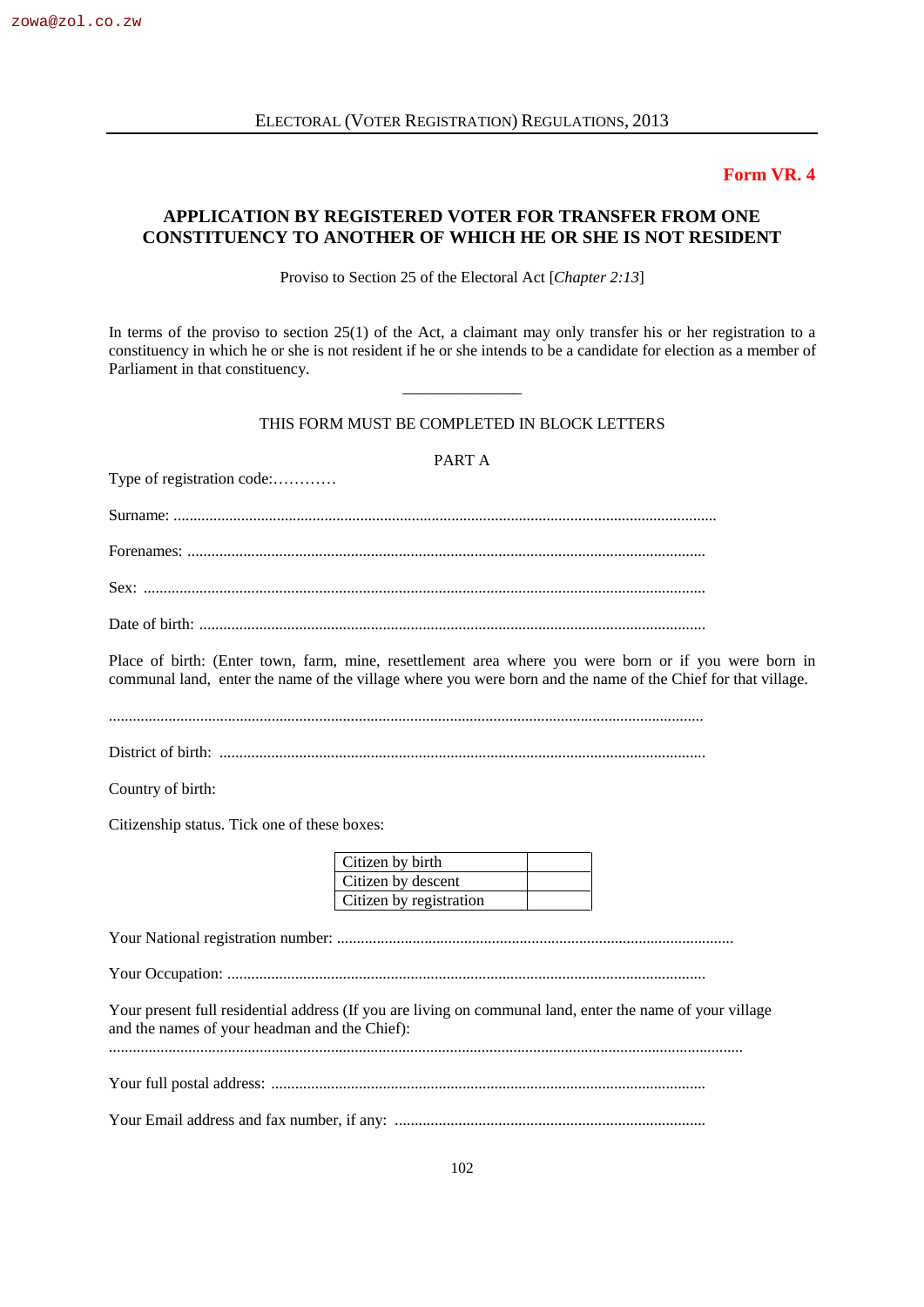| State reasons for requesting registration in a constituency where you are not resident:               |
|-------------------------------------------------------------------------------------------------------|
|                                                                                                       |
| Your present residential address (in full): (Communal dwellers must give name of village, headman and |

#### PART B

#### TO BE COMPLETED BY REGISTRATION OFFICER ONLY

| Constituency to which will be transferred: |
|--------------------------------------------|
|                                            |
|                                            |
|                                            |
|                                            |
|                                            |
| Name of registration officer:              |
|                                            |
|                                            |

\_\_\_\_\_\_\_\_\_\_\_\_\_\_\_\_\_\_\_\_\_\_\_\_\_\_\_\_\_\_\_\_\_\_\_\_\_\_\_\_\_\_\_\_\_\_\_\_\_\_\_\_\_\_\_\_\_\_\_\_\_\_\_\_\_\_

### PART C DECLARATION BY CLAIMANT

I the undersigned do hereby declare that I am presently residing at the address set out above and request that my name be transferred to the appropriate voters rolls.

Signature or mark of claimant: .....................................................................

Date: .......................................

WARNING: If you give false information when registering as a voter, this is a criminal offence and severe penalties can be imposed upon you.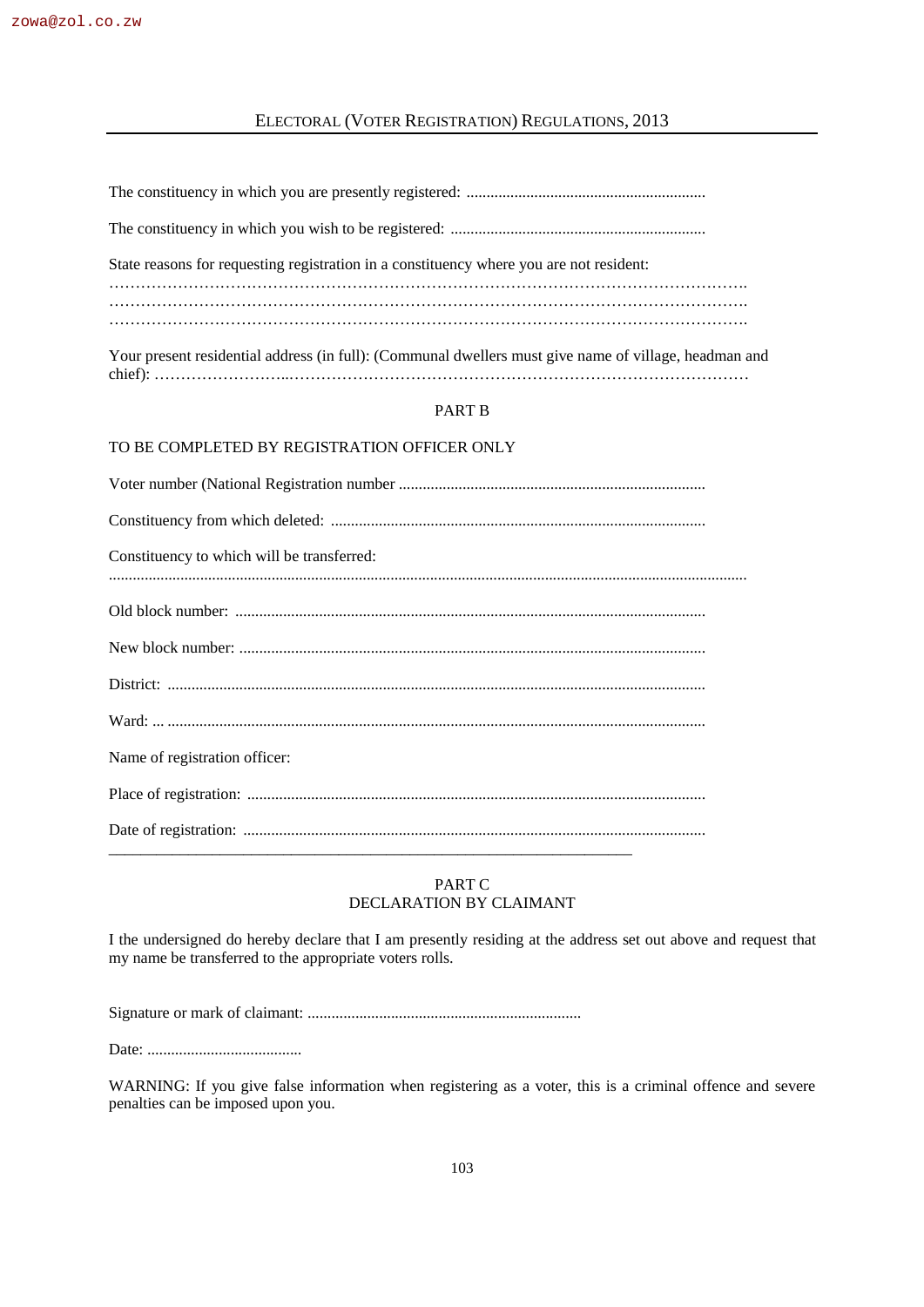| Serial Number:                                                 |
|----------------------------------------------------------------|
| This is to certify that                                        |
| has been registered on the Voters Roll for the Constituency of |
|                                                                |
|                                                                |
|                                                                |
|                                                                |
|                                                                |
|                                                                |
|                                                                |

### PART D CERTIFICATE OF REGISTRATION AS A VOTER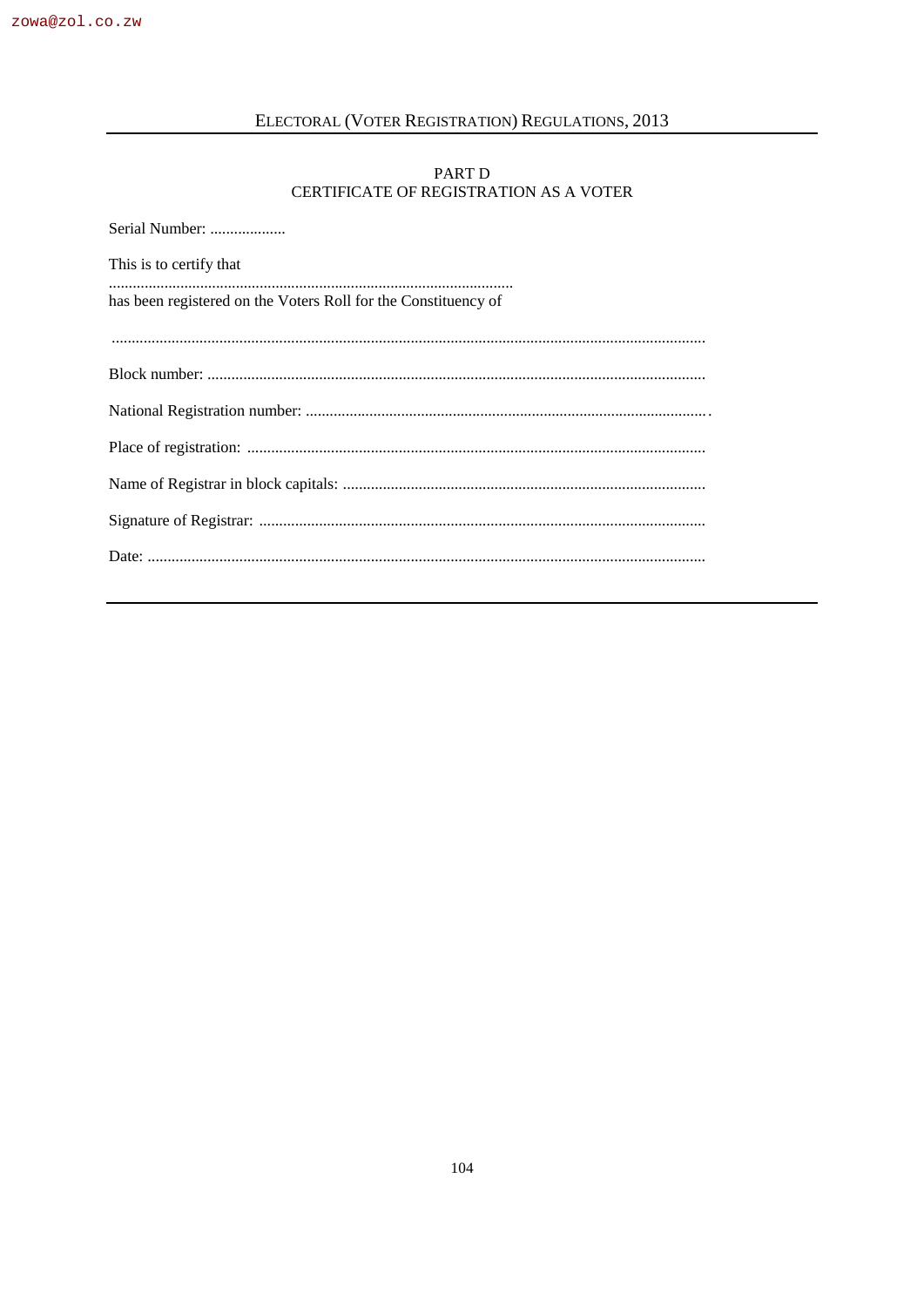### **Form VR. 5**

# **NOTICE OF OBJECTION TO REGISTRATION OF VOTER BY CONSTITUENCY REGISTRAR**

Section 27 of Electoral Act [*Chapter 2:13*]

To: ............................................................................................................................................... ..................................................................................................................................................... ..................................................................................................................................................... ..................................................................................................................................................... You are hereby notified that I have reason to believe— (*a*) that you are not entitled to be registered as a voter in the constituency of .............................. (*b*) that you are not qualified for registration as a voter in the constituency of ........................... on the grounds that ...................................................................................................................... ..................................................................................................................................................... ..................................................................................................................................................... ..................................................................................................................................................... ..................................................................................................................................................... and that, unless you give notice of appeal on the form annexed hereto before the expiration of …………………………… days from the date of this notice, or unless on representations made by you, I withdraw this objection— (*a*) your claim to be registered as a voter will be rejected; (*b*) your name will be struck off the roll. If you give due notice of appeal, the matter will be set down for hearing before a magistrate of the province in which you reside and the day and place appointed for such hearing will be notified to you in due course. Date ……………………… this …………………. day of ………………., 20……….. ……………………………………… Constituency Registrar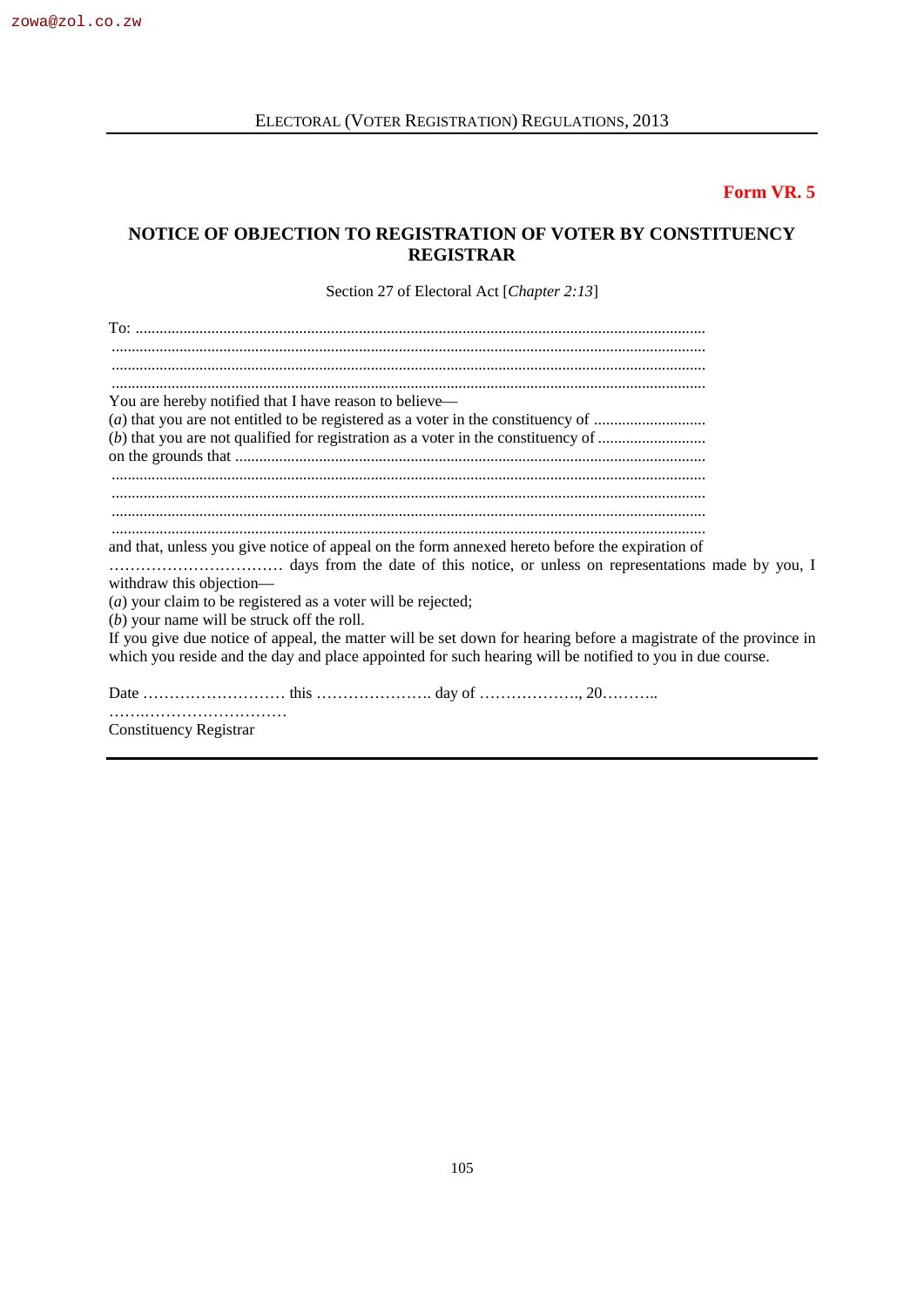# Form VR. 6

# NOTICE OF OBJECTION BY A REGISTERED VOTER

Section 28 of the Electoral Act [Chapter 2:13]

| To the Constituency Registrar,                                                                                                                                           |
|--------------------------------------------------------------------------------------------------------------------------------------------------------------------------|
|                                                                                                                                                                          |
|                                                                                                                                                                          |
|                                                                                                                                                                          |
| in which I am registered, on the ground that                                                                                                                             |
| In terms of section $28(2)(c)$ of the Electoral Act, [Chapter 2:13], I submit this objection in duplicate and<br>enclose the sum of five United States dollars as a fee. |
|                                                                                                                                                                          |
|                                                                                                                                                                          |
|                                                                                                                                                                          |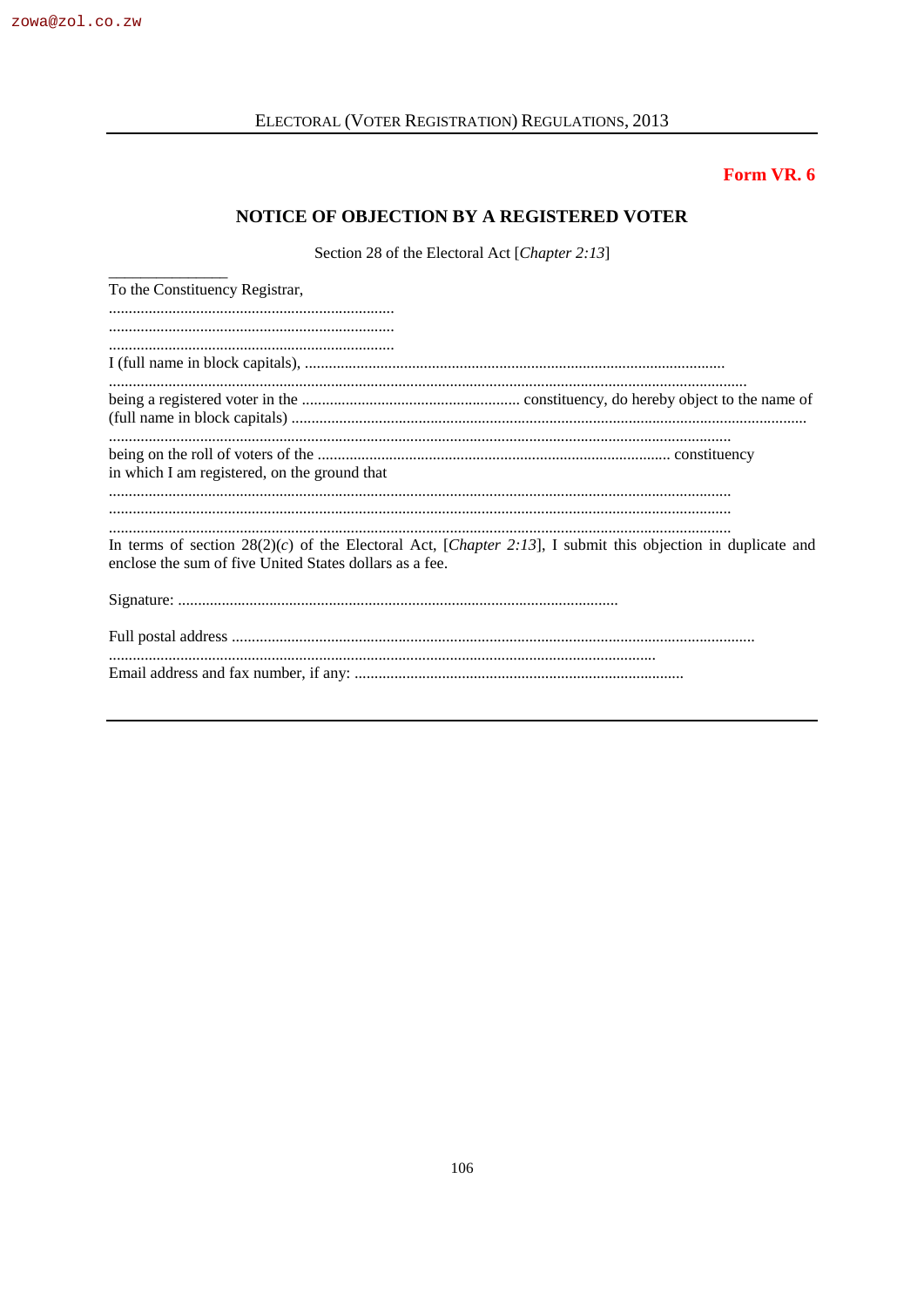# **Form VR. 7**

# **NOTICE OF ALTERATION OF A VOTERS ROLL**

Section 35(2) of Electoral Act [*Chapter 2:13*]

The persons listed below are hereby notified that I have received proof an error/omission/change in their registration as voters in the constituency of …………………………………………….and that such error/omission/change has accordingly been corrected as set out below.

| Name of person | Constituency | Correction made in roll |
|----------------|--------------|-------------------------|
|                |              |                         |
|                |              |                         |
|                |              |                         |
|                |              |                         |
|                |              |                         |
|                |              |                         |
|                |              |                         |

Dated at ………………………. this ………….. day of ………………………., 20 ………

………………………………….

Registrar-General of Voters/Constituency Registrar